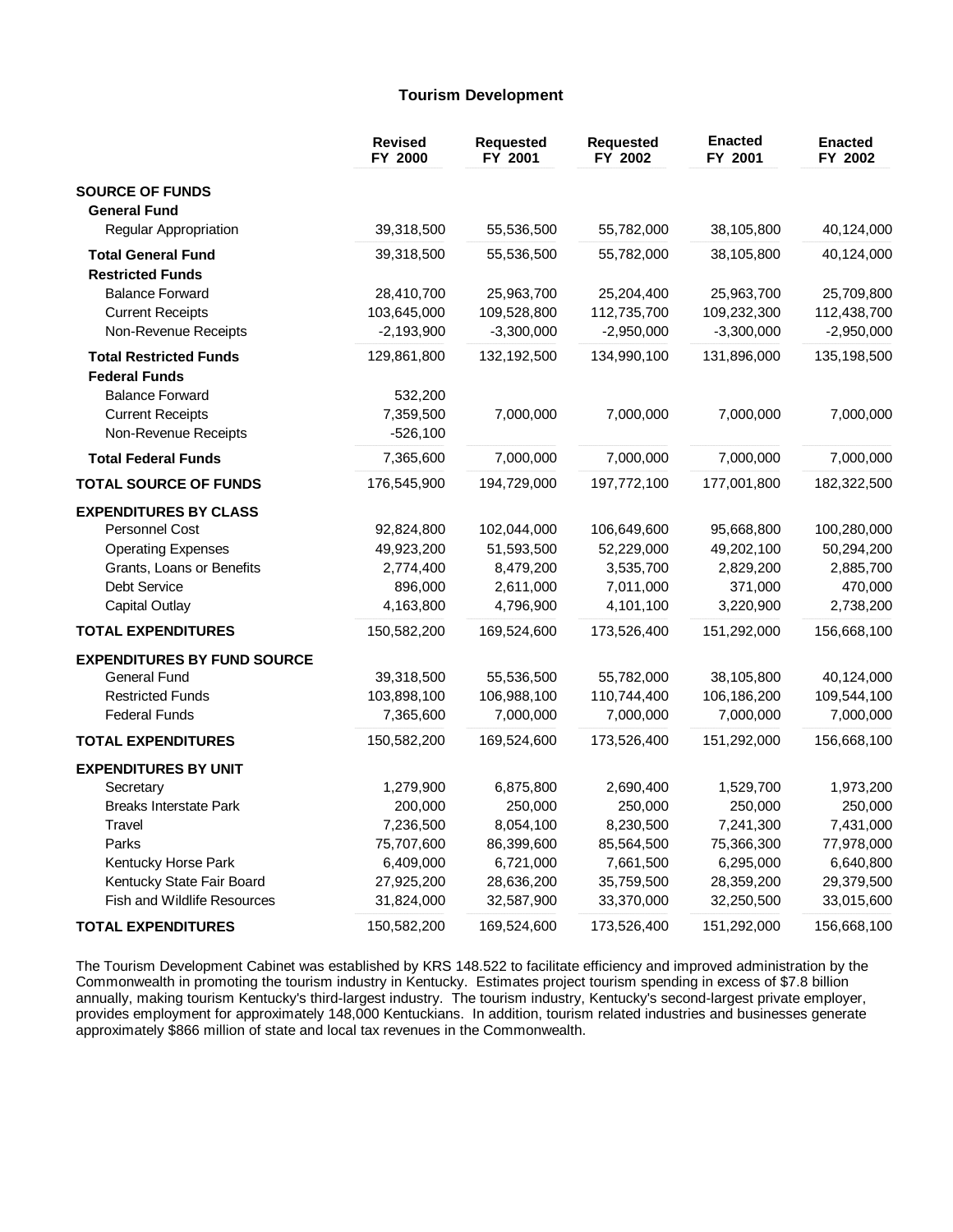## **Tourism Development Secretary**

|                                                                                                                            | <b>Revised</b><br>FY 2000     | <b>Requested</b><br>FY 2001     | <b>Requested</b><br>FY 2002     | <b>Enacted</b><br>FY 2001     | <b>Enacted</b><br>FY 2002                |
|----------------------------------------------------------------------------------------------------------------------------|-------------------------------|---------------------------------|---------------------------------|-------------------------------|------------------------------------------|
| <b>SOURCE OF FUNDS</b><br><b>General Fund</b>                                                                              |                               |                                 |                                 |                               |                                          |
| Regular Appropriation                                                                                                      | 1,276,100                     | 6,875,800                       | 2,590,400                       | 1,529,700                     | 1,873,200                                |
| <b>Total General Fund</b><br><b>Restricted Funds</b>                                                                       | 1,276,100                     | 6,875,800                       | 2,590,400                       | 1,529,700                     | 1,873,200                                |
| <b>Balance Forward</b><br><b>Current Receipts</b>                                                                          | 3,800                         |                                 | 100,000                         |                               | 100,000                                  |
| <b>Total Restricted Funds</b>                                                                                              | 3,800                         |                                 | 100,000                         |                               | 100,000                                  |
| <b>TOTAL SOURCE OF FUNDS</b>                                                                                               | 1,279,900                     | 6,875,800                       | 2,690,400                       | 1,529,700                     | 1,973,200                                |
| <b>EXPENDITURES BY CLASS</b><br>Personnel Cost<br><b>Operating Expenses</b><br>Grants, Loans or Benefits                   | 840,800<br>169,100<br>270,000 | 997,000<br>158,800<br>5,720,000 | 1,305,900<br>664,500<br>720,000 | 935,700<br>324,000<br>270,000 | 1,300,200<br>403,000<br>270,000          |
| <b>TOTAL EXPENDITURES</b>                                                                                                  | 1,279,900                     | 6,875,800                       | 2,690,400                       | 1,529,700                     | 1,973,200                                |
| <b>EXPENDITURES BY FUND SOURCE</b><br><b>General Fund</b><br><b>Restricted Funds</b>                                       | 1,276,100<br>3,800            | 6,875,800                       | 2,590,400<br>100,000            | 1,529,700                     | 1,873,200<br>100,000                     |
| <b>TOTAL EXPENDITURES</b>                                                                                                  | 1,279,900                     | 6,875,800                       | 2,690,400                       | 1,529,700                     | 1,973,200                                |
| <b>EXPENDITURES BY UNIT</b><br>Secretary<br><b>Administrative Services</b><br><b>Artisans Center</b><br><b>Wage Equity</b> | 1,181,000<br>98,900           | 6,774,500<br>101,300            | 2,586,700<br>103,700            | 1,390,600<br>136,000<br>3,100 | 1,427,000<br>142,100<br>400,000<br>4,100 |
| <b>TOTAL EXPENDITURES</b>                                                                                                  | 1,279,900                     | 6,875,800                       | 2,690,400                       | 1,529,700                     | 1,973,200                                |

The Office of the Secretary of the Tourism Development Cabinet coordinates efforts for improved management and effective service among the various agencies within the Cabinet.

The Executive Policy and Management program provides the central coordination and administrative direction for the overall planning and management of the agencies within the Cabinet. This program is responsible for developing plans to assure orderly growth and improved management, to recommend executive actions and legislative measures, and to evaluate agency budget requests. This program also markets and promotes our state to the film industries in order to attract television and feature movie productions to Kentucky.

The Administrative Services program oversees accounting, budgetary, and personnel functions, as well as providing support services, including purchasing controls and property management, to other Cabinet agencies.

Funding of \$270,000 is provided in each year of the biennium for Outdoor Drama Grants.

The Appalachian/Kentucky Artisans Gateway Center Authority was created by Executive Order 99-331 and attached for administrative purposes to the Tourism Development Cabinet.

## **Policy**

Additional funding of \$3,100 is provided in fiscal year 2001 and \$4,100 in fiscal year 2002 for the Wage Equity Plan. Additional General Fund support of \$300,000 in fiscal year 2002 is provided for operating costs and for staffing (14 permanent) for the Artisans Center – Berea. Additional funding of \$200,000 is provided in each year of the biennium to establish, administer, and staff (one permanent) a Certified Retirement Community Program.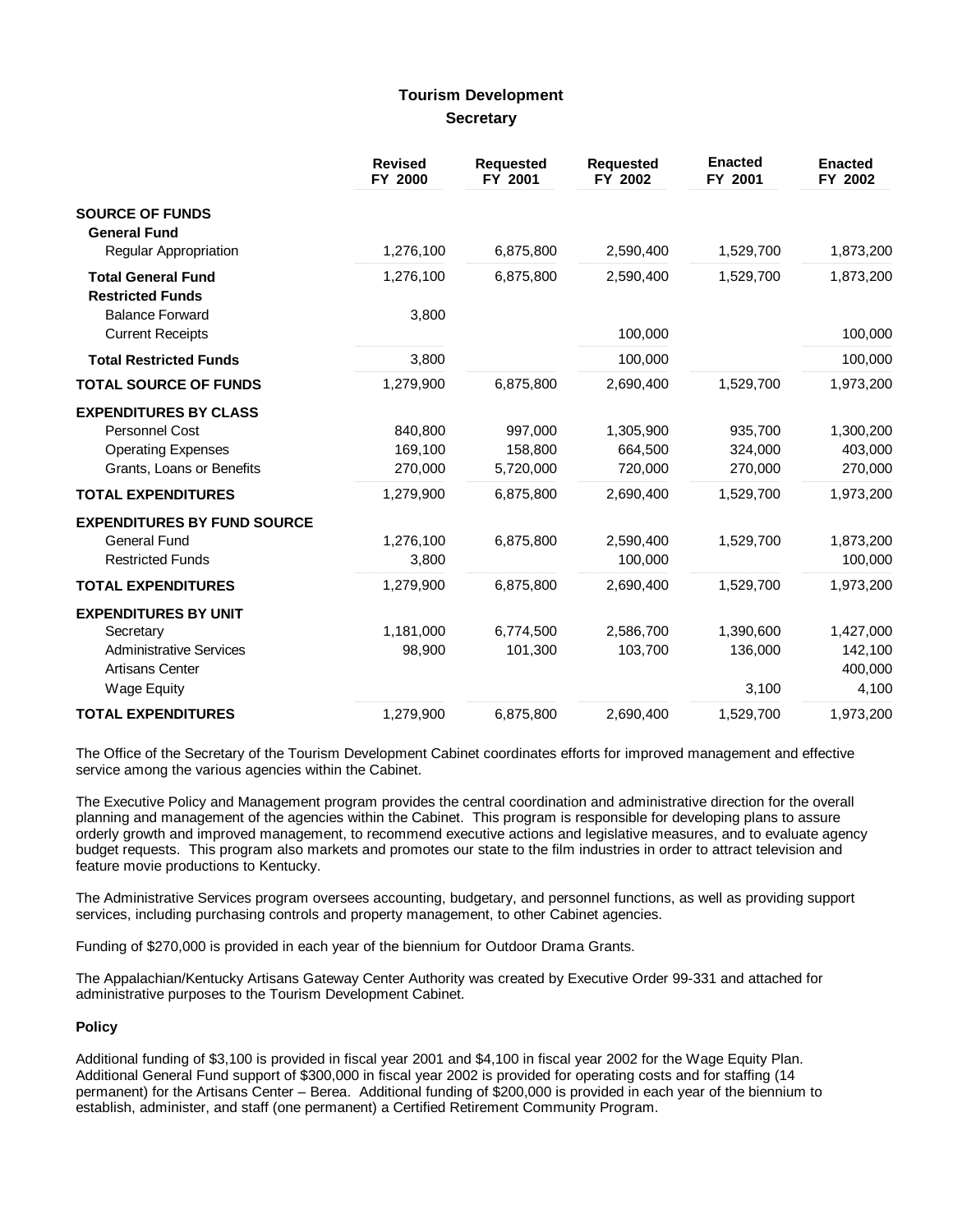## **Tourism Development Breaks Interstate Park**

|                                    | <b>Revised</b><br>FY 2000 | <b>Requested</b><br>FY 2001 | <b>Requested</b><br>FY 2002 | <b>Enacted</b><br>FY 2001 | <b>Enacted</b><br>FY 2002 |
|------------------------------------|---------------------------|-----------------------------|-----------------------------|---------------------------|---------------------------|
| <b>SOURCE OF FUNDS</b>             |                           |                             |                             |                           |                           |
| <b>General Fund</b>                |                           |                             |                             |                           |                           |
| <b>Regular Appropriation</b>       | 200,000                   | 250,000                     | 250,000                     | 250,000                   | 250,000                   |
| <b>Total General Fund</b>          | 200.000                   | 250,000                     | 250,000                     | 250,000                   | 250,000                   |
| <b>TOTAL SOURCE OF FUNDS</b>       | 200,000                   | 250,000                     | 250,000                     | 250,000                   | 250,000                   |
| <b>EXPENDITURES BY CLASS</b>       |                           |                             |                             |                           |                           |
| Grants. Loans or Benefits          | 200.000                   | 250,000                     | 250,000                     | 250,000                   | 250,000                   |
| <b>TOTAL EXPENDITURES</b>          | 200,000                   | 250,000                     | 250,000                     | 250,000                   | 250,000                   |
| <b>EXPENDITURES BY FUND SOURCE</b> |                           |                             |                             |                           |                           |
| General Fund                       | 200.000                   | 250,000                     | 250,000                     | 250,000                   | 250,000                   |
| <b>TOTAL EXPENDITURES</b>          | 200,000                   | 250,000                     | 250,000                     | 250,000                   | 250,000                   |

This program provides funds for the maintenance and operation of the Breaks Interstate Park to preserve and protect the scenic and natural values of the Park for the benefit of present and future generations. The Park, created by KRS 148.220 in 1954 by joint action of the Kentucky and Virginia legislatures, is governed by the Breaks Interstate Park Commission which is composed of three members from each state appointed by the respective governors. Kentucky provides financial support for the Park in the form of a grant to the Commission.

The Park, which contains 4,500 acres of woodlands, mountains, and the largest canyon east of the Mississippi River, attracts approximately 370,000 visitors each year. Breaks Interstate Park provides recreation for the people of Kentucky and Virginia in an area where recreational opportunities are limited.

## **Policy**

Additional General Fund support of \$50,000 is provided in each year of the biennium for operating costs to match an appropriation from the Commonwealth of Virginia.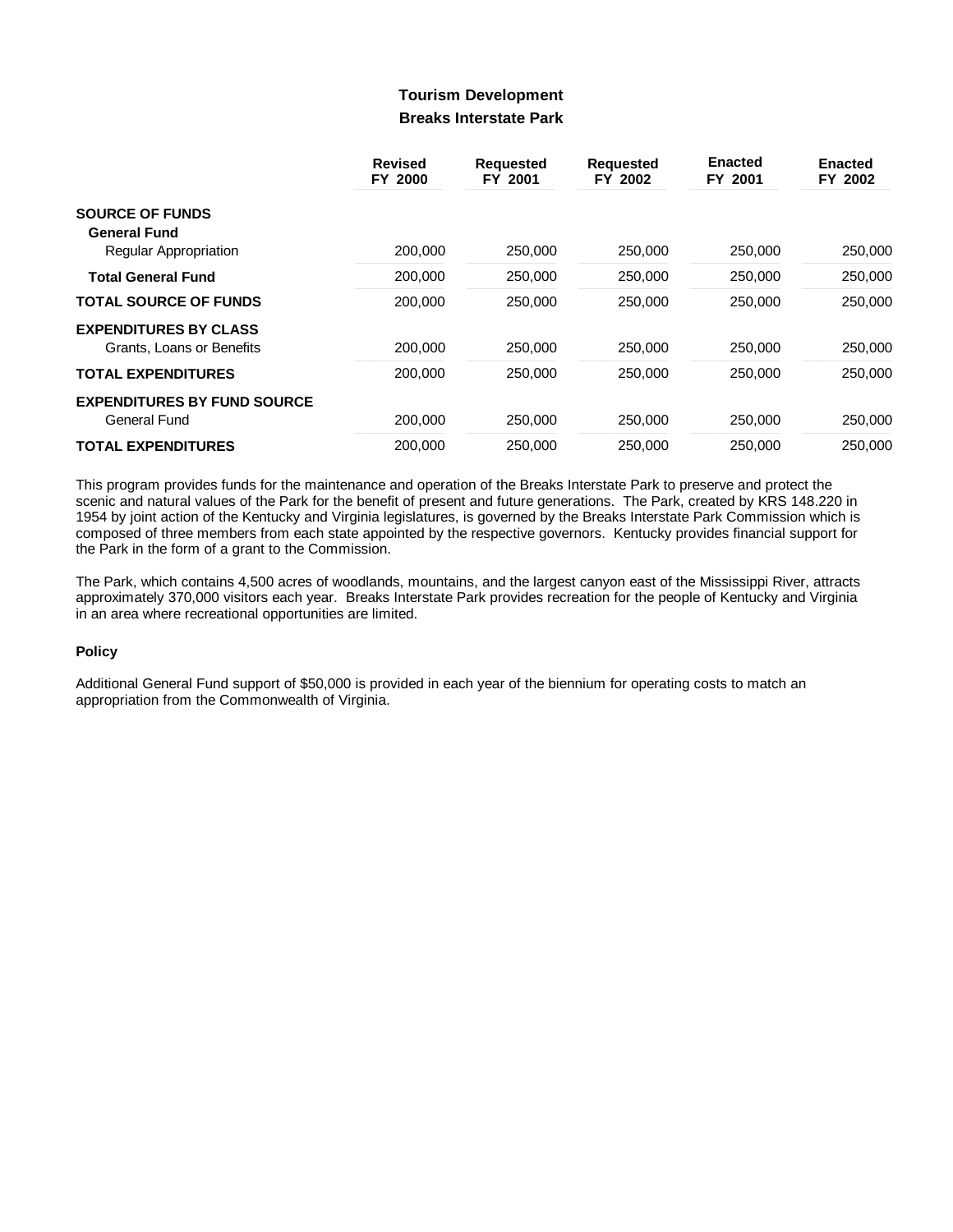# **Tourism Development Travel**

|                                        | <b>Revised</b><br>FY 2000 | Requested<br>FY 2001 | <b>Requested</b><br>FY 2002 | <b>Enacted</b><br>FY 2001 | <b>Enacted</b><br>FY 2002 |
|----------------------------------------|---------------------------|----------------------|-----------------------------|---------------------------|---------------------------|
| <b>SOURCE OF FUNDS</b>                 |                           |                      |                             |                           |                           |
| <b>General Fund</b>                    |                           |                      |                             |                           |                           |
| <b>Regular Appropriation</b>           | 7,177,800                 | 8,050,100            | 8,226,500                   | 7,237,300                 | 7,427,000                 |
| <b>Total General Fund</b>              | 7,177,800                 | 8,050,100            | 8,226,500                   | 7,237,300                 | 7,427,000                 |
| <b>Restricted Funds</b>                |                           |                      |                             |                           |                           |
| <b>Balance Forward</b>                 | 20,600                    |                      |                             |                           |                           |
| <b>Current Receipts</b>                | 4,000                     | 4,000                | 4,000                       | 4,000                     | 4,000                     |
| <b>Total Restricted Funds</b>          | 24,600                    | 4,000                | 4,000                       | 4,000                     | 4,000                     |
| <b>Federal Funds</b>                   |                           |                      |                             |                           |                           |
| <b>Balance Forward</b>                 | 6,100                     |                      |                             |                           |                           |
| <b>Current Receipts</b>                | 28,000                    |                      |                             |                           |                           |
| <b>Total Federal Funds</b>             | 34,100                    |                      |                             |                           |                           |
| <b>TOTAL SOURCE OF FUNDS</b>           | 7,236,500                 | 8,054,100            | 8,230,500                   | 7,241,300                 | 7,431,000                 |
| <b>EXPENDITURES BY CLASS</b>           |                           |                      |                             |                           |                           |
| Personnel Cost                         | 4,953,500                 | 5,618,300            | 5,747,100                   | 5,015,300                 | 5,205,000                 |
| <b>Operating Expenses</b>              | 1,453,000                 | 1,405,800            | 1,453,400                   | 1,396,000                 | 1,396,000                 |
| Grants, Loans or Benefits              | 830,000                   | 1,030,000            | 1,030,000                   | 830,000                   | 830,000                   |
| <b>TOTAL EXPENDITURES</b>              | 7,236,500                 | 8,054,100            | 8,230,500                   | 7,241,300                 | 7,431,000                 |
| <b>EXPENDITURES BY FUND SOURCE</b>     |                           |                      |                             |                           |                           |
| <b>General Fund</b>                    | 7,177,800                 | 8,050,100            | 8,226,500                   | 7,237,300                 | 7,427,000                 |
| <b>Restricted Funds</b>                | 24,600                    | 4,000                | 4,000                       | 4,000                     | 4,000                     |
| <b>Federal Funds</b>                   | 34,100                    |                      |                             |                           |                           |
| <b>TOTAL EXPENDITURES</b>              | 7,236,500                 | 8,054,100            | 8,230,500                   | 7,241,300                 | 7,431,000                 |
| <b>EXPENDITURES BY UNIT</b>            |                           |                      |                             |                           |                           |
| <b>Executive Policy and Management</b> | 622,000                   | 657,100              | 694,700                     | 574,000                   | 596,100                   |
| <b>Tourism Services</b>                | 1,909,800                 | 1,993,000            | 2,069,600                   | 1,834,400                 | 1,899,000                 |
| Marketing and Advertising              | 4,704,700                 | 5,404,000            | 5,466,200                   | 4,820,500                 | 4,917,800                 |
| <b>Wage Equity</b>                     |                           |                      |                             | 12,400                    | 18,100                    |
| <b>TOTAL EXPENDITURES</b>              | 7,236,500                 | 8,054,100            | 8,230,500                   | 7,241,300                 | 7,431,000                 |

The Department of Travel was created to promote, develop, and provide support services for the tourism industry within the<br>Commonwealth.

## **Policy**

Additional funding of \$12,400 is provided in fiscal year 2001 and \$18,100 in fiscal year 2002 for the Wage Equity Plan.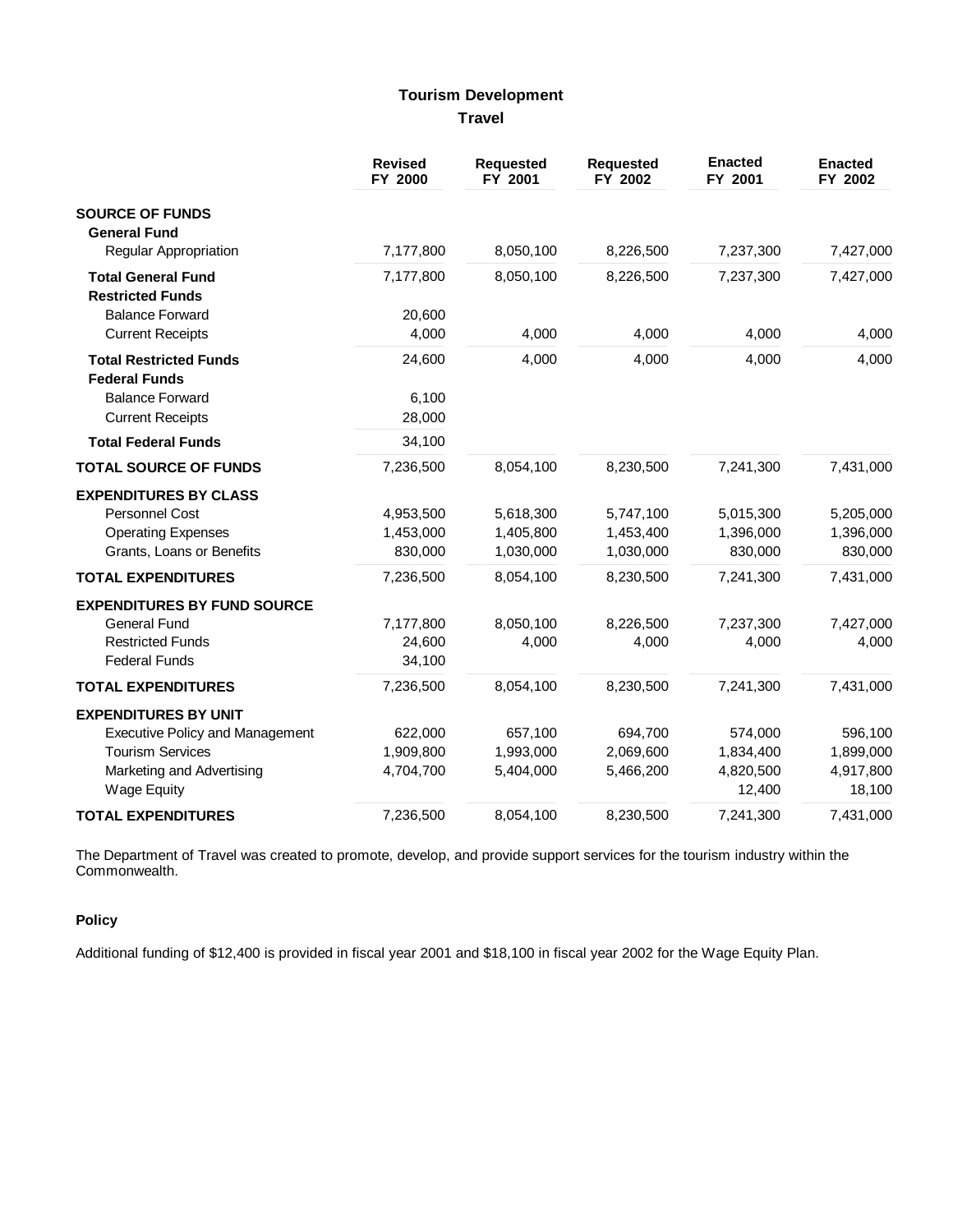# **Tourism Development Travel Executive Policy and Management**

|                                                     | <b>Revised</b><br>FY 2000 | <b>Requested</b><br>FY 2001 | <b>Requested</b><br>FY 2002 | <b>Enacted</b><br>FY 2001 | <b>Enacted</b><br>FY 2002 |
|-----------------------------------------------------|---------------------------|-----------------------------|-----------------------------|---------------------------|---------------------------|
| <b>SOURCE OF FUNDS</b>                              |                           |                             |                             |                           |                           |
| <b>General Fund</b><br><b>Regular Appropriation</b> | 622,000                   | 657,100                     | 694,700                     | 574,000                   | 596,100                   |
| <b>Total General Fund</b>                           | 622,000                   | 657,100                     | 694,700                     | 574,000                   | 596,100                   |
| <b>TOTAL SOURCE OF FUNDS</b>                        | 622,000                   | 657,100                     | 694,700                     | 574,000                   | 596,100                   |
| <b>EXPENDITURES BY CLASS</b>                        |                           |                             |                             |                           |                           |
| Personnel Cost                                      | 392,800                   | 416,900                     | 438,100                     | 433,000                   | 455,100                   |
| <b>Operating Expenses</b>                           | 229,200                   | 240,200                     | 256,600                     | 141,000                   | 141,000                   |
| <b>TOTAL EXPENDITURES</b>                           | 622,000                   | 657,100                     | 694,700                     | 574,000                   | 596,100                   |
| <b>EXPENDITURES BY FUND SOURCE</b>                  |                           |                             |                             |                           |                           |
| <b>General Fund</b>                                 | 622,000                   | 657,100                     | 694,700                     | 574,000                   | 596,100                   |
| <b>TOTAL EXPENDITURES</b>                           | 622,000                   | 657,100                     | 694.700                     | 574,000                   | 596,100                   |

The Executive Policy and Management program establishes the policies and goals; coordinates the overall planning,<br>management, and direction for the agency; and provides for the efficient administration of the Department an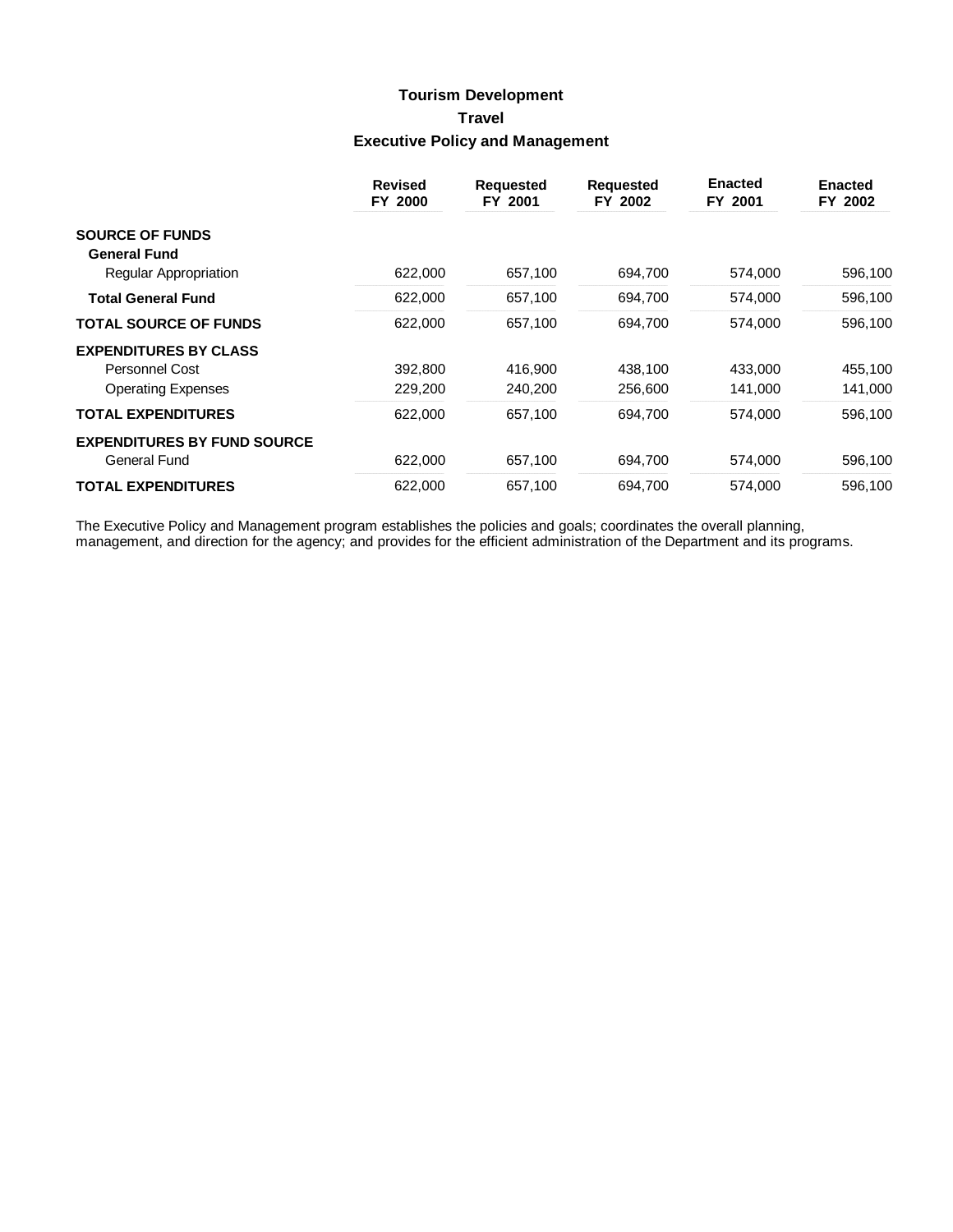## **Tourism Development Travel Tourism Services**

|                                                                                   | <b>Revised</b><br>FY 2000 | <b>Requested</b><br>FY 2001 | <b>Requested</b><br>FY 2002 | <b>Enacted</b><br>FY 2001 | <b>Enacted</b><br>FY 2002 |
|-----------------------------------------------------------------------------------|---------------------------|-----------------------------|-----------------------------|---------------------------|---------------------------|
| <b>SOURCE OF FUNDS</b><br><b>General Fund</b>                                     |                           |                             |                             |                           |                           |
| Regular Appropriation                                                             | 1,875,700                 | 1,993,000                   | 2,069,600                   | 1,834,400                 | 1,899,000                 |
| <b>Total General Fund</b><br><b>Federal Funds</b>                                 | 1,875,700                 | 1,993,000                   | 2,069,600                   | 1,834,400                 | 1,899,000                 |
| <b>Balance Forward</b><br><b>Current Receipts</b>                                 | 6,100<br>28,000           |                             |                             |                           |                           |
| <b>Total Federal Funds</b>                                                        | 34,100                    |                             |                             |                           |                           |
| <b>TOTAL SOURCE OF FUNDS</b>                                                      | 1,909,800                 | 1,993,000                   | 2,069,600                   | 1,834,400                 | 1,899,000                 |
| <b>EXPENDITURES BY CLASS</b><br>Personnel Cost<br><b>Operating Expenses</b>       | 1,241,800<br>668,000      | 1,341,700<br>651,300        | 1,413,300<br>656,300        | 1,205,400<br>629,000      | 1,270,000<br>629,000      |
| <b>TOTAL EXPENDITURES</b>                                                         | 1,909,800                 | 1,993,000                   | 2,069,600                   | 1,834,400                 | 1,899,000                 |
| <b>EXPENDITURES BY FUND SOURCE</b><br><b>General Fund</b><br><b>Federal Funds</b> | 1,875,700<br>34,100       | 1,993,000                   | 2,069,600                   | 1,834,400                 | 1,899,000                 |
| <b>TOTAL EXPENDITURES</b>                                                         | 1,909,800                 | 1,993,000                   | 2,069,600                   | 1,834,400                 | 1,899,000                 |

The Tourism Services Division operates highway welcome centers in Florence, Franklin, Grayson, Hopkinsville, Paducah, Shelbyville, Shepherdsville, and Williamsburg; generates sales revenue to Kentucky's tourism industry through trade show participation and pursuit of group, commercial, and individual markets; and disseminates tourism information to tourists and potential visitors via a telephone system, direct mail, and the highway welcome centers.

The goal of the Tourism Services Division is to conduct a comprehensive travel promotion campaign and to serve Kentucky's private sector tourism industry.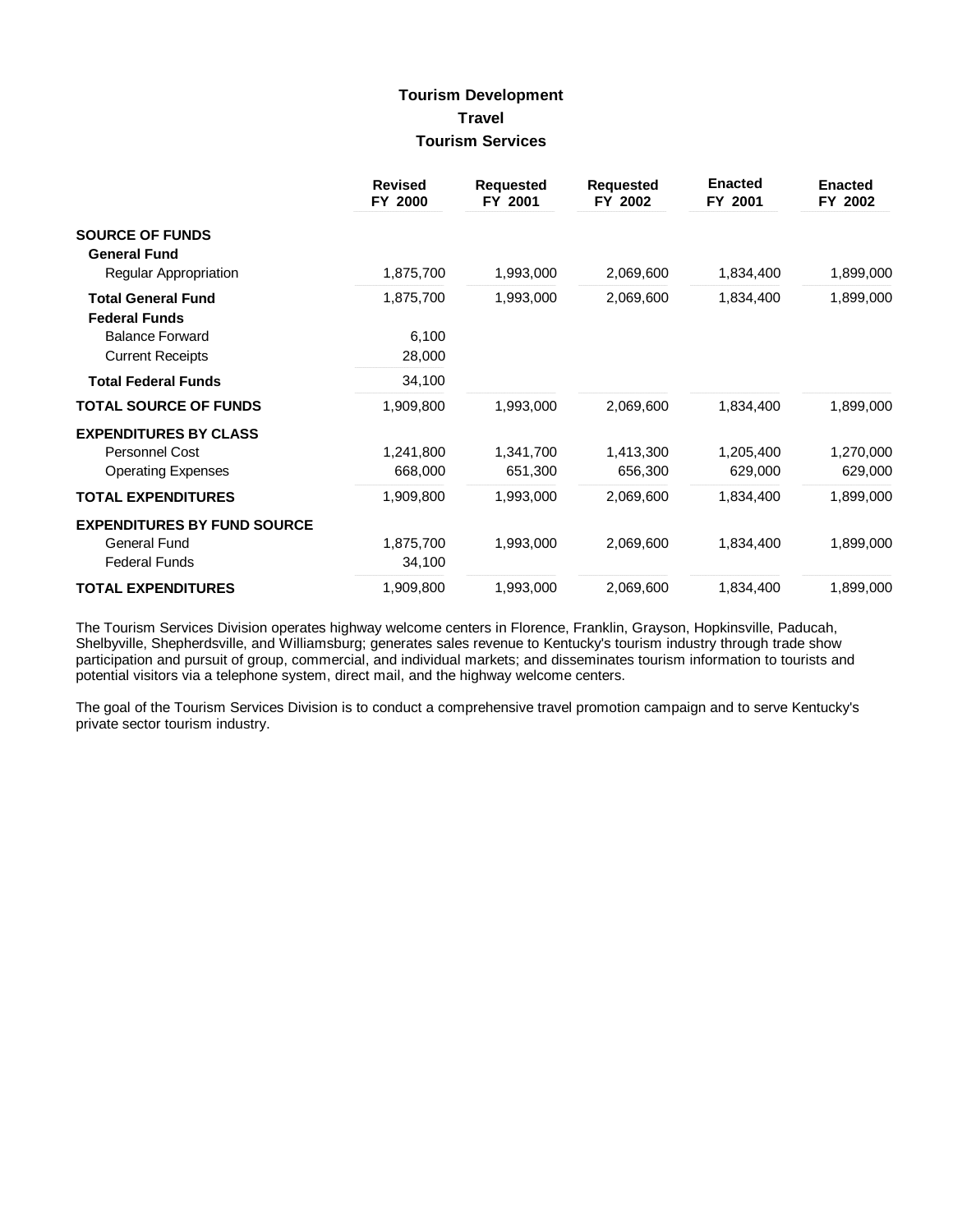## **Tourism Development Travel Marketing and Advertising**

|                                    | <b>Revised</b><br>FY 2000 | <b>Requested</b><br>FY 2001 | <b>Requested</b><br>FY 2002 | <b>Enacted</b><br>FY 2001 | <b>Enacted</b><br>FY 2002 |
|------------------------------------|---------------------------|-----------------------------|-----------------------------|---------------------------|---------------------------|
| <b>SOURCE OF FUNDS</b>             |                           |                             |                             |                           |                           |
| <b>General Fund</b>                |                           |                             |                             |                           |                           |
| Regular Appropriation              | 4,680,100                 | 5,400,000                   | 5,462,200                   | 4,816,500                 | 4,913,800                 |
| <b>Total General Fund</b>          | 4,680,100                 | 5,400,000                   | 5,462,200                   | 4,816,500                 | 4,913,800                 |
| <b>Restricted Funds</b>            |                           |                             |                             |                           |                           |
| <b>Balance Forward</b>             | 20,600                    |                             |                             |                           |                           |
| <b>Current Receipts</b>            | 4,000                     | 4,000                       | 4,000                       | 4,000                     | 4,000                     |
| <b>Total Restricted Funds</b>      | 24,600                    | 4,000                       | 4,000                       | 4,000                     | 4,000                     |
| <b>TOTAL SOURCE OF FUNDS</b>       | 4,704,700                 | 5,404,000                   | 5,466,200                   | 4,820,500                 | 4,917,800                 |
| <b>EXPENDITURES BY CLASS</b>       |                           |                             |                             |                           |                           |
| Personnel Cost                     | 3,318,900                 | 3,859,700                   | 3,895,700                   | 3,364,500                 | 3,461,800                 |
| <b>Operating Expenses</b>          | 555,800                   | 514,300                     | 540,500                     | 626,000                   | 626,000                   |
| Grants, Loans or Benefits          | 830,000                   | 1,030,000                   | 1,030,000                   | 830,000                   | 830,000                   |
| <b>TOTAL EXPENDITURES</b>          | 4,704,700                 | 5,404,000                   | 5,466,200                   | 4,820,500                 | 4,917,800                 |
| <b>EXPENDITURES BY FUND SOURCE</b> |                           |                             |                             |                           |                           |
| General Fund                       | 4,680,100                 | 5,400,000                   | 5,462,200                   | 4,816,500                 | 4,913,800                 |
| <b>Restricted Funds</b>            | 24,600                    | 4,000                       | 4,000                       | 4,000                     | 4,000                     |
| <b>TOTAL EXPENDITURES</b>          | 4,704,700                 | 5,404,000                   | 5,466,200                   | 4,820,500                 | 4,917,800                 |

The Marketing and Advertising Division develops and coordinates state tourism advertising and tourism media placement; coordinates and produces tourism brochures and sales promotion materials; assists non-profit private sector groups with advertising and promotion costs through matching funds and cooperative advertising programs; and develops and maintains a marketing and research data base on Kentucky's tourism industry.

The goal of this program is to develop, coordinate, and maintain a comprehensive advertising campaign to promote Kentucky as a tourism destination.

### **Policy**

Included is \$2,719,000 in fiscal year 2001 and \$2,784,000 in fiscal year 2002 for the comprehensive advertising program contract. Also included is \$800,000 in each year of the biennium for the matching funds advertising program to be used for regional cooperative advertising campaigns.

Funding of \$30,000 is provided in each year of the biennium to fund a 50 percent cash match from local and/or regional entities for international tourism activity including trade missions, advertising, and multi-lingual brochure translations.

Funds are provided in each year of the biennium to match Transportation Cabinet funds to reimburse the Mississippi River Parkway Commission for expenses (KRS 176.500).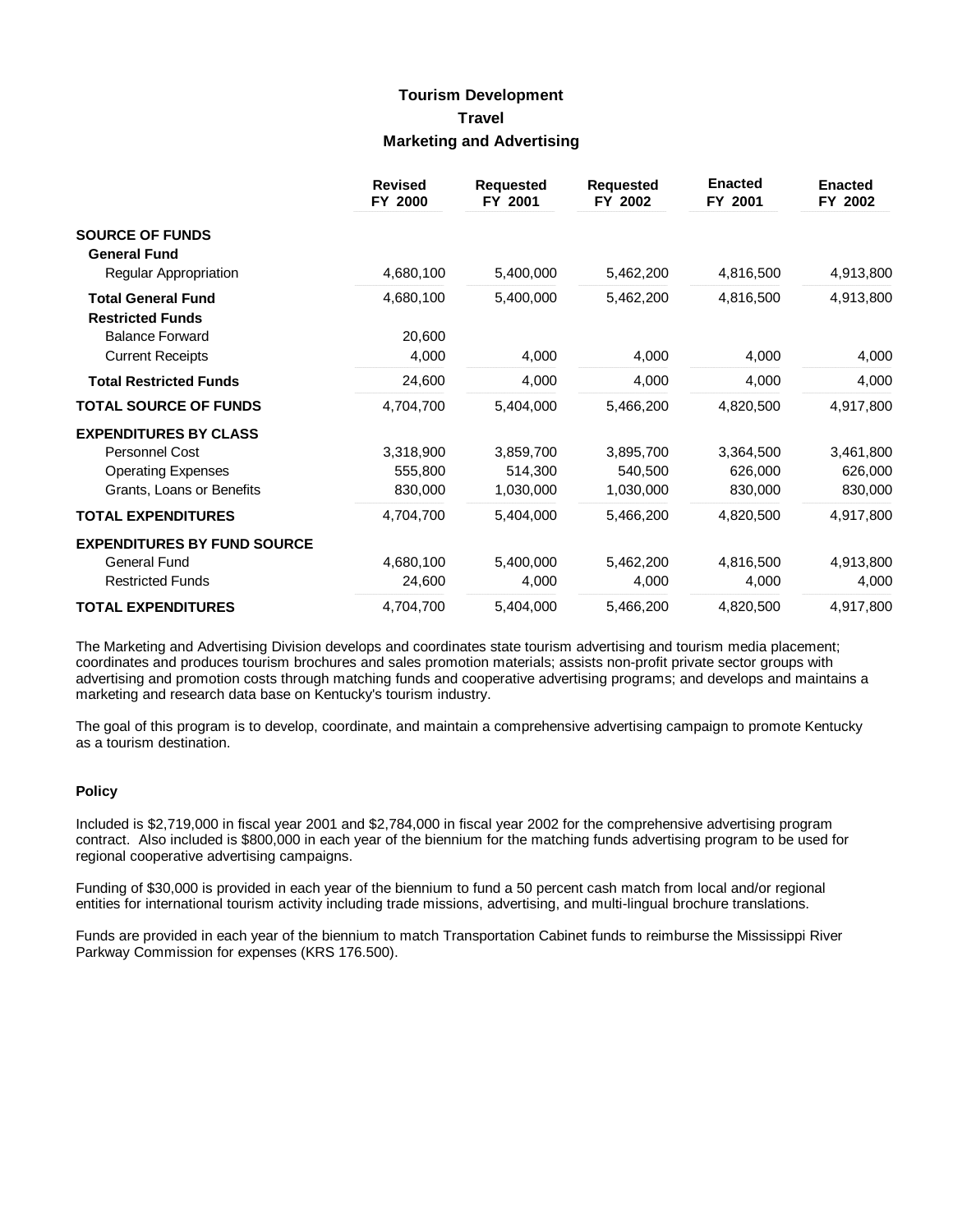## **Tourism Development Parks**

|                                                                                                                 | <b>Revised</b><br>FY 2000          | <b>Requested</b><br>FY 2001          | Requested<br>FY 2002     | <b>Enacted</b><br>FY 2001 | <b>Enacted</b><br>FY 2002       |
|-----------------------------------------------------------------------------------------------------------------|------------------------------------|--------------------------------------|--------------------------|---------------------------|---------------------------------|
| <b>SOURCE OF FUNDS</b><br><b>General Fund</b>                                                                   |                                    |                                      |                          |                           |                                 |
| <b>Regular Appropriation</b>                                                                                    | 28,625,600                         | 38,041,100                           | 35,776,400               | 27,303,800                | 28,486,100                      |
| <b>Total General Fund</b><br><b>Restricted Funds</b>                                                            | 28,625,600                         | 38,041,100                           | 35,776,400               | 27,303,800                | 28,486,100                      |
| <b>Balance Forward</b><br><b>Current Receipts</b>                                                               | 3,466,600<br>46,000,400            | 2,385,000<br>48,253,500              | 2,280,000<br>49,858,100  | 2,385,000<br>47,957,500   | 2,280,000<br>49,561,900         |
| <b>Total Restricted Funds</b>                                                                                   | 49,467,000                         | 50,638,500                           | 52,138,100               | 50,342,500                | 51,841,900                      |
| <b>TOTAL SOURCE OF FUNDS</b>                                                                                    | 78,092,600                         | 88,679,600                           | 87,914,500               | 77,646,300                | 80,328,000                      |
| <b>EXPENDITURES BY CLASS</b><br><b>Personnel Cost</b><br><b>Operating Expenses</b><br>Grants, Loans or Benefits | 44,650,100<br>28,865,900<br>50,000 | 50,914,400<br>30,535,200             | 52,950,900<br>30,313,600 | 45,976,000<br>28,045,300  | 47,935,100<br>28,886,900        |
| Debt Service<br><b>Capital Outlay</b>                                                                           | 525,000<br>1,616,600               | 2,240,000<br>2,710,000               | 2,300,000                | 1,345,000                 | 56,000<br>1,100,000             |
| <b>TOTAL EXPENDITURES</b>                                                                                       | 75,707,600                         | 86,399,600                           | 85,564,500               | 75,366,300                | 77,978,000                      |
| <b>EXPENDITURES BY FUND SOURCE</b><br><b>General Fund</b><br><b>Restricted Funds</b>                            | 28,625,600<br>47,082,000           | 38,041,100<br>48,358,500             | 35,776,400<br>49,788,100 | 27,303,800<br>48,062,500  | 28,486,100<br>49,491,900        |
| <b>TOTAL EXPENDITURES</b>                                                                                       | 75,707,600                         | 86,399,600                           | 85,564,500               | 75,366,300                | 77,978,000                      |
| <b>EXPENDITURES BY UNIT</b>                                                                                     |                                    |                                      |                          |                           |                                 |
| General Administration and Support<br><b>Resort Parks</b>                                                       | 9,444,000<br>51,898,300            | 9,793,800<br>59,125,400              | 10,183,700<br>59,834,400 | 9,206,300<br>52,591,600   | 9,628,500<br>54,537,600         |
| <b>Recreation Parks and Historic Sites</b><br>Cafeterias<br>Debt Service                                        | 12,829,800<br>1,010,500<br>525,000 | 14,165,500<br>1,074,900<br>2,240,000 | 14,382,000<br>1,164,400  | 12,812,200<br>638,000     | 12,836,400<br>704,000<br>56,000 |
| <b>Wage Equity</b>                                                                                              |                                    |                                      |                          | 118,200                   | 215,500                         |
| <b>TOTAL EXPENDITURES</b>                                                                                       | 75,707,600                         | 86,399,600                           | 85,564,500               | 75,366,300                | 77,978,000                      |

The Department of Parks administers and operates the Kentucky State Park System under the authority of KRS 148. The Department strives to provide quality recreational facilities and to preserve and protect historically significant sites and natural phenomena in the Commonwealth of Kentucky.

The activities of the Department include the operation and maintenance of 17 resort parks, 22 recreational parks, ten historic sites, and the Capitol Annex Cafeteria in Frankfort.

## **Policy**

Additional funding of \$118,200 is provided in fiscal year 2001 and \$215,500 in fiscal year 2002 for the Wage Equity Plan.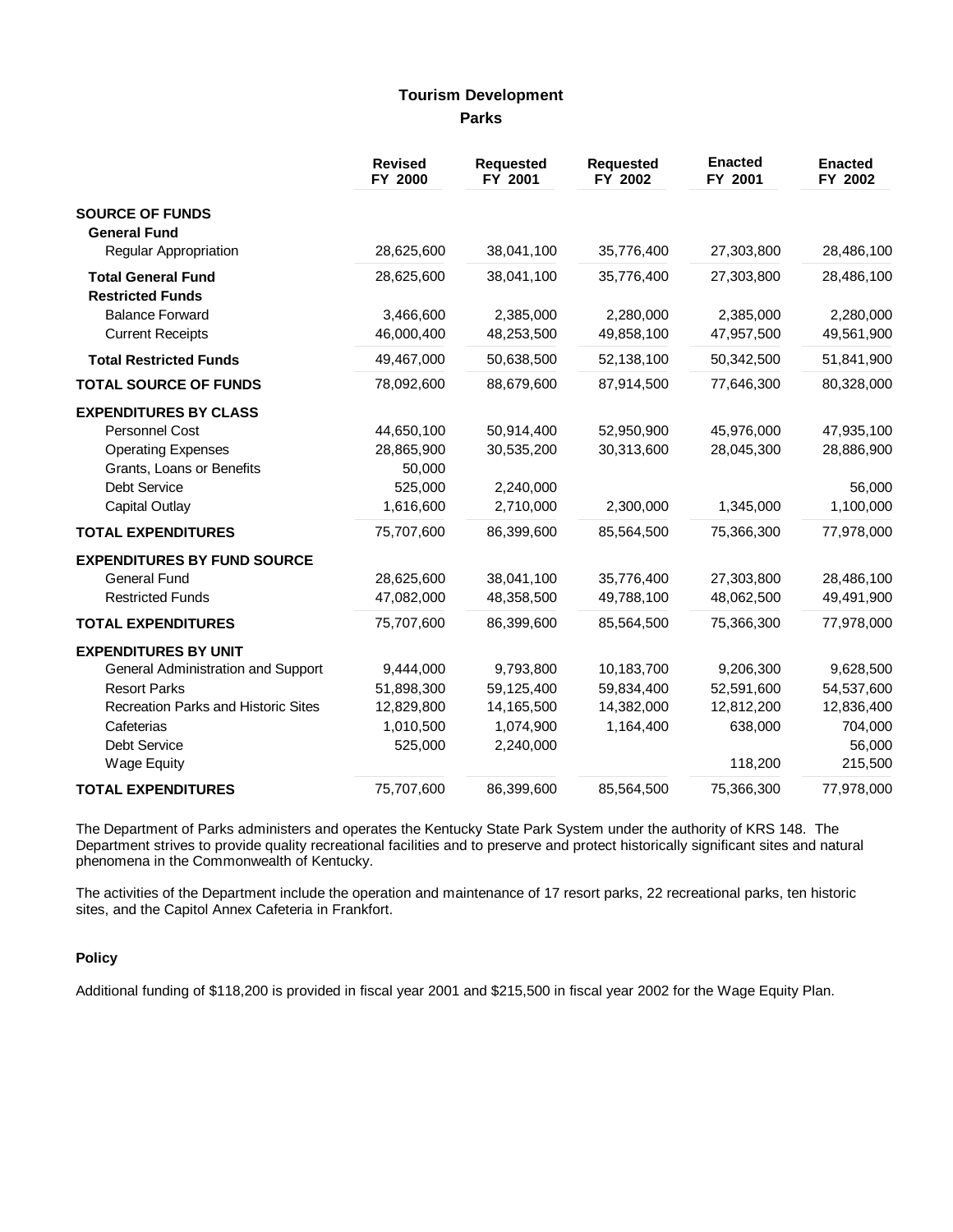# **Tourism Development Parks General Administration and Support**

|                                    | <b>Revised</b><br>FY 2000 | <b>Requested</b><br>FY 2001 | <b>Requested</b><br>FY 2002 | <b>Enacted</b><br>FY 2001 | <b>Enacted</b><br>FY 2002 |
|------------------------------------|---------------------------|-----------------------------|-----------------------------|---------------------------|---------------------------|
| <b>SOURCE OF FUNDS</b>             |                           |                             |                             |                           |                           |
| <b>General Fund</b>                |                           |                             |                             |                           |                           |
| Regular Appropriation              | 9,194,000                 | 9,543,800                   | 9,933,700                   | 8,956,300                 | 9,378,500                 |
| <b>Total General Fund</b>          | 9,194,000                 | 9,543,800                   | 9,933,700                   | 8,956,300                 | 9,378,500                 |
| <b>Restricted Funds</b>            |                           |                             |                             |                           |                           |
| <b>Balance Forward</b>             | 49,200                    | 49,200                      |                             | 49,200                    |                           |
| <b>Current Receipts</b>            | 250,000                   | 200,800                     | 250,000                     | 200,800                   | 250,000                   |
| <b>Total Restricted Funds</b>      | 299,200                   | 250,000                     | 250,000                     | 250,000                   | 250,000                   |
| <b>TOTAL SOURCE OF FUNDS</b>       | 9,493,200                 | 9,793,800                   | 10,183,700                  | 9,206,300                 | 9,628,500                 |
| <b>EXPENDITURES BY CLASS</b>       |                           |                             |                             |                           |                           |
| Personnel Cost                     | 7,887,800                 | 8,320,600                   | 8,584,700                   | 7,768,100                 | 8,029,500                 |
| <b>Operating Expenses</b>          | 1,556,200                 | 1,473,200                   | 1,599,000                   | 1,438,200                 | 1,599,000                 |
| <b>TOTAL EXPENDITURES</b>          | 9,444,000                 | 9,793,800                   | 10,183,700                  | 9,206,300                 | 9,628,500                 |
| <b>EXPENDITURES BY FUND SOURCE</b> |                           |                             |                             |                           |                           |
| <b>General Fund</b>                | 9,194,000                 | 9,543,800                   | 9,933,700                   | 8,956,300                 | 9,378,500                 |
| <b>Restricted Funds</b>            | 250,000                   | 250,000                     | 250,000                     | 250,000                   | 250,000                   |
| <b>TOTAL EXPENDITURES</b>          | 9,444,000                 | 9,793,800                   | 10,183,700                  | 9,206,300                 | 9,628,500                 |

The General Administration and Support program provides an organizational and administrative system which ensures that the park system's 50 operations are maintained and operated in an efficient manner.

Additional funding of \$10,000 is provided in fiscal year 2001 to preserve, fence, and advertise the Jenny Wiley burial site.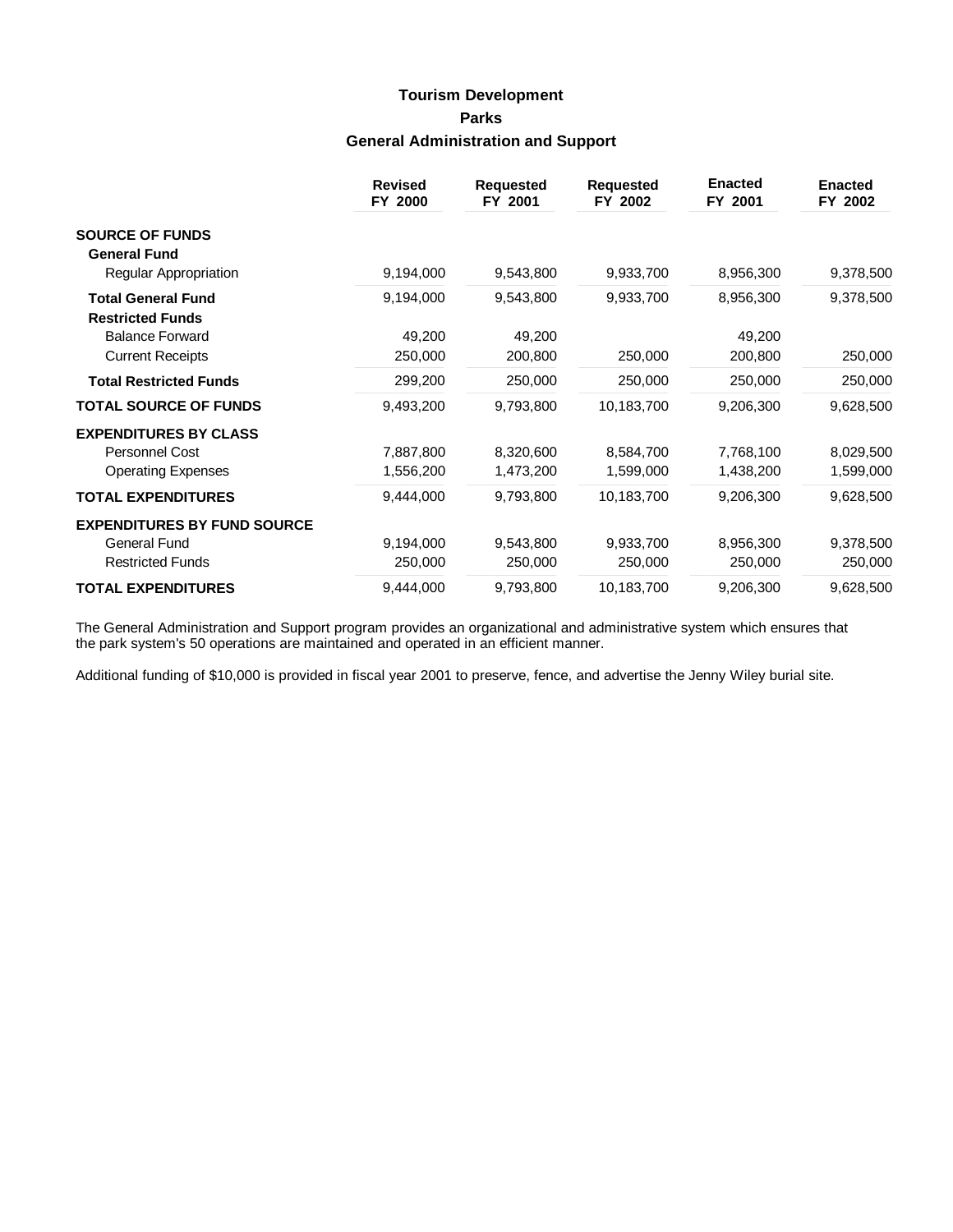## **Tourism Development Parks Resort Parks**

|                                    | <b>Revised</b><br>FY 2000 | <b>Requested</b><br>FY 2001 | <b>Requested</b><br>FY 2002 | <b>Enacted</b><br>FY 2001 | <b>Enacted</b><br>FY 2002 |
|------------------------------------|---------------------------|-----------------------------|-----------------------------|---------------------------|---------------------------|
| <b>SOURCE OF FUNDS</b>             |                           |                             |                             |                           |                           |
| <b>General Fund</b>                |                           |                             |                             |                           |                           |
| Regular Appropriation              | 12,864,600                | 18,765,500                  | 18,247,800                  | 12,231,700                | 12,951,000                |
| <b>Total General Fund</b>          | 12,864,600                | 18,765,500                  | 18,247,800                  | 12,231,700                | 12,951,000                |
| <b>Restricted Funds</b>            |                           |                             |                             |                           |                           |
| <b>Balance Forward</b>             | 2,621,800                 | 1,900,000                   | 1,950,000                   | 1,900,000                 | 1,950,000                 |
| <b>Current Receipts</b>            | 38,311,900                | 40,409,900                  | 41,636,600                  | 40,409,900                | 41,636,600                |
| <b>Total Restricted Funds</b>      | 40,933,700                | 42,309,900                  | 43,586,600                  | 42,309,900                | 43,586,600                |
| <b>TOTAL SOURCE OF FUNDS</b>       | 53,798,300                | 61,075,400                  | 61,834,400                  | 54,541,600                | 56,537,600                |
| <b>EXPENDITURES BY CLASS</b>       |                           |                             |                             |                           |                           |
| Personnel Cost                     | 28,714,700                | 33,252,600                  | 34,615,500                  | 30,032,500                | 31,254,700                |
| <b>Operating Expenses</b>          | 21,996,800                | 23,707,800                  | 23,218,900                  | 21,659,100                | 22,182,900                |
| Grants, Loans or Benefits          | 50,000                    |                             |                             |                           |                           |
| Capital Outlay                     | 1,136,800                 | 2,165,000                   | 2,000,000                   | 900,000                   | 1,100,000                 |
| <b>TOTAL EXPENDITURES</b>          | 51,898,300                | 59,125,400                  | 59,834,400                  | 52,591,600                | 54,537,600                |
| <b>EXPENDITURES BY FUND SOURCE</b> |                           |                             |                             |                           |                           |
| <b>General Fund</b>                | 12,864,600                | 18,765,500                  | 18,247,800                  | 12,231,700                | 12,951,000                |
| <b>Restricted Funds</b>            | 39,033,700                | 40,359,900                  | 41,586,600                  | 40,359,900                | 41,586,600                |
| <b>TOTAL EXPENDITURES</b>          | 51,898,300                | 59,125,400                  | 59,834,400                  | 52,591,600                | 54,537,600                |

The Resort Parks program encourages tourism and economic development in Kentucky by providing excellent overnight accommodations, quality food service, and recreational activities for visitors at the 17 resort parks. The resort parks and their locations are:

Barren River Resort Park - Barren County<br>
Blue Licks Battlefield State Park - Robertson County **Kentucky Dam Village Resort - Marshall County** Blue Licks Battlefield State Park - Robertson County **Kentucky Dam Village Resort - Marshall** County<br>Buckhorn Lake Resort Park - Perry County **County** Lake Barkley Resort Park - Trigg County Buckhorn Lake Resort Park - Perry County<br>Carter Caves Resort Park - Carter County Cumberland Falls Resort Park - Whitley County Dale Hollow Resort Park - Cumberland and Clinton Counties Pennyrile Forest Resort Park - Christian County General Butler Resort Park - Carroll County **Pine Mountain Resort Park - Bell County** Greenbo Lake Resort Park - Greenup County **Rough River Resort Park - Grayson County** Jenny Wiley Resort Park - Floyd County

Lake Cumberland Resort Park - Russell County<br>Natural Bridge Resort Park - Powell County

It is projected that in fiscal year 2001, the resort parks will provide overnight accommodations for 615,000 guests and serve 1.8 million meals.

## **Policy**

Additional funding of \$494,000 is provided in fiscal year 2001 and \$526,800 in fiscal year 2002 for operating costs and staffing (12 permanent /ten interim) of the new golf course at Pine Mountain State Resort Park.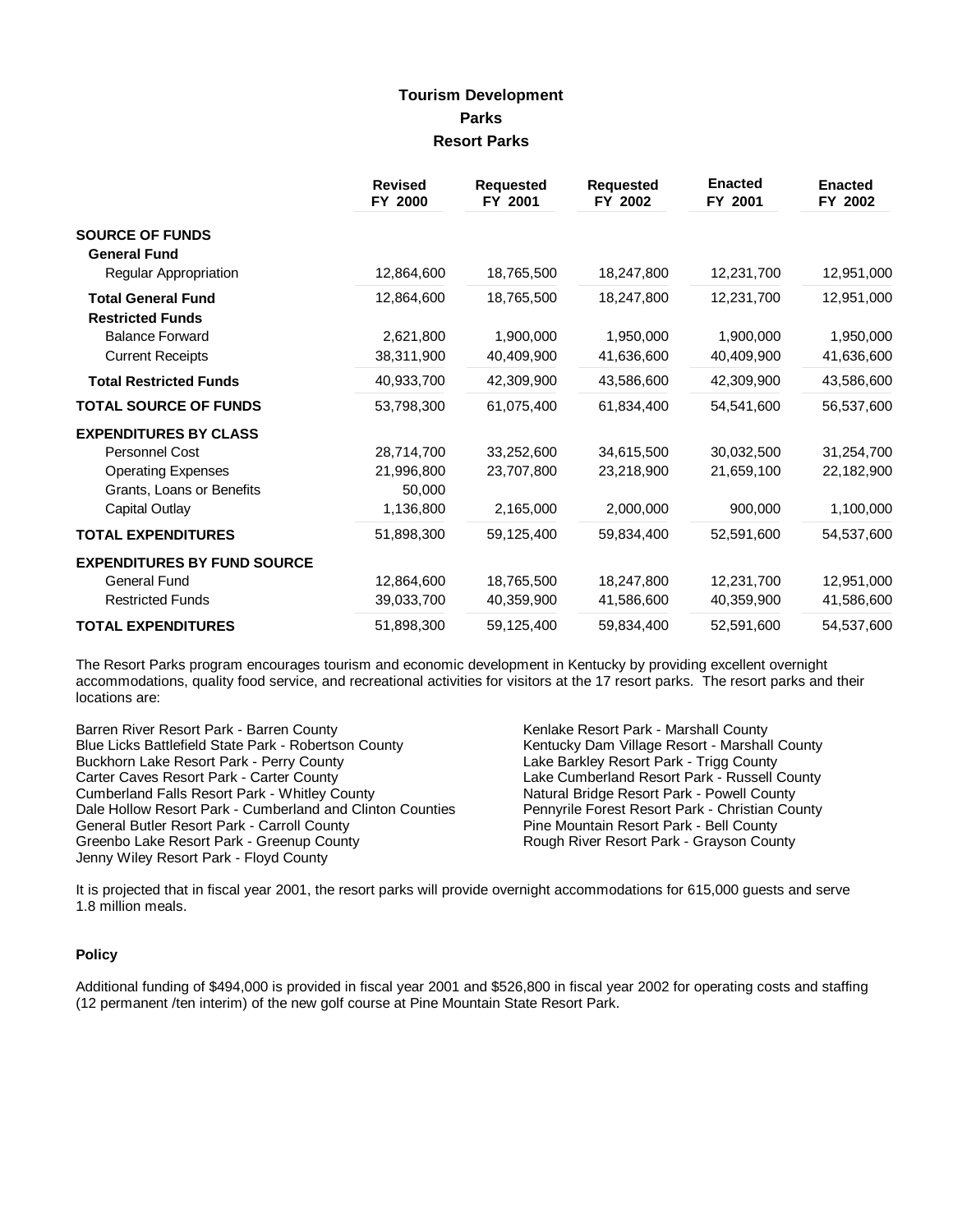Additional funding of \$205,900 is provided in fiscal year 2000, \$431,500 in fiscal year 2001, and \$442,500 in fiscal year 2002 for operating costs and staffing (13 permanent/eight interim) of the new conference center at General Butler State Resort Park.

Additional funding of \$56,000 is provided in fiscal year 2001 and \$57,000 in fiscal year 2002 for operating costs and staffing (or permanent) of the 16 room addition to the lodge at Blue Licks Battlefield State Resort Park.

Additional funding of \$179,200 is provided in fiscal year 2001 and \$183,600 in fiscal year 2002 for operating costs and staffing (four permanent/three interim) of the 30 room addition to the lodge at Dale Hollow State Resort Park.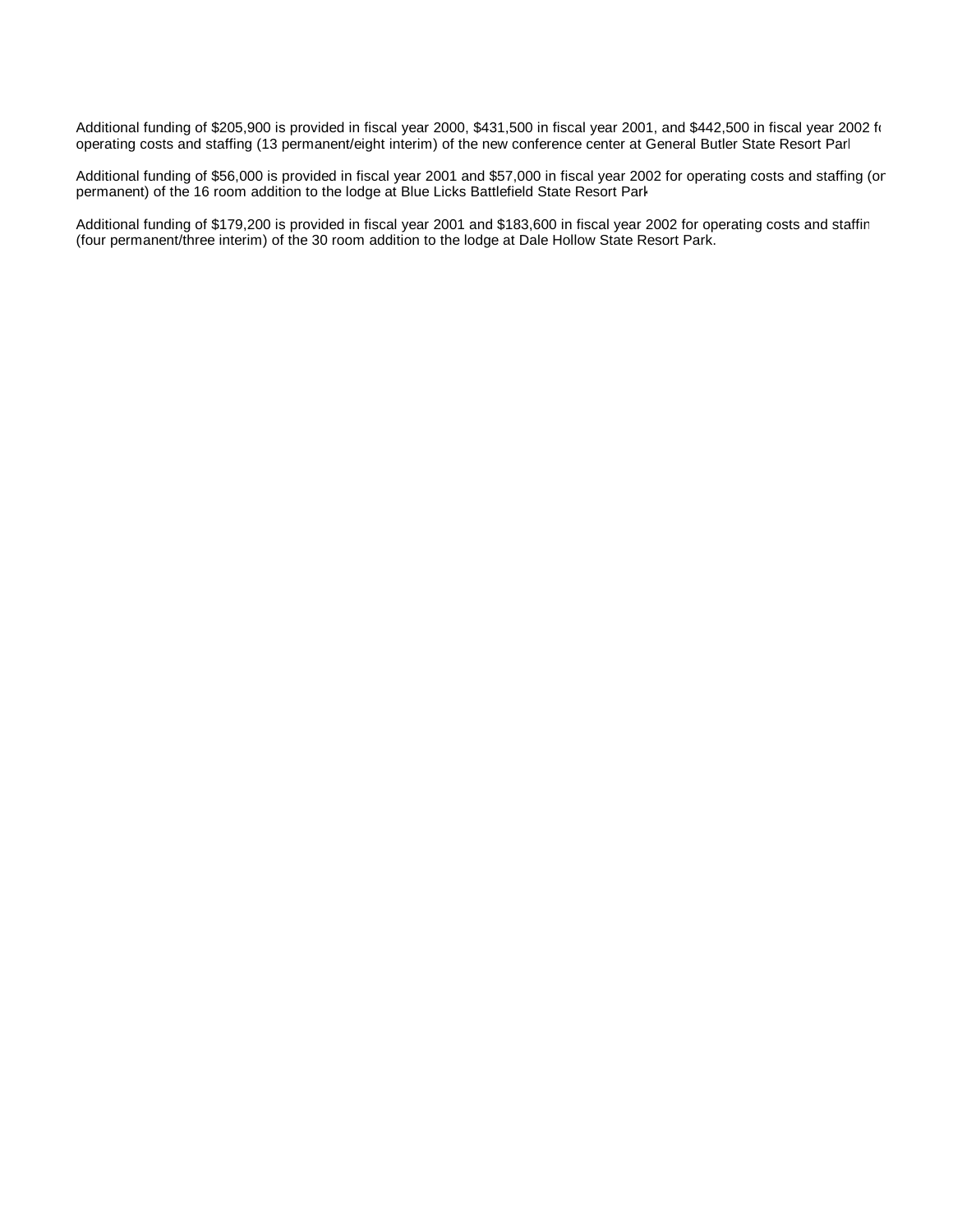# **Tourism Development Parks Recreation Parks and Historic Sites**

|                                    | <b>Revised</b><br>FY 2000 | <b>Requested</b><br>FY 2001 | <b>Requested</b><br>FY 2002 | <b>Enacted</b><br>FY 2001 | <b>Enacted</b><br>FY 2002 |
|------------------------------------|---------------------------|-----------------------------|-----------------------------|---------------------------|---------------------------|
| <b>SOURCE OF FUNDS</b>             |                           |                             |                             |                           |                           |
| <b>General Fund</b>                |                           |                             |                             |                           |                           |
| <b>Regular Appropriation</b>       | 5,641,000                 | 7,131,600                   | 7,077,100                   | 5,778,300                 | 5,531,500                 |
| <b>Total General Fund</b>          | 5,641,000                 | 7,131,600                   | 7,077,100                   | 5,778,300                 | 5,531,500                 |
| <b>Restricted Funds</b>            |                           |                             |                             |                           |                           |
| <b>Balance Forward</b>             | 669,800                   | 310,000                     | 330,000                     | 310,000                   | 330,000                   |
| <b>Current Receipts</b>            | 6,829,000                 | 7,053,900                   | 7,324,900                   | 7,053,900                 | 7,324,900                 |
| <b>Total Restricted Funds</b>      | 7,498,800                 | 7,363,900                   | 7,654,900                   | 7,363,900                 | 7,654,900                 |
| <b>TOTAL SOURCE OF FUNDS</b>       | 13,139,800                | 14,495,500                  | 14,732,000                  | 13,142,200                | 13,186,400                |
| <b>EXPENDITURES BY CLASS</b>       |                           |                             |                             |                           |                           |
| <b>Personnel Cost</b>              | 7,505,300                 | 8,733,500                   | 9,091,000                   | 7,634,200                 | 7,969,400                 |
| <b>Operating Expenses</b>          | 4,844,700                 | 4,887,000                   | 4,991,000                   | 4,733,000                 | 4,867,000                 |
| Capital Outlay                     | 479,800                   | 545,000                     | 300,000                     | 445,000                   |                           |
| <b>TOTAL EXPENDITURES</b>          | 12,829,800                | 14,165,500                  | 14,382,000                  | 12,812,200                | 12,836,400                |
| <b>EXPENDITURES BY FUND SOURCE</b> |                           |                             |                             |                           |                           |
| General Fund                       | 5,641,000                 | 7,131,600                   | 7,077,100                   | 5,778,300                 | 5,531,500                 |
| <b>Restricted Funds</b>            | 7,188,800                 | 7,033,900                   | 7,304,900                   | 7,033,900                 | 7,304,900                 |
| <b>TOTAL EXPENDITURES</b>          | 12,829,800                | 14,165,500                  | 14,382,000                  | 12,812,200                | 12,836,400                |

The Recreation Parks and Historic Sites program encourages tourism and economic development in Kentucky by providing modern recreational and camping facilities and preserving significant scenic and historic landmarks, as well as operating museums and shrines. In fiscal year 2001, the camping areas will attract approximately 315,000 visitors and museum visitation should approach 295,000.

#### **Park Facilities Historic Sites**

Ben Hawes State Park – Daviess County **Boone Station – Fayette County** Boone Station – Fayette County Big Bone Lick State Park - Boone County **Constitution Square State Shrine - Boyle County** Carr Creek State Park - Knott County **Dr. Thomas Walker State Shrine - Knox County** Columbus-Belmont Battlefield State Park – Hickman County Isaac Shelby State Shrine - Lincoln County Columbus-Belmont Battlefield State Park – Hickman County Isaac Shelby State Shrine - Lincoln County<br>E. P. "Tom" Sawyer State Park – Jefferson County Isaac Shelby State Shrine - Todd County E. P. "Tom" Sawyer State Park – Jefferson County<br>Fort Boonesborough State Park – Madison County Fort Boonesborough State Park – Madison County Old Mulkey Meeting House State Shrine - Monroe County Grayson Lake State Park - Elliott and Carter Counties Green River Lake State Park - Taylor County White Hall State Shrine - Madison County John James Audubon State Park – Henderson County William Whitley House State Shrine - Lincoln County Kincaid Lake State Park - Pendleton County Kingdom Come State Park - Harlan County Lake Malone State Park - Muhlenberg County Levi Jackson Wilderness Road State Park - Laurel County Lincoln Homestead State Park – Washington County Mineral Mound State Park - Lyon County My Old Kentucky Home State Park – Nelson County Nolin Lake State Park - Edmonson County Old Fort Harrod State Park - Mercer County Paintsville Lake State Park - Johnson County

Perryville Battlefield State Shrine - Boyle County<br>Waveland State Shrine - Fayette County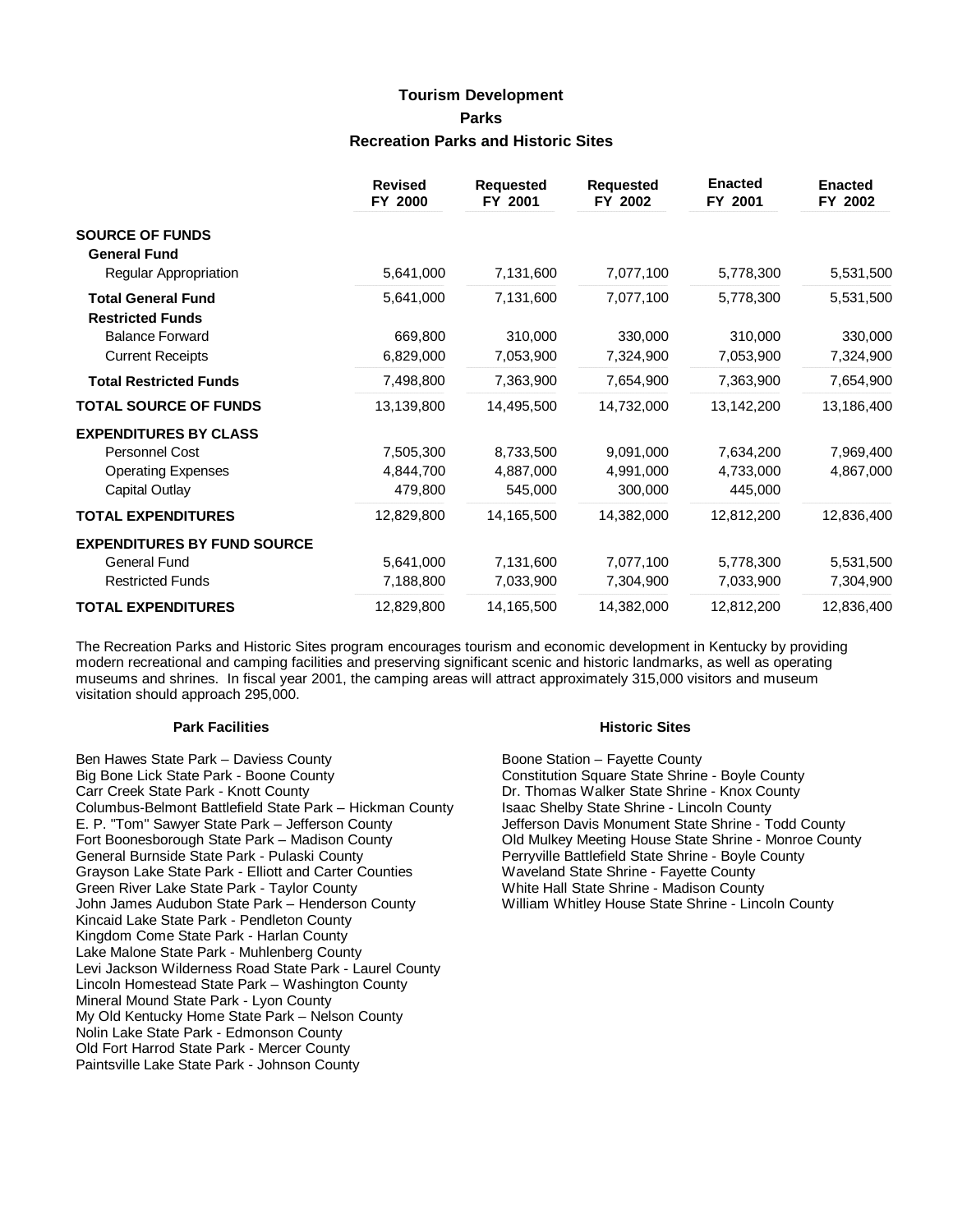Taylorsville Lake State Park - Spencer County Yatesville Lake State Park - Lawrence County

#### **Policy**

Additional funding of \$67,300 (\$57,300 General Fund) is provided in fiscal year 2001 and \$103,200 (\$63,200 General Fund) fiscal year 2002 for operating costs and staffing (one permanent/six interim) for the Paintsville Lake Campground

Additional funding of \$72,600 (\$62,600 General Fund) is provided in fiscal year 2001 and \$104,000 (\$64,000 General Fund) fiscal year 2002 for operating costs and staffing (two permanent/five interim) for the Nolin Lake Campground.

Additional General Fund support of \$34,400 is provided in fiscal year 2001 and \$36,400 in fiscal year 2002 for staffing (tw permanent) at the Perryville Battlefield State Shrine.

Additional General Fund support of \$20,200 in fiscal year 2001 and \$21,400 in fiscal year 2002 is provided for a park ranger (or full-time) at Yatesville Lake State Park.

Additional General Fund support of \$200,000 is provided in fiscal year 2001 to refurbish antiques and household items at the White Hall State Shrine in Madison County.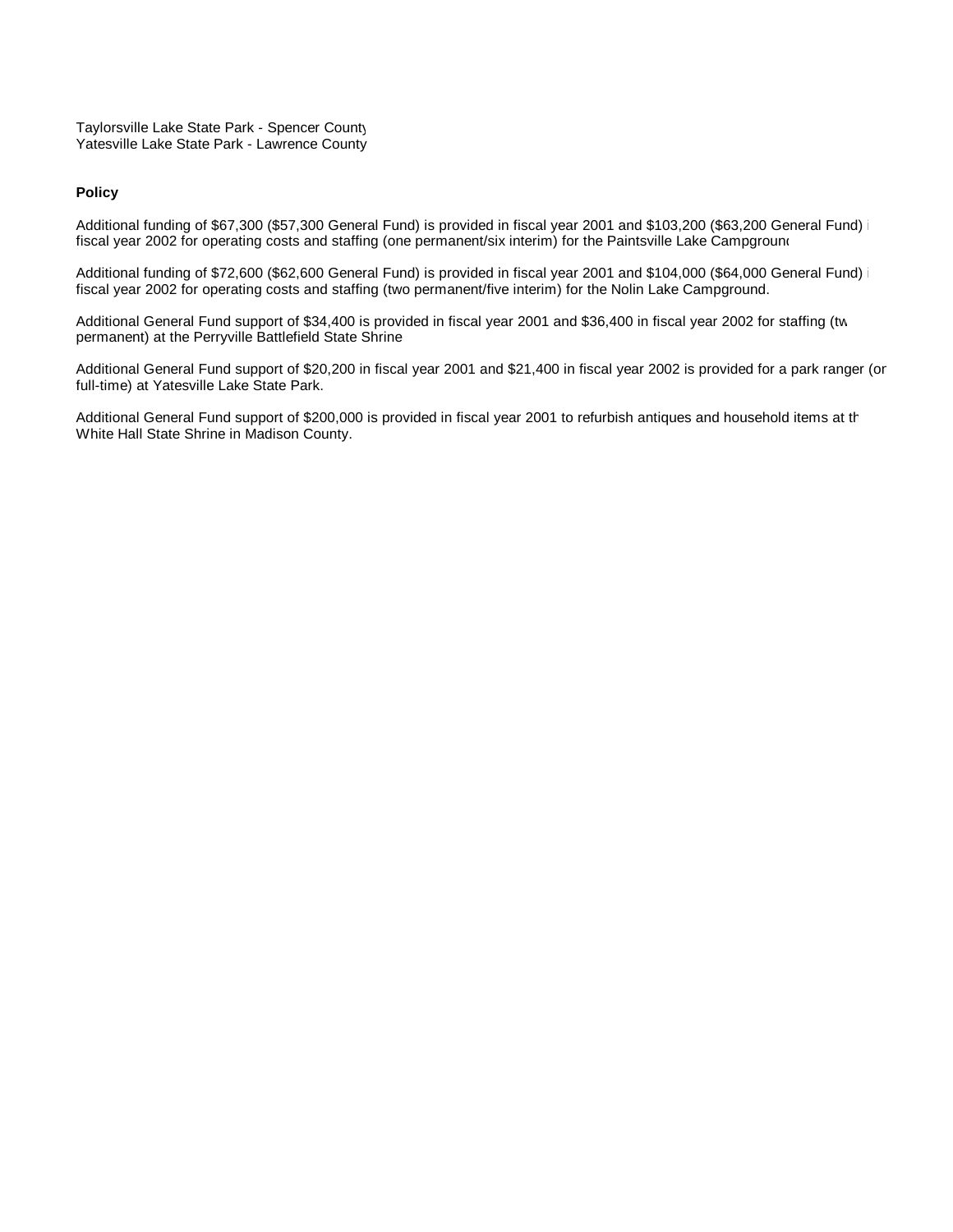## **Tourism Development Parks Cafeterias**

|                                                      | <b>Revised</b><br>FY 2000 | <b>Requested</b><br>FY 2001 | <b>Requested</b><br>FY 2002 | <b>Enacted</b><br>FY 2001 | <b>Enacted</b><br>FY 2002 |
|------------------------------------------------------|---------------------------|-----------------------------|-----------------------------|---------------------------|---------------------------|
| <b>SOURCE OF FUNDS</b>                               |                           |                             |                             |                           |                           |
| <b>General Fund</b>                                  |                           |                             |                             |                           |                           |
| Regular Appropriation                                | 401,000                   | 360,200                     | 517,800                     | 219,300                   | 353,600                   |
| <b>Total General Fund</b><br><b>Restricted Funds</b> | 401,000                   | 360,200                     | 517,800                     | 219,300                   | 353,600                   |
| <b>Balance Forward</b>                               | 125,800                   | 125,800                     |                             | 125,800                   |                           |
| <b>Current Receipts</b>                              | 609,500                   | 588,900                     | 646,600                     | 292,900                   | 350,400                   |
| <b>Total Restricted Funds</b>                        | 735,300                   | 714,700                     | 646,600                     | 418,700                   | 350,400                   |
| <b>TOTAL SOURCE OF FUNDS</b>                         | 1,136,300                 | 1,074,900                   | 1,164,400                   | 638,000                   | 704,000                   |
| <b>EXPENDITURES BY CLASS</b>                         |                           |                             |                             |                           |                           |
| Personnel Cost                                       | 542,300                   | 607,700                     | 659,700                     | 423,000                   | 466,000                   |
| <b>Operating Expenses</b>                            | 468,200                   | 467,200                     | 504,700                     | 215,000                   | 238,000                   |
| <b>TOTAL EXPENDITURES</b>                            | 1,010,500                 | 1,074,900                   | 1,164,400                   | 638,000                   | 704,000                   |
| <b>EXPENDITURES BY FUND SOURCE</b>                   |                           |                             |                             |                           |                           |
| General Fund                                         | 401,000                   | 360,200                     | 517,800                     | 219,300                   | 353,600                   |
| <b>Restricted Funds</b>                              | 609,500                   | 714,700                     | 646,600                     | 418,700                   | 350,400                   |
| <b>TOTAL EXPENDITURES</b>                            | 1,010,500                 | 1,074,900                   | 1,164,400                   | 638,000                   | 704,000                   |

The Cafeteria program provides food service in the Capitol Annex for legislative members, state employees, and visitors to the state offices in the Frankfort area. The cafeterias should serve approximately 138,000 meals in fiscal year 2001 and should generate sales of approximately \$292,000.

## **Policy**

The management and funding of the State Office Building Cafeteria will be assumed by the Transportation Cabinet in the future.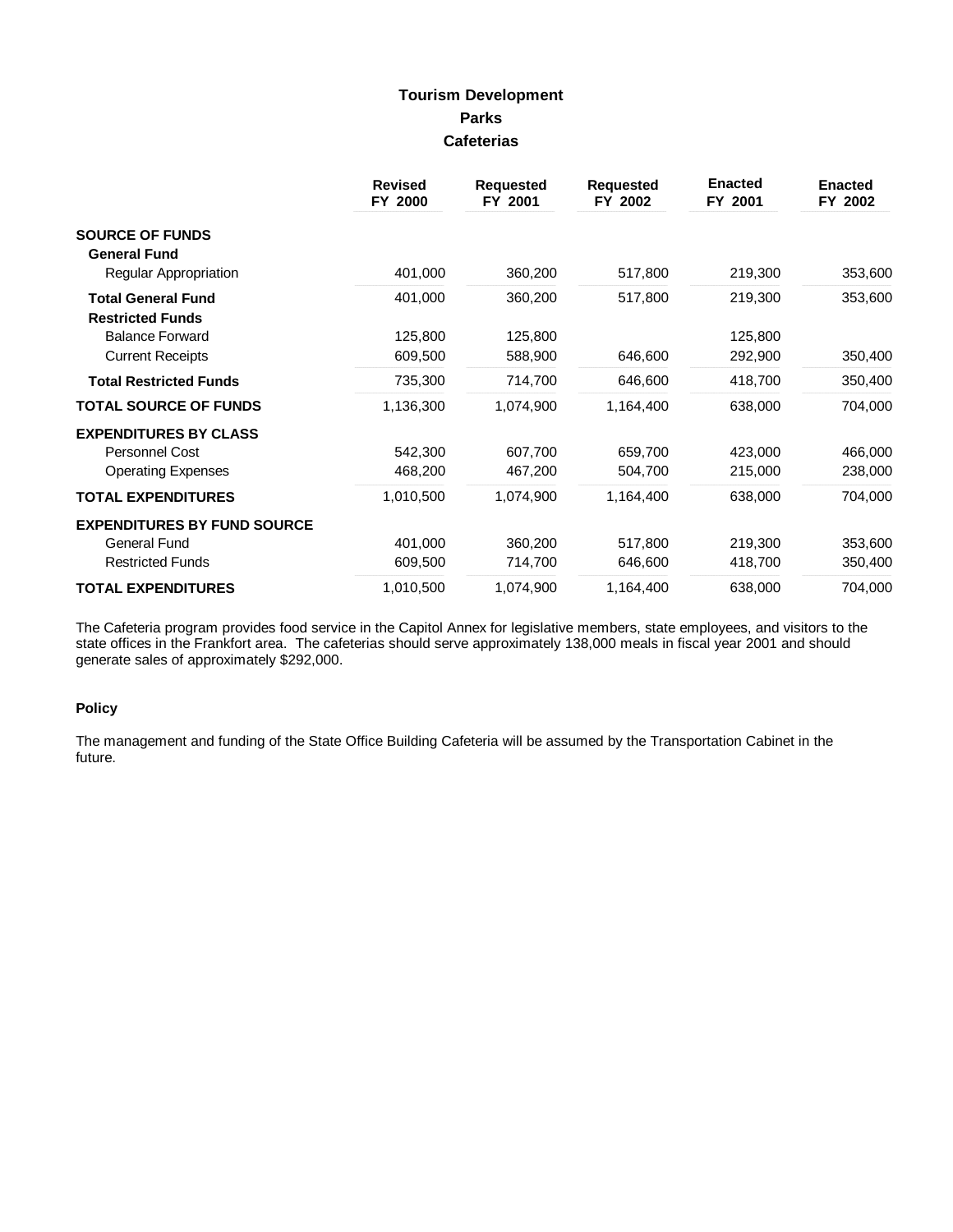## **Tourism Development Parks Debt Service**

|                                    | <b>Revised</b><br>FY 2000 | <b>Requested</b><br>FY 2001 | <b>Requested</b><br>FY 2002 | <b>Enacted</b><br>FY 2001 | <b>Enacted</b><br>FY 2002 |
|------------------------------------|---------------------------|-----------------------------|-----------------------------|---------------------------|---------------------------|
| <b>SOURCE OF FUNDS</b>             |                           |                             |                             |                           |                           |
| <b>General Fund</b>                |                           |                             |                             |                           |                           |
| <b>Regular Appropriation</b>       | 525,000                   | 2,240,000                   |                             |                           | 56,000                    |
| <b>Total General Fund</b>          | 525,000                   | 2,240,000                   |                             |                           | 56,000                    |
| <b>TOTAL SOURCE OF FUNDS</b>       | 525.000                   | 2,240,000                   |                             |                           | 56,000                    |
| <b>EXPENDITURES BY CLASS</b>       |                           |                             |                             |                           |                           |
| <b>Debt Service</b>                | 525,000                   | 2,240,000                   |                             |                           | 56,000                    |
| <b>TOTAL EXPENDITURES</b>          | 525.000                   | 2.240.000                   |                             |                           | 56,000                    |
| <b>EXPENDITURES BY FUND SOURCE</b> |                           |                             |                             |                           |                           |
| <b>General Fund</b>                | 525,000                   | 2,240,000                   |                             |                           | 56,000                    |
| <b>TOTAL EXPENDITURES</b>          | 525,000                   | 2,240,000                   |                             |                           | 56,000                    |

All currently authorized General Fund debt service costs will be budgeted in the Finance and Administration Cabinet in the 2000-2002 biennium.

## **Policy**

Additional funding of \$56,000 in fiscal year 2002 is provided to pay debt service for the Fort Reroof project at Fort<br>Boonesborough in Madison County.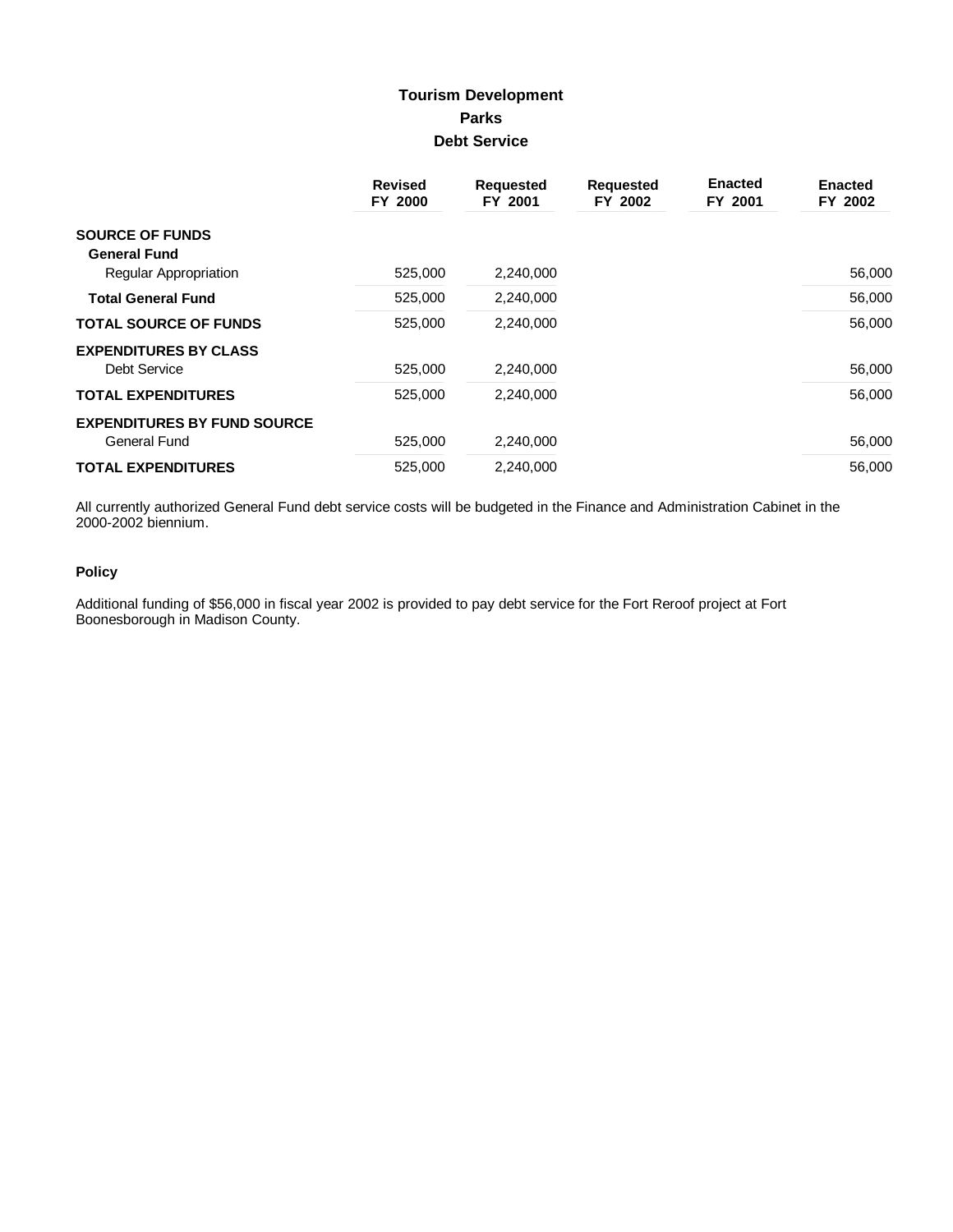## **Tourism Development Kentucky Horse Park**

|                                                      | <b>Revised</b><br>FY 2000 | <b>Requested</b><br>FY 2001 | <b>Requested</b><br>FY 2002 | <b>Enacted</b><br>FY 2001 | <b>Enacted</b><br>FY 2002 |
|------------------------------------------------------|---------------------------|-----------------------------|-----------------------------|---------------------------|---------------------------|
| <b>SOURCE OF FUNDS</b><br><b>General Fund</b>        |                           |                             |                             |                           |                           |
| Regular Appropriation                                | 1,632,000                 | 1,912,500                   | 2,542,700                   | 1,378,000                 | 1,680,700                 |
| <b>Total General Fund</b><br><b>Restricted Funds</b> | 1,632,000                 | 1,912,500                   | 2,542,700                   | 1,378,000                 | 1,680,700                 |
| <b>Balance Forward</b>                               | 371,000                   | 329,000                     | 644,000                     | 329,000                   | 535,000                   |
| <b>Current Receipts</b>                              | 4,735,000                 | 5,123,500                   | 4,733,800                   | 5,123,000                 | 4,733,000                 |
| <b>Total Restricted Funds</b>                        | 5,106,000                 | 5,452,500                   | 5,377,800                   | 5,452,000                 | 5,268,000                 |
| <b>TOTAL SOURCE OF FUNDS</b>                         | 6,738,000                 | 7,365,000                   | 7,920,500                   | 6,830,000                 | 6,948,700                 |
| <b>EXPENDITURES BY CLASS</b>                         |                           |                             |                             |                           |                           |
| <b>Personnel Cost</b>                                | 3,774,000                 | 4,067,100                   | 4,267,400                   | 3,909,000                 | 4,156,800                 |
| <b>Operating Expenses</b>                            | 2,551,000                 | 2,358,900                   | 2,496,200                   | 2,302,000                 | 2,357,000                 |
| <b>Debt Service</b>                                  |                           |                             | 651,000                     |                           | 43,000                    |
| Capital Outlay                                       | 84,000                    | 295,000                     | 246,900                     | 84,000                    | 84,000                    |
| <b>TOTAL EXPENDITURES</b>                            | 6,409,000                 | 6,721,000                   | 7,661,500                   | 6,295,000                 | 6,640,800                 |
| <b>EXPENDITURES BY FUND SOURCE</b>                   |                           |                             |                             |                           |                           |
| General Fund                                         | 1,632,000                 | 1,912,500                   | 2,542,700                   | 1,378,000                 | 1,680,700                 |
| <b>Restricted Funds</b>                              | 4,777,000                 | 4,808,500                   | 5,118,800                   | 4,917,000                 | 4,960,100                 |
| <b>TOTAL EXPENDITURES</b>                            | 6,409,000                 | 6,721,000                   | 7,661,500                   | 6,295,000                 | 6,640,800                 |
| <b>EXPENDITURES BY UNIT</b>                          |                           |                             |                             |                           |                           |
| Kentucky Horse Park                                  | 6.409.000                 | 6,721,000                   | 7,661,500                   | 6,281,300                 | 6,619,100                 |
| Wage Equity                                          |                           |                             |                             | 13,700                    | 21,700                    |
| <b>TOTAL EXPENDITURES</b>                            | 6,409,000                 | 6,721,000                   | 7,661,500                   | 6,295,000                 | 6,640,800                 |

The 1,032-acre Kentucky Horse Park is a recreational and educational park featuring an exclusive movie, a farrier shop, a tack shop, a parade of breeds show, horse-drawn tours, the International Museum of the Horse, and the American Saddlebred Museum. Other attractions include: the Man O'War Memorial, Hall of Champions, Secretariat Memorial, a gift shop, an art gallery, two food service facilities, and horseback riding. Other facilities include a 260-site campground with a grocery, souvenir shop, pool, croquet, tennis, and basketball courts; 1,076 stalls for horse shows and some of the finest equine eventing facilities in the world, including a covered arena, six polo fields, show rings, and a steeplechase course. Central Kentucky Riding for the Handicapped and the National Horse Center Office Complex, which includes 14 horse-related organizations, are also located at the Park.

The purpose of the Kentucky Horse Park is to be the world's definitive equestrian educational facility dedicated to all breeds of horses; to provide show facilities capable of hosting national and international equestrian competitions in many disciplines; and to provide a positive impact on both the local and state economies by establishing itself as a nationally recognized tourist attraction.

The Horse Park provides recreational and educational activities for over 750,000 visitors a year through its regular activities and special events. In addition, the Park serves as an educational facility for approximately 20,000 student visitors from the Commonwealth.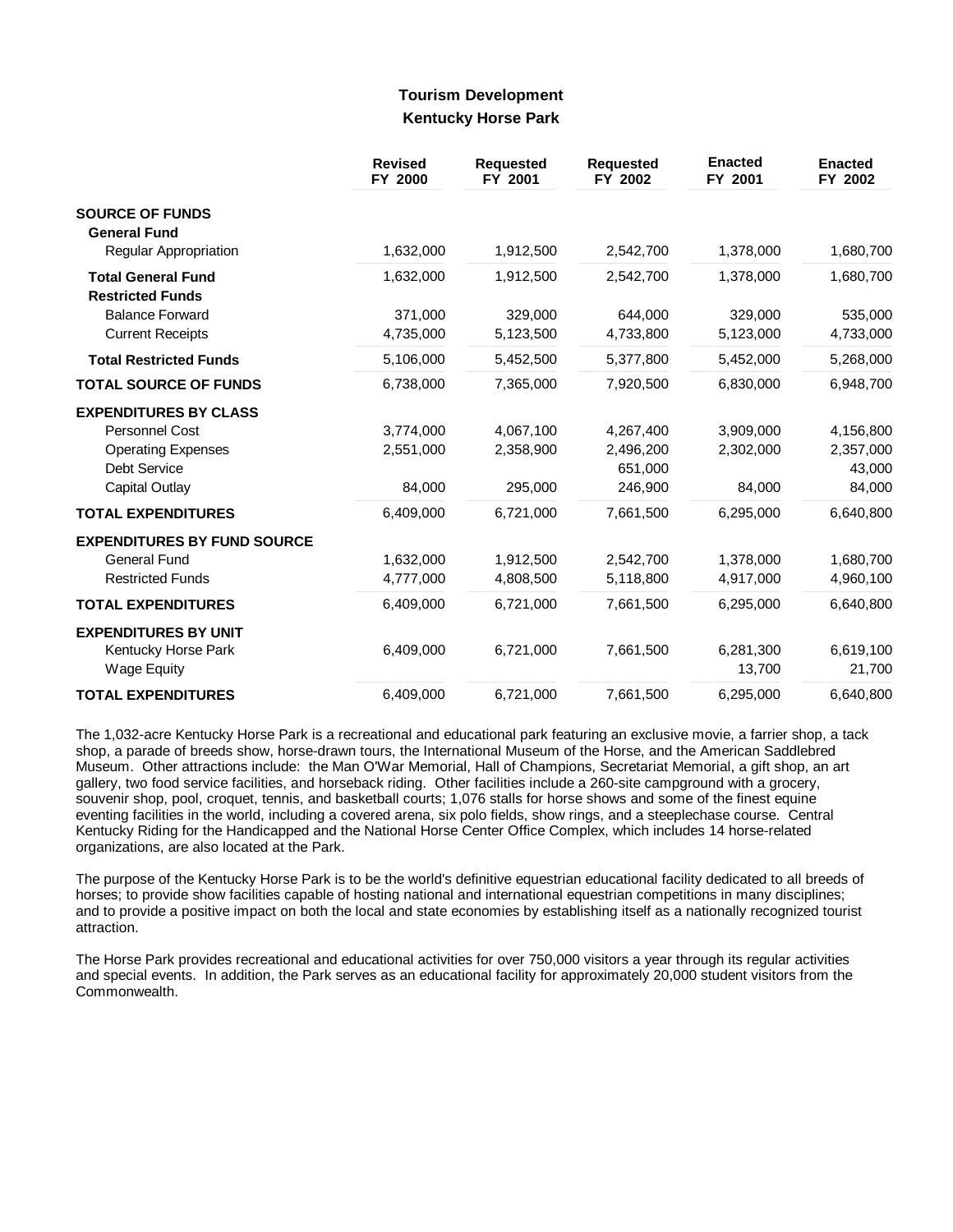## **Policy**

All currently authorized General Fund debt service costs are budgeted in the Finance and Administration Cabinet in the 2000 2002 biennium.

Additional funding of \$13,700 is provided in fiscal year 2001 and \$21,700 in fiscal year 2002 for the Wage Equity Plan.

Additional funding of \$12,000 is provided in each year of the biennium to support the settlement of a lease agreemen

Additional funding of \$43,000 in fiscal year 2002 is provided to pay debt service for the muck processing facility at the Parl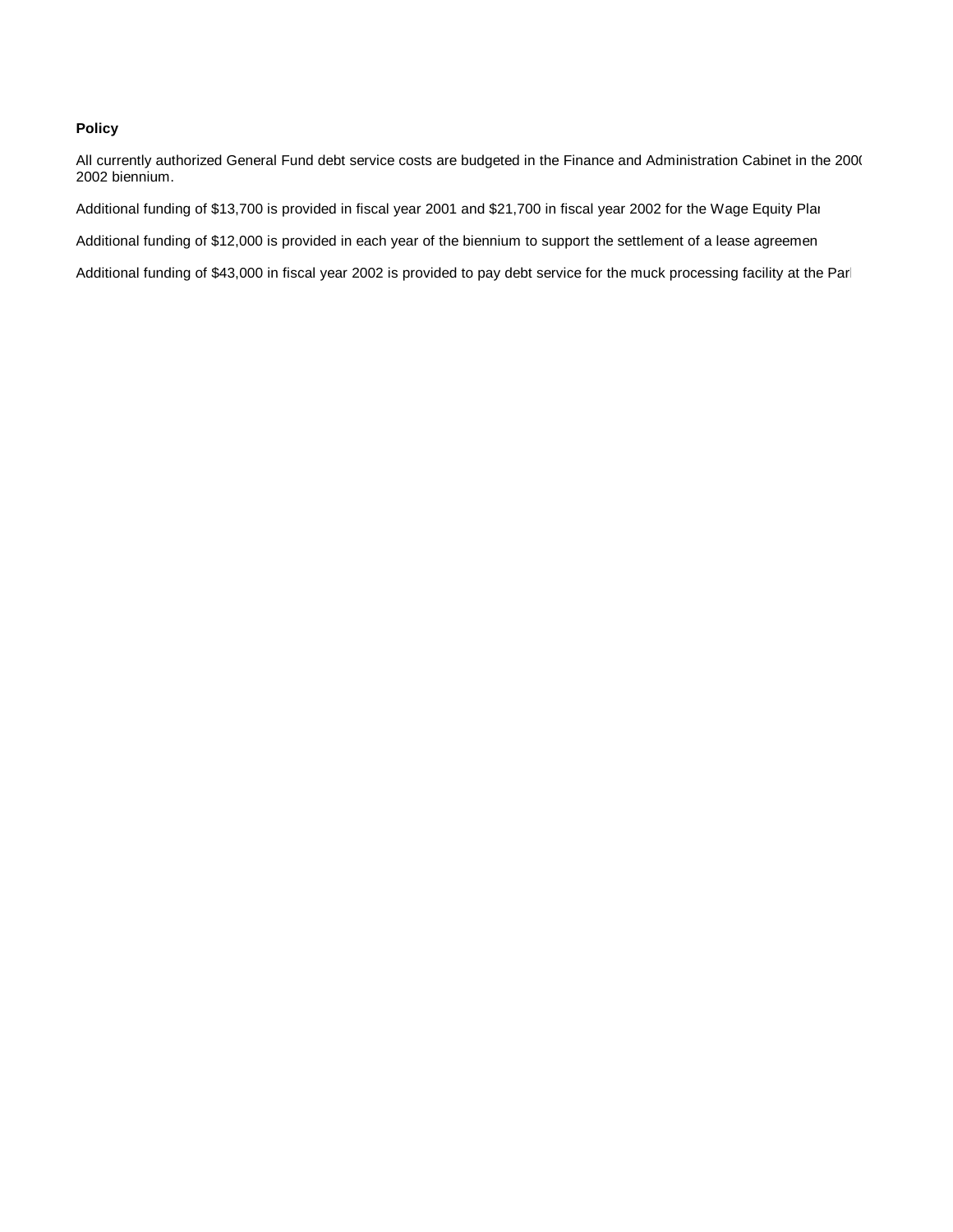## **Tourism Development Kentucky State Fair Board**

|                                               | <b>Revised</b><br>FY 2000 | <b>Requested</b><br>FY 2001 | <b>Requested</b><br>FY 2002 | <b>Enacted</b><br>FY 2001 | <b>Enacted</b><br>FY 2002 |
|-----------------------------------------------|---------------------------|-----------------------------|-----------------------------|---------------------------|---------------------------|
| <b>SOURCE OF FUNDS</b><br><b>General Fund</b> |                           |                             |                             |                           |                           |
| Regular Appropriation                         | 407,000                   | 407,000                     | 6,396,000                   | 407,000                   | 407,000                   |
| <b>Total General Fund</b>                     | 407,000                   | 407,000                     | 6,396,000                   | 407,000                   | 407,000                   |
| <b>Restricted Funds</b>                       |                           |                             |                             |                           |                           |
| <b>Balance Forward</b>                        | 2,671,200                 | 2,340,200                   | 2,338,800                   | 2,340,200                 | 2,615,800                 |
| <b>Current Receipts</b>                       | 28,987,200                | 30,827,800                  | 31,619,800                  | 30,827,800                | 31,619,800                |
| Non-Revenue Receipts                          | $-1,800,000$              | $-2,600,000$                | $-2,250,000$                | $-2,600,000$              | $-2,250,000$              |
| <b>Total Restricted Funds</b>                 | 29,858,400                | 30,568,000                  | 31,708,600                  | 30,568,000                | 31,985,600                |
| <b>TOTAL SOURCE OF FUNDS</b>                  | 30,265,400                | 30,975,000                  | 38,104,600                  | 30,975,000                | 32,392,600                |
| <b>EXPENDITURES BY CLASS</b>                  |                           |                             |                             |                           |                           |
| Personnel Cost                                | 15,091,000                | 15,792,300                  | 16,510,000                  | 15,515,300                | 16,169,000                |
| <b>Operating Expenses</b>                     | 10,394,500                | 10,730,200                  | 10,943,300                  | 10,730,200                | 10,893,300                |
| Grants, Loans or Benefits                     | 1,424,400                 | 1,479,200                   | 1,535,700                   | 1,479,200                 | 1,535,700                 |
| Debt Service                                  | 371,000                   | 371,000                     | 6,360,000                   | 371,000                   | 371,000                   |
| Capital Outlay                                | 644,300                   | 263,500                     | 410,500                     | 263,500                   | 410,500                   |
| <b>TOTAL EXPENDITURES</b>                     | 27,925,200                | 28,636,200                  | 35,759,500                  | 28,359,200                | 29,379,500                |
| <b>EXPENDITURES BY FUND SOURCE</b>            |                           |                             |                             |                           |                           |
| General Fund                                  | 407,000                   | 407,000                     | 6,396,000                   | 407,000                   | 407,000                   |
| <b>Restricted Funds</b>                       | 27,518,200                | 28,229,200                  | 29,363,500                  | 27,952,200                | 28,972,500                |
| <b>TOTAL EXPENDITURES</b>                     | 27,925,200                | 28,636,200                  | 35,759,500                  | 28,359,200                | 29,379,500                |
| <b>EXPENDITURES BY UNIT</b>                   |                           |                             |                             |                           |                           |
| Kentucky Fair and Exposition Center           | 23,218,700                | 24,209,600                  | 25,071,500                  | 23,979,600                | 24,729,500                |
| <b>Commonwealth Convention Center</b>         | 4,335,500                 | 4,055,600                   | 4,328,000                   | 4,008,600                 | 4,279,000                 |
| Debt Service                                  | 371,000                   | 371,000                     | 6,360,000                   | 371,000                   | 371,000                   |
| <b>TOTAL EXPENDITURES</b>                     | 27,925,200                | 28,636,200                  | 35,759,500                  | 28,359,200                | 29,379,500                |

The Kentucky State Fair Board is composed of 15 members: the Governor, the Commissioner of Agriculture, the Dean of the College of Agriculture at the University of Kentucky, and 12 members appointed by the Governor. Five of the 12 members appointed by the Governor are selected from nominations from the Kentucky Association of Fairs and Horse Shows, the Kentucky Livestock Improvements Association, the Kentucky State National Farmers Organization, the American Saddle Horse Breeders Association, and the Kentucky Farm Bureau Federation. The Board has control and custody of the funds, buildings, grounds, and equipment of the Kentucky Fair and Exposition Center and the Kentucky International Convention Center in Louisville, as outlined in KRS 247. A president is appointed by the Board to manage the Centers.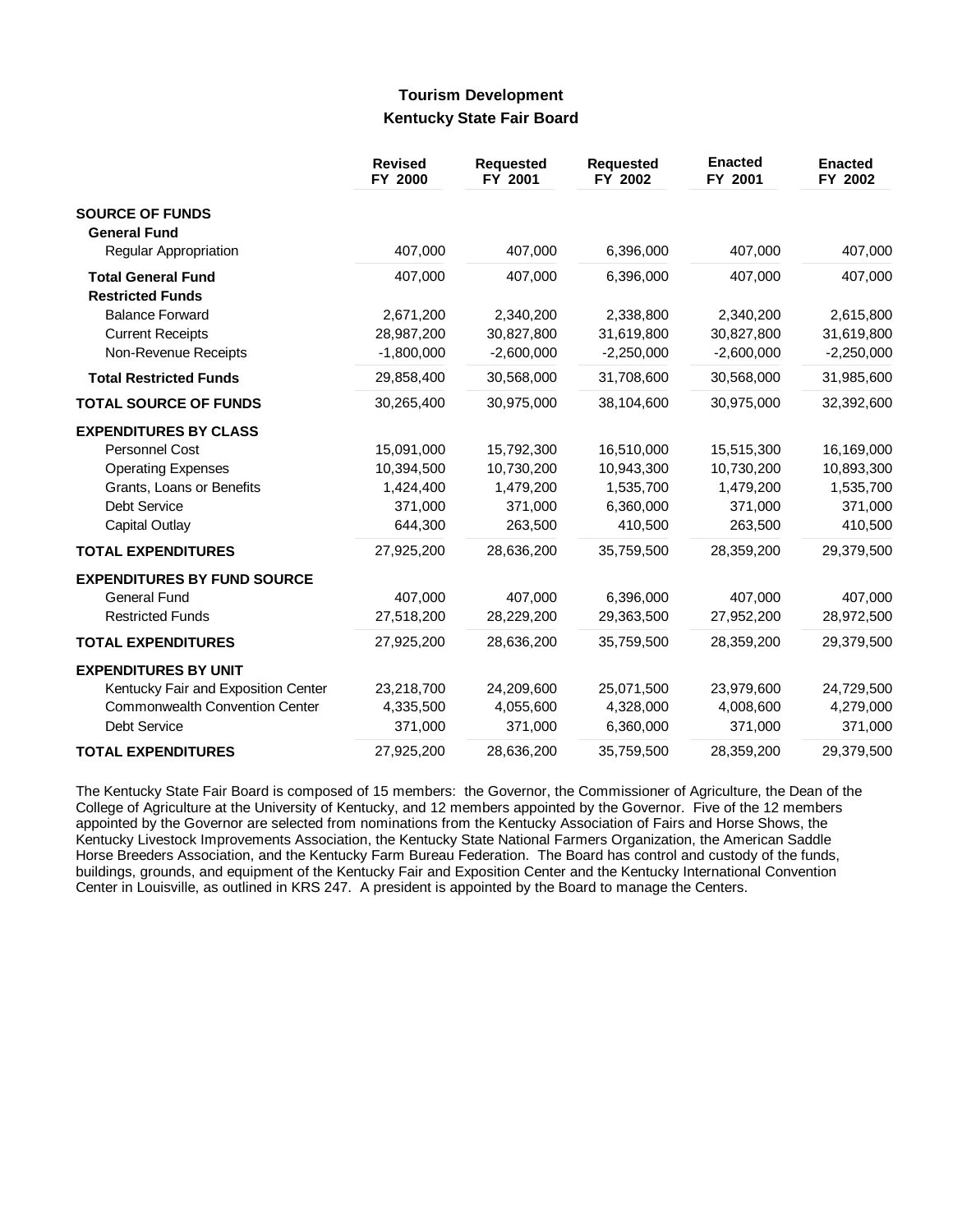# **Tourism Development Kentucky State Fair Board Kentucky Fair and Exposition Center**

|                                                      | <b>Revised</b><br>FY 2000 | <b>Requested</b><br>FY 2001 | <b>Requested</b><br>FY 2002 | <b>Enacted</b><br>FY 2001 | <b>Enacted</b><br>FY 2002 |
|------------------------------------------------------|---------------------------|-----------------------------|-----------------------------|---------------------------|---------------------------|
| <b>SOURCE OF FUNDS</b><br><b>General Fund</b>        |                           |                             |                             |                           |                           |
| Regular Appropriation                                | 407,000                   | 407,000                     | 407,000                     | 407,000                   | 407,000                   |
| <b>Total General Fund</b><br><b>Restricted Funds</b> | 407,000                   | 407,000                     | 407,000                     | 407,000                   | 407,000                   |
| <b>Balance Forward</b>                               | 2,102,700                 | 2,308,300                   | 2,302,200                   | 2,308,300                 | 2,532,200                 |
| <b>Current Receipts</b>                              | 25,138,300                | 26,767,500                  | 27,293,300                  | 26,767,500                | 27,293,300                |
| Non-Revenue Receipts                                 | $-2,121,000$              | $-2,971,000$                | $-2,621,000$                | $-2,971,000$              | $-2,621,000$              |
| <b>Total Restricted Funds</b>                        | 25,120,000                | 26,104,800                  | 26,974,500                  | 26,104,800                | 27,204,500                |
| <b>TOTAL SOURCE OF FUNDS</b>                         | 25,527,000                | 26,511,800                  | 27.381.500                  | 26,511,800                | 27,611,500                |
| <b>EXPENDITURES BY CLASS</b>                         |                           |                             |                             |                           |                           |
| <b>Personnel Cost</b>                                | 13,099,300                | 13,702,500                  | 14,317,200                  | 13,472,500                | 14,025,200                |
| <b>Operating Expenses</b>                            | 8,435,700                 | 8,888,400                   | 9,046,100                   | 8,888,400                 | 8,996,100                 |
| Grants, Loans or Benefits                            | 1,424,400                 | 1,479,200                   | 1,535,700                   | 1,479,200                 | 1,535,700                 |
| Capital Outlay                                       | 259,300                   | 139,500                     | 172,500                     | 139,500                   | 172,500                   |
| <b>TOTAL EXPENDITURES</b>                            | 23,218,700                | 24,209,600                  | 25,071,500                  | 23,979,600                | 24,729,500                |
| <b>EXPENDITURES BY FUND SOURCE</b>                   |                           |                             |                             |                           |                           |
| General Fund                                         | 407,000                   | 407,000                     | 407,000                     | 407,000                   | 407,000                   |
| <b>Restricted Funds</b>                              | 22,811,700                | 23,802,600                  | 24,664,500                  | 23,572,600                | 24,322,500                |
| <b>TOTAL EXPENDITURES</b>                            | 23,218,700                | 24,209,600                  | 25,071,500                  | 23,979,600                | 24,729,500                |

The Kentucky Fair and Exposition Center provides both facilities and services for various conventions, trade shows, agricultural activities, athletic events, concerts, and cultural and commercial productions on a year-round basis. At this site, the State Fair Board produces its three major expositions during the year: the Kentucky State Fair, the National Farm Machinery Show, and the North American International Livestock Exposition.

The Kentucky Fair and Exposition Center is a completely air-conditioned complex that includes one million square feet of exhibit and meeting space at ground level. It includes the 19,000-seat Freedom Hall Coliseum, identical East and West Exhibit Halls, East and West Exposition Wings, the South Wing Exposition Facility and Conference Center, a smaller exposition Pavilion, a 600-seat amphitheater, a 5,000-seat Livestock and Horse Show Arena, and a 37,000-seat stadium. Also serving the Kentucky Fair and Exposition Center are the adjacent Executive Inn East, Executive Inn West, Executive Bowl, and the Kentucky Kingdom Amusement Park, all of which are long-term lessees of the State Fair Board.

### **Policy**

Funding of \$407,000 from the General Fund is provided each year of the biennium for the North American International Livestock Exposition program.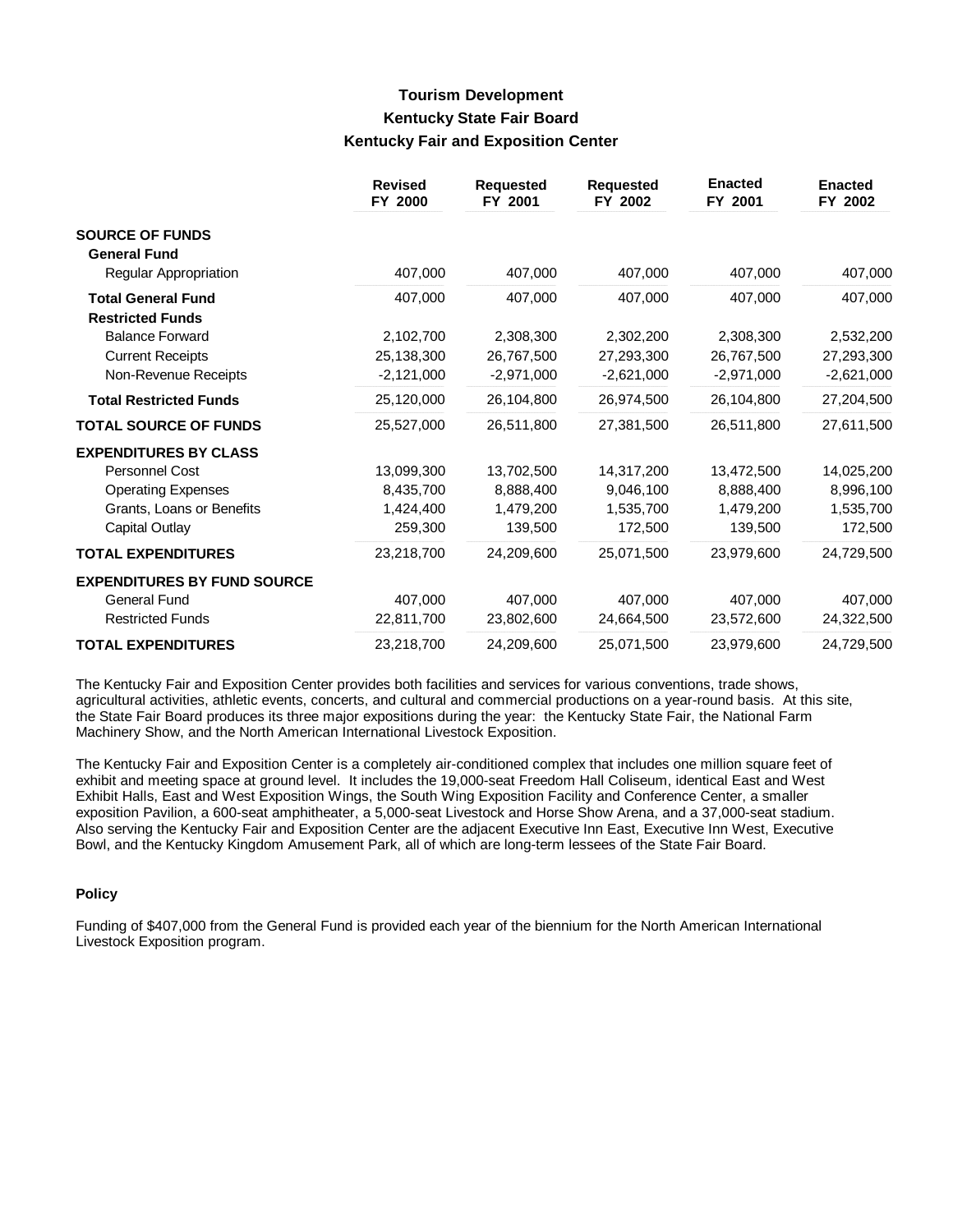# **Tourism Development Kentucky State Fair Board Commonwealth Convention Center**

|                                    | <b>Revised</b><br>FY 2000 | <b>Requested</b><br>FY 2001 | <b>Requested</b><br>FY 2002 | <b>Enacted</b><br>FY 2001 | <b>Enacted</b><br>FY 2002 |
|------------------------------------|---------------------------|-----------------------------|-----------------------------|---------------------------|---------------------------|
| <b>SOURCE OF FUNDS</b>             |                           |                             |                             |                           |                           |
| <b>Restricted Funds</b>            |                           |                             |                             |                           |                           |
| <b>Balance Forward</b>             | 568,500                   | 31,900                      | 36,600                      | 31,900                    | 83,600                    |
| <b>Current Receipts</b>            | 3,848,900                 | 4,060,300                   | 4,326,500                   | 4,060,300                 | 4,326,500                 |
| Non-Revenue Receipts               | $-50,000$                 |                             |                             |                           |                           |
| <b>Total Restricted Funds</b>      | 4,367,400                 | 4,092,200                   | 4,363,100                   | 4,092,200                 | 4,410,100                 |
| <b>TOTAL SOURCE OF FUNDS</b>       | 4,367,400                 | 4,092,200                   | 4,363,100                   | 4,092,200                 | 4,410,100                 |
| <b>EXPENDITURES BY CLASS</b>       |                           |                             |                             |                           |                           |
| Personnel Cost                     | 1,991,700                 | 2,089,800                   | 2,192,800                   | 2,042,800                 | 2,143,800                 |
| <b>Operating Expenses</b>          | 1,958,800                 | 1,841,800                   | 1,897,200                   | 1,841,800                 | 1,897,200                 |
| Capital Outlay                     | 385,000                   | 124,000                     | 238,000                     | 124,000                   | 238,000                   |
| <b>TOTAL EXPENDITURES</b>          | 4,335,500                 | 4,055,600                   | 4,328,000                   | 4,008,600                 | 4,279,000                 |
| <b>EXPENDITURES BY FUND SOURCE</b> |                           |                             |                             |                           |                           |
| <b>Restricted Funds</b>            | 4,335,500                 | 4,055,600                   | 4,328,000                   | 4,008,600                 | 4,279,000                 |
| <b>TOTAL EXPENDITURES</b>          | 4,335,500                 | 4,055,600                   | 4,328,000                   | 4,008,600                 | 4,279,000                 |

The Kentucky International Convention Center provides facilities and services for various intermediate-sized conventions, trade shows, association events, concerts, and cultural and commercial productions on a year-round basis. This facility is an integral and interdependent part of the overall redevelopment of downtown Louisville by both government and private enterprise.

All phases of the current renovation and expansion project at the Kentucky International Convention Center are completed. The Center includes approximately 200,000 total square feet of exhibit space, a 30,000 square foot ballroom and nearly 70,000 square feet of potential meeting space. The new exhibit and meeting areas will be linked to the existing facility by public concourses spanning Third Street.

The Center is served by the Hyatt and Cowger Parking Garages, which provide 1,300 enclosed parking spaces, and by the Hyatt Regency Hotel, which is a long-term lessee of the Board. The Cowger Garage also includes commercial space which is leased on a long-term basis to private enterprise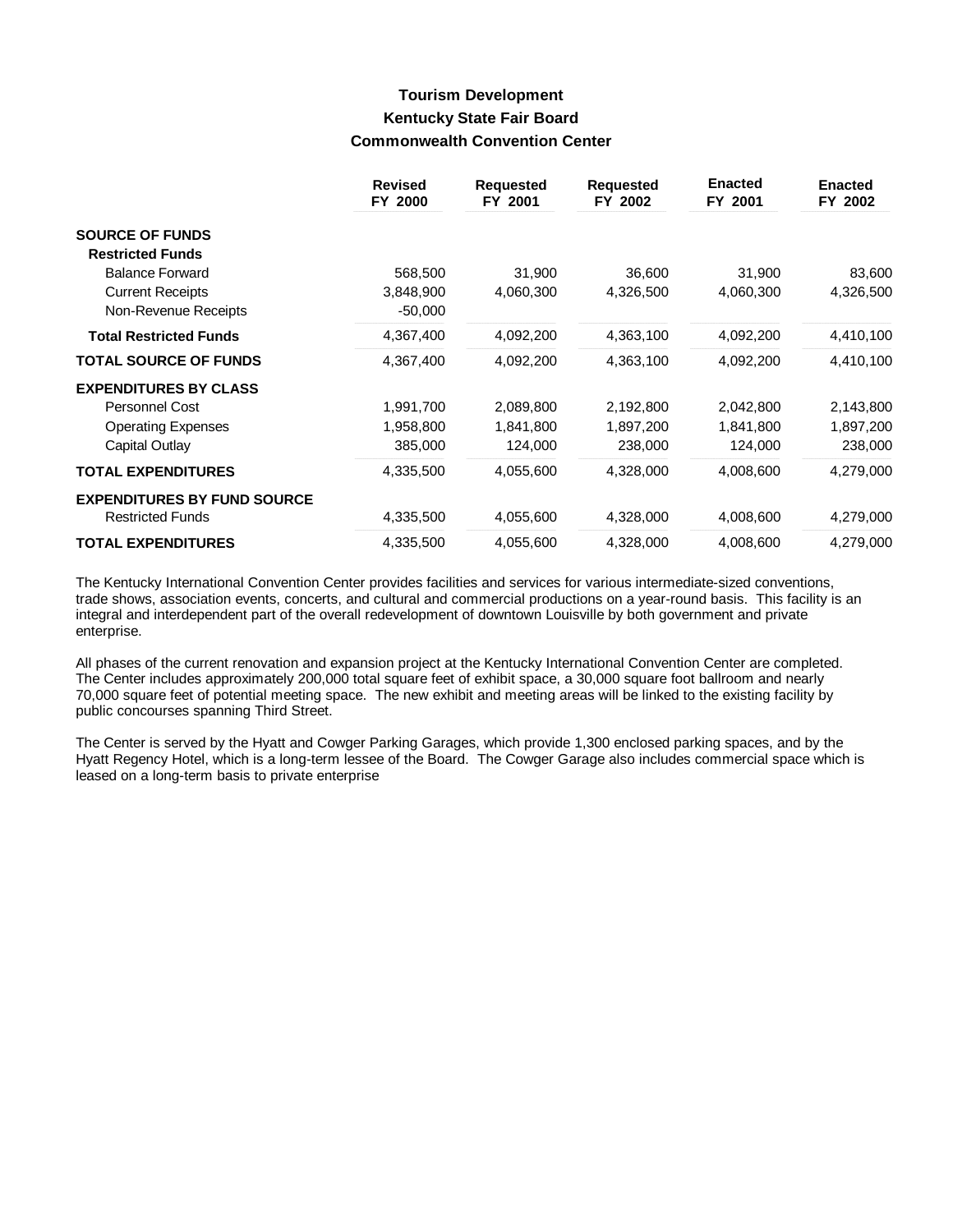# **Tourism Development Kentucky State Fair Board Debt Service**

|                                                      | <b>Revised</b><br>FY 2000 | <b>Requested</b><br>FY 2001 | <b>Requested</b><br>FY 2002 | <b>Enacted</b><br>FY 2001 | <b>Enacted</b><br>FY 2002 |
|------------------------------------------------------|---------------------------|-----------------------------|-----------------------------|---------------------------|---------------------------|
| <b>SOURCE OF FUNDS</b><br><b>General Fund</b>        |                           |                             |                             |                           |                           |
| Regular Appropriation                                |                           |                             | 5,989,000                   |                           |                           |
| <b>Total General Fund</b><br><b>Restricted Funds</b> |                           |                             | 5,989,000                   |                           |                           |
| Non-Revenue Receipts                                 | 371,000                   | 371,000                     | 371,000                     | 371,000                   | 371,000                   |
| <b>Total Restricted Funds</b>                        | 371,000                   | 371,000                     | 371,000                     | 371,000                   | 371,000                   |
| <b>TOTAL SOURCE OF FUNDS</b>                         | 371,000                   | 371,000                     | 6,360,000                   | 371,000                   | 371,000                   |
| <b>EXPENDITURES BY CLASS</b><br><b>Debt Service</b>  | 371,000                   | 371,000                     | 6,360,000                   | 371,000                   | 371,000                   |
| <b>TOTAL EXPENDITURES</b>                            | 371,000                   | 371,000                     | 6,360,000                   | 371,000                   | 371,000                   |
| <b>EXPENDITURES BY FUND SOURCE</b><br>General Fund   |                           |                             | 5,989,000                   |                           |                           |
| <b>Restricted Funds</b>                              | 371,000                   | 371,000                     | 371,000                     | 371,000                   | 371,000                   |
| <b>TOTAL EXPENDITURES</b>                            | 371,000                   | 371,000                     | 6,360,000                   | 371,000                   | 371,000                   |

The Debt Service program is responsible for the annual debt service payments on Fair Board bonds issued by the State Property and Buildings Commission.

Restricted funds (\$371,000) are included in each year of the 2000-2002 biennium for Project 55 debt service payments. Project 55 provided funding for an expansion of the new South Wing - Phase II, Access Road Completion, the new Maintenance Building, and the refinancing of Projects 21 and 38.

All currently authorized General Fund debt service costs are budgeted in the Finance and Administration Cabinet in the 2000-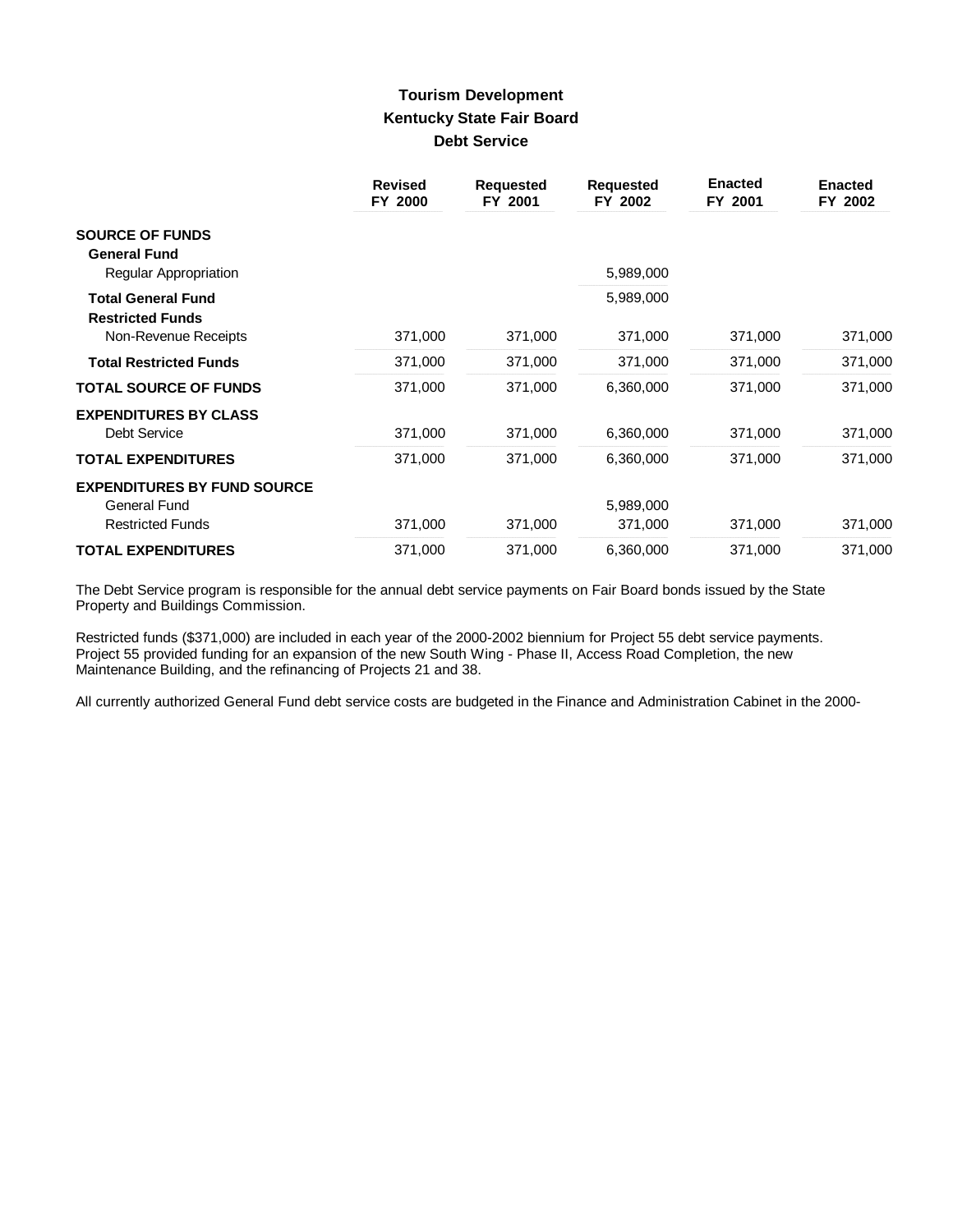## **Tourism Development Fish and Wildlife Resources**

|                                    | <b>Revised</b><br>FY 2000 | <b>Requested</b><br>FY 2001 | <b>Requested</b><br>FY 2002 | <b>Enacted</b><br>FY 2001 | <b>Enacted</b><br>FY 2002 |
|------------------------------------|---------------------------|-----------------------------|-----------------------------|---------------------------|---------------------------|
| <b>SOURCE OF FUNDS</b>             |                           |                             |                             |                           |                           |
| <b>Restricted Funds</b>            |                           |                             |                             |                           |                           |
| <b>Balance Forward</b>             | 21,877,500                | 20,909,500                  | 19,941,600                  | 20,909,500                | 20,279,000                |
| <b>Current Receipts</b>            | 23,918,400                | 25,320,000                  | 26,420,000                  | 25,320,000                | 26,420,000                |
| Non-Revenue Receipts               | $-393,900$                | $-700,000$                  | $-700,000$                  | $-700,000$                | $-700,000$                |
| <b>Total Restricted Funds</b>      | 45,402,000                | 45,529,500                  | 45,661,600                  | 45,529,500                | 45,999,000                |
| <b>Federal Funds</b>               |                           |                             |                             |                           |                           |
| <b>Balance Forward</b>             | 526,100                   |                             |                             |                           |                           |
| <b>Current Receipts</b>            | 7,331,500                 | 7,000,000                   | 7,000,000                   | 7,000,000                 | 7,000,000                 |
| Non-Revenue Receipts               | $-526,100$                |                             |                             |                           |                           |
| <b>Total Federal Funds</b>         | 7,331,500                 | 7,000,000                   | 7,000,000                   | 7,000,000                 | 7,000,000                 |
| <b>TOTAL SOURCE OF FUNDS</b>       | 52,733,500                | 52,529,500                  | 52,661,600                  | 52,529,500                | 52,999,000                |
| <b>EXPENDITURES BY CLASS</b>       |                           |                             |                             |                           |                           |
| Personnel Cost                     | 23,515,400                | 24,654,900                  | 25,868,300                  | 24,317,500                | 25,513,900                |
| <b>Operating Expenses</b>          | 6,489,700                 | 6,404,600                   | 6,358,000                   | 6,404,600                 | 6,358,000                 |
| <b>Capital Outlay</b>              | 1,818,900                 | 1,528,400                   | 1,143,700                   | 1,528,400                 | 1,143,700                 |
| <b>TOTAL EXPENDITURES</b>          | 31,824,000                | 32,587,900                  | 33,370,000                  | 32,250,500                | 33,015,600                |
| <b>EXPENDITURES BY FUND SOURCE</b> |                           |                             |                             |                           |                           |
| <b>Restricted Funds</b>            | 24,492,500                | 25,587,900                  | 26,370,000                  | 25,250,500                | 26,015,600                |
| <b>Federal Funds</b>               | 7,331,500                 | 7,000,000                   | 7,000,000                   | 7,000,000                 | 7,000,000                 |
| <b>TOTAL EXPENDITURES</b>          | 31,824,000                | 32,587,900                  | 33,370,000                  | 32,250,500                | 33,015,600                |
| <b>EXPENDITURES BY UNIT</b>        |                           |                             |                             |                           |                           |
| Administration and Support         | 4,360,500                 | 4,465,200                   | 4,572,400                   | 4,398,200                 | 4,502,100                 |
| Wildlife Management                | 7,002,500                 | 7,170,500                   | 7,342,600                   | 7,055,900                 | 7,221,500                 |
| <b>Fisheries Management</b>        | 4,682,500                 | 4,795,000                   | 4,910,100                   | 4,715,800                 | 4,826,600                 |
| Information and Education          | 4,721,500                 | 4,834,800                   | 4,950,800                   | 4,758,200                 | 4,871,300                 |
| Law Enforcement                    | 11,057,000                | 11,322,400                  | 11,594,100                  | 11,322,400                | 11,594,100                |
| <b>TOTAL EXPENDITURES</b>          | 31,824,000                | 32,587,900                  | 33,370,000                  | 32,250,500                | 33,015,600                |

The Department of Fish and Wildlife Resources, as established by KRS 150, is responsible for the protection and improvement of fish and wildlife resources in Kentucky. The Department is headed by a Commissioner appointed by the Fish and Wildlife Commission. The Commission, which is responsible for Department policy, is a nine member bipartisan body appointed by the Governor from a list of five candidates provided by sportsmen's organizations in each of nine districts.

Financial support of the Department is derived from the sale of hunting and fishing licenses, miscellaneous licenses, federal grants, interest income, and fines and penalties assessed by the courts for violation of game and fish laws.

Currently, the Department owns approximately 120,000 acres of land in Kentucky which are used to further its program activities. This acreage includes the State Game Farm, 75 major wildlife management areas, two warm water hatcheries, and three summer camps. An additional 1,336,000 acres of land and water are under lease or license by the Department for wildlife management activities.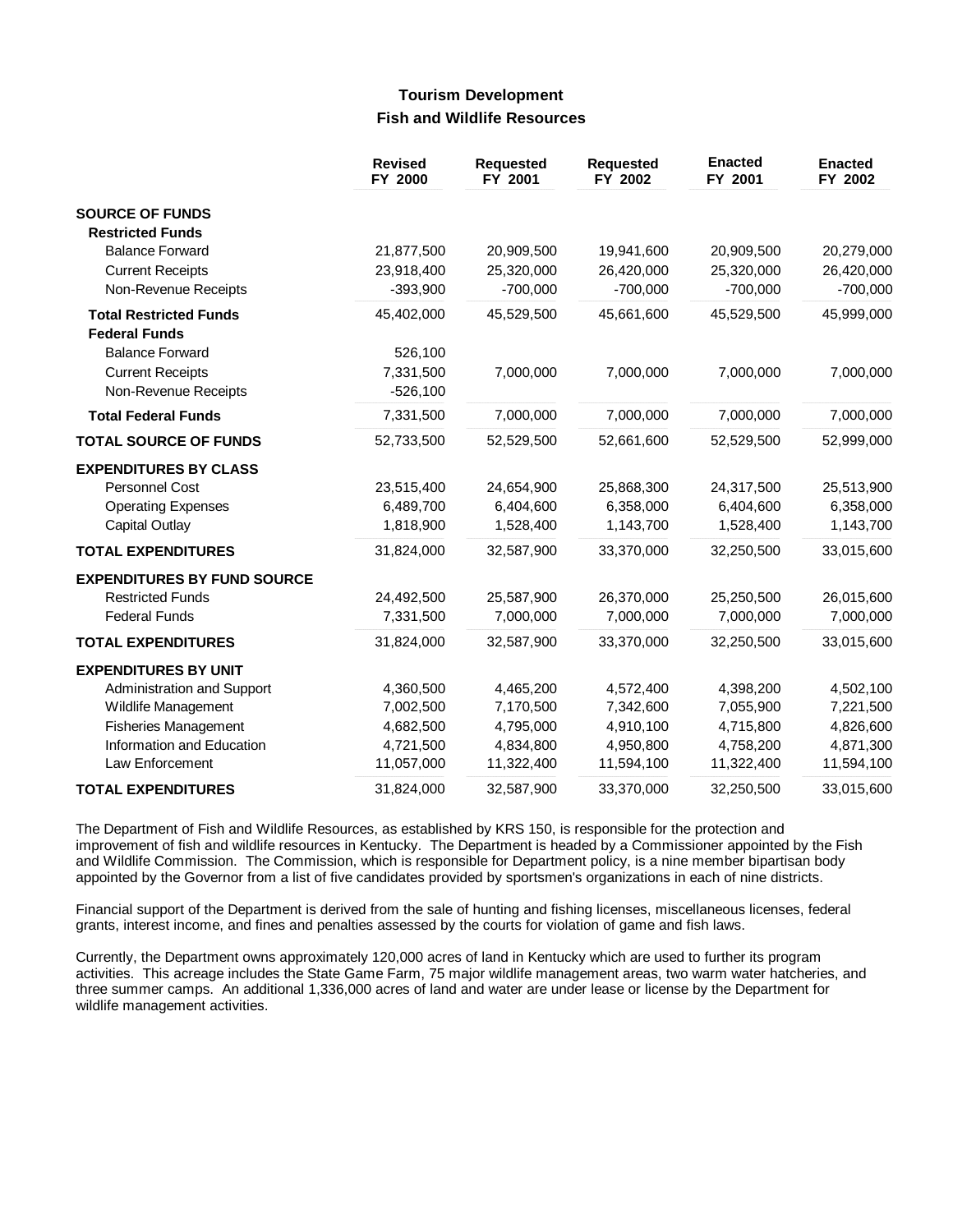# **Tourism Development Fish and Wildlife Resources Administration and Support**

|                                    | <b>Revised</b><br>FY 2000 | <b>Requested</b><br>FY 2001 | <b>Requested</b><br>FY 2002 | <b>Enacted</b><br>FY 2001 | <b>Enacted</b><br>FY 2002 |
|------------------------------------|---------------------------|-----------------------------|-----------------------------|---------------------------|---------------------------|
| <b>SOURCE OF FUNDS</b>             |                           |                             |                             |                           |                           |
| <b>Restricted Funds</b>            |                           |                             |                             |                           |                           |
| <b>Balance Forward</b>             | 21,877,500                | 20,909,500                  | 19,941,600                  | 20,909,500                | 20,008,600                |
| <b>Current Receipts</b>            | 3,786,400                 | 4,197,300                   | 4,622,400                   | 4,197,300                 | 4,622,400                 |
| Non-Revenue Receipts               | $-393,900$                | -700,000                    | $-700,000$                  | $-700,000$                | $-700,000$                |
| <b>Total Restricted Funds</b>      | 25,270,000                | 24,406,800                  | 23,864,000                  | 24,406,800                | 23,931,000                |
| <b>TOTAL SOURCE OF FUNDS</b>       | 25,270,000                | 24,406,800                  | 23,864,000                  | 24,406,800                | 23,931,000                |
| <b>EXPENDITURES BY CLASS</b>       |                           |                             |                             |                           |                           |
| Personnel Cost                     | 3,160,700                 | 3,106,900                   | 3,258,100                   | 3,039,900                 | 3,187,800                 |
| <b>Operating Expenses</b>          | 1,154,800                 | 1,233,300                   | 1,239,300                   | 1,233,300                 | 1,239,300                 |
| Capital Outlay                     | 45,000                    | 125,000                     | 75,000                      | 125,000                   | 75,000                    |
| <b>TOTAL EXPENDITURES</b>          | 4,360,500                 | 4,465,200                   | 4,572,400                   | 4,398,200                 | 4,502,100                 |
| <b>EXPENDITURES BY FUND SOURCE</b> |                           |                             |                             |                           |                           |
| <b>Restricted Funds</b>            | 4,360,500                 | 4,465,200                   | 4,572,400                   | 4,398,200                 | 4,502,100                 |
| <b>TOTAL EXPENDITURES</b>          | 4,360,500                 | 4,465,200                   | 4,572,400                   | 4,398,200                 | 4,502,100                 |

This program provides guidance for efficient operation of the Department by implementing policy and proper purchasing procedures, and maintaining financial records.

The Public Affairs Division is responsible for facilitating public involvement in departmental policy and regulations. Administrative Services maintains accounting records, ensures that proper purchasing and inventory procedures are followed, and distributes licenses to county clerks. The Engineering Division provides the labor and technical engineering services required for the Department's small construction projects. Duties include building small bridges, buildings, boat ramps, and roads. In addition, Engineering is responsible for surveying all property owned or being purchased by the Department.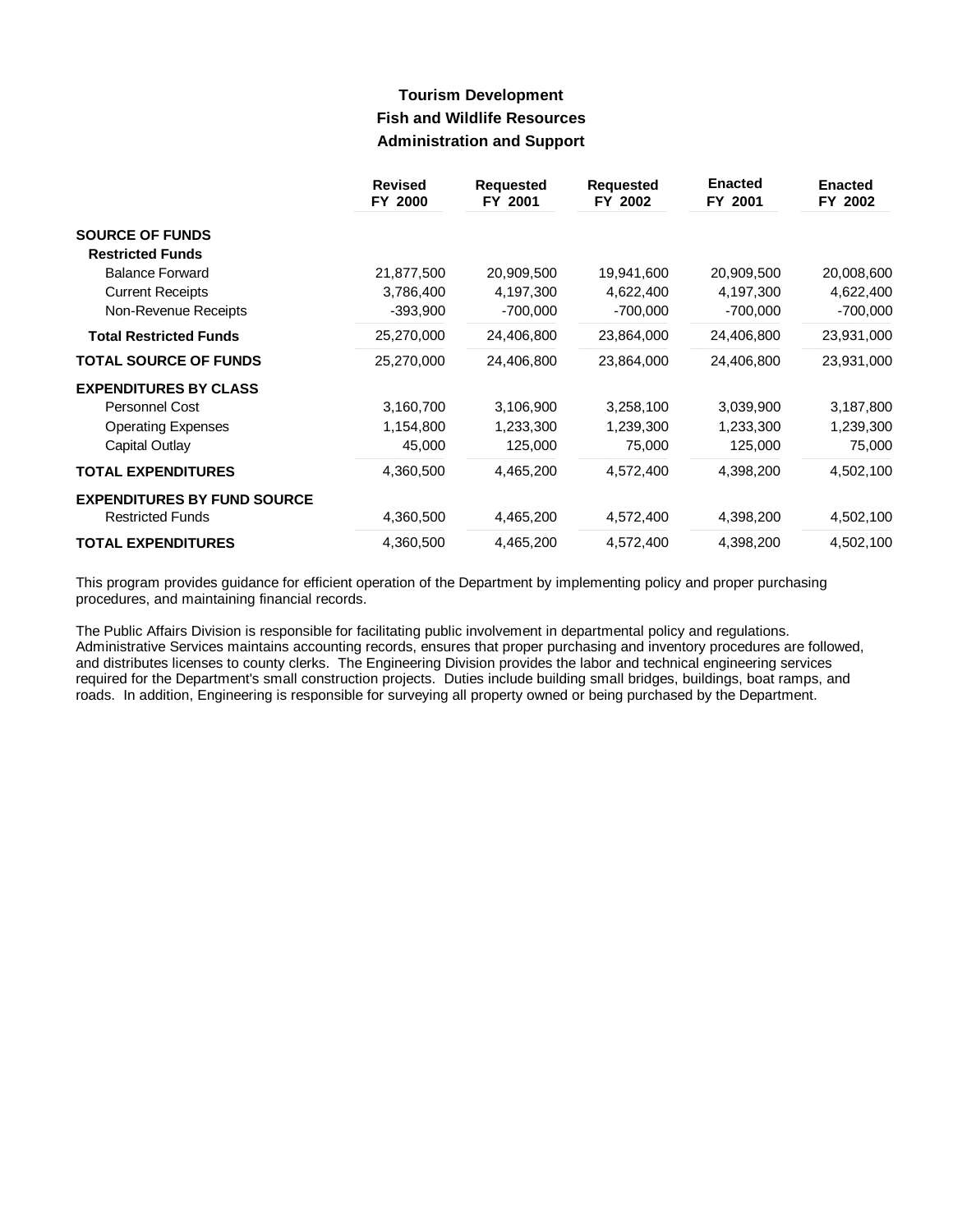## **Tourism Development Fish and Wildlife Resources Wildlife Management**

|                                    | <b>Revised</b><br>FY 2000 | <b>Requested</b><br>FY 2001 | <b>Requested</b><br>FY 2002 | <b>Enacted</b><br>FY 2001 | <b>Enacted</b><br>FY 2002 |
|------------------------------------|---------------------------|-----------------------------|-----------------------------|---------------------------|---------------------------|
| <b>SOURCE OF FUNDS</b>             |                           |                             |                             |                           |                           |
| <b>Restricted Funds</b>            |                           |                             |                             |                           |                           |
| <b>Balance Forward</b>             |                           |                             |                             |                           | 114,600                   |
| <b>Current Receipts</b>            | 4,502,500                 | 4,670,500                   | 4,842,600                   | 4,670,500                 | 4,842,600                 |
| <b>Total Restricted Funds</b>      | 4,502,500                 | 4,670,500                   | 4,842,600                   | 4,670,500                 | 4,957,200                 |
| <b>Federal Funds</b>               |                           |                             |                             |                           |                           |
| <b>Balance Forward</b>             | 209,500                   |                             |                             |                           |                           |
| <b>Current Receipts</b>            | 2,500,000                 | 2,500,000                   | 2,500,000                   | 2,500,000                 | 2,500,000                 |
| Non-Revenue Receipts               | $-209,500$                |                             |                             |                           |                           |
| <b>Total Federal Funds</b>         | 2,500,000                 | 2,500,000                   | 2,500,000                   | 2,500,000                 | 2,500,000                 |
| <b>TOTAL SOURCE OF FUNDS</b>       | 7,002,500                 | 7,170,500                   | 7,342,600                   | 7,170,500                 | 7,457,200                 |
| <b>EXPENDITURES BY CLASS</b>       |                           |                             |                             |                           |                           |
| <b>Personnel Cost</b>              | 4,953,600                 | 5,237,500                   | 5,489,000                   | 5,122,900                 | 5,367,900                 |
| <b>Operating Expenses</b>          | 1,827,800                 | 1,706,400                   | 1,621,400                   | 1,706,400                 | 1,621,400                 |
| Capital Outlay                     | 221,100                   | 226,600                     | 232,200                     | 226,600                   | 232,200                   |
| <b>TOTAL EXPENDITURES</b>          | 7,002,500                 | 7,170,500                   | 7,342,600                   | 7,055,900                 | 7,221,500                 |
| <b>EXPENDITURES BY FUND SOURCE</b> |                           |                             |                             |                           |                           |
| <b>Restricted Funds</b>            | 4,502,500                 | 4,670,500                   | 4,842,600                   | 4,555,900                 | 4,721,500                 |
| <b>Federal Funds</b>               | 2,500,000                 | 2,500,000                   | 2,500,000                   | 2,500,000                 | 2,500,000                 |
| <b>TOTAL EXPENDITURES</b>          | 7,002,500                 | 7,170,500                   | 7,342,600                   | 7,055,900                 | 7,221,500                 |

The Wildlife Management program manages, develops, and maintains statewide game and non-game populations consistent with habitat capacity on state owned lands, licensed wildlife management areas, and privately owned lands. Additionally, Wildlife Management conducts statewide surveys to determine the relative abundance of game and non-game wildlife, formulates hunting regulations based upon biological data and recreational demands, restores viable native wildlife species by restocking in suitable habitat, and evaluates the impact of land, water resource, and other construction projects on wildlife resources. Technical guidance is provided to private land owners for improvement of wildlife habitat conditions. A fish and wildlife electronic information system is being developed that includes geographic information such as land types, vegetation conditions, and wildlife populations for use by state agencies.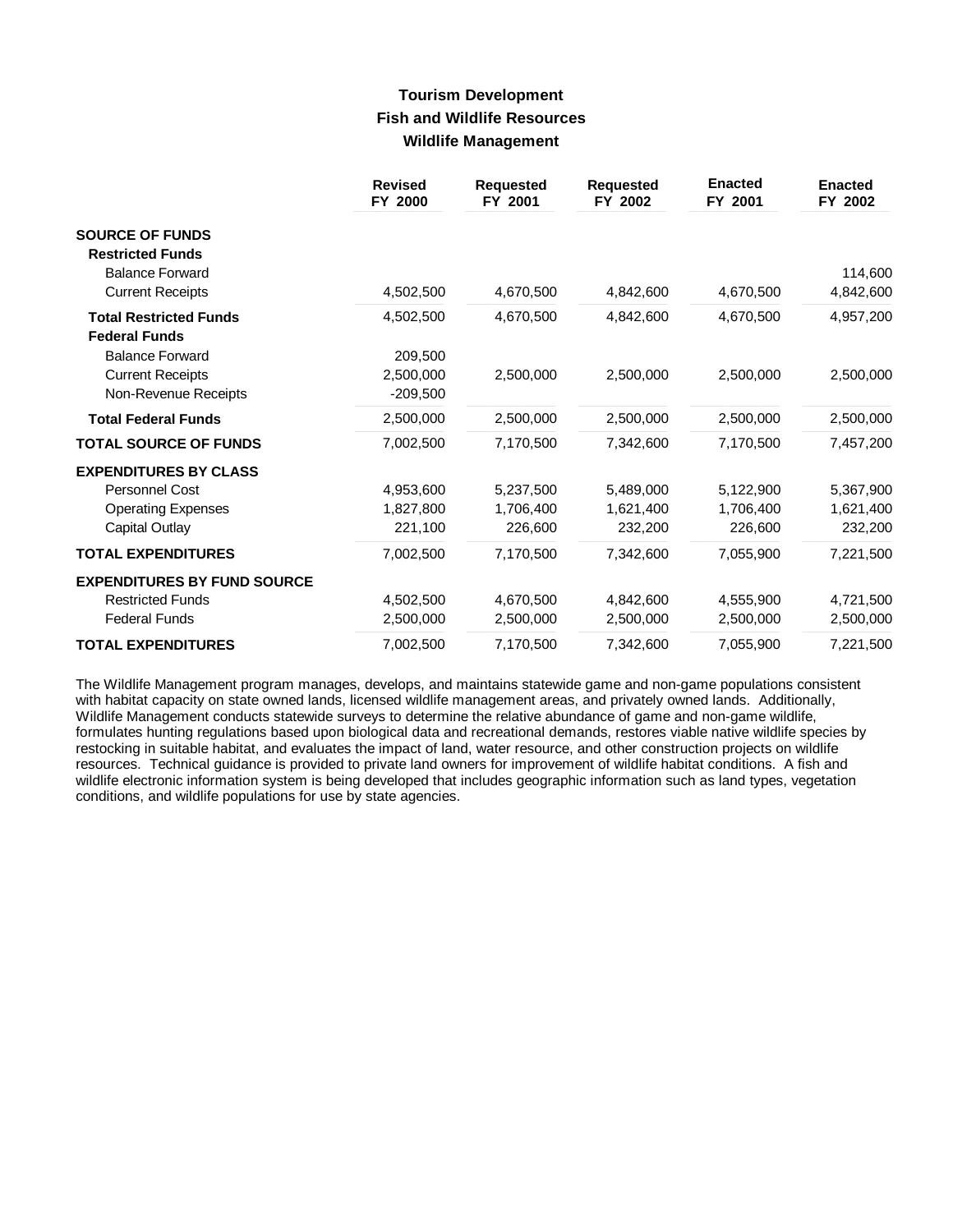## **Tourism Development Fish and Wildlife Resources Fisheries Management**

|                                                   | <b>Revised</b><br>FY 2000 | <b>Requested</b><br>FY 2001 | <b>Requested</b><br>FY 2002 | <b>Enacted</b><br>FY 2001 | <b>Enacted</b><br>FY 2002 |
|---------------------------------------------------|---------------------------|-----------------------------|-----------------------------|---------------------------|---------------------------|
| <b>SOURCE OF FUNDS</b><br><b>Restricted Funds</b> |                           |                             |                             |                           |                           |
| <b>Balance Forward</b>                            |                           |                             |                             |                           | 79,200                    |
| <b>Current Receipts</b>                           | 1,422,500                 | 1,795,000                   | 1,910,100                   | 1,795,000                 | 1,910,100                 |
| <b>Total Restricted Funds</b>                     | 1,422,500                 | 1,795,000                   | 1,910,100                   | 1,795,000                 | 1,989,300                 |
| <b>Federal Funds</b>                              |                           |                             |                             |                           |                           |
| <b>Balance Forward</b>                            | 316,600                   |                             |                             |                           |                           |
| <b>Current Receipts</b>                           | 3,260,000                 | 3,000,000                   | 3,000,000                   | 3,000,000                 | 3,000,000                 |
| Non-Revenue Receipts                              | $-316,600$                |                             |                             |                           |                           |
| <b>Total Federal Funds</b>                        | 3,260,000                 | 3,000,000                   | 3,000,000                   | 3,000,000                 | 3,000,000                 |
| <b>TOTAL SOURCE OF FUNDS</b>                      | 4,682,500                 | 4,795,000                   | 4,910,100                   | 4,795,000                 | 4,989,300                 |
| <b>EXPENDITURES BY CLASS</b>                      |                           |                             |                             |                           |                           |
| <b>Personnel Cost</b>                             | 3,256,400                 | 3,453,100                   | 3,579,000                   | 3,373,900                 | 3,495,500                 |
| <b>Operating Expenses</b>                         | 1,054,100                 | 961,300                     | 985,300                     | 961,300                   | 985,300                   |
| <b>Capital Outlay</b>                             | 372,000                   | 380,600                     | 345,800                     | 380,600                   | 345,800                   |
| <b>TOTAL EXPENDITURES</b>                         | 4,682,500                 | 4,795,000                   | 4,910,100                   | 4,715,800                 | 4,826,600                 |
| <b>EXPENDITURES BY FUND SOURCE</b>                |                           |                             |                             |                           |                           |
| <b>Restricted Funds</b>                           | 1,422,500                 | 1,795,000                   | 1,910,100                   | 1,715,800                 | 1,826,600                 |
| <b>Federal Funds</b>                              | 3,260,000                 | 3,000,000                   | 3,000,000                   | 3,000,000                 | 3,000,000                 |
| <b>TOTAL EXPENDITURES</b>                         | 4,682,500                 | 4,795,000                   | 4,910,100                   | 4,715,800                 | 4,826,600                 |

The Fisheries Management program manages Kentucky's fishery resources to provide optimum fishing opportunities for anglers through research, surveys, fish stocking, regulation, and technical biological guidance. Fishery biologists manage and develop fish populations and their associated habitats in major impoundments, streams, rivers, and 100,000 acres of small lakes and ponds. In addition, technical guidance is provided to private pond owners. Research biologists provide support to management through evaluation of stocking and regulatory practices.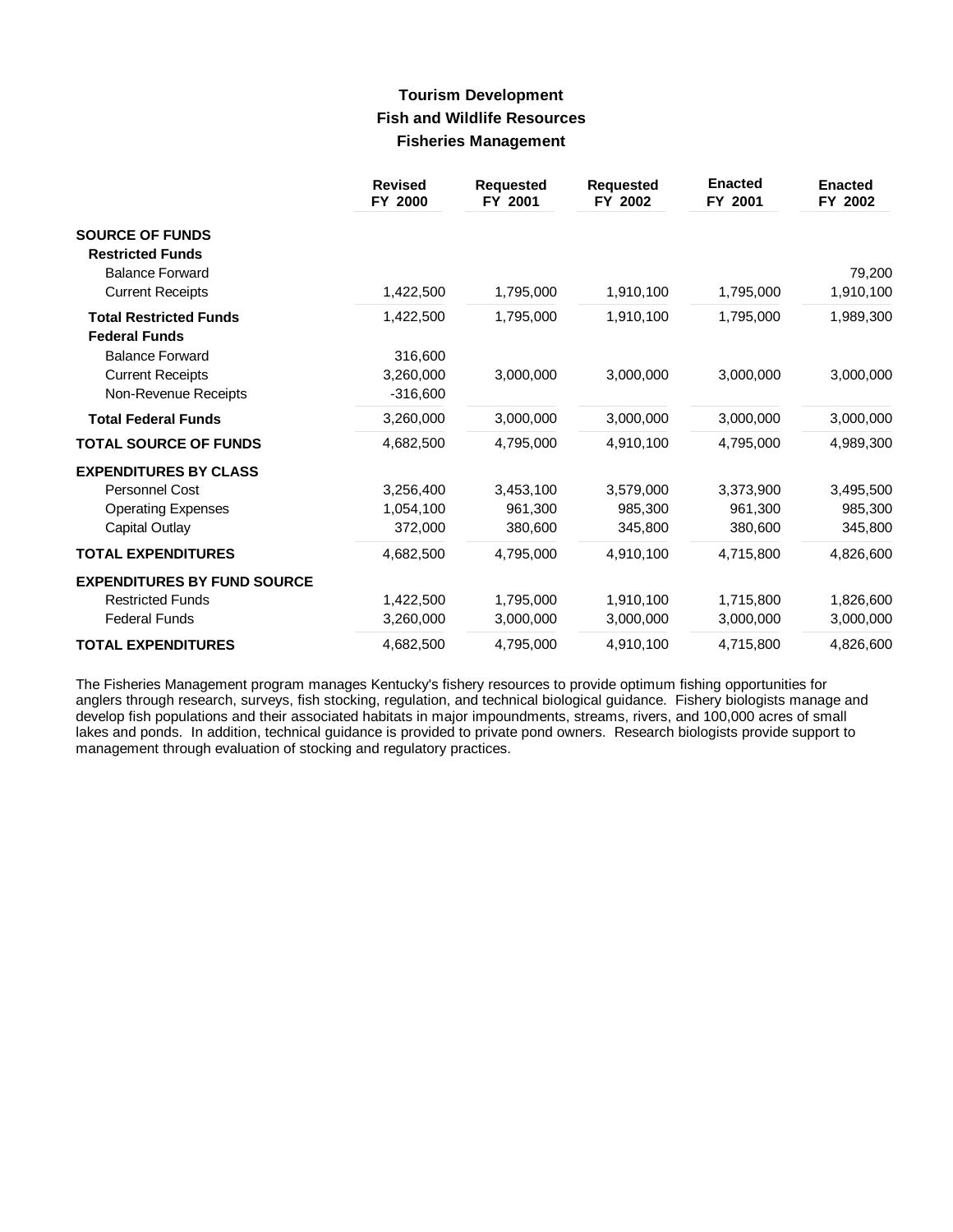# **Tourism Development Fish and Wildlife Resources Information and Education**

|                                    | <b>Revised</b><br>FY 2000 | <b>Requested</b><br>FY 2001 | <b>Requested</b><br>FY 2002 | <b>Enacted</b><br>FY 2001 | <b>Enacted</b><br>FY 2002 |
|------------------------------------|---------------------------|-----------------------------|-----------------------------|---------------------------|---------------------------|
| <b>SOURCE OF FUNDS</b>             |                           |                             |                             |                           |                           |
| <b>Restricted Funds</b>            |                           |                             |                             |                           |                           |
| <b>Balance Forward</b>             |                           |                             |                             |                           | 76,600                    |
| <b>Current Receipts</b>            | 3,650,000                 | 4,034,800                   | 4,150,800                   | 4,034,800                 | 4,150,800                 |
| <b>Total Restricted Funds</b>      | 3,650,000                 | 4,034,800                   | 4,150,800                   | 4,034,800                 | 4,227,400                 |
| <b>Federal Funds</b>               |                           |                             |                             |                           |                           |
| <b>Current Receipts</b>            | 1,071,500                 | 800,000                     | 800,000                     | 800,000                   | 800,000                   |
| <b>Total Federal Funds</b>         | 1,071,500                 | 800,000                     | 800,000                     | 800,000                   | 800,000                   |
| <b>TOTAL SOURCE OF FUNDS</b>       | 4,721,500                 | 4,834,800                   | 4,950,800                   | 4,834,800                 | 5,027,400                 |
| <b>EXPENDITURES BY CLASS</b>       |                           |                             |                             |                           |                           |
| Personnel Cost                     | 3,245,600                 | 3,427,000                   | 3,587,200                   | 3,350,400                 | 3,507,700                 |
| <b>Operating Expenses</b>          | 1,316,900                 | 1,339,000                   | 1,318,400                   | 1,339,000                 | 1,318,400                 |
| Capital Outlay                     | 159,000                   | 68,800                      | 45,200                      | 68,800                    | 45,200                    |
| <b>TOTAL EXPENDITURES</b>          | 4,721,500                 | 4,834,800                   | 4,950,800                   | 4,758,200                 | 4,871,300                 |
| <b>EXPENDITURES BY FUND SOURCE</b> |                           |                             |                             |                           |                           |
| <b>Restricted Funds</b>            | 3,650,000                 | 4,034,800                   | 4,150,800                   | 3,958,200                 | 4,071,300                 |
| <b>Federal Funds</b>               | 1,071,500                 | 800,000                     | 800,000                     | 800,000                   | 800,000                   |
| <b>TOTAL EXPENDITURES</b>          | 4,721,500                 | 4,834,800                   | 4,950,800                   | 4,758,200                 | 4,871,300                 |

The objective of the Information and Education program is to teach Kentuckians to safely enjoy the recreational opportunities provided by fish and wildlife resources and to create an appreciation and understanding of the need to conserve these resources.

Conservation Education leaders teach approximately 1,200 classes each month for seven months of the school year involving some 85,000 students in the fifth and sixth grades. In addition, they also conduct a conservation camp program during the summer for up to 6,500 students at Camp John Currie, Benton; Camp Earl Wallace, Monticello; and Camp Robert Webb, Grayson. Hunter training officers conduct hunter education courses throughout the state. Each year approximately 15,000 participants receive certification cards.

The Salato Wildlife Education Center at the Game Farm in Frankfort includes a new facility, native landscaping, and live animal exhibits where visitors can learn to appreciate Kentucky's habitat and restoration efforts for wildlife. The Game Farm and Education Center is expected to draw approximately 125,000 visitors annually.

The Public Information program is responsible for the publication and distribution of the bimonthly magazine, Kentucky Afield, and the production of the weekly Kentucky Afield television program. In addition, this program is responsible for providing information about all Department activities and programs to sportspersons and the general public.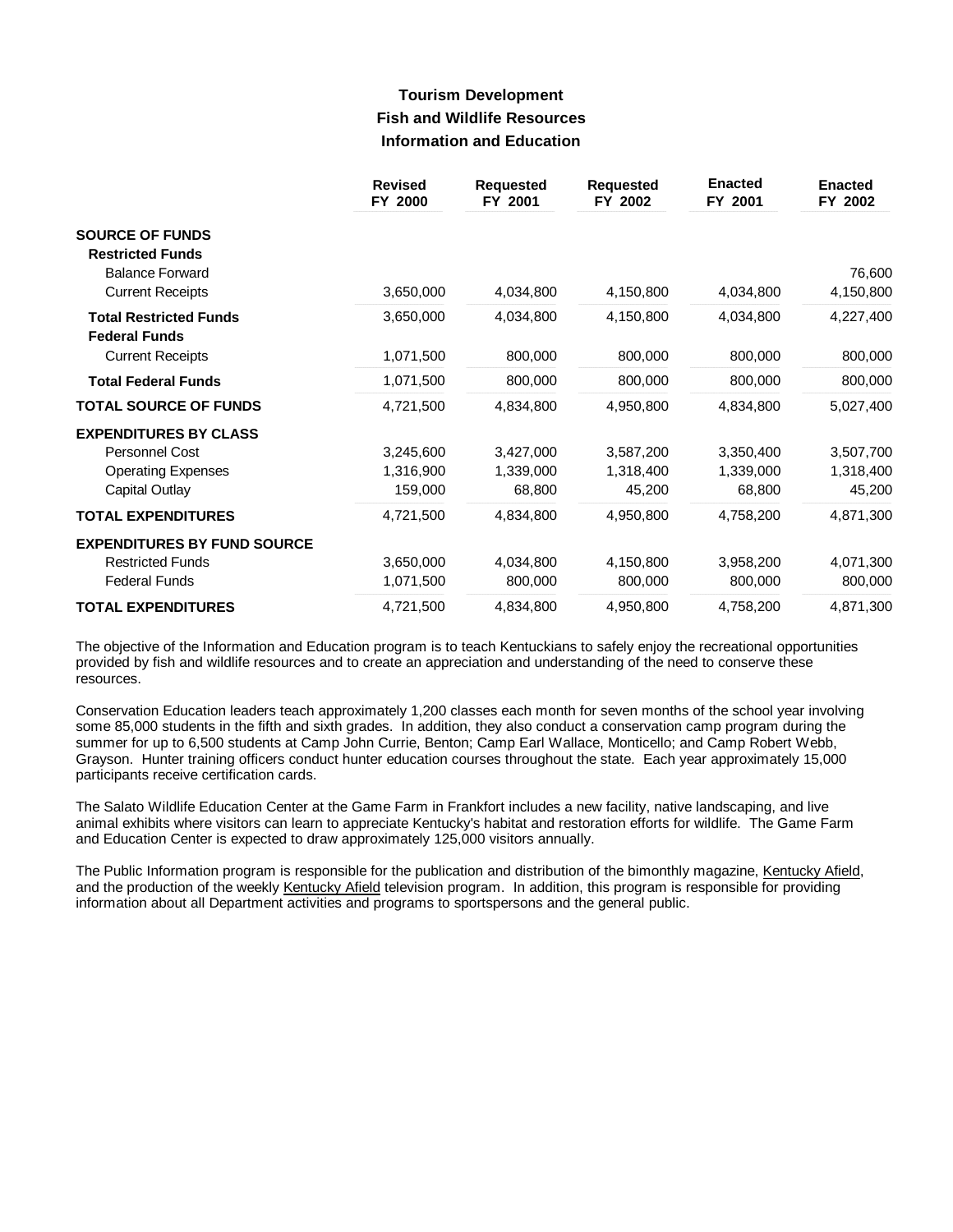# **Tourism Development Fish and Wildlife Resources Law Enforcement**

|                                                       | <b>Revised</b><br>FY 2000 | <b>Requested</b><br>FY 2001 | <b>Requested</b><br>FY 2002 | <b>Enacted</b><br>FY 2001 | <b>Enacted</b><br>FY 2002 |
|-------------------------------------------------------|---------------------------|-----------------------------|-----------------------------|---------------------------|---------------------------|
| <b>SOURCE OF FUNDS</b><br><b>Restricted Funds</b>     |                           |                             |                             |                           |                           |
| <b>Current Receipts</b>                               | 10,557,000                | 10,622,400                  | 10,894,100                  | 10,622,400                | 10,894,100                |
| <b>Total Restricted Funds</b><br><b>Federal Funds</b> | 10,557,000                | 10,622,400                  | 10,894,100                  | 10,622,400                | 10,894,100                |
| <b>Current Receipts</b>                               | 500,000                   | 700,000                     | 700,000                     | 700,000                   | 700,000                   |
| <b>Total Federal Funds</b>                            | 500,000                   | 700,000                     | 700,000                     | 700,000                   | 700,000                   |
| <b>TOTAL SOURCE OF FUNDS</b>                          | 11,057,000                | 11,322,400                  | 11,594,100                  | 11,322,400                | 11,594,100                |
| <b>EXPENDITURES BY CLASS</b>                          |                           |                             |                             |                           |                           |
| Personnel Cost                                        | 8,899,100                 | 9,430,400                   | 9,955,000                   | 9,430,400                 | 9,955,000                 |
| <b>Operating Expenses</b>                             | 1,136,100                 | 1,164,600                   | 1,193,600                   | 1,164,600                 | 1,193,600                 |
| Capital Outlay                                        | 1,021,800                 | 727,400                     | 445,500                     | 727,400                   | 445,500                   |
| <b>TOTAL EXPENDITURES</b>                             | 11,057,000                | 11,322,400                  | 11,594,100                  | 11,322,400                | 11,594,100                |
| <b>EXPENDITURES BY FUND SOURCE</b>                    |                           |                             |                             |                           |                           |
| <b>Restricted Funds</b>                               | 10,557,000                | 10,622,400                  | 10,894,100                  | 10,622,400                | 10,894,100                |
| <b>Federal Funds</b>                                  | 500,000                   | 700,000                     | 700,000                     | 700,000                   | 700,000                   |
| <b>TOTAL EXPENDITURES</b>                             | 11,057,000                | 11,322,400                  | 11,594,100                  | 11,322,400                | 11,594,100                |

The Law Enforcement program is responsible for enforcing fish, wildlife, and boating laws. Officers assist other federal, state, and local law enforcement agencies in the enforcement of all criminal laws in the Commonwealth. Officers also provide assistance to the public during times of natural disasters such as floods, forest fires, and severe winter weather.

Conservation officers contact approximately 190,000 resource users, initiate approximately 9,300 prosecutions, issue approximately 4,500 warning notices, and assist approximately 2,000 motorists each year. An officer's average patrol area is 250 square miles.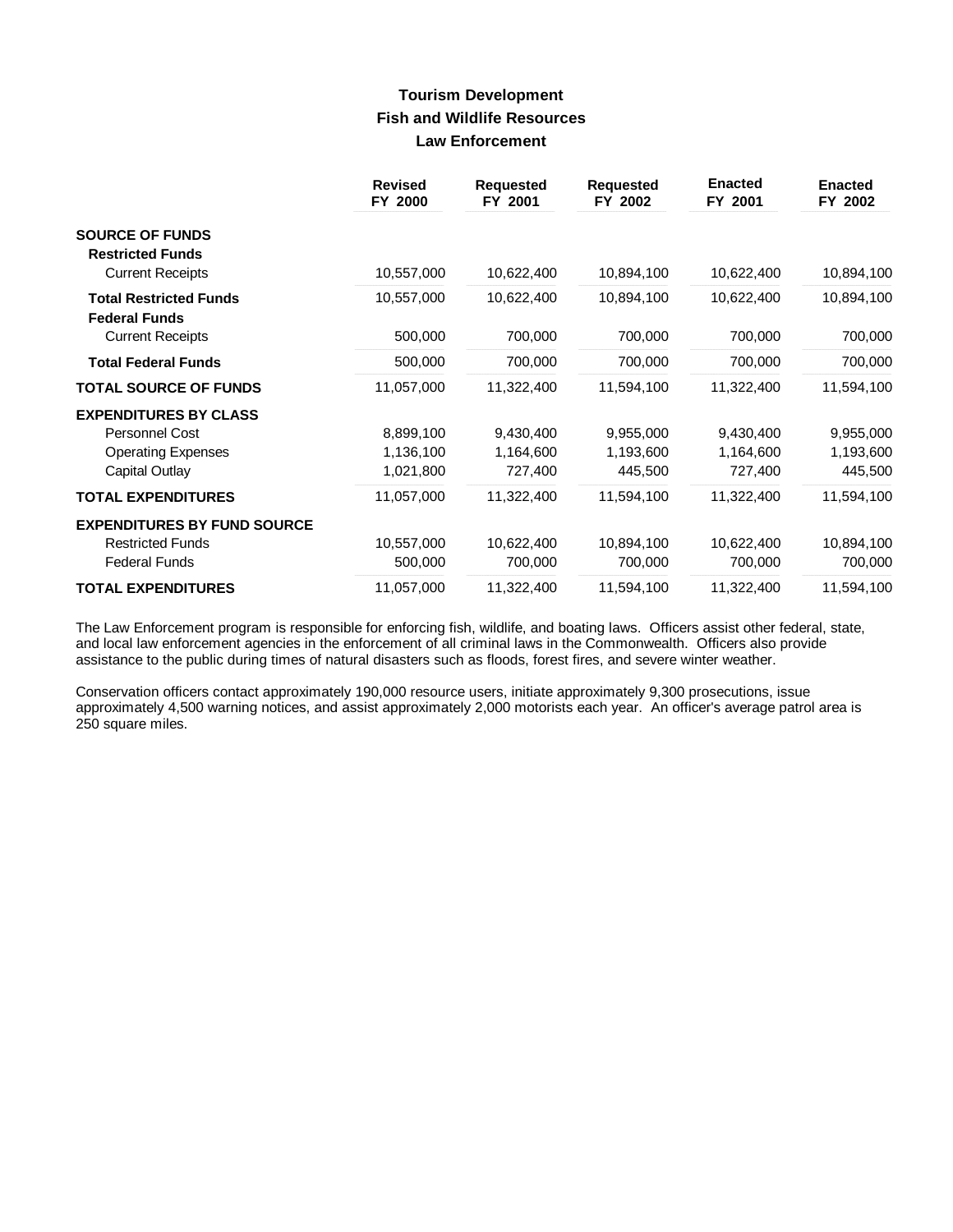## Transportation

|                                                       | <b>Revised</b><br>FY 2000    | <b>Requested</b><br>FY 2001  | Requested<br>FY 2002         | <b>Enacted</b><br>FY 2001    | <b>Enacted</b><br>FY 2002    |
|-------------------------------------------------------|------------------------------|------------------------------|------------------------------|------------------------------|------------------------------|
| <b>SOURCE OF FUNDS</b><br><b>General Fund</b>         |                              |                              |                              |                              |                              |
| Regular Appropriation<br>Continuing Appropriation     | 6,346,000<br>3,888,200       | 9,530,300<br>3,888,200       | 9,536,300<br>3,888,200       | 6,861,400                    | 6,097,200                    |
| <b>Total General Fund</b><br><b>Restricted Funds</b>  | 10,234,200                   | 13,418,500                   | 13,424,500                   | 6,861,400                    | 6,097,200                    |
| <b>Balance Forward</b>                                | 42,673,200                   | 6,248,200                    | 3,431,100                    | 6,297,900                    | 3,729,000                    |
| <b>Current Receipts</b>                               | 186,561,900                  | 99,764,700                   | 101,495,000                  | 92,564,700                   | 94,295,000                   |
| Non-Revenue Receipts                                  | $-282,300$                   | 829,600                      | 858,300                      | $-670,400$                   | $-641,700$                   |
| <b>Total Restricted Funds</b><br><b>Federal Funds</b> | 228,952,800                  | 106,842,500                  | 105,784,400                  | 98,192,200                   | 97,382,300                   |
| <b>Balance Forward</b>                                | 4,180,200                    |                              |                              | 1,824,200                    | 1,824,200                    |
| <b>Current Receipts</b>                               | 387,207,500                  | 471,699,000                  | 480,603,000                  | 504,376,600                  | 513,480,600                  |
| Non-Revenue Receipts                                  | 425,000                      | 375,000                      | 375,000                      | 375,000                      | 375,000                      |
| <b>Total Federal Funds</b><br><b>Road Fund</b>        | 391,812,700                  | 472,074,000                  | 480,978,000                  | 506,575,800                  | 515,679,800                  |
| Regular Appropriation<br>Surplus Expenditure Plan     | 1,031,177,300<br>22,652,400  | 1,340,937,500                | 1,294,870,400                | 1,094,720,800                | 1,122,754,600                |
| <b>Total Road Fund</b>                                | 1,053,829,700                | 1,340,937,500                | 1,294,870,400                | 1,094,720,800                | 1,122,754,600                |
| <b>TOTAL SOURCE OF FUNDS</b>                          | 1,684,829,400                | 1,933,272,500                | 1,895,057,300                | 1,706,350,200                | 1,741,913,900                |
| <b>EXPENDITURES BY CLASS</b>                          |                              |                              |                              |                              |                              |
| Personnel Cost                                        | 281,999,400                  | 303,781,400                  | 316,760,700                  | 297,628,900                  | 308,832,600                  |
| <b>Operating Expenses</b>                             | 158,465,554                  | 208,935,600                  | 212,750,800                  | 205,303,500                  | 205,247,200                  |
| Grants, Loans or Benefits                             | 126,772,100                  | 142,906,400                  | 145,421,300                  | 145,327,400                  | 147,896,800                  |
| Debt Service                                          | 178,321,900                  | 177,083,900                  | 178,035,200                  | 174,127,700                  | 179,545,300                  |
| <b>Capital Outlay</b>                                 | 13,579,500                   | 14,112,500                   | 17,160,200                   | 12,227,200                   | 13,395,800                   |
| Construction                                          | 917,568,846                  | 1,079,133,400                | 1,018,639,800                | 866,182,300                  | 882,469,400                  |
| <b>TOTAL EXPENDITURES</b>                             | 1,676,707,300                | 1,925,953,200                | 1,888,768,000                | 1,700,797,000                | 1,737,387,100                |
| <b>EXPENDITURES BY FUND SOURCE</b>                    |                              |                              |                              |                              |                              |
| <b>General Fund</b>                                   | 10,234,200                   | 9,530,300                    | 9,536,300                    | 6,861,400                    | 6,097,200                    |
| <b>Restricted Funds</b>                               | 222,654,900                  | 103,411,400                  | 103,383,300                  | 94,463,200                   | 94,679,700                   |
| <b>Federal Funds</b>                                  | 389,988,500                  | 472,074,000                  | 480,978,000                  | 504,751,600                  | 513,855,600                  |
| Road Fund                                             | 1,053,829,700                | 1,340,937,500                | 1,294,870,400                | 1,094,720,800                | 1,122,754,600                |
| <b>TOTAL EXPENDITURES</b>                             | 1,676,707,300                | 1,925,953,200                | 1,888,768,000                | 1,700,797,000                | 1,737,387,100                |
| <b>EXPENDITURES BY UNIT</b>                           |                              |                              |                              |                              |                              |
| General Administration and Support                    | 86,441,000                   | 92,786,600                   | 94,476,900                   | 90,215,200                   | 94, 161, 400                 |
| Air Transportation                                    | 4,966,600                    | 14,161,600                   | 14,218,300                   | 13,817,800                   | 13,818,800                   |
| Rail Transportation                                   | 72,000                       | 75,300                       | 78,100                       | 75,300                       | 78,100                       |
| <b>Public Transportation</b>                          | 11,373,200                   | 15,703,200                   | 15,983,400                   | 15,355,700                   | 14,921,400                   |
| Revenue Sharing<br>Highways                           | 206,475,300<br>1,164,138,700 | 215,652,400<br>1,382,740,200 | 219,604,800<br>1,333,832,800 | 217,866,000<br>1,161,848,100 | 222,637,800<br>1,186,705,600 |
| Vehicle Regulation                                    | 34,607,000                   | 37,558,200                   | 40,719,400                   | 34, 343, 200                 | 35,209,700                   |
| Debt Service                                          | 168,633,500                  | 167,275,700                  | 169,854,300                  | 167,275,700                  | 169,854,300                  |
|                                                       |                              |                              |                              |                              |                              |
| <b>TOTAL EXPENDITURES</b>                             | 1,676,707,300                | 1,925,953,200                | 1,888,768,000                | 1,700,797,000                | 1,737,387,100                |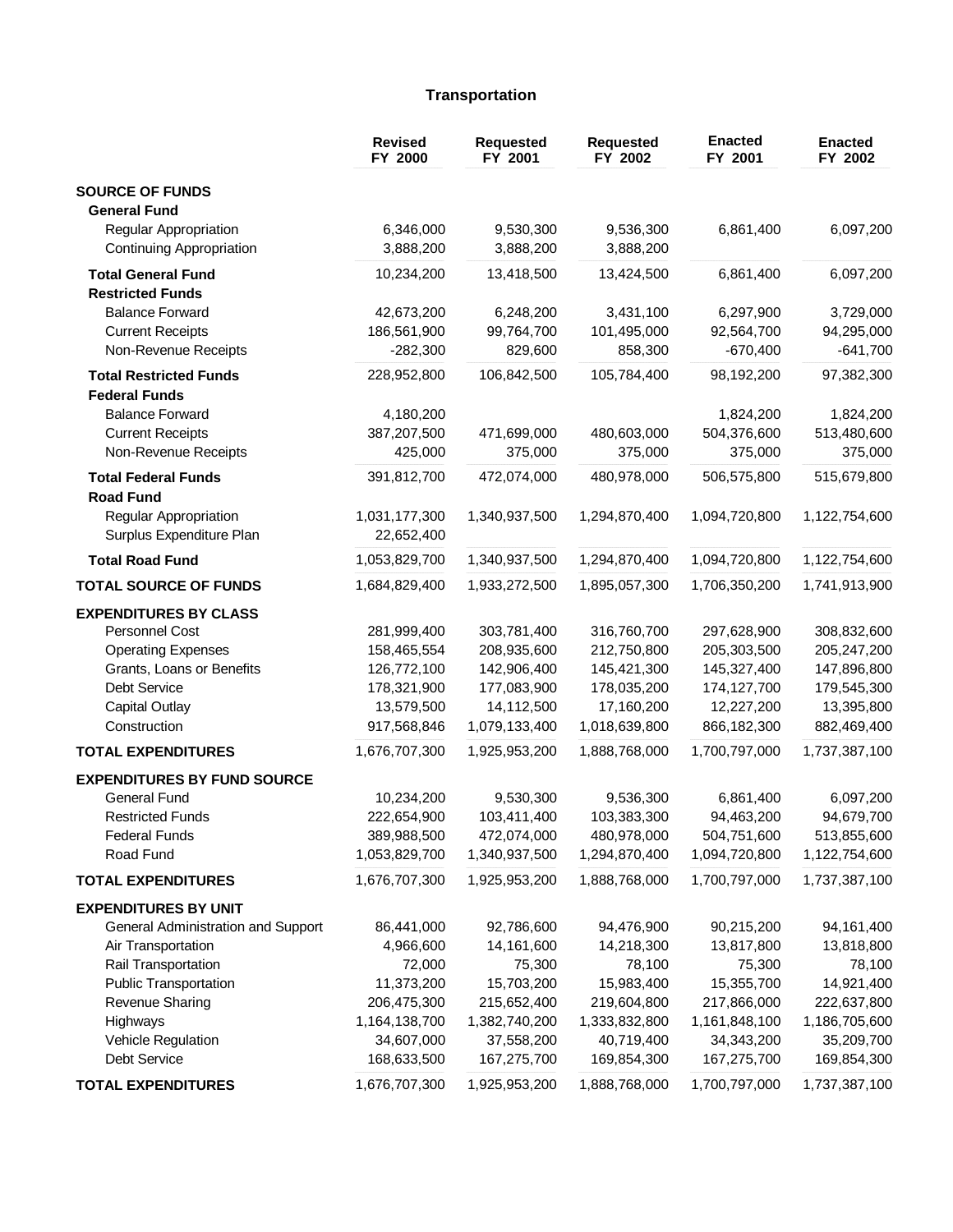The Transportation Cabinet had its origin as an agency of the Commonwealth of Kentucky in 1912 when the General Assembly established the Department of Highways. The scope of this original unit was significantly broadened by Executive Order 72-288 and 73-54 (confirmed by 1974 legislation), which created the Department of Transportation as a consolidation of the Departments of Highways, Motor Transportation, and Aeronautics, plus certain transportation-related functions of the Department of Public Safety and the Department of Revenue. In accordance with action of the 1982 General Assembly, the Transportation Cabinet was established as a successor to the Department of Transportation and assumed all of the duties formerly associated with it. In 1998, KRS 12.250 codified the Transportation Cabinet as a program cabinet.

The Transportation Cabinet is responsible for maintaining and improving the delivery of transportation services in the Commonwealth. All modes of transportation are addressed by the Cabinet, including air transportation, railroads, waterways, public mass transit, and highways. The organization is headed by the Secretary of Transportation, who is appointed by the Governor. The Kentucky Revised Statutes, principally in Titles XV and XVI, which deal with roads, waterways, aviation, and motor vehicles, specify the duties and responsibilities of the Cabinet.

The Cabinet receives funding from a variety of sources, mainly the state Road Fund, proceeds from bonds issued by the Kentucky Turnpike Authority, and federal aid apportionments for highways. Other revenue sources are agency receipts, nonhighway federal aid, and the state General Fund. The major revenue components of the Road Fund are the motor fuels tax, motor vehicle usage taxes, license and privilege taxes, toll road receipts, interest income, and miscellaneous departmental fees, permits, and sales.

Eight major budget units comprise the Transportation Cabinet: General Administration and Support, Air Transportation, Rail Transportation, Public Transportation, Revenue Sharing, Highways, Vehicle Regulation, and Debt Service. Organizationally, the agency is divided into six departments and nine offices. The departments, each headed by a commissioner directly responsible to the Secretary are Administrative Services, Fiscal Management, Human Resources Management, Vehicle Regulation, Rural and Municipal Aid, and Highways. The remaining units are the Office of Public Relations and the Office of Policy and Budget, which are responsible to the Office of the Secretary. The Office of Transportation Delivery, the Office of General Counsel and Legislative Affairs, and the Office of Minority Affairs are responsible to the Deputy Secretary for Administration. The Office of Program Planning and Management, the Office of Project Development, the Office of Construction and Operation, and the Office of Intermodal Programs are responsible to the State Highway Engineer in the Department of Highways.

### **Policy**

The Consensus Forecasting Group revised the Road Fund revenue estimates for fiscal years 2001 and 2002 as of May 11, 2000, including the effects of House Bill 911. The revised estimates of \$1,118,110,300 for fiscal year 2001 and \$1,162,861,200 for fiscal year 2002 are incorporated in the table below, as are the revised appropriations.

The enacted Road Fund budget provides expenditure authority from the following sources:

|                                       | <b>Fiscal Year</b><br>2001 | <b>Fiscal Year</b><br>2002 |
|---------------------------------------|----------------------------|----------------------------|
| <b>Official Road Fund Estimate</b>    | 1,118,110,300              | 1,162,861,200              |
| Non-Revenue Receipts                  | 125,000                    | 125,000                    |
| Road Fund Surplus/Carry Forward       | 18,823,900                 | 1,616,400                  |
| <b>Total Available Road Fund</b>      | 1,137,059,200              | 1,164,602,600              |
| <b>Road Fund Appropriations</b>       |                            |                            |
| <b>Operating Budget</b>               |                            |                            |
| <b>Transportation Cabinet</b>         | 1,094,720,800              | 1,122,754,600              |
| <b>Justice Cabinet</b>                | 30,000,000                 | 30,000,000                 |
| <b>Revenue Cabinet</b>                | 1,385,000                  | 1,418,000                  |
| Finance and Administration Cabinet    | 4,067,000                  | 4,076,000                  |
| <b>Capital Budget</b>                 |                            |                            |
| <b>Transportation Cabinet</b>         | 10,370,000                 | 6,654,000                  |
| <b>Total Road Fund Appropriations</b> | 1,140,542,800              | 1,164,902,600              |
| (Appropriation Reduction - HB911)     | (5,100,000)                | (300,000)                  |
| Net Road Fund Appropriations          | 1,135,442,800              | 1,164,602,600              |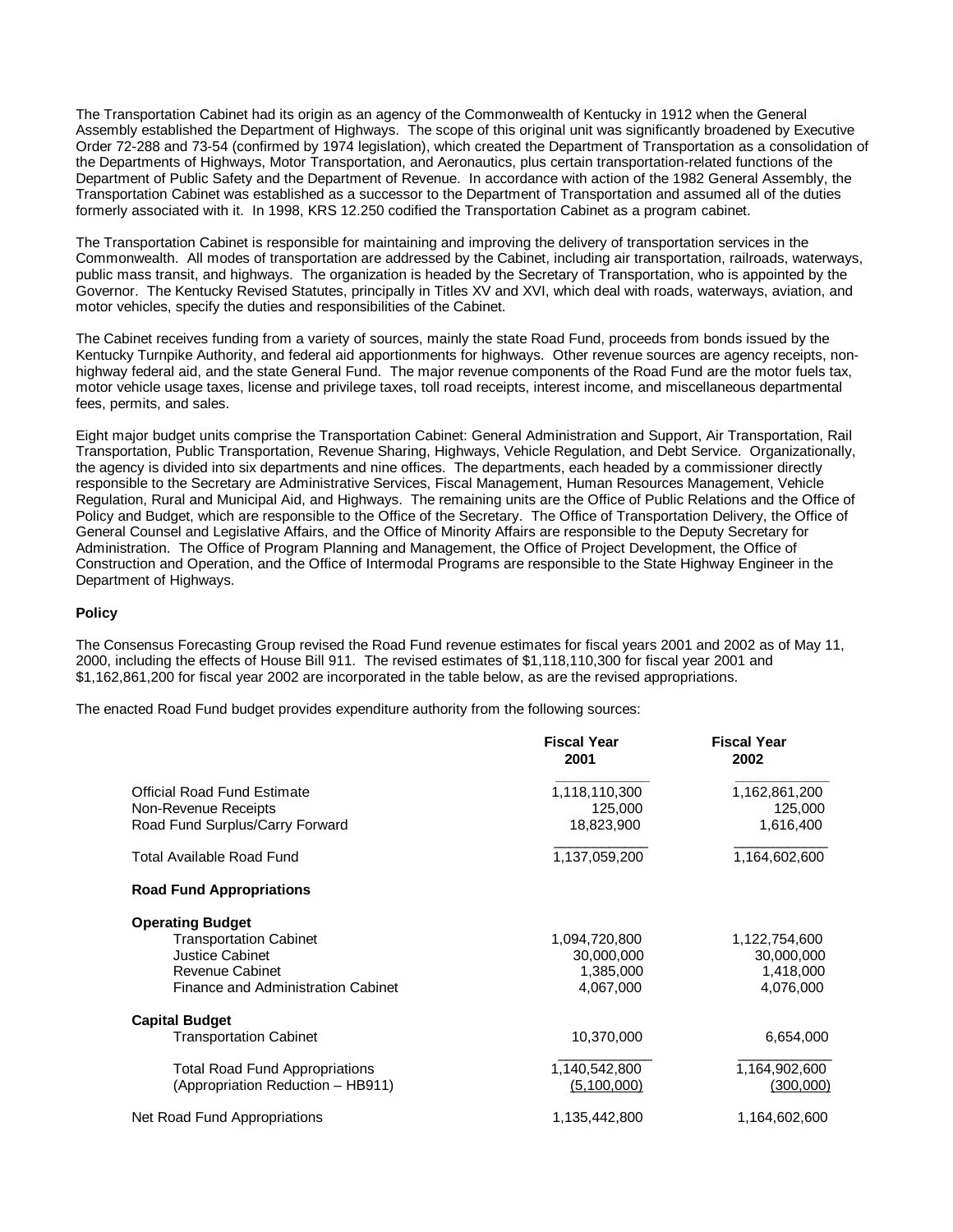# **Transportation General Administration and Support**

|                                                   | <b>Revised</b><br>FY 2000 | <b>Requested</b><br>FY 2001 | <b>Requested</b><br>FY 2002 | <b>Enacted</b><br>FY 2001  | <b>Enacted</b><br>FY 2002  |
|---------------------------------------------------|---------------------------|-----------------------------|-----------------------------|----------------------------|----------------------------|
| <b>SOURCE OF FUNDS</b><br><b>Restricted Funds</b> |                           |                             |                             |                            |                            |
| <b>Balance Forward</b>                            | 8,522,600                 | 4,934,700                   | 2,043,600                   | 4,934,700                  | 2,041,800                  |
| <b>Current Receipts</b><br>Non-Revenue Receipts   | 20,966,400                | 22,560,500                  | 23,351,200                  | 22,560,500<br>$-1,500,000$ | 23,351,200<br>$-1,500,000$ |
| <b>Total Restricted Funds</b><br><b>Road Fund</b> | 29,489,000                | 27,495,200                  | 25,394,800                  | 25,995,200                 | 23,893,000                 |
| Regular Appropriation                             | 61,886,700                | 67,335,000                  | 70,155,900                  | 66,261,800                 | 71,342,200                 |
| <b>Total Road Fund</b>                            | 61,886,700                | 67,335,000                  | 70,155,900                  | 66,261,800                 | 71,342,200                 |
| <b>TOTAL SOURCE OF FUNDS</b>                      | 91,375,700                | 94,830,200                  | 95,550,700                  | 92,257,000                 | 95,235,200                 |
| <b>EXPENDITURES BY CLASS</b>                      |                           |                             |                             |                            |                            |
| Personnel Cost                                    | 30,939,000                | 33,850,800                  | 35,304,300                  | 33,164,800                 | 34,434,000                 |
| <b>Operating Expenses</b>                         | 32,178,800                | 35,496,500                  | 36,131,900                  | 37,891,600                 | 36,559,700                 |
| Grants, Loans or Benefits                         | 40,000                    | 40,200                      | 40,600                      | 40,200                     | 40,600                     |
| <b>Debt Service</b>                               | 9,688,400                 | 9,359,600                   | 7,822,900                   | 6,852,000                  | 9,691,000                  |
| <b>Capital Outlay</b><br>Construction             | 13,516,800<br>78,000      | 13,961,200<br>78,300        | 15,098,000<br>79,200        | 12,188,300<br>78,300       | 13,356,900<br>79,200       |
| <b>TOTAL EXPENDITURES</b>                         | 86,441,000                | 92,786,600                  | 94,476,900                  | 90,215,200                 | 94,161,400                 |
| <b>EXPENDITURES BY FUND SOURCE</b>                |                           |                             |                             |                            |                            |
| <b>Restricted Funds</b>                           | 24,554,300                | 25,451,600                  | 24,321,000                  | 23,953,400                 | 22,819,200                 |
| Road Fund                                         | 61,886,700                | 67,335,000                  | 70,155,900                  | 66,261,800                 | 71,342,200                 |
| <b>TOTAL EXPENDITURES</b>                         | 86,441,000                | 92,786,600                  | 94,476,900                  | 90,215,200                 | 94,161,400                 |
| <b>EXPENDITURES BY UNIT</b>                       |                           |                             |                             |                            |                            |
| Secretary                                         | 5,997,500                 | 6,520,700                   | 6,802,100                   | 6,433,400                  | 6,708,100                  |
| <b>Administrative Services</b>                    | 67,114,700                | 71,786,700                  | 72,737,800                  | 69,770,700                 | 73,062,600                 |
| <b>Fiscal Management</b>                          | 5,503,000                 | 6,111,900                   | 6,369,100                   | 5,898,100                  | 6,145,100                  |
| Human Resource Management                         | 7,825,800                 | 8,367,300                   | 8,567,900                   | 8,113,000                  | 8,245,600                  |
| <b>TOTAL EXPENDITURES</b>                         | 86,441,000                | 92,786,600                  | 94,476,900                  | 90,215,200                 | 94,161,400                 |

The General Administration and Support appropriation unit provides the Transportation Cabinet with the broad range of management and administrative capabilities required for both general policy making and efficient day-to-day operations. Included within this unit are four separate department level programs: Office of the Secretary, Administrative Services, Fiscal Management, and Human Resources Management.

The Office of the Secretary encompasses the Office of the Secretary of Transportation, the Office of Policy and Budget, the Office of Minority Affairs, the Office of General Counsel and Legislative Affairs, and the Office of Public Affairs. These units provide leadership, management, and staff support to the Transportation Cabinet and provide the Secretary the managerial tools necessary to operate the Cabinet. The Office of Policy and Budget manages the Cabinet's financial resources. The Office of Minority Affairs conducts programs to assist minorities in employment and procurement of highway construction contracts. The Office of General Counsel and Legislative Affairs provides the agency with the required legal representation in matters before administrative boards and all levels of the court system. This Office is also responsible for drafting legislation and regulations for the Cabinet. The Office of Public Relations is responsible for the Cabinet's communications with employees, the news media, and the general public.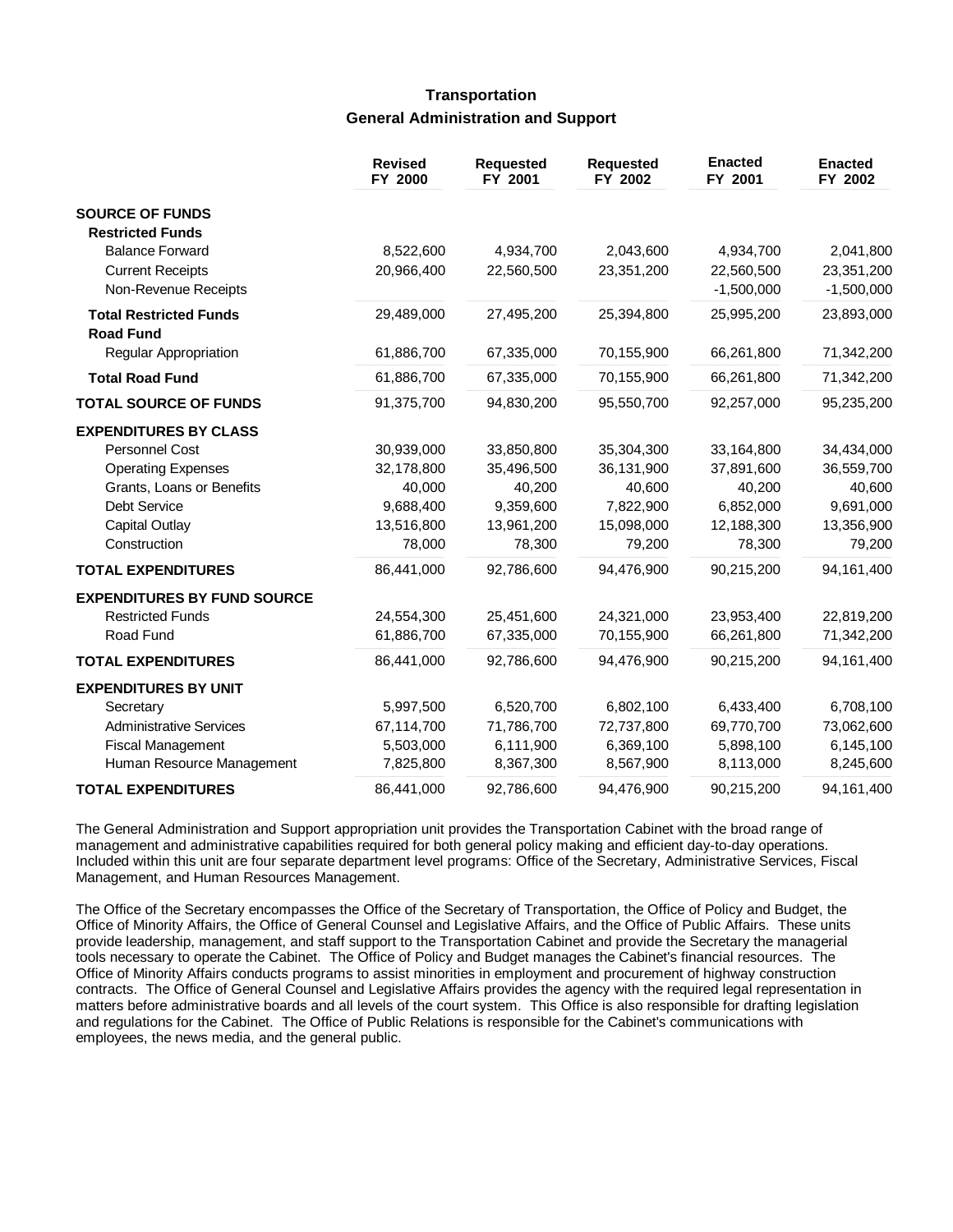The Department of Administrative Services encompasses the program areas, Information Technology, Property and Supp Services, Administration, and Fleet Management. The Division of Information Technology handles the information technology program area and is responsible for all information processing functions in the Cabinet. The Division of Property and Supp Services handles the purchasing, receiving, storing, inventory, and issuance to each Cabinet unit, the office, engineering ar laboratory supplies, equipment, and furniture necessary to operate. Also, this program area maintains the Cabinet's real property, which totals some 900 buildings located throughout the state. Additionally, Property and Supply Services is the responsible budget unit for paying the Cabinet's debt service on the new transportation office building and parking garage. The Administration program area is comprised of the Commissioner of Administrative Services, which handles the administrative functions of the Cabinet and implement policies and programs as set forth by the Secretary. This program area also contains a Administrative Earnings account which accrues reimbursement from non-Road Fund supported units for the various types of administrative support provided by Road Fund units. The Toll Facilities Division is also under the direction of the Administratic program. The Division of Fleet Management operates the statewide Motor Pool. The Motor Pool encompasses the passenge vehicles of all state agencies.

The Department of Fiscal Management is composed of the Office of the Commissioner of Fiscal Management, the Division of Accounts, the Division of Road Fund Audits, and the Division of Purchases. The Office of the Commissioner is responsible for the direction and oversight of the three divisions. This Office also has two audit branches organizationally attached to it, th Internal Audit Branch and the External Audit Branch. The Internal Audit Branch audits the Cabinet's compliance with regulation policies, and procedures and reports directly to the Secretary. The External Audit Branch performs financial and complianc audits of contractors doing business with the Cabinet and reports directly to the Division of Professional Services in the Department of Highways. These protocols assure maximum organizational independence for the auditors. The Division of Accounts is a service program providing for the general accounting, payroll, accounts receivable and payable processing, ar financial reporting requirements of the Cabinet. This is accomplished with the support of the statewide Management and Administrative Reporting System, (MARS). The Division of Road Fund Audits is the program area responsible for auditing Kentucky Road Fund revenues. The Division of Purchases is responsible for procuring commodities and services for th Cabinet. This Division shares responsibility with other divisions in the Department for supporting MARS and the administrative processes relating to procurement.

The Department of Human Resources Management was established by Executive Order 98-1596, in accordance with KR Chapter 174, is responsible for the Cabinet's human resources policies and personnel utilization and development programs. The Department of Human Resources Management is composed of the Office of the Commissioner, the Division of Personn Services, the Division of Employee Recruitment and Development, the Division of Employee Safety and Health, and the Divisic of Worker's Compensation. The Office of the Commissioner provides direction and oversight of the aforementioned divisions. The Division of Personnel Services provides personnel services for all the Cabinet's employees, as well as applicants seeking employment with the Cabinet. The Division of Employee Recruitment and Development provides computer and general employee training. The Division of Employee Safety and Health formulates safety programs, policies, practices, and procedure for all Cabinet employees. The Division of Worker's Compensation administers laws, policies, and procedures pursuant to KR Chapter 342. The Transportation Cabinet is self-insured with regard to worker's compensation.

### **Policy**

The enacted budget provides additional Road Fund support in the Office of Secretary for the enhancement of the Equal Employment Opportunity (EEO), Disadvantaged Business Enterprises (DBE), and other related programs in the Office of Minority Affairs. This funding of \$203,900 in fiscal year 2001 and \$207,700 in fiscal year 2002 provides for the salary and operating costs of one additional employee, and other contractual services associated with the program.

The Department of Administrative Services, Division of Property and Supply, is the unit responsible for the debt service on the new Transportation Cabinet Office Building and Parking Structure identified in the Cabinet's capital budget. Road Fund support of the debt service identified in the enacted budget totals \$6,852,000 in fiscal year 2001 and \$9,691,000 in fiscal year 2002. addition, the Division of Property and Supply operating budget contains Road Fund support of \$50,000 in both fiscal years for the Paving and Landscaping project, \$50,000 in each fiscal year for the Asbestos Abatement project, and \$105,000 in fiscal year 2001 for the Fax Machine replacement project.

The 2000-2002 Budget of the Commonwealth provides additional Road Fund support of \$300,000 in each year of the biennium  $t_1$ the Division of Information Technology to expand the Geographic Information Systems.

Additional Road Fund support is provided in the enacted budget for an enhanced Pre-construction Management System. Th funding is provided to the Division of Information Technology, with \$500,000 in fiscal year 2001 and \$500,000 in fiscal year 2002.

The enacted budget provides additional Road Fund support to the Division of Information Technology for MARS licensing and support. The additional funds total \$563,100 in fiscal year 2001 and \$606,500 in fiscal year 2002.

The enacted budget provides additional Road Fund support for development of the Empower Kentucky initiative, Constructic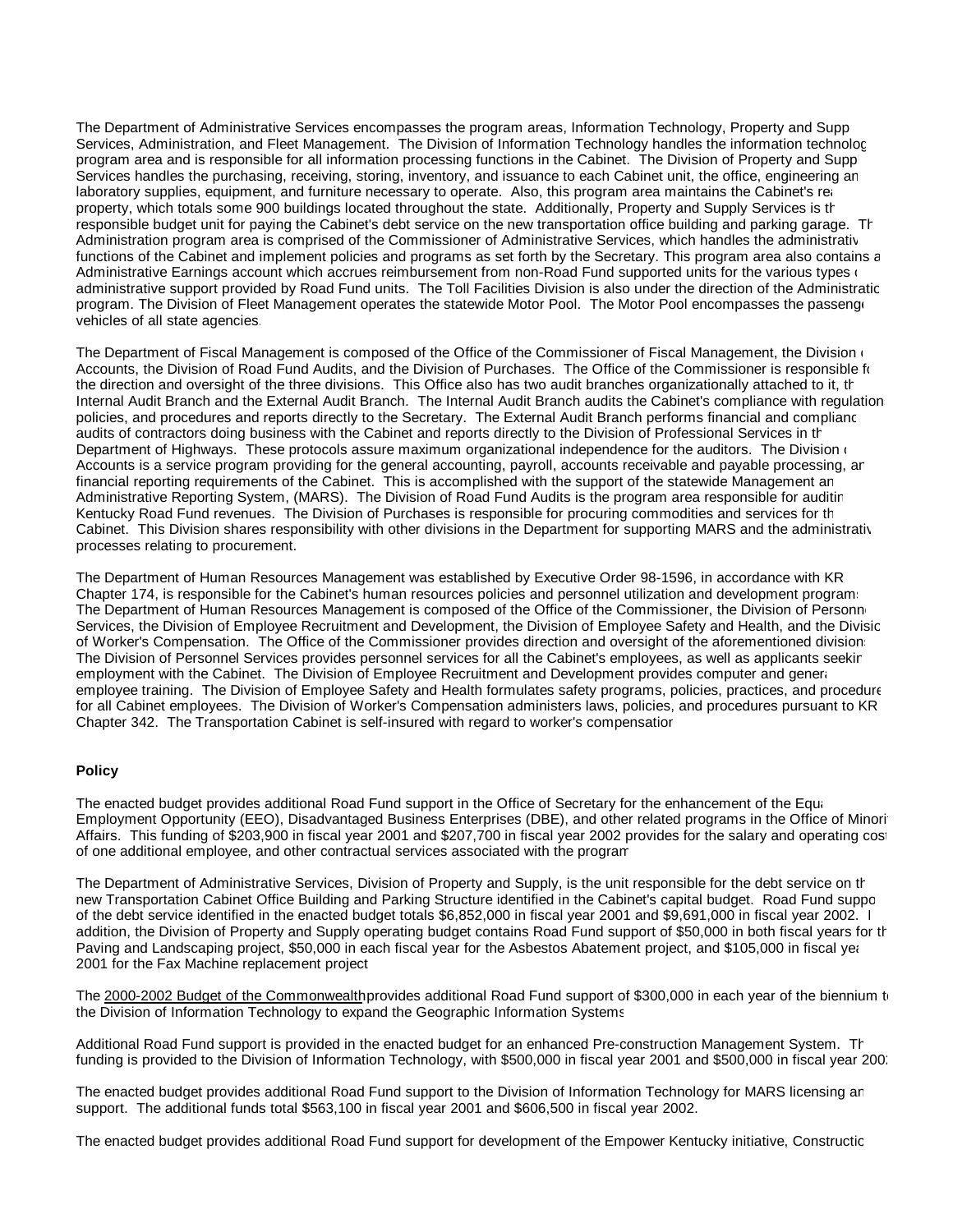Management System. The additional funds are provided to the Division of Information Technology with \$500,000 in fiscal year 2001 and \$665,000 in fiscal year 2002.

The Division of Fleet Management is provided with \$51,300 in restricted agency funds in fiscal year 2002 to re-institute Empower Kentucky savings to this Internal Service Unit.

The enacted budget provides the Department of Fiscal Management \$120,000 in fiscal year 2001 and \$110,000 in fiscal year 2002 to hire two additional fiscal officers to oversee available resources in order to move construction projects forward in a more timely manner through an authorized pre-financing program.

The Department of Human Resources Management is provided additional Road Fund support to hire two Recruitment / Trainin personnel. The funding provided is \$120,000 in fiscal year 2001 and \$110,000 in fiscal year 2002.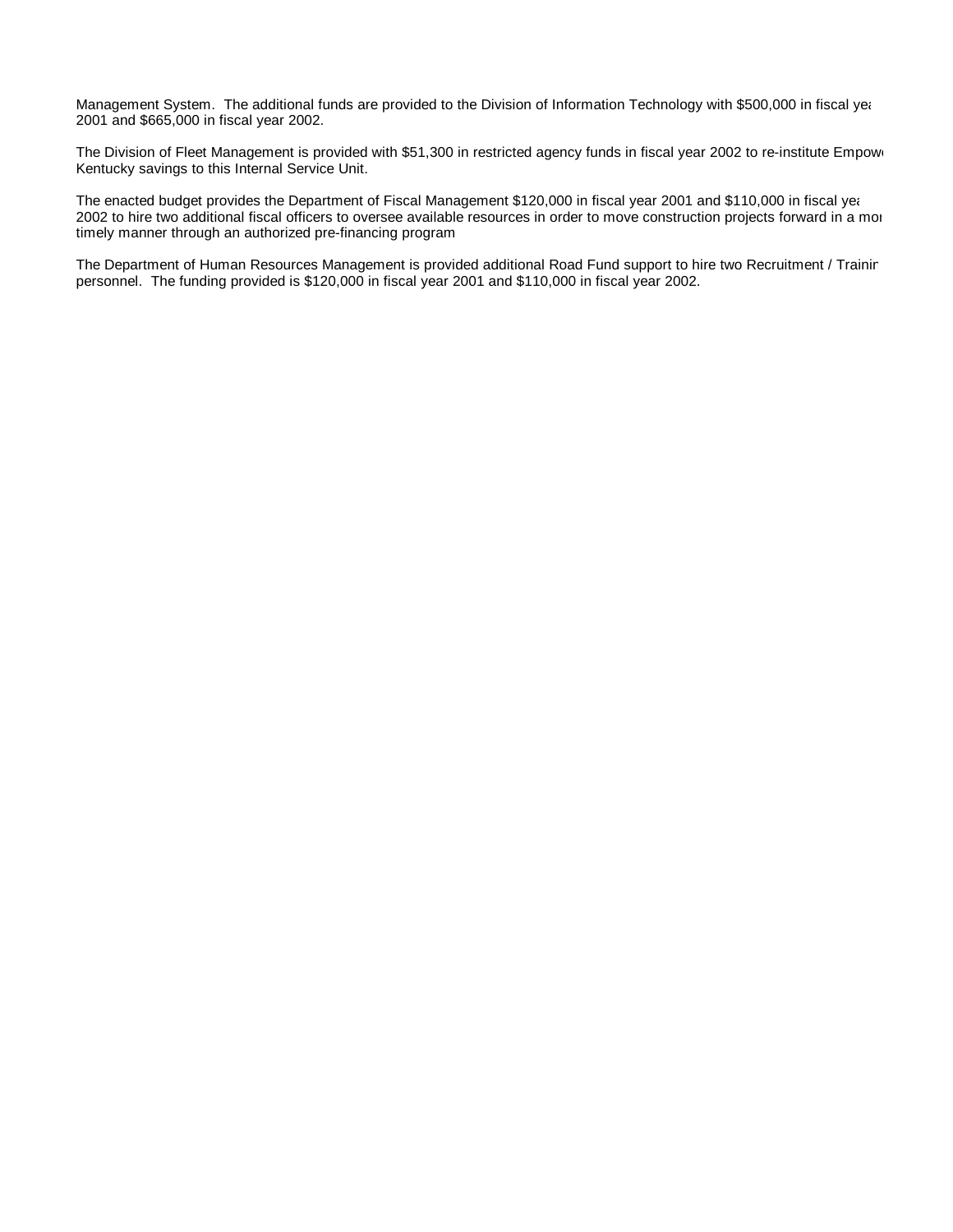## **Transportation Air Transportation**

|                                                       | <b>Revised</b><br>FY 2000 | <b>Requested</b><br>FY 2001 | <b>Requested</b><br>FY 2002 | <b>Enacted</b><br>FY 2001 | <b>Enacted</b><br>FY 2002 |
|-------------------------------------------------------|---------------------------|-----------------------------|-----------------------------|---------------------------|---------------------------|
| <b>SOURCE OF FUNDS</b>                                |                           |                             |                             |                           |                           |
| <b>General Fund</b>                                   |                           |                             |                             |                           |                           |
| Regular Appropriation<br>Continuing Appropriation     | 2,267,000<br>2,310,100    | 2,321,400<br>2,310,100      | 2,377,100<br>2,310,100      |                           |                           |
|                                                       |                           |                             |                             |                           |                           |
| <b>Total General Fund</b><br><b>Restricted Funds</b>  | 4,577,100                 | 4,631,500                   | 4,687,200                   |                           |                           |
| <b>Balance Forward</b>                                | 24,300                    | 24,300                      | 24,300                      | 24,300                    | 24,300                    |
| <b>Current Receipts</b>                               | 30,500                    | 11,631,200                  | 11,632,200                  | 5,531,200                 | 5,532,200                 |
| <b>Total Restricted Funds</b><br><b>Federal Funds</b> | 54,800                    | 11,655,500                  | 11,656,500                  | 5,555,500                 | 5,556,500                 |
| <b>Current Receipts</b>                               | 359,000                   | 209,000                     | 209,000                     | 8,286,600                 | 8,286,600                 |
| <b>Total Federal Funds</b>                            | 359,000                   | 209,000                     | 209,000                     | 8,286,600                 | 8,286,600                 |
| <b>TOTAL SOURCE OF FUNDS</b>                          | 4,990,900                 | 16,496,000                  | 16,552,700                  | 13,842,100                | 13,843,100                |
| <b>EXPENDITURES BY CLASS</b>                          |                           |                             |                             |                           |                           |
| <b>Personnel Cost</b>                                 | 618,500                   | 654,200                     | 682,500                     | 648,000                   | 679,400                   |
| <b>Operating Expenses</b>                             | 176,500                   | 198,700                     | 204,700                     | 189,500                   | 189,500                   |
| Grants, Loans or Benefits                             | 4,146,600                 | 13,283,200                  | 13,305,100                  | 12,967,800                | 12,937,400                |
| <b>Capital Outlay</b>                                 | 25,000                    | 25,500                      | 26,000                      | 12,500                    | 12,500                    |
| <b>TOTAL EXPENDITURES</b>                             | 4,966,600                 | 14,161,600                  | 14,218,300                  | 13,817,800                | 13,818,800                |
| <b>EXPENDITURES BY FUND SOURCE</b>                    |                           |                             |                             |                           |                           |
| <b>General Fund</b>                                   | 4,577,100                 | 2,321,400                   | 2,377,100                   |                           |                           |
| <b>Restricted Funds</b>                               | 30,500                    | 11,631,200                  | 11,632,200                  | 5,531,200                 | 5,532,200                 |
| <b>Federal Funds</b>                                  | 359,000                   | 209,000                     | 209,000                     | 8,286,600                 | 8,286,600                 |
| <b>TOTAL EXPENDITURES</b>                             | 4,966,600                 | 14,161,600                  | 14,218,300                  | 13,817,800                | 13,818,800                |
| <b>EXPENDITURES BY UNIT</b>                           |                           |                             |                             |                           |                           |
| Air Regulatory                                        | 89,000                    | 106,400                     | 110,300                     | 103,100                   | 107,200                   |
| Air Development                                       | 4,877,600                 | 14,055,200                  | 14,108,000                  | 13,714,700                | 13,711,600                |
| <b>TOTAL EXPENDITURES</b>                             | 4,966,600                 | 14,161,600                  | 14,218,300                  | 13,817,800                | 13,818,800                |

The Air Transportation program is charged under KRS 183.090(1) to inspect and determine the safety and adequacy of all airport facilities in the state. There are 135 airports and heliports, which require the issuance of certificates of approval of licenses for operation. The legislative mandate, KRS 183.861, charges the Kentucky Airport Zoning Commission with the protection and safety of the navigable airspace within the state. The program also provides for the development of airports throughout the state with financial grants and administration, implementation, and management of airport construction, maintenance, striping, and flight services.

The passage of House Bill 444 by the 1998 General Assembly and codified in KRS 183.525 established the Kentucky Aviation Economic Development Fund. Beginning July 1, 2000, all sales and use taxes collected on the sale of aviation jet fuel are to be deposited into this account. The funds are to be administered by the Transportation Cabinet for the purpose of airport construction and maintenance projects at publicly owned or operated airports in the Commonwealth.

## **Policy**

The provisions of KRS 183.525(5) are suspended during the 2000-2002 biennium, and available funds may be utilized for the operations of the Air Transportation program.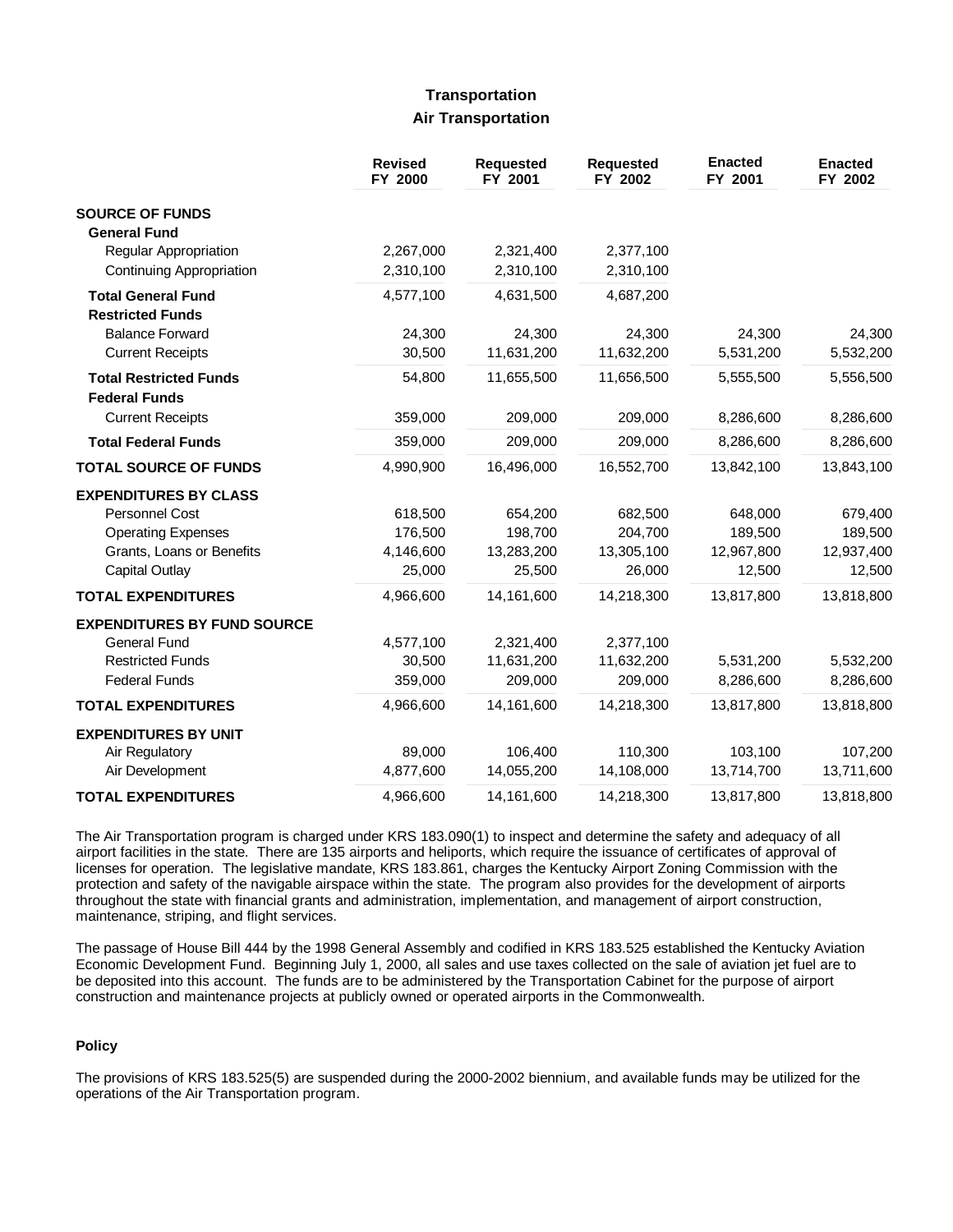# **Transportation Rail Transportation**

|                                    | <b>Revised</b><br>FY 2000 | <b>Requested</b><br>FY 2001 | <b>Requested</b><br>FY 2002 | <b>Enacted</b><br>FY 2001 | <b>Enacted</b><br>FY 2002 |
|------------------------------------|---------------------------|-----------------------------|-----------------------------|---------------------------|---------------------------|
| <b>SOURCE OF FUNDS</b>             |                           |                             |                             |                           |                           |
| <b>General Fund</b>                |                           |                             |                             |                           |                           |
| <b>Regular Appropriation</b>       | 72,000                    | 75,300                      | 78,100                      | 75,300                    | 78,100                    |
| <b>Total General Fund</b>          | 72,000                    | 75,300                      | 78,100                      | 75,300                    | 78,100                    |
| <b>TOTAL SOURCE OF FUNDS</b>       | 72,000                    | 75,300                      | 78,100                      | 75.300                    | 78.100                    |
| <b>EXPENDITURES BY CLASS</b>       |                           |                             |                             |                           |                           |
| <b>Personnel Cost</b>              | 61.000                    | 64.200                      | 66,900                      | 64.200                    | 66.900                    |
| <b>Operating Expenses</b>          | 11,000                    | 11,100                      | 11,200                      | 11,100                    | 11,200                    |
| <b>TOTAL EXPENDITURES</b>          | 72,000                    | 75,300                      | 78,100                      | 75,300                    | 78,100                    |
| <b>EXPENDITURES BY FUND SOURCE</b> |                           |                             |                             |                           |                           |
| <b>General Fund</b>                | 72,000                    | 75,300                      | 78,100                      | 75,300                    | 78,100                    |
| <b>TOTAL EXPENDITURES</b>          | 72,000                    | 75,300                      | 78,100                      | 75,300                    | 78,100                    |

The Rail Transportation program is comprised of the Kentucky Railroad Commission. Section 209 of the Kentucky Constitution and KRS Chapter 276 established the Railroad Commission of Kentucky. The Commission is responsible for regulation and safety of Kentucky's railway system, including regulating rates and tariffs.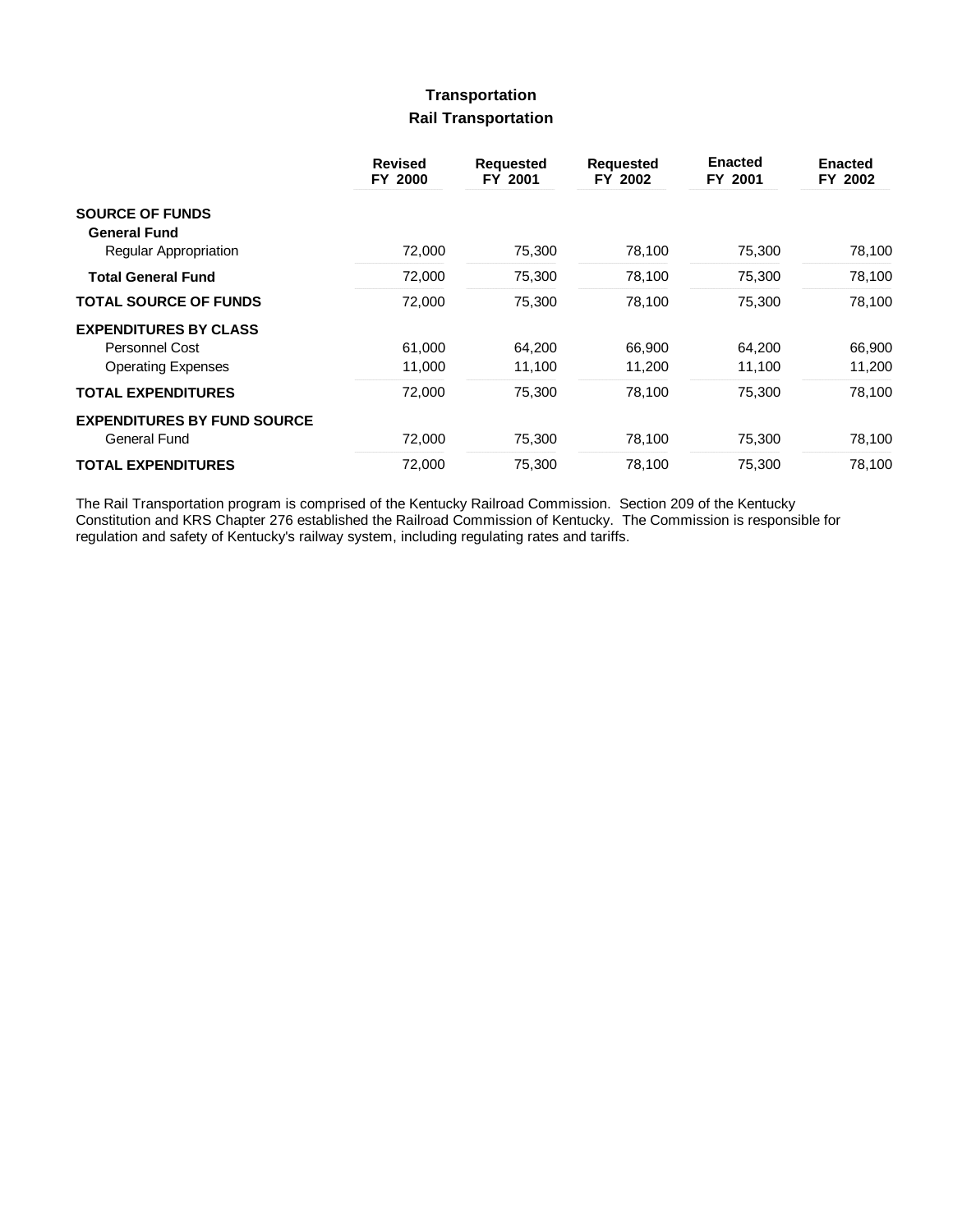## **Transportation Public Transportation**

|                                                      | <b>Revised</b><br>FY 2000 | <b>Requested</b><br>FY 2001 | <b>Requested</b><br>FY 2002 | <b>Enacted</b><br>FY 2001 | <b>Enacted</b><br>FY 2002 |
|------------------------------------------------------|---------------------------|-----------------------------|-----------------------------|---------------------------|---------------------------|
| <b>SOURCE OF FUNDS</b>                               |                           |                             |                             |                           |                           |
| <b>General Fund</b>                                  |                           |                             |                             |                           |                           |
| Regular Appropriation                                | 4,007,000                 | 7,133,600                   | 7,081,100                   | 6,786,100                 | 6,019,100                 |
| <b>Continuing Appropriation</b>                      | 1,578,100                 | 1,578,100                   | 1,578,100                   |                           |                           |
| <b>Total General Fund</b><br><b>Restricted Funds</b> | 5,585,100                 | 8,711,700                   | 8,659,200                   | 6,786,100                 | 6,019,100                 |
| <b>Balance Forward</b>                               | 1,316,700                 | 348,300                     | 348,300                     | 348,300                   | 348,300                   |
| Non-Revenue Receipts                                 | $-282,300$                | 829,600                     | 858,300                     | 829,600                   | 858,300                   |
|                                                      |                           |                             |                             |                           |                           |
| <b>Total Restricted Funds</b>                        | 1,034,400                 | 1,177,900                   | 1,206,600                   | 1,177,900                 | 1,206,600                 |
| <b>Federal Funds</b>                                 |                           |                             |                             |                           |                           |
| <b>Balance Forward</b>                               | 2,356,000                 |                             |                             |                           |                           |
| <b>Current Receipts</b>                              | 2,746,000                 | 7,740,000                   | 8,044,000                   | 7,740,000                 | 8,044,000                 |
| <b>Total Federal Funds</b>                           | 5,102,000                 | 7,740,000                   | 8,044,000                   | 7,740,000                 | 8,044,000                 |
| <b>TOTAL SOURCE OF FUNDS</b>                         | 11,721,500                | 17,629,600                  | 17,909,800                  | 15,704,000                | 15,269,700                |
| <b>EXPENDITURES BY CLASS</b>                         |                           |                             |                             |                           |                           |
| <b>Personnel Cost</b>                                | 1,299,400                 | 2,336,900                   | 2,246,600                   | 1,516,900                 | 1,426,600                 |
| <b>Operating Expenses</b>                            | 350,500                   | 490.300                     | 500,200                     | 440.000                   | 448,000                   |
| Grants, Loans or Benefits                            | 9,723,300                 | 12,876,000                  | 13,236,600                  | 13,398,800                | 13,046,800                |
| <b>TOTAL EXPENDITURES</b>                            | 11,373,200                | 15,703,200                  | 15,983,400                  | 15,355,700                | 14,921,400                |
| <b>EXPENDITURES BY FUND SOURCE</b>                   |                           |                             |                             |                           |                           |
| <b>General Fund</b>                                  | 5,585,100                 | 7,133,600                   | 7,081,100                   | 6,786,100                 | 6,019,100                 |
| <b>Restricted Funds</b>                              | 686,100                   | 829,600                     | 858,300                     | 829,600                   | 858,300                   |
| <b>Federal Funds</b>                                 | 5,102,000                 | 7,740,000                   | 8,044,000                   | 7,740,000                 | 8,044,000                 |
| <b>TOTAL EXPENDITURES</b>                            | 11,373,200                | 15,703,200                  | 15,983,400                  | 15,355,700                | 14,921,400                |

The Public Transportation Development program provides technical and financial assistance to public transportation providers throughout the Commonwealth principally through the following federal programs: Section 5303 of the 1964 UMTA Act funds technical assistance; operating, administrative, and capital assistance is funded by Section 5311; additional capital assistance is afforded by Section 5309, 5310, and Section 5307. KRS 96A.095 and KAR 603 7:030 authorize state funding for these programs, which include 51 Public Transportation (Transit) providers and seven Metropolitan Planning Organizations. Also located within this budget unit is the Multi-Modal Planning function, which is concerned with addressing the development of the various types of transportation modes as part of an efficient, interrelated system. Both activities are performed by the Division of Multi-Modal Programs.

This program area also handles the distribution of grants to county governments for the transportation of non-public school students.

Expenditures by Unit of the sub-programs encompassed in the Public Transportation program are reflected below:

|                                          | 2001       | 2002       |
|------------------------------------------|------------|------------|
| Multi-Modal Planning                     | 662.700    | 685.700    |
| Non-Public School Student Transportation | 2.750.000  | 3.000.000  |
| Human Services Transportation Delivery   | 829.600    | 858.300    |
| <b>Public Transportation</b>             | 11.113.400 | 10.377.400 |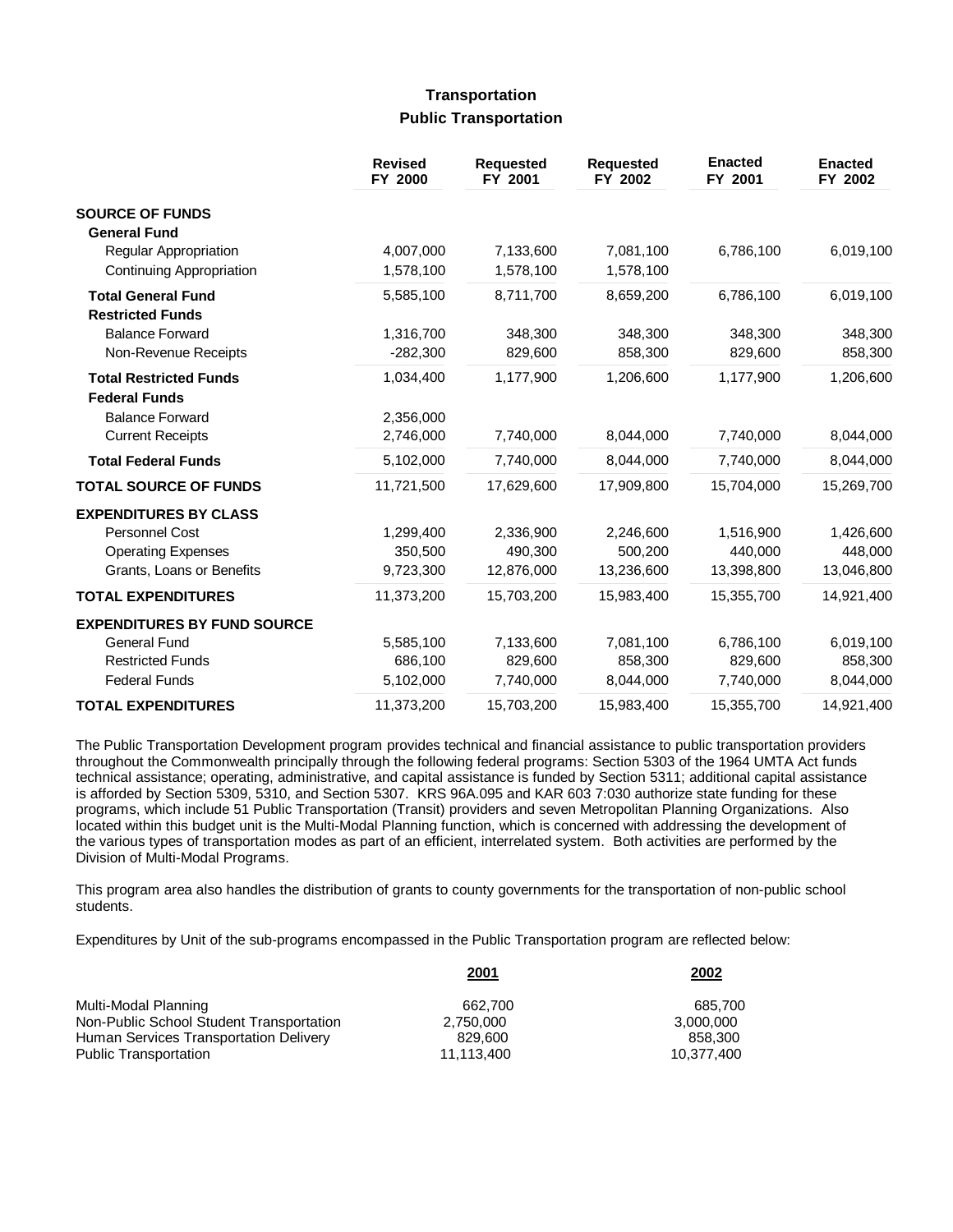# **Transportation Revenue Sharing**

|                                    | <b>Revised</b><br>FY 2000 | <b>Requested</b><br>FY 2001 | <b>Requested</b><br>FY 2002 | <b>Enacted</b><br>FY 2001 | <b>Enacted</b><br>FY 2002 |
|------------------------------------|---------------------------|-----------------------------|-----------------------------|---------------------------|---------------------------|
| <b>SOURCE OF FUNDS</b>             |                           |                             |                             |                           |                           |
| <b>Road Fund</b>                   |                           |                             |                             |                           |                           |
| Regular Appropriation              | 206,475,300               | 215,652,400                 | 219,604,800                 | 217,866,000               | 222,637,800               |
| <b>Total Road Fund</b>             | 206,475,300               | 215,652,400                 | 219,604,800                 | 217,866,000               | 222,637,800               |
| <b>TOTAL SOURCE OF FUNDS</b>       | 206,475,300               | 215,652,400                 | 219,604,800                 | 217,866,000               | 222,637,800               |
| <b>EXPENDITURES BY CLASS</b>       |                           |                             |                             |                           |                           |
| Personnel Cost                     | 18,313,200                | 19,691,000                  | 20,676,500                  | 19,669,200                | 20,652,600                |
| <b>Operating Expenses</b>          | 26,963,554                | 27,447,600                  | 27,708,000                  | 27,469,400                | 27,731,900                |
| Grants, Loans or Benefits          | 112,862,200               | 116,707,000                 | 118,839,000                 | 118,920,600               | 121,872,000               |
| Construction                       | 48,336,346                | 51,806,800                  | 52,381,300                  | 51,806,800                | 52,381,300                |
| <b>TOTAL EXPENDITURES</b>          | 206,475,300               | 215,652,400                 | 219,604,800                 | 217,866,000               | 222,637,800               |
| <b>EXPENDITURES BY FUND SOURCE</b> |                           |                             |                             |                           |                           |
| Road Fund                          | 206,475,300               | 215,652,400                 | 219,604,800                 | 217,866,000               | 222,637,800               |
| <b>TOTAL EXPENDITURES</b>          | 206,475,300               | 215,652,400                 | 219,604,800                 | 217,866,000               | 222,637,800               |
| <b>EXPENDITURES BY UNIT</b>        |                           |                             |                             |                           |                           |
| Revenue Sharing                    | 206,475,300               | 215,652,400                 | 219,604,800                 | 217,866,000               | 222,637,800               |
| <b>TOTAL EXPENDITURES</b>          | 206,475,300               | 215,652,400                 | 219,604,800                 | 217,866,000               | 222,637,800               |

There are four components of the Revenue Sharing program: County Road Aid, Rural Secondary, Municipal Road Aid, and the Energy Recovery Road Fund. All of these programs are mandated and controlled by statute, with the distribution of funds based on the amount of certain taxes or fees collected.

The County Road Aid program and the Rural Secondary program are set up to distribute a portion of the state's motor fuels tax collections to counties. Authorized by KRS 179.410-179.415, the County Road Aid program distributes 18.3 percent of the total motor fuels tax collections, with the funds being sent to the counties monthly. The Rural Secondary program, authorized by KRS 177.320, provides maintenance on secondary and rural roads and is funded by 22.2 percent of the motor fuels tax collections. The Department of Highways administers this program with the funds being expended on behalf of the counties.

Funds for both these programs are allocated through a formula known as the statutory "formula of fifths," as stated in KRS 177.360. Each county receives a portion of the statewide total as follows: one-fifth is divided evenly among all counties, onefifth is divided proportionately based on the amount of rural population in each county, one-fifth is distributed on the basis of rural road mileage in each county, and two-fifths is apportioned according to each county's share of the total land area in the state.

The Municipal Road Aid program is established under the authority of KRS 177.365 and funding is also a statutorily mandated portion (7.7 percent) of the motor fuels tax collections. Distribution is made through a formula based on the population contained in each city or unincorporated urban area.

County Fiscal Courts and the governments of local municipalities may enter into contracts with the Transportation Cabinet to assist them in administering their County Road Aid and Municipal Road Aid funds.

KRS 177.977-177.979 establishes the Energy Recovery Road Fund, which allows for the transport of coal over certain roads at extended vehicle weights when a special fee is paid. The fees are then used for the upkeep of these same roads. In addition, the statutes allow for cooperative agreements between coal haulers and the Cabinet to provide funds for maintaining roads on which non-registered trucks may travel.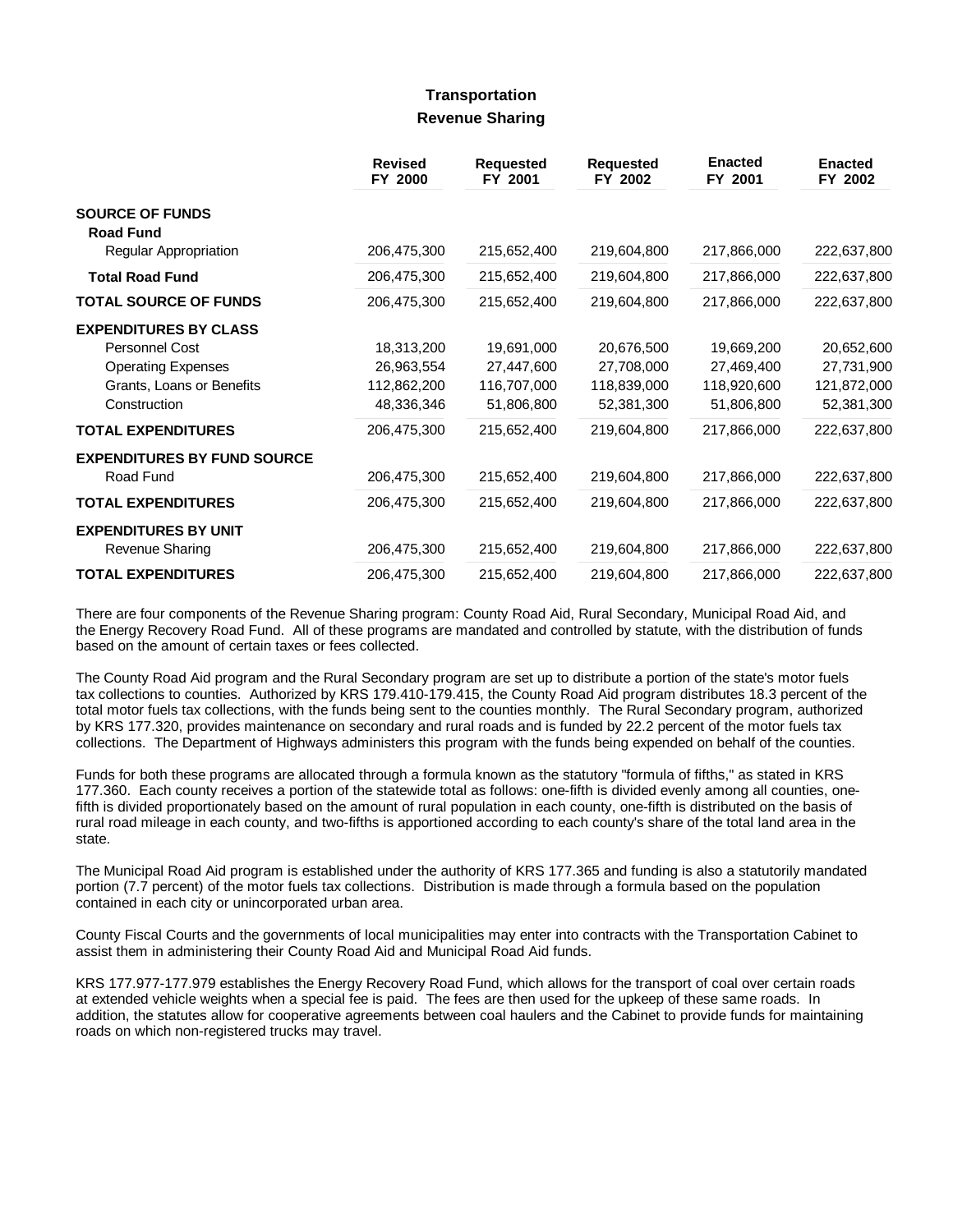Expenditures by Unit of the sub-programs encompassed in the Revenue Sharing program are reflected below:

|                        | <u> 2001</u> | <u>2002</u> |
|------------------------|--------------|-------------|
| County Road Aid        | 82.403.500   | 84.215.200  |
| <b>Rural Secondary</b> | 99.965.000   | 102.162.800 |
| Municipal Aid          | 34.672.500   | 35.434.800  |
| Energy Recovery Road   | 825,000      | 825,000     |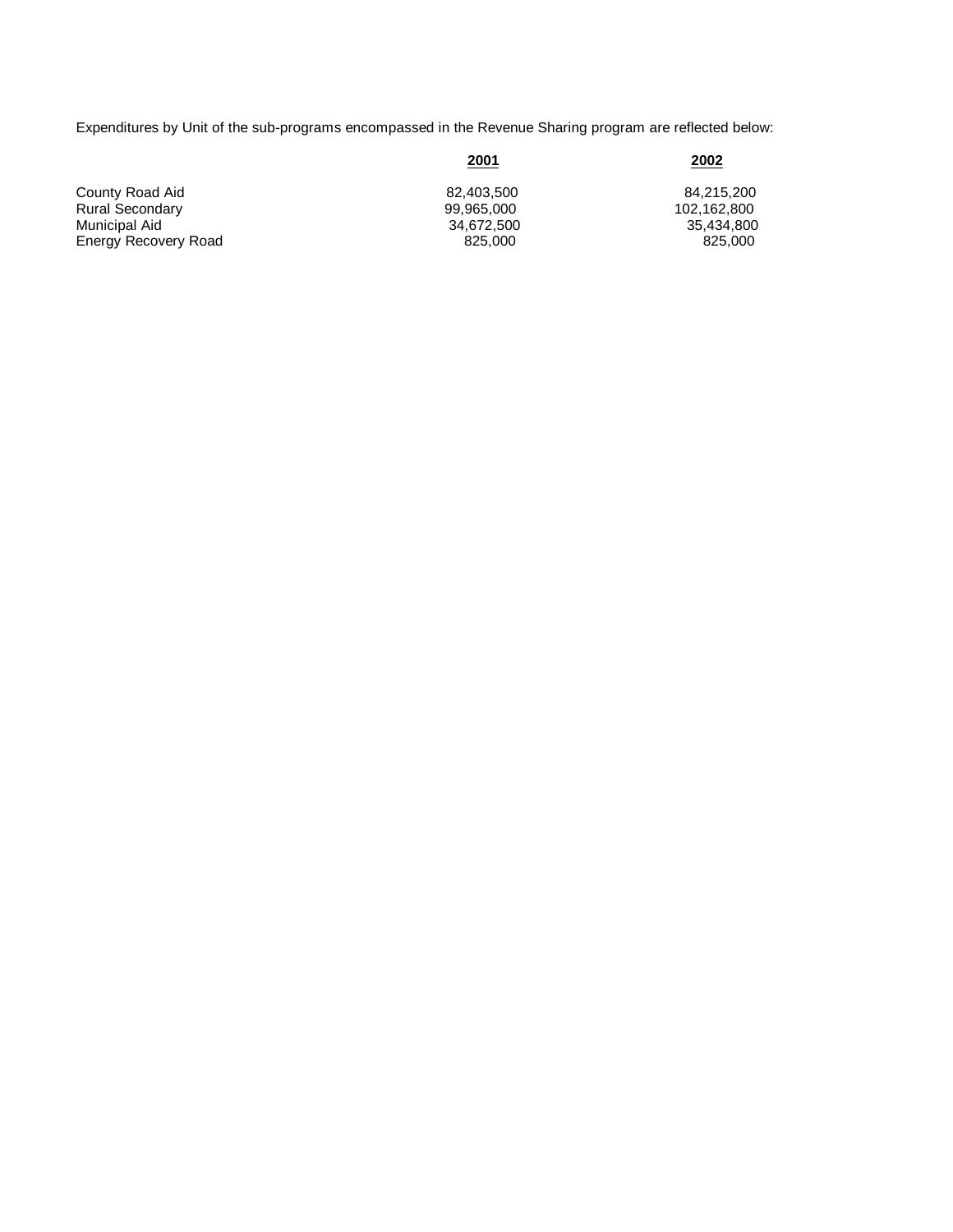### **Transportation Highways**

|                                                       | <b>Revised</b><br>FY 2000 | <b>Requested</b><br>FY 2001 | Requested<br>FY 2002 | <b>Enacted</b><br>FY 2001 | <b>Enacted</b><br>FY 2002 |
|-------------------------------------------------------|---------------------------|-----------------------------|----------------------|---------------------------|---------------------------|
| <b>SOURCE OF FUNDS</b>                                |                           |                             |                      |                           |                           |
| <b>Restricted Funds</b>                               |                           |                             |                      |                           |                           |
| <b>Balance Forward</b>                                | 31,666,800                | 93,300                      | 417,000              | 93,300                    | 667,000                   |
| <b>Current Receipts</b>                               | 162,949,500               | 62,897,700                  | 63,809,600           | 61,797,700                | 62,709,600                |
| <b>Total Restricted Funds</b><br><b>Federal Funds</b> | 194,616,300               | 62,991,000                  | 64,226,600           | 61,891,000                | 63,376,600                |
| <b>Balance Forward</b>                                | 1,824,200                 |                             |                      | 1,824,200                 | 1,824,200                 |
| <b>Current Receipts</b>                               | 382,602,500               | 461,900,000                 | 470,500,000          | 486,500,000               | 495,300,000               |
| <b>Total Federal Funds</b><br><b>Road Fund</b>        | 384,426,700               | 461,900,000                 | 470,500,000          | 488,324,200               | 497,124,200               |
| Regular Appropriation<br>Surplus Expenditure Plan     | 564,360,800<br>22,652,400 | 858,266,200                 | 799,738,400          | 614,124,100               | 628,911,200               |
| <b>Total Road Fund</b>                                | 587,013,200               | 858,266,200                 | 799,738,400          | 614,124,100               | 628,911,200               |
| <b>TOTAL SOURCE OF FUNDS</b>                          | 1,166,056,200             | 1,383,157,200               | 1,334,465,000        | 1,164,339,300             | 1,189,412,000             |
| <b>EXPENDITURES BY CLASS</b>                          |                           |                             |                      |                           |                           |
| Personnel Cost                                        | 205,200,200               | 219,322,100                 | 228,827,200          | 216,341,100               | 224,493,800               |
| <b>Operating Expenses</b>                             | 89,746,300                | 135,595,400                 | 138,432,100          | 131,183,400               | 132,176,500               |
| Debt Service                                          |                           | 448,600                     | 358,000              |                           |                           |
| <b>Capital Outlay</b>                                 | 37,700                    | 125,800                     | 36,200               | 26,400                    | 26,400                    |
| Construction                                          | 869,154,500               | 1,027,248,300               | 966,179,300          | 814,297,200               | 830,008,900               |
| <b>TOTAL EXPENDITURES</b>                             | 1,164,138,700             | 1,382,740,200               | 1,333,832,800        | 1,161,848,100             | 1,186,705,600             |
| <b>EXPENDITURES BY FUND SOURCE</b>                    |                           |                             |                      |                           |                           |
| <b>Restricted Funds</b>                               | 194,523,000               | 62,574,000                  | 63,594,400           | 61,224,000                | 62,494,400                |
| <b>Federal Funds</b>                                  | 382,602,500               | 461,900,000                 | 470,500,000          | 486,500,000               | 495,300,000               |
| Road Fund                                             | 587,013,200               | 858,266,200                 | 799,738,400          | 614,124,100               | 628,911,200               |
| <b>TOTAL EXPENDITURES</b>                             | 1,164,138,700             | 1,382,740,200               | 1,333,832,800        | 1,161,848,100             | 1,186,705,600             |
| <b>EXPENDITURES BY UNIT</b>                           |                           |                             |                      |                           |                           |
| Research                                              | 2,666,000                 | 3,084,600                   | 3,103,700            | 3,050,000                 | 3,060,000                 |
| Construction                                          | 936,931,900               | 1,093,282,400               | 1,031,336,400        | 878,077,400               | 894,985,900               |
| Maintenance                                           | 185,752,500               | 210,134,000                 | 217,309,600          | 206,171,600               | 211,033,500               |
| <b>Engineering Administration</b>                     | 9,547,000                 | 10,394,400                  | 10,728,400           | 9,714,200                 | 10,083,800                |
| Planning                                              | 8,320,500                 | 10,096,900                  | 10,240,600           | 9,803,200                 | 9,968,600                 |
| <b>Highway Operations</b>                             | 19,920,800                | 21,273,900                  | 21,869,700           | 20,557,700                | 21,079,400                |
| <b>Equipment Services</b>                             | 1,000,000                 | 34,474,000                  | 39,244,400           | 34,474,000                | 36,494,400                |
| <b>TOTAL EXPENDITURES</b>                             | 1,164,138,700             | 1,382,740,200               | 1,333,832,800        | 1,161,848,100             | 1,186,705,600             |

The Highways appropriation unit is the largest major program in the Transportation Cabinet. There are seven individual program areas, which encompass the activities of this unit: Research, Construction, Maintenance, Engineering Administration, Highway Planning, Highway Operations, and Equipment Services. The Construction program is divided into three subprograms: Bond Funded Construction, State Funded Construction, and Federal Funded Construction.

The Department of Highways is responsible for the construction, reconstruction, and maintenance of the State Primary Road System through authority granted by KRS 177.020. The Department is headed by a Commissioner who is appointed by the Governor on recommendation of the Secretary of Transportation. This agency administers all of the programs listed within the Highways appropriation unit.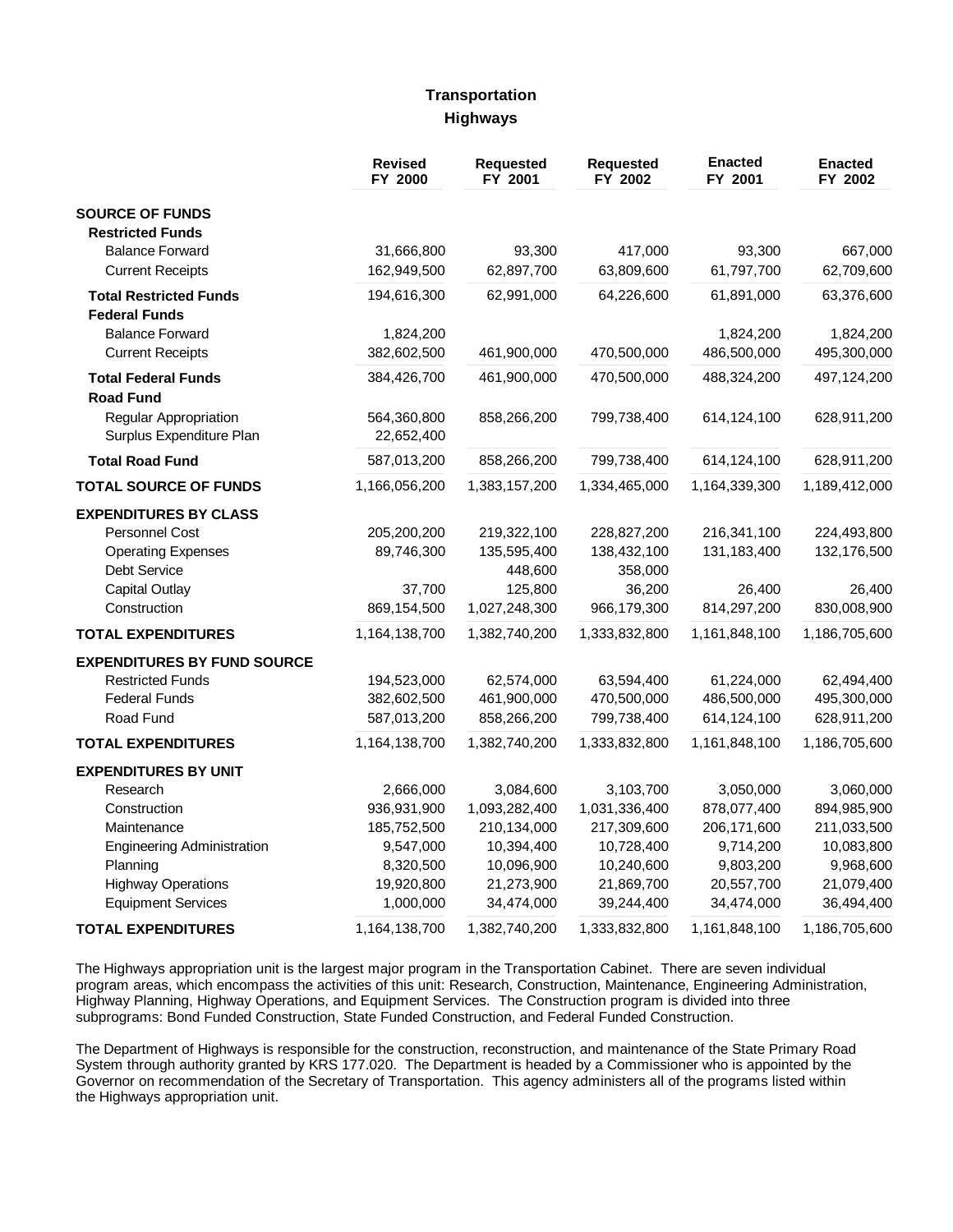Motor vehicles travel some 47 billion miles per year on Kentucky's 73,000 miles of roads and streets. The State Primary Roa System carries approximately 85 percent of all traffic. This network consists of approximately 27,500 miles of interstat highways, resource recovery roads, parkways, economic development roads, primary, secondary, rural, and unclassified road and some 8,800 bridges. Kentucky's parkway system, consisting of more than 700 miles of state roads built to interstat standards, is one of the largest in the nation.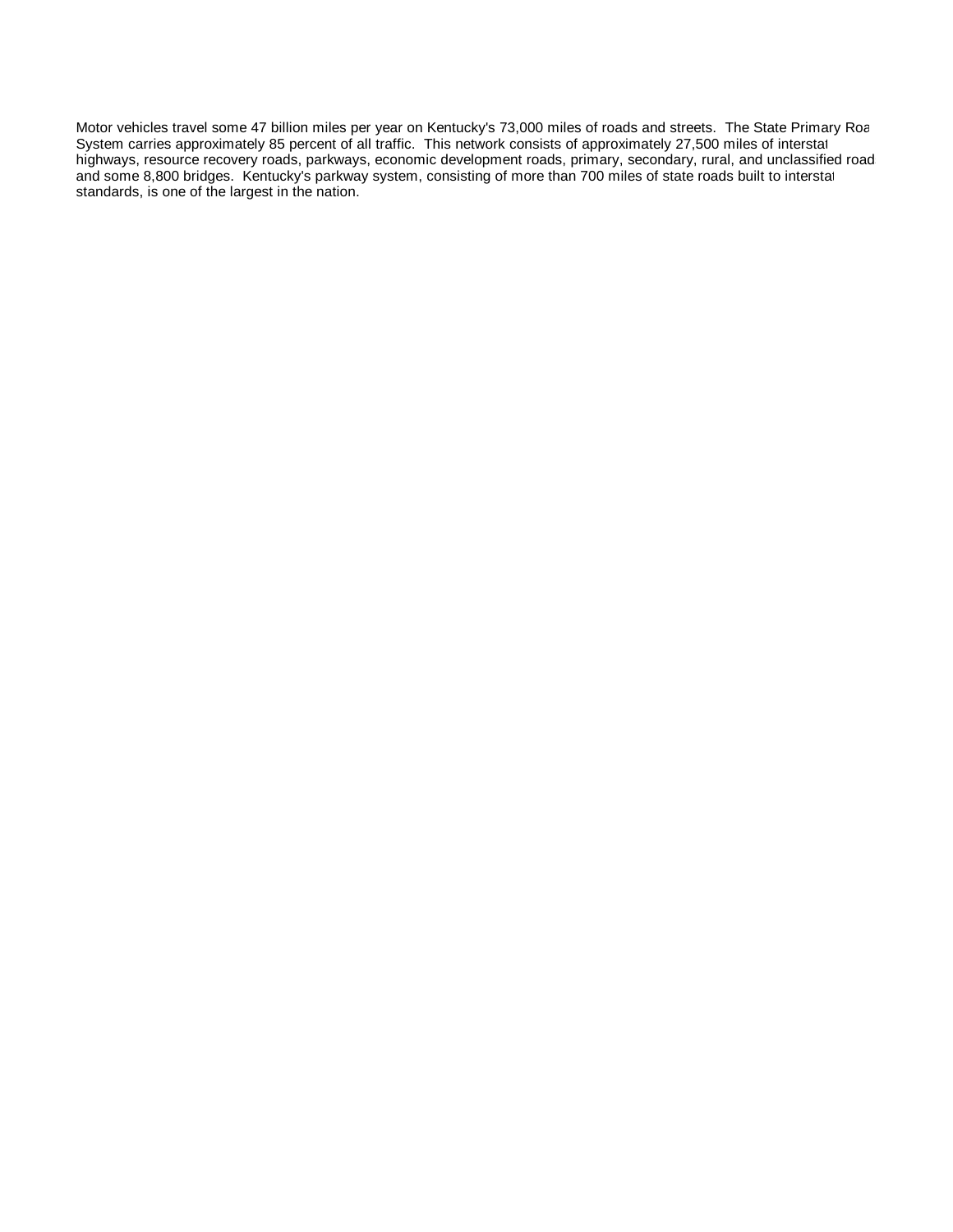# **Transportation Highways Research**

|                                                                                               | <b>Revised</b><br>FY 2000 | <b>Requested</b><br>FY 2001 | <b>Requested</b><br>FY 2002 | <b>Enacted</b><br>FY 2001 | <b>Enacted</b><br>FY 2002 |
|-----------------------------------------------------------------------------------------------|---------------------------|-----------------------------|-----------------------------|---------------------------|---------------------------|
| <b>SOURCE OF FUNDS</b><br><b>Federal Funds</b><br><b>Current Receipts</b>                     | 1,600,000                 | 2,000,000                   | 2,000,000                   | 2,000,000                 | 2,000,000                 |
| <b>Total Federal Funds</b>                                                                    | 1,600,000                 | 2,000,000                   | 2,000,000                   | 2,000,000                 | 2,000,000                 |
| <b>Road Fund</b><br>Regular Appropriation                                                     | 1,066,000                 | 1,084,600                   | 1,103,700                   | 1,050,000                 | 1,060,000                 |
| <b>Total Road Fund</b>                                                                        | 1,066,000                 | 1,084,600                   | 1,103,700                   | 1,050,000                 | 1,060,000                 |
| <b>TOTAL SOURCE OF FUNDS</b>                                                                  | 2,666,000                 | 3,084,600                   | 3,103,700                   | 3,050,000                 | 3,060,000                 |
| <b>EXPENDITURES BY CLASS</b><br><b>Personnel Cost</b><br><b>Operating Expenses</b>            | 2,376,000<br>290,000      | 2,794,600<br>290,000        | 2,813,700<br>290,000        | 2,760,000<br>290,000      | 2,770,000<br>290,000      |
| <b>TOTAL EXPENDITURES</b>                                                                     | 2,666,000                 | 3,084,600                   | 3,103,700                   | 3,050,000                 | 3,060,000                 |
| <b>EXPENDITURES BY FUND SOURCE</b><br><b>Federal Funds</b><br>Road Fund                       | 1,600,000<br>1,066,000    | 2,000,000<br>1,084,600      | 2,000,000<br>1,103,700      | 2,000,000<br>1,050,000    | 2,000,000<br>1,060,000    |
| <b>TOTAL EXPENDITURES</b>                                                                     | 2,666,000                 | 3,084,600                   | 3,103,700                   | 3,050,000                 | 3,060,000                 |
| <b>EXPENDITURES BY UNIT</b><br><b>Transportation Research</b><br><b>Transportation Center</b> | 2,376,000<br>290,000      | 2,794,600<br>290,000        | 2,813,700<br>290,000        | 2,760,000<br>290,000      | 2,770,000<br>290,000      |
| <b>TOTAL EXPENDITURES</b>                                                                     | 2,666,000                 | 3,084,600                   | 3,103,700                   | 3,050,000                 | 3,060,000                 |

The Research program is primarily a problem solving service available to the Department of Highways. The program provides studies relating to traffic safety and operations, pavement mechanics and performance, and materials characteristics and behavior. The Research function is mandated by the Commonwealth's use of federal highway funds in accordance with Title 23 of the Federal Code.

This program also distributes the statutory funding for the Kentucky Transportation Center at the University of Kentucky. The amount provided under KRS Chapter 177 is one-tenth of one percent of the motor fuels tax collections, not to exceed \$190,000 per year from the State Road Fund. The 1992, 1994, 1996, and 1998 Budget Bills mandated the transfer of an additional \$100,000 per year from the Revenue Sharing appropriation unit to this program for the Kentucky Transportation Center. Total funding for the Center of \$290,000 each year was thereby provided in the stated fiscal biennia.

### **Policy**

The enacted budget provides for the continuation of the transfer of \$100,000 per year from the Revenue Sharing appropriation unit to fund the Kentucky Transportation Center at an annual rate of \$290,000.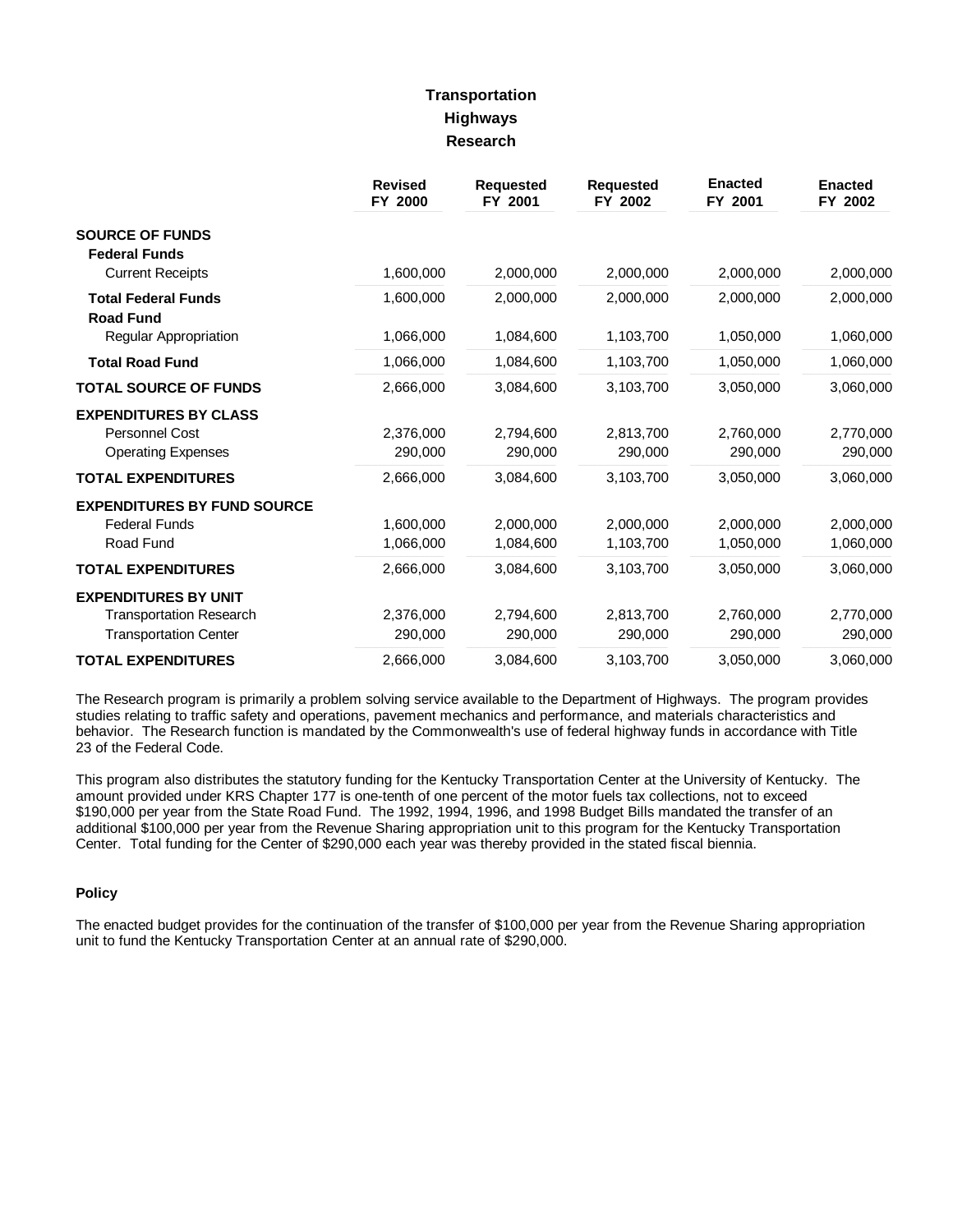### **Transportation Highways Construction**

|                                                   | <b>Revised</b><br>FY 2000 | <b>Requested</b><br>FY 2001 | Requested<br>FY 2002 | <b>Enacted</b><br>FY 2001 | <b>Enacted</b><br>FY 2002 |
|---------------------------------------------------|---------------------------|-----------------------------|----------------------|---------------------------|---------------------------|
| <b>SOURCE OF FUNDS</b>                            |                           |                             |                      |                           |                           |
| <b>Restricted Funds</b><br><b>Balance Forward</b> | 31,740,400                |                             |                      |                           |                           |
| <b>Current Receipts</b>                           | 159,682,600               | 26,000,000                  | 26,000,000           | 26,000,000                | 26,000,000                |
| <b>Total Restricted Funds</b>                     | 191,423,000               | 26,000,000                  | 26,000,000           | 26,000,000                | 26,000,000                |
| <b>Federal Funds</b>                              |                           |                             |                      |                           |                           |
| <b>Balance Forward</b>                            | 1,824,200                 |                             |                      | 1,824,200                 | 1,824,200                 |
| <b>Current Receipts</b>                           | 374,887,000               | 452,400,000                 | 460,900,000          | 477,000,000               | 485,700,000               |
| <b>Total Federal Funds</b><br><b>Road Fund</b>    | 376,711,200               | 452,400,000                 | 460,900,000          | 478,824,200               | 487,524,200               |
| Regular Appropriation<br>Surplus Expenditure Plan | 347,969,500<br>22,652,400 | 614,882,400                 | 544,436,400          | 375,077,400               | 383,285,900               |
| <b>Total Road Fund</b>                            | 370,621,900               | 614,882,400                 | 544,436,400          | 375,077,400               | 383,285,900               |
| <b>TOTAL SOURCE OF FUNDS</b>                      | 938,756,100               | 1,093,282,400               | 1,031,336,400        | 879,901,600               | 896,810,100               |
| <b>EXPENDITURES BY CLASS</b>                      |                           |                             |                      |                           |                           |
| Personnel Cost                                    | 61,648,900                | 65,061,900                  | 68,232,600           | 64,472,200                | 66,932,700                |
| <b>Operating Expenses</b>                         | 9,774,300                 | 9,829,400                   | 9,932,900            | 9,829,400                 | 9,932,900                 |
| Construction                                      | 865,508,700               | 1,018,391,100               | 953,170,900          | 803,775,800               | 818,120,300               |
| <b>TOTAL EXPENDITURES</b>                         | 936,931,900               | 1,093,282,400               | 1,031,336,400        | 878,077,400               | 894,985,900               |
| <b>EXPENDITURES BY FUND SOURCE</b>                |                           |                             |                      |                           |                           |
| <b>Restricted Funds</b>                           | 191,423,000               | 26,000,000                  | 26,000,000           | 26,000,000                | 26,000,000                |
| <b>Federal Funds</b>                              | 374,887,000               | 452,400,000                 | 460,900,000          | 477,000,000               | 485,700,000               |
| Road Fund                                         | 370,621,900               | 614,882,400                 | 544,436,400          | 375,077,400               | 383,285,900               |
| <b>TOTAL EXPENDITURES</b>                         | 936,931,900               | 1,093,282,400               | 1,031,336,400        | 878,077,400               | 894,985,900               |
| <b>EXPENDITURES BY UNIT</b>                       |                           |                             |                      |                           |                           |
| <b>Bond Funded Construction</b>                   | 167,458,000               |                             |                      |                           |                           |
| <b>State Funded Construction</b>                  | 273,804,600               | 518,482,400                 | 445,736,400          | 274,077,400               | 280,385,900               |
| <b>Federal Funded Construction</b>                | 495,669,300               | 574,800,000                 | 585,600,000          | 604,000,000               | 614,600,000               |
| <b>TOTAL EXPENDITURES</b>                         | 936,931,900               | 1,093,282,400               | 1,031,336,400        | 878,077,400               | 894,985,900               |

The Construction program is the largest single funding component within the Highways appropriation unit. It encompasses all construction and major reconstruction of roadways, which are a part of the State Primary Road System. The Construction Program is divided into three sub-programs: Bond Funded Construction, State Funded Construction, and Federal Funded Construction.

Bond Funded Construction has been utilized by the Commonwealth for the construction of several different road "systems" over the past 40 years. General Obligation Bonds were sold to finance the original construction of the Interstate System. The Turnpike Authority of Kentucky was created and sold revenue bonds to generate proceeds, which were expended to build the Toll Road System, which criss-crosses the state. Resource Recovery Bonds were sold in the late 1970's for construction of the Resource Recovery Road System, a network of highways over which coal resources could be efficiently hauled. The Turnpike Authority sold bonds in 1984, 1987, 1990, 1993, 1995, and 1999 for projects identified as part of the Economic Development Road System. All of the roads constructed using proceeds from Turnpike Authority bonds are built by the Cabinet on behalf of the Authority, and then are leased to the Cabinet until the bonds are retired, at which time they are transferred to the Cabinet and become a part of the state highway system.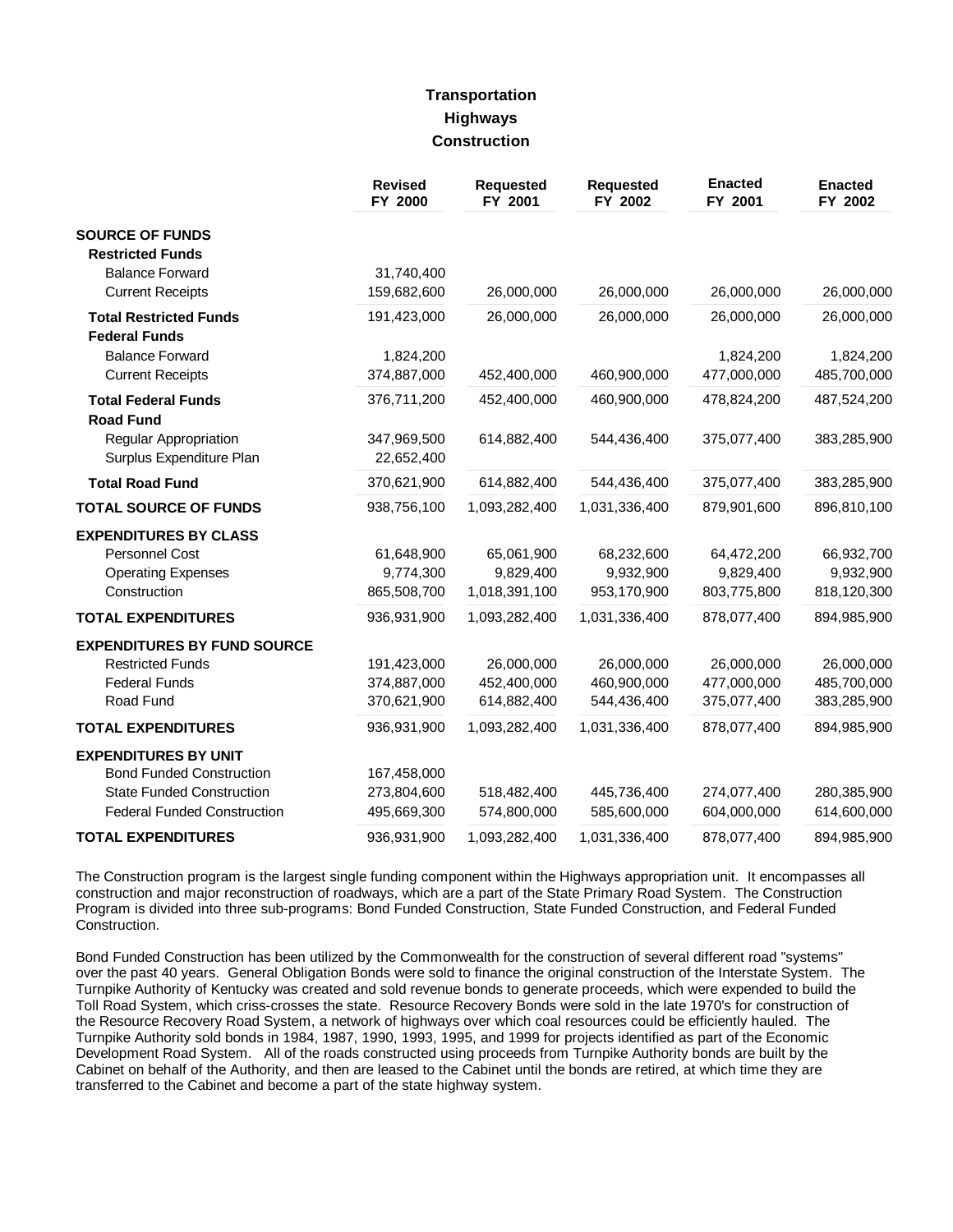State Funded Construction provides for many highway improvement needs, emergency needs, industrial access roads, parkwa and primary road pavement rehabilitation, and other projects unsuited for or in excess of available federal funding. The stat resurfacing program is a part of this sub-program area and provides for resurfacing of roads in the state maintained highwa system.

The Federal Construction program addresses the major construction, reconstruction, and rehabilitation needs for nearly 12,000 miles of Interstate, primary, secondary, urban systems, and Appalachian routes across the state. This funding is provided under Titles 23 and 40 of the U.S. Code. Extensive changes in the programs, which provide federal funds to the states, were made t the Transportation Equity Act for the 2<sup>ft</sup> Century, (TEA-21), which was enacted by Congress in 1998

#### **Policy**

Within the State Funded Construction Program, the enacted budget provides Road Fund support in the amount of \$64.5 millic in fiscal year 2001 and \$66 million in fiscal year 2002 for state resurfacing projects and \$500,000 in each year of the biennium for the specialized contracts account. The State Resurfacing Program includes approximately \$13 million made available through the continued suspension of statutory deposits to the Debt Payment Acceleration Fund (KRS 175.505). Road Fund support also provided to the Highway Construction Contingency Account with \$36 million in fiscal year 2001 and \$37 million in fiscal year 2002.

The enacted budget provides Road Fund support for state construction projects in the 2000 – 2002 Biennial Highwa Construction Program in the amount of \$167,077,400 in fiscal year 2001 and \$170,885,900 in fiscal year 2002.

State Road Funds are provided in the Federal Funded Construction program totaling \$107,000,000 in fiscal year 2001 an \$108,900,000 in fiscal year 2002 to provide the anticipated required state participation in federally funded projects.

The enacted budget directs the Secretary of Transportation to develop and implement a program to expedite projects in the Biennial Highway Construction Plan by using pre-financing and other management techniques, while ensuring that project and fund balances are sufficient to satisfy expenditures within the appropriations provided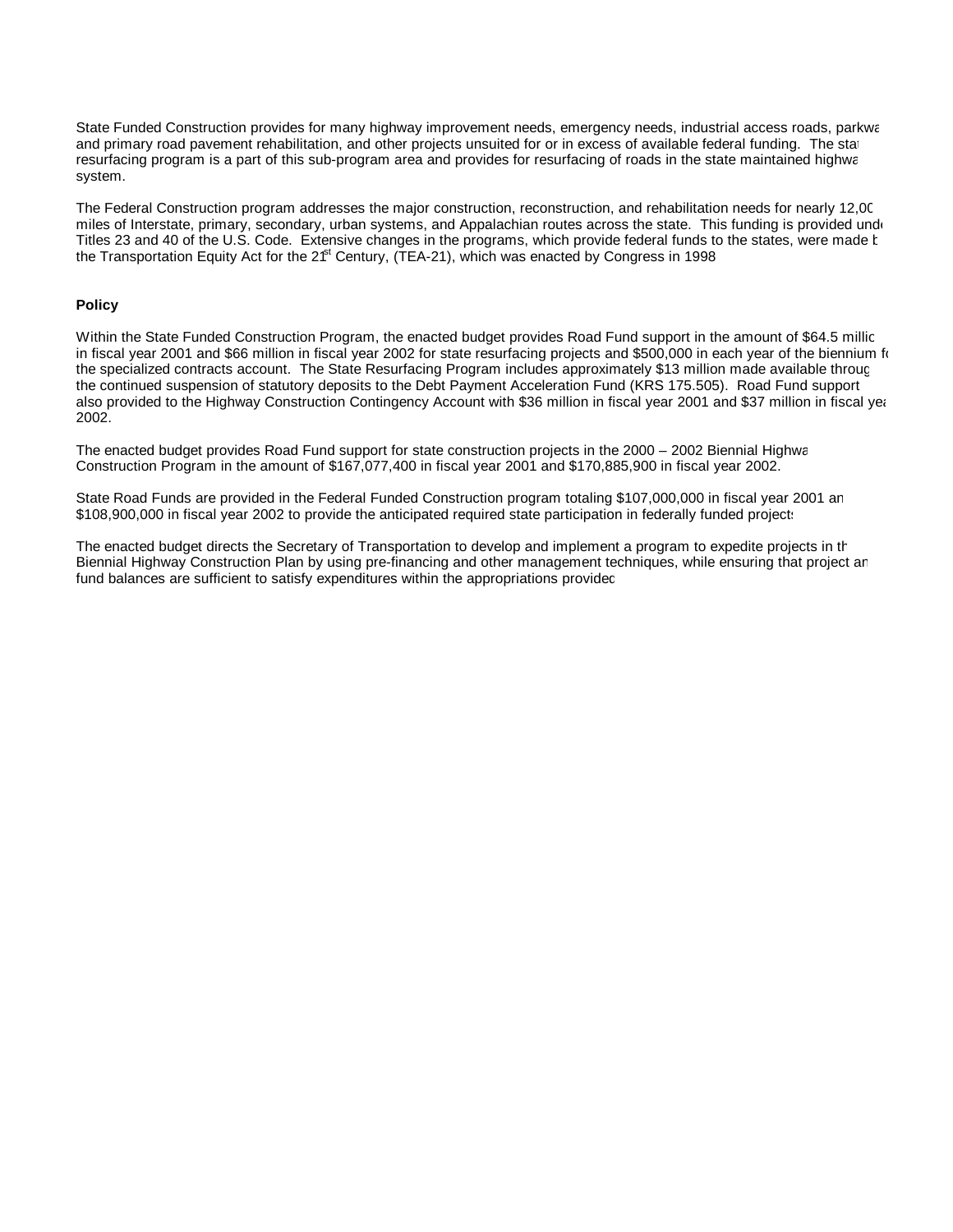## **Transportation Highways Maintenance**

|                                    | <b>Revised</b><br>FY 2000 | <b>Requested</b><br>FY 2001 | <b>Requested</b><br>FY 2002 | <b>Enacted</b><br>FY 2001 | <b>Enacted</b><br>FY 2002 |
|------------------------------------|---------------------------|-----------------------------|-----------------------------|---------------------------|---------------------------|
| <b>SOURCE OF FUNDS</b>             |                           |                             |                             |                           |                           |
| <b>Restricted Funds</b>            |                           |                             |                             |                           |                           |
| <b>Balance Forward</b>             | $-166,900$                |                             |                             |                           | 250,000                   |
| <b>Current Receipts</b>            | 2,266,900                 | 2,100,000                   | 2,100,000                   | 1,000,000                 | 1,000,000                 |
| <b>Total Restricted Funds</b>      | 2,100,000                 | 2,100,000                   | 2,100,000                   | 1,000,000                 | 1,250,000                 |
| <b>Road Fund</b>                   |                           |                             |                             |                           |                           |
| Regular Appropriation              | 183,652,500               | 208,034,000                 | 215,209,600                 | 205,421,600               | 210,033,500               |
| <b>Total Road Fund</b>             | 183,652,500               | 208,034,000                 | 215,209,600                 | 205,421,600               | 210,033,500               |
| <b>TOTAL SOURCE OF FUNDS</b>       | 185,752,500               | 210,134,000                 | 217,309,600                 | 206,421,600               | 211,283,500               |
| <b>EXPENDITURES BY CLASS</b>       |                           |                             |                             |                           |                           |
| <b>Personnel Cost</b>              | 92,473,500                | 98,158,400                  | 102,710,900                 | 96,648,000                | 100,839,700               |
| <b>Operating Expenses</b>          | 92,747,500                | 111,441,400                 | 114,059,200                 | 107,325,200               | 108,024,100               |
| Capital Outlay                     | 400                       | 400                         | 400                         | 400                       | 400                       |
| Construction                       | 531,100                   | 533,800                     | 539,100                     | 2,198,000                 | 2,169,300                 |
| <b>TOTAL EXPENDITURES</b>          | 185,752,500               | 210,134,000                 | 217,309,600                 | 206,171,600               | 211,033,500               |
| <b>EXPENDITURES BY FUND SOURCE</b> |                           |                             |                             |                           |                           |
| <b>Restricted Funds</b>            | 2,100,000                 | 2,100,000                   | 2,100,000                   | 750,000                   | 1,000,000                 |
| Road Fund                          | 183,652,500               | 208,034,000                 | 215,209,600                 | 205,421,600               | 210,033,500               |
| <b>TOTAL EXPENDITURES</b>          | 185,752,500               | 210,134,000                 | 217,309,600                 | 206,171,600               | 211,033,500               |

The Maintenance program is the unit within the Department of Highways charged with the responsibility of ensuring that the State Primary Road System is maintained in such a manner as to ensure the safest and most serviceable roadways possible. The program goal is to provide the highway user maximum safety and comfort with minimum travel interruptions.

The Maintenance program incorporates six sub-programs consisting of: Roadway Maintenance, Bridge Maintenance, Rest Area Maintenance, Pavement Management, Intelligent Transportation Systems, and Traffic. The Roadway Maintenance unit is responsible for maintenance on the highways in the State Primary Road System. The unit handles routine upkeep such as surface repairs, ditch cleaning, mowing, litter pickup, snow and ice removal, and maintenance relating to drainage, shoulders, and guardrails on approximately 15,200 miles of primary highways and 12,100 miles in the rural secondary roads in Kentucky.

The Rest Area Maintenance program provides upkeep and janitorial services at 29 rest area facilities across the state. Twenty of these sites are maintained under contracts with agencies that hire and train individuals with disabilities. Nine sites are maintained with state forces.

The Bridge Maintenance program performs preservation activities on bridges such as resurfacing, painting, deck repair, and structural work on the Commonwealth's 5,870 primary system bridges.

The Pavement Management program utilizes division personnel to inspect and evaluate, determine improvement strategies, estimate funding needs, and recommend annual priorities of the pavement conditions on the 27,200 miles of state maintained roads.

The Intelligent Transportation Systems was established in the 1998 reorganization of the Cabinet, under Executive Order 98- 1596. The Division of Operations assembled a team to analyze and make recommendations for improving traffic flow and freight movement.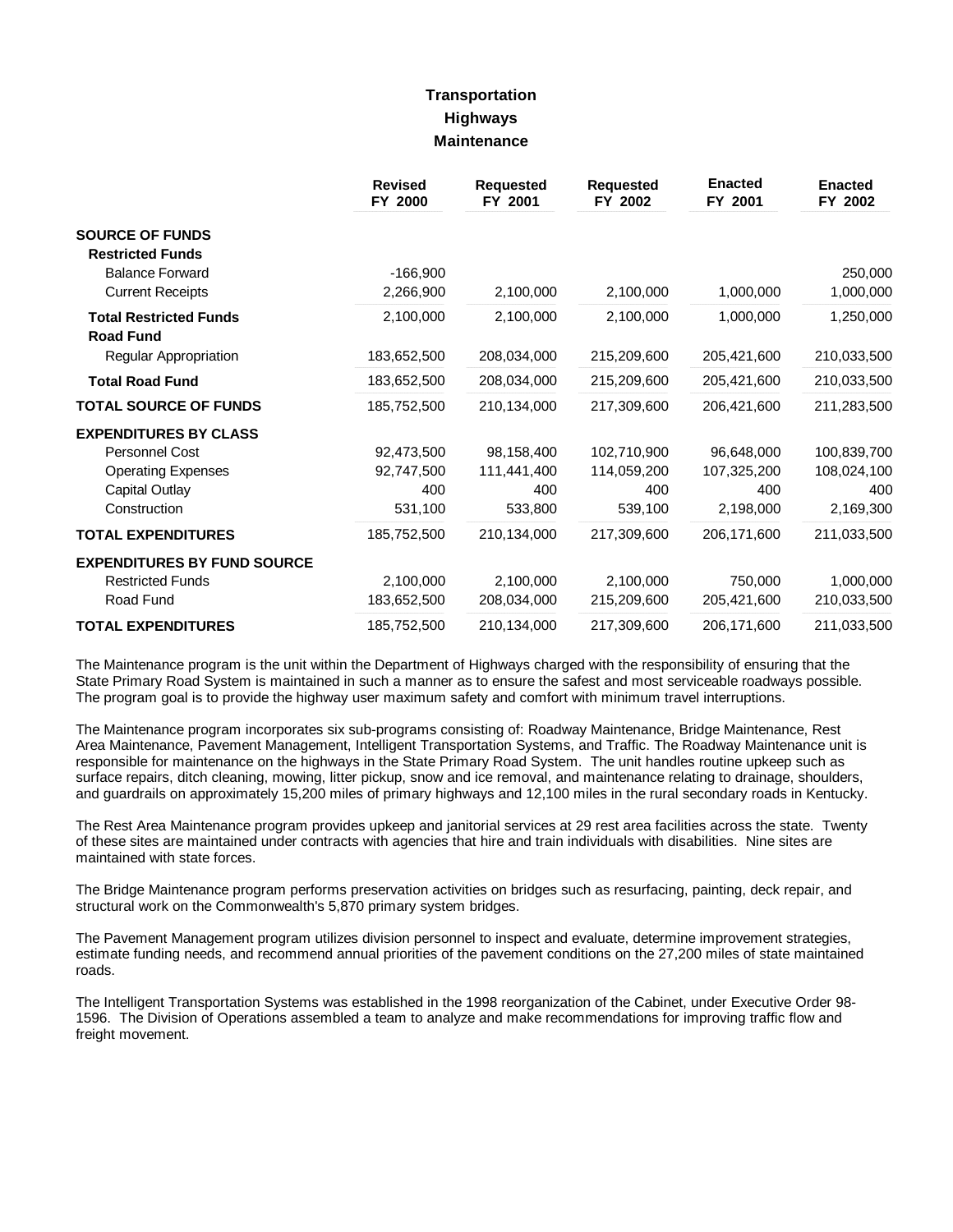The Traffic program is responsible for the installation and maintenance of traffic control devices on approximately 25,000 miles of highways. It also maintains a statewide accident surveillance program and reviews all Department design plans for possible operational problems.

#### **Policy**

The enacted budget provides additional Road Fund support of \$14,500,000 in fiscal year 2001 and \$15,198,900 in fiscal year 2002 for several facets of the Maintenance program. Included in the budget are funds for increased equipment rental costs, PCC pavement repairs, roadway maintenance materials, contract railroad crossing maintenance, guardrail installation an replacement, contract bridge repairs, roadway lighting installations, sign structures, intersection materials, and markings.

Road Fund support is approved to provide uniforms for maintenance employees, with \$400,000 in fiscal year 2001 and \$450,000 in fiscal year 2002.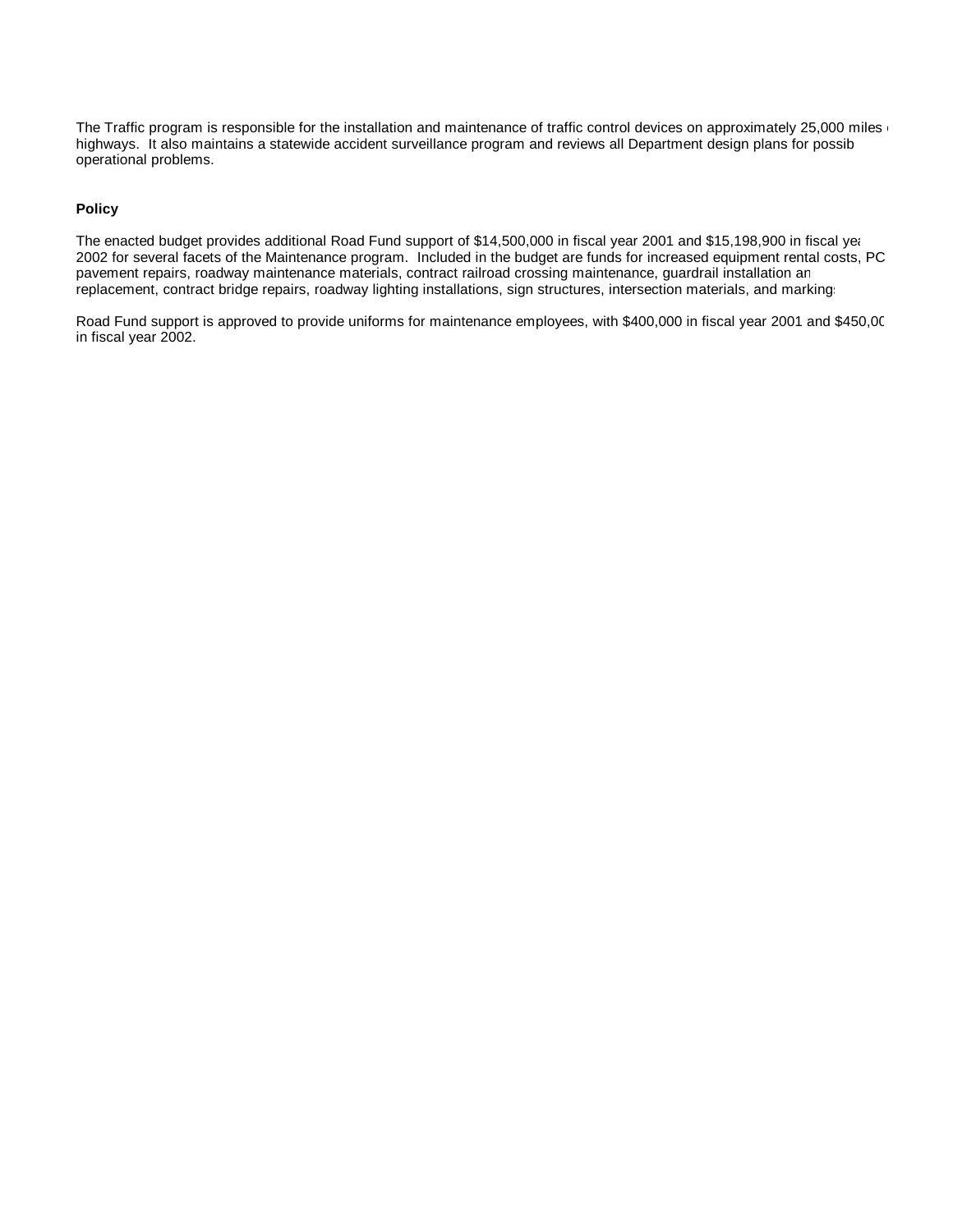## **Transportation Highways Engineering Administration**

|                                            | <b>Revised</b><br>FY 2000 | <b>Requested</b><br>FY 2001 | <b>Requested</b><br>FY 2002 | <b>Enacted</b><br>FY 2001 | <b>Enacted</b><br>FY 2002 |
|--------------------------------------------|---------------------------|-----------------------------|-----------------------------|---------------------------|---------------------------|
| <b>SOURCE OF FUNDS</b><br><b>Road Fund</b> |                           |                             |                             |                           |                           |
| Regular Appropriation                      | 9,547,000                 | 10,394,400                  | 10,728,400                  | 9,714,200                 | 10,083,800                |
| <b>Total Road Fund</b>                     | 9,547,000                 | 10,394,400                  | 10,728,400                  | 9,714,200                 | 10,083,800                |
| <b>TOTAL SOURCE OF FUNDS</b>               | 9,547,000                 | 10,394,400                  | 10,728,400                  | 9,714,200                 | 10,083,800                |
| <b>EXPENDITURES BY CLASS</b>               |                           |                             |                             |                           |                           |
| <b>Personnel Cost</b>                      | 11,291,600                | 12,222,600                  | 12,795,500                  | 12,029,300                | 12,567,400                |
| <b>Operating Expenses</b>                  | 1,831,900                 | 1,848,600                   | 1,868,100                   | 1,452,600                 | 1,452,600                 |
| Capital Outlay                             | 8,800                     | 96,800                      | 6,900                       | 5,900                     | 5,900                     |
| Construction                               | $-3,585,300$              | -3,773,600                  | $-3,942,100$                | $-3,773,600$              | $-3,942,100$              |
| <b>TOTAL EXPENDITURES</b>                  | 9,547,000                 | 10,394,400                  | 10,728,400                  | 9,714,200                 | 10,083,800                |
| <b>EXPENDITURES BY FUND SOURCE</b>         |                           |                             |                             |                           |                           |
| Road Fund                                  | 9,547,000                 | 10,394,400                  | 10,728,400                  | 9,714,200                 | 10,083,800                |
| <b>TOTAL EXPENDITURES</b>                  | 9,547,000                 | 10,394,400                  | 10,728,400                  | 9,714,200                 | 10,083,800                |

The Engineering Administration program area provides for the design, right of way acquisition, and construction of all major highway projects on the state-maintained roadway system, and oversees the maintenance and overall operation of the state and federal highway systems within the Commonwealth. This program accounts for general administration and supervision costs not associated with specific construction or maintenance projects. The engineering costs related to specific projects are charged directly to those project accounts and the funds for such charges are budgeted in each Construction sub-program. Although this program involves a large number of employees, only a fraction of the personnel costs for these individuals is funded through the Engineering Administration program unit. There are nine divisions under the Engineering Administration program area: Construction, Materials, Bridge Design, Highway Design, Professional Services, Environmental Analysis, Right of Way and Utilities, Program Management, and Planning.

#### **Policy**

The enacted budget provides additional Road Fund support to hire two additional staff to enable the Cabinet to satisfy the reporting requirements as outlined in KRS 176.419 through KRS 176.430. Funding for this function is \$101,300 in fiscal year 2001 and \$106,200 in fiscal year 2002.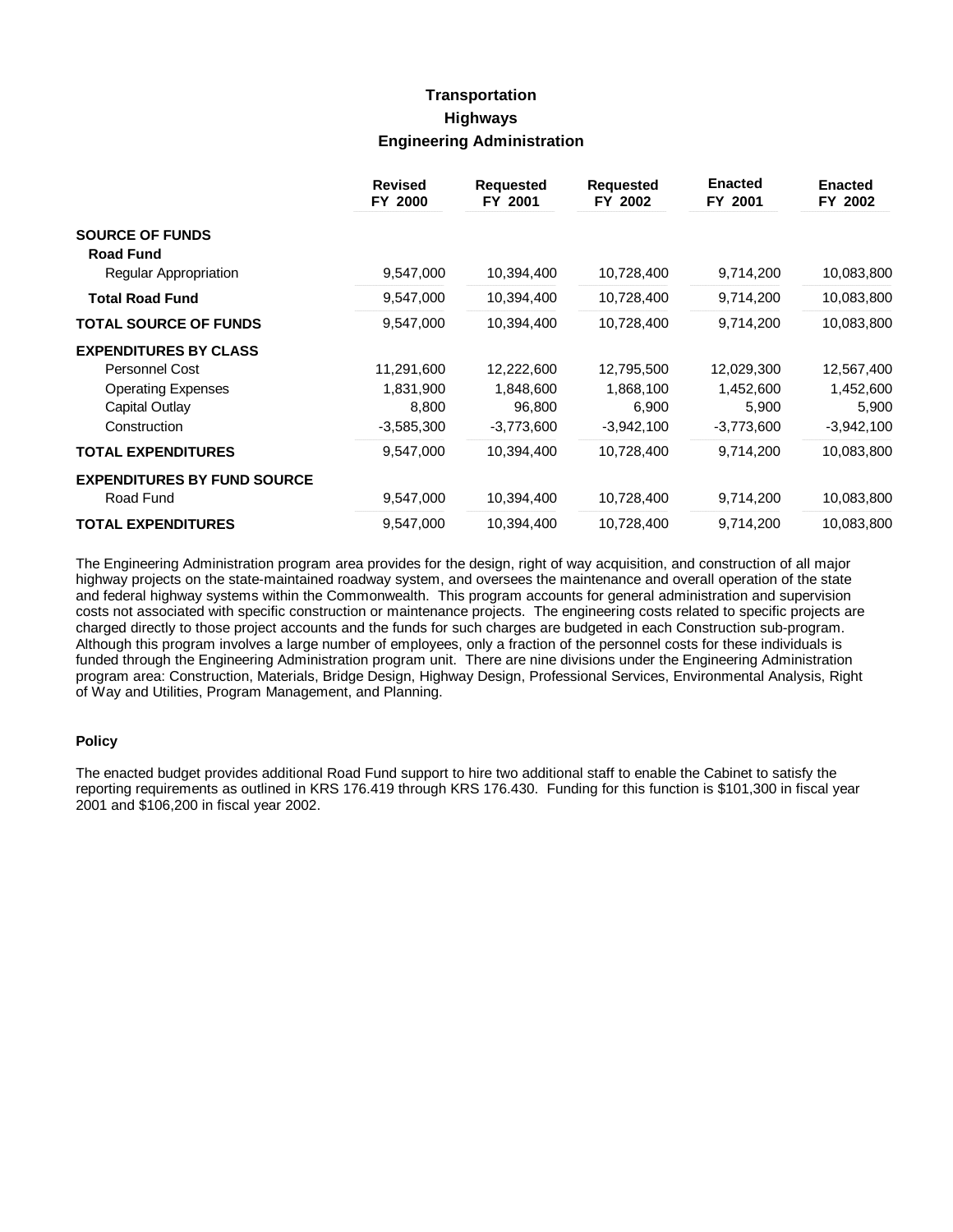# **Transportation Highways Planning**

|                                                | <b>Revised</b><br>FY 2000 | <b>Requested</b><br>FY 2001 | <b>Requested</b><br>FY 2002 | <b>Enacted</b><br>FY 2001 | <b>Enacted</b><br>FY 2002 |
|------------------------------------------------|---------------------------|-----------------------------|-----------------------------|---------------------------|---------------------------|
| <b>SOURCE OF FUNDS</b><br><b>Federal Funds</b> |                           |                             |                             |                           |                           |
| <b>Current Receipts</b>                        | 6,115,500                 | 7,500,000                   | 7,600,000                   | 7,500,000                 | 7,600,000                 |
| <b>Total Federal Funds</b><br><b>Road Fund</b> | 6,115,500                 | 7,500,000                   | 7,600,000                   | 7,500,000                 | 7,600,000                 |
| Regular Appropriation                          | 2,205,000                 | 2,596,900                   | 2,640,600                   | 2,303,200                 | 2,368,600                 |
| <b>Total Road Fund</b>                         | 2,205,000                 | 2,596,900                   | 2,640,600                   | 2,303,200                 | 2,368,600                 |
| <b>TOTAL SOURCE OF FUNDS</b>                   | 8,320,500                 | 10,096,900                  | 10,240,600                  | 9,803,200                 | 9,968,600                 |
| <b>EXPENDITURES BY CLASS</b>                   |                           |                             |                             |                           |                           |
| <b>Personnel Cost</b>                          | 7,519,600                 | 9,290,300                   | 9,424,400                   | 9,011,300                 | 9,168,900                 |
| <b>Operating Expenses</b>                      | 800,900                   | 806,600                     | 816,200                     | 791,900                   | 799,700                   |
| <b>TOTAL EXPENDITURES</b>                      | 8,320,500                 | 10,096,900                  | 10,240,600                  | 9,803,200                 | 9,968,600                 |
| <b>EXPENDITURES BY FUND SOURCE</b>             |                           |                             |                             |                           |                           |
| <b>Federal Funds</b>                           | 6,115,500                 | 7,500,000                   | 7,600,000                   | 7,500,000                 | 7,600,000                 |
| Road Fund                                      | 2,205,000                 | 2,596,900                   | 2,640,600                   | 2,303,200                 | 2,368,600                 |
| <b>TOTAL EXPENDITURES</b>                      | 8,320,500                 | 10,096,900                  | 10,240,600                  | 9,803,200                 | 9,968,600                 |

The Highway Planning area conducts a comprehensive program of roadway system evaluation for the approximately 70,000 miles of streets and highways in the Commonwealth. The goal of this function is to ensure that available state and federal highway funds are utilized to maximum efficiency. This program area collects and reviews information concerning the physical and operational characteristics of all highway systems in the state. This includes maintaining an inventory of all roadway classifications and preparing city, county, and state road maps for distribution. The unit performs engineering and planning studies for federal aid highway projects and state-financed construction. In addition, the program gathers and furnishes various statistics required by the Federal Highway Administration and state and local government decision-makers.

This budget unit provides oversight for the Cabinet's Transportation Enhancement Program, which involves various beautification and historic preservation projects. The staff also coordinates statewide planning activities with the state's seven Metropolitan Planning Organizations and with the 15 Area Development Districts in the Commonwealth.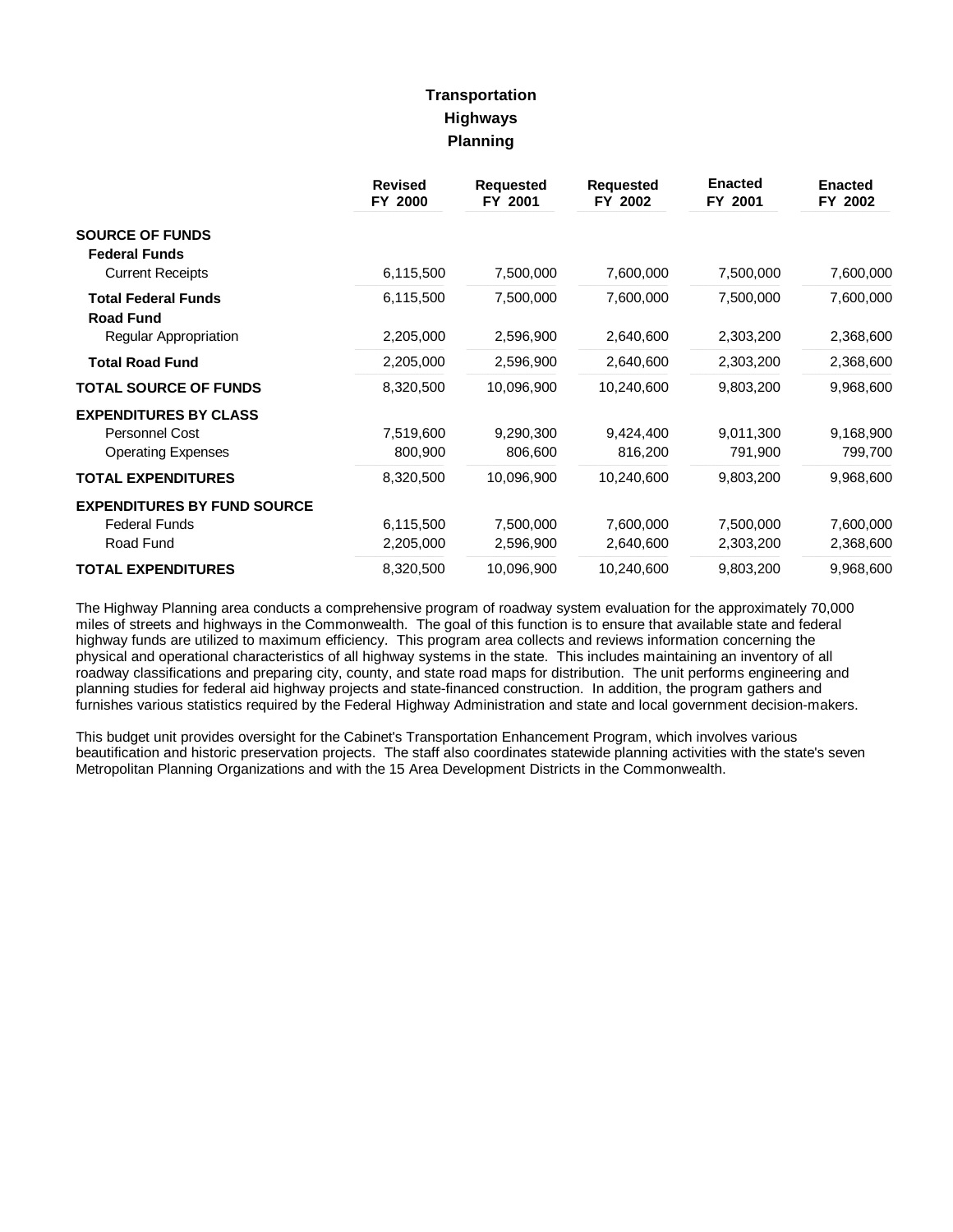## **Transportation Highways Highway Operations**

|                                                 | <b>Revised</b><br>FY 2000 | <b>Requested</b><br>FY 2001 | <b>Requested</b><br>FY 2002 | <b>Enacted</b><br>FY 2001 | <b>Enacted</b><br>FY 2002 |
|-------------------------------------------------|---------------------------|-----------------------------|-----------------------------|---------------------------|---------------------------|
| <b>SOURCE OF FUNDS</b><br><b>Road Fund</b>      |                           |                             |                             |                           |                           |
| <b>Regular Appropriation</b>                    | 19,920,800                | 21,273,900                  | 21,869,700                  | 20,557,700                | 21,079,400                |
| <b>Total Road Fund</b>                          | 19,920,800                | 21,273,900                  | 21,869,700                  | 20,557,700                | 21,079,400                |
| <b>TOTAL SOURCE OF FUNDS</b>                    | 19,920,800                | 21,273,900                  | 21,869,700                  | 20,557,700                | 21,079,400                |
| <b>EXPENDITURES BY CLASS</b>                    |                           |                             |                             |                           |                           |
| Personnel Cost                                  | 18,062,700                | 19,287,000                  | 19,833,800                  | 18,937,600                | 19,439,300                |
| <b>Operating Expenses</b>                       | 1,829,600                 | 1,958,300                   | 2,007,000                   | 1,600,000                 | 1,620,000                 |
| Capital Outlay                                  | 28,500                    | 28,600                      | 28,900                      | 20,100                    | 20,100                    |
| <b>TOTAL EXPENDITURES</b>                       | 19,920,800                | 21,273,900                  | 21,869,700                  | 20,557,700                | 21,079,400                |
| <b>EXPENDITURES BY FUND SOURCE</b><br>Road Fund | 19,920,800                | 21,273,900                  | 21,869,700                  | 20,557,700                | 21,079,400                |
| <b>TOTAL EXPENDITURES</b>                       | 19,920,800                | 21,273,900                  | 21,869,700                  | 20,557,700                | 21,079,400                |

In accordance with KRS Chapter 176, the Highway Operations program is charged with the administrative functions related directly to the Department of Highways. It encompasses the State Highway Engineer's Office, the Commissioner of Highways Office, the Division of Contract Procurement, and the 12 Highway District Offices located throughout the state. Included in the 12 Highway District Offices are District Legal Offices, which provide legal assistance to the district and reports to the Office of General Counsel and Legislative Affairs. This area's functions include the management of the Department, the procurement of contract services relating to construction and maintenance activities, the assignment of personnel, and the handling of general policy matters relating to the operations of the Cabinet's regional office system. These offices assist and interact with virtually all other functions of the Department of Highways to provide efficient and effective maintenance and construction work throughout the Commonwealth.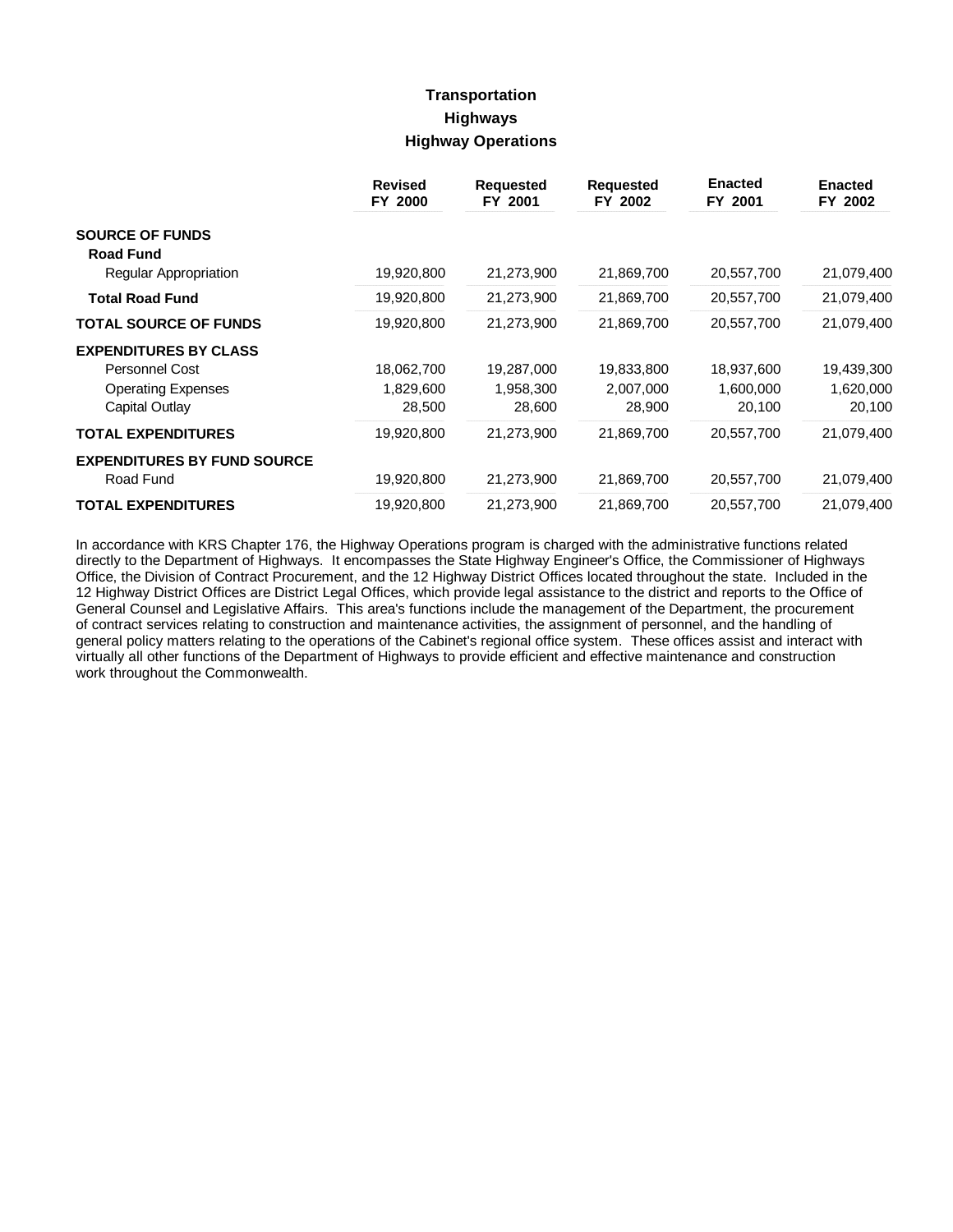# **Transportation Highways Equipment Services**

|                                                   | <b>Revised</b><br>FY 2000 | <b>Requested</b><br>FY 2001 | <b>Requested</b><br>FY 2002 | <b>Enacted</b><br>FY 2001 | <b>Enacted</b><br>FY 2002 |
|---------------------------------------------------|---------------------------|-----------------------------|-----------------------------|---------------------------|---------------------------|
| <b>SOURCE OF FUNDS</b><br><b>Restricted Funds</b> |                           |                             |                             |                           |                           |
| <b>Balance Forward</b>                            | 93,300                    | 93,300                      | 417,000                     | 93,300                    | 417,000                   |
| <b>Current Receipts</b>                           | 1,000,000                 | 34,797,700                  | 35,709,600                  | 34,797,700                | 35,709,600                |
| <b>Total Restricted Funds</b><br><b>Road Fund</b> | 1,093,300                 | 34,891,000                  | 36,126,600                  | 34,891,000                | 36,126,600                |
| Regular Appropriation                             |                           |                             | 3,750,000                   |                           | 1,000,000                 |
| <b>Total Road Fund</b>                            |                           |                             | 3,750,000                   |                           | 1,000,000                 |
| <b>TOTAL SOURCE OF FUNDS</b>                      | 1,093,300                 | 34,891,000                  | 39,876,600                  | 34,891,000                | 37,126,600                |
| <b>EXPENDITURES BY CLASS</b>                      |                           |                             |                             |                           |                           |
| <b>Personnel Cost</b>                             | 11,827,900                | 12,507,300                  | 13,016,300                  | 12,482,700                | 12,775,800                |
| <b>Operating Expenses</b>                         | $-17,527,900$             | 9,421,100                   | 9,458,700                   | 9.894.300                 | 10,057,200                |
| <b>Debt Service</b>                               |                           | 448.600                     | 358,000                     |                           |                           |
| Construction                                      | 6,700,000                 | 12,097,000                  | 16,411,400                  | 12,097,000                | 13,661,400                |
| <b>TOTAL EXPENDITURES</b>                         | 1,000,000                 | 34,474,000                  | 39,244,400                  | 34,474,000                | 36,494,400                |
| <b>EXPENDITURES BY FUND SOURCE</b>                |                           |                             |                             |                           |                           |
| <b>Restricted Funds</b>                           | 1,000,000                 | 34,474,000                  | 35,494,400                  | 34,474,000                | 35,494,400                |
| Road Fund                                         |                           |                             | 3,750,000                   |                           | 1,000,000                 |
| <b>TOTAL EXPENDITURES</b>                         | 1,000,000                 | 34.474.000                  | 39.244.400                  | 34.474.000                | 36,494,400                |

The mission of the Equipment Services program area is to provide highway construction and maintenance equipment for use by the Department of Highways in the accomplishment of its objectives. The unit purchases and maintains all the Cabinet's trucks, heavy equipment, and various pieces of support machinery. This program provides its services through a network of 18 repair garages located throughout the state.

#### **Policy**

At the direction of the Office of State Budget Director, this program will convert from Road Fund support to restricted agency fund support, effective with the start of the 2000-2002 biennium. The Division's charges to the users of the equipment will be accounted for as restricted agency funds non-revenue receipts, as opposed to expenditure credits to the Road Fund.

The enacted budget provides \$1,000,000 in additional Road Fund support in fiscal year 2002 to purchase equipment.

Restricted agency funds of \$245,900 are included in the enacted budget in fiscal year 2002 to reinstate funding and a portion of the personnel slots that were captured via the Empower Kentucky Savings Initiative.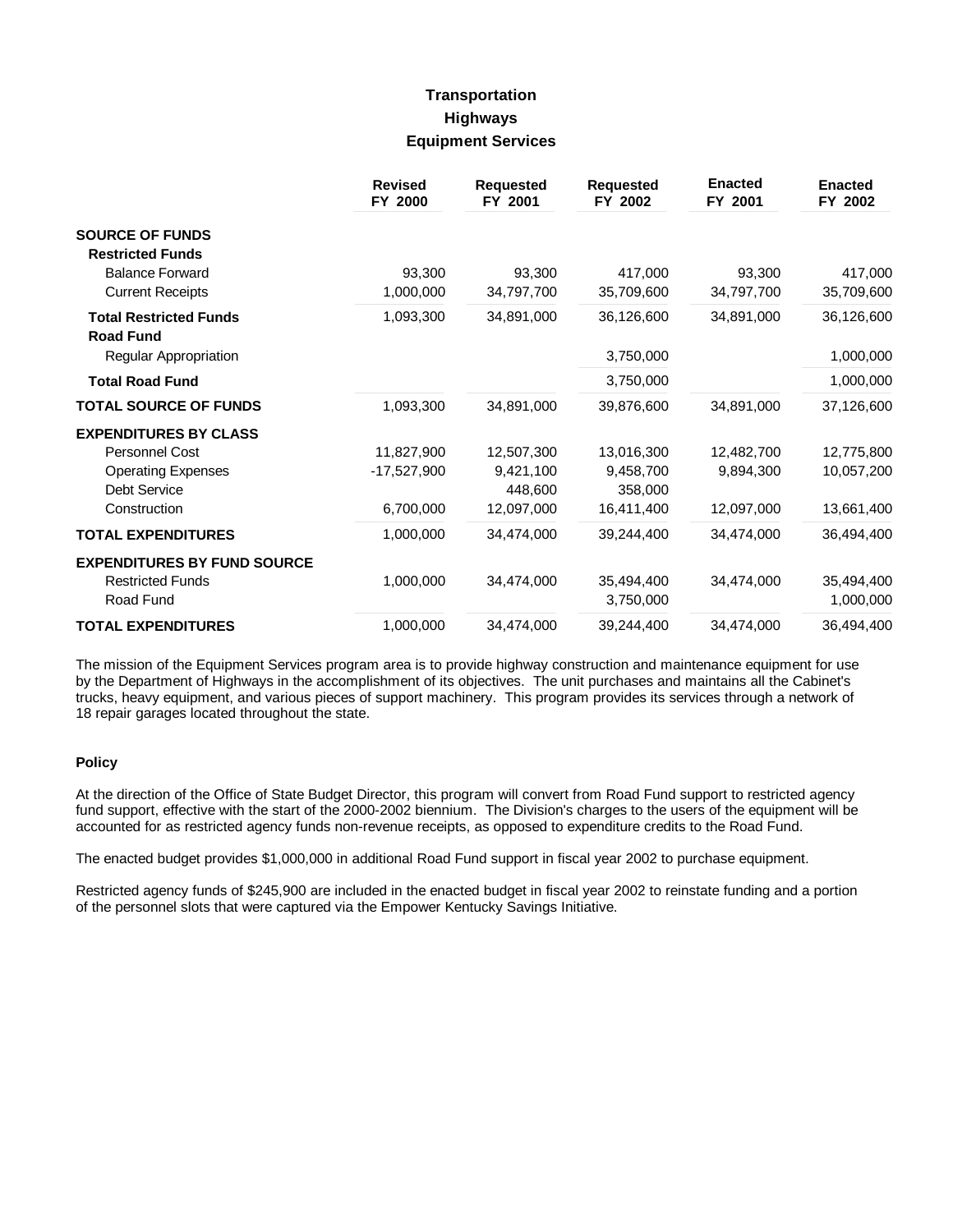## **Transportation Vehicle Regulation**

|                                    | <b>Revised</b><br>FY 2000 | <b>Requested</b><br>FY 2001 | <b>Requested</b><br>FY 2002 | <b>Enacted</b><br>FY 2001 | <b>Enacted</b><br>FY 2002 |
|------------------------------------|---------------------------|-----------------------------|-----------------------------|---------------------------|---------------------------|
| <b>SOURCE OF FUNDS</b>             |                           |                             |                             |                           |                           |
| <b>Restricted Funds</b>            |                           |                             |                             |                           |                           |
| <b>Balance Forward</b>             | 1,142,800                 | 847,600                     | 597,900                     | 897,300                   | 647,600                   |
| <b>Current Receipts</b>            | 2,615,500                 | 2,675,300                   | 2,702,000                   | 2,675,300                 | 2,702,000                 |
| <b>Total Restricted Funds</b>      | 3,758,300                 | 3,522,900                   | 3,299,900                   | 3,572,600                 | 3,349,600                 |
| <b>Federal Funds</b>               |                           |                             |                             |                           |                           |
| <b>Current Receipts</b>            | 1,500,000                 | 1,850,000                   | 1,850,000                   | 1,850,000                 | 1,850,000                 |
| Non-Revenue Receipts               | 425,000                   | 375,000                     | 375,000                     | 375,000                   | 375,000                   |
| <b>Total Federal Funds</b>         | 1,925,000                 | 2,225,000                   | 2,225,000                   | 2,225,000                 | 2,225,000                 |
| <b>Road Fund</b>                   |                           |                             |                             |                           |                           |
| Regular Appropriation              | 29,821,000                | 32,408,200                  | 35,517,000                  | 29,193,200                | 30,009,100                |
| <b>Total Road Fund</b>             | 29,821,000                | 32,408,200                  | 35,517,000                  | 29,193,200                | 30,009,100                |
| <b>TOTAL SOURCE OF FUNDS</b>       | 35,504,300                | 38,156,100                  | 41,041,900                  | 34,990,800                | 35,583,700                |
| <b>EXPENDITURES BY CLASS</b>       |                           |                             |                             |                           |                           |
| <b>Personnel Cost</b>              | 25,568,100                | 27,862,200                  | 28,956,700                  | 26,224,700                | 27,079,300                |
| <b>Operating Expenses</b>          | 9,038,900                 | 9,696,000                   | 9,762,700                   | 8,118,500                 | 8,130,400                 |
| Capital Outlay                     |                           |                             | 2,000,000                   |                           |                           |
| <b>TOTAL EXPENDITURES</b>          | 34,607,000                | 37,558,200                  | 40,719,400                  | 34,343,200                | 35,209,700                |
| <b>EXPENDITURES BY FUND SOURCE</b> |                           |                             |                             |                           |                           |
| <b>Restricted Funds</b>            | 2,861,000                 | 2,925,000                   | 2,977,400                   | 2,925,000                 | 2,975,600                 |
| <b>Federal Funds</b>               | 1,925,000                 | 2,225,000                   | 2,225,000                   | 2,225,000                 | 2,225,000                 |
| Road Fund                          | 29,821,000                | 32,408,200                  | 35,517,000                  | 29,193,200                | 30,009,100                |
| <b>TOTAL EXPENDITURES</b>          | 34,607,000                | 37,558,200                  | 40,719,400                  | 34,343,200                | 35,209,700                |
| <b>EXPENDITURES BY UNIT</b>        |                           |                             |                             |                           |                           |
| Commissioner                       | 1,158,000                 | 1,334,700                   | 1,436,400                   | 1,287,600                 | 1,328,100                 |
| <b>Drivers Licensing</b>           | 8,190,500                 | 8,645,200                   | 8,920,400                   | 8,025,600                 | 8,095,100                 |
| <b>Motor Carriers</b>              | 2,143,500                 | 2,304,500                   | 2,417,100                   | 2,247,300                 | 2,367,600                 |
| Motor Vehicle Licensing            | 5,460,500                 | 6,173,600                   | 8,341,500                   | 5,463,500                 | 5,639,000                 |
| <b>Vehicle Enforcement</b>         | 16,880,000                | 18,291,400                  | 18,794,000                  | 16,510,400                | 16,969,900                |
| Motor Vehicle Commission           | 774,500                   | 808,800                     | 810,000                     | 808,800                   | 810,000                   |
| <b>TOTAL EXPENDITURES</b>          | 34,607,000                | 37,558,200                  | 40,719,400                  | 34,343,200                | 35,209,700                |

The Department of Vehicle Regulation encompasses the Office of the Commissioner, the Division of Driver Licensing, the Division of Motor Carriers, the Division of Motor Vehicle Licensing, the Division of Motor Vehicle Enforcement, and the Motor Vehicle Commission. Each division within the Department of Vehicle Regulation administers specific chapters of the Kentucky Revised Statutes.

The Administration unit, through the Commissioner's Office, coordinates and provides staff functions for the Vehicle Regulation program. This includes the development of central policies and administrative procedures for the implementation of legislative mandated programs, in addition to providing administrative support services.

The Division of Driver Licensing administers KRS Chapters 186, 187, 189A, 218, and 281A, along with 601 Kentucky Administrative Regulations, Chapters 11, 12, and 13. By law, this Division administers driver history records; enforces driver license suspensions, revocations, driver limitations programs; and provides state traffic school programs. Field offices are located in Louisville, Lexington, Newport, Prestonsburg, Bowling Green, Paducah, Elizabethtown, Hazard, Catlettsburg, Hopkinsville, Madisonville, and Frankfort along with 140 Circuit Clerk Offices, which provide licensing services.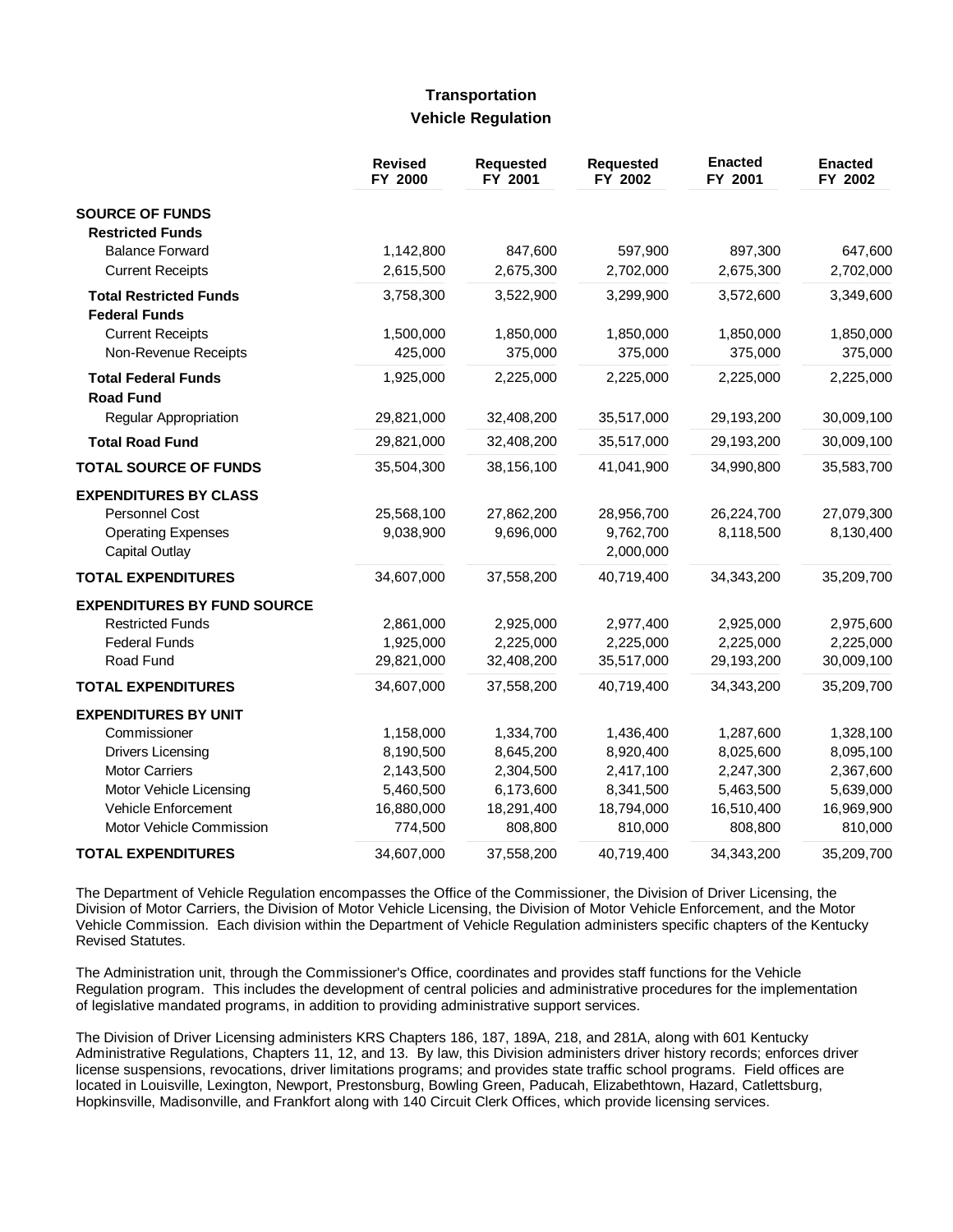The Division of Motor Carriers performs the following statutory functions: collection and processing fuel and highway use tax from the motor carrier industry (KRS 138.655 through 138.725), register and assign apportioned plates to interstate motor carriers (KRS 186.050), qualify all for-hire transportation within the state (KRS Chapter 281), regulate the rates charged an services rendered by for-hire Kentucky motor carriers of passengers, permitting and routing of over-weight/over-dimensionally loads (KRS 189.240), maintain a solid waste permitting system (KRS 174.400), and regulate the States U-Drive-It rental an leasing operations (KRS Chapter 138).

In accordance with the general provisions of KRS Chapters 186, 186A, and 235, the Division of Motor Vehicle Licensing operate and maintains a registration and licensing system for vehicles other than passenger-for-hire types. The Division also calculate and collects fees, issues license tags, and distributes proportional fees to participating states for trucks licensed under th International Registration Plan. In accordance KRS 186A.010 and 186A.015 the Division develops and maintains the Automate Vehicle Information System (AVIS), central title distribution function, and administers the boat numbering, registration, and titling requirements.

The Division of Motor Vehicle Enforcement administers KRS Chapters: 138, 174, 177, 186, 186A, 189, 189A, and 281. Th Division consists of Central Office staff, sworn officers, and weigh station technicians who enforce all laws and regulatior pertaining to vehicle size, weight, registration, operating authority, fuel tax reporting, insurance, and safety requirements for commercial vehicles. Also, this Division conducts vehicle safety and hazardous materials inspections.

The Motor Vehicle Commission, which is authorized by KRS 190, is attached to the Department of Vehicle Regulation for administrative purposes. The Commission regulates and licenses all motor vehicle manufacturers, dealers, and sales persor engaged in the vehicle business within the Commonwealth. The Commission is funded through various fees, which ar deposited to a restricted agency fund account.

#### **Policy**

The 2000 General Assembly directs that, notwithstanding KRS 186.240, the Transportation Cabinet shall dedicate fifty cent (\$0.50) collected on every license plate issued, be utilized to defray the cost to reflectorize the plates. Receipts collected shall k deposited to a special fund that is to be used to issue new reflectorized license plates every five years. The Transportatic Cabinet is directed to report the amounts deposited and expended on an annual basis to the Interim Joint Committee o Appropriations and Revenue.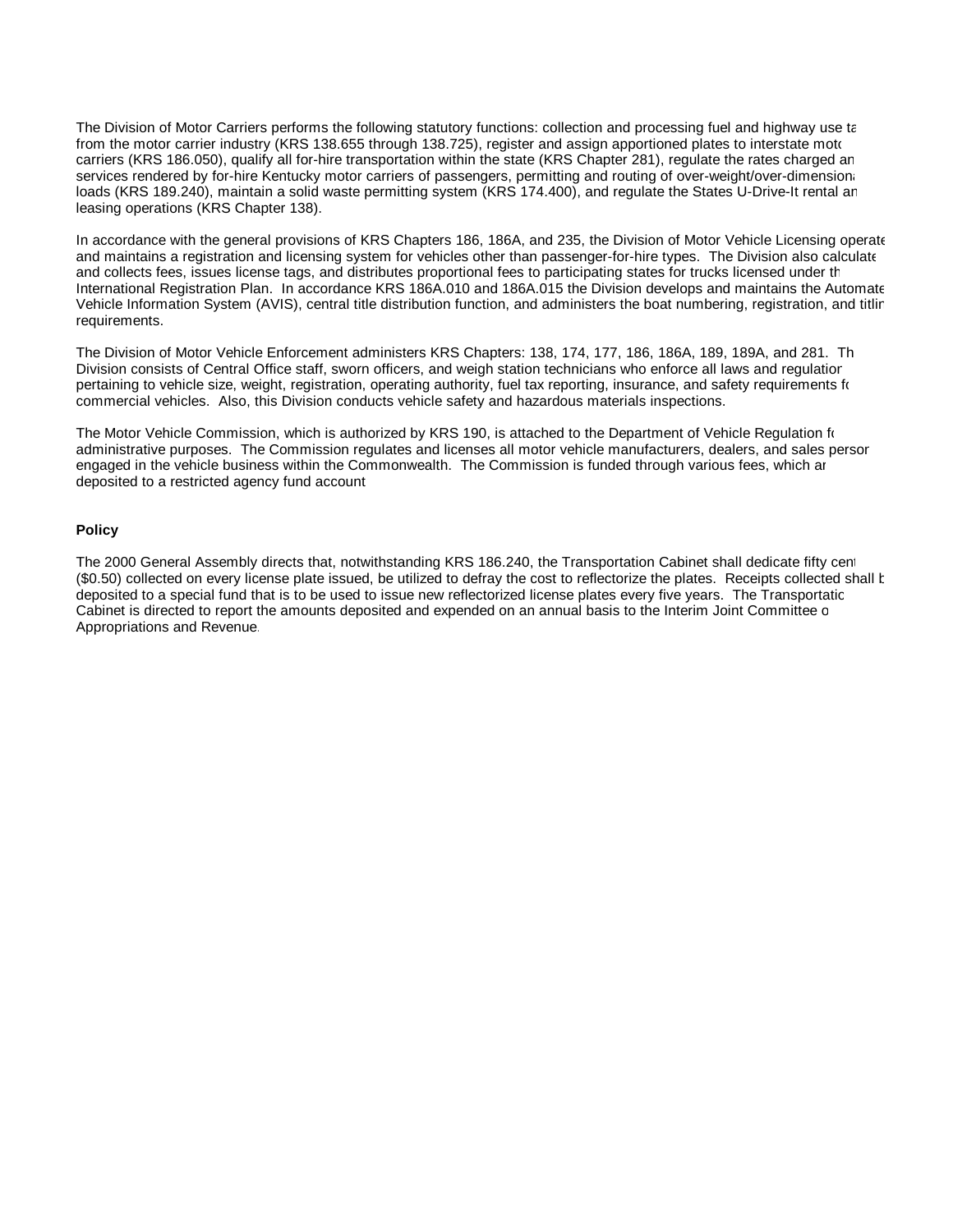### **Transportation Debt Service**

|                                           | <b>Revised</b><br>FY 2000 | <b>Requested</b><br>FY 2001 | <b>Requested</b><br>FY 2002 | <b>Enacted</b><br>FY 2001 | <b>Enacted</b><br>FY 2002 |
|-------------------------------------------|---------------------------|-----------------------------|-----------------------------|---------------------------|---------------------------|
| <b>SOURCE OF FUNDS</b>                    |                           |                             |                             |                           |                           |
| <b>Road Fund</b><br>Regular Appropriation | 168,633,500               | 167,275,700                 | 169,854,300                 | 167,275,700               | 169,854,300               |
| <b>Total Road Fund</b>                    | 168,633,500               | 167,275,700                 | 169,854,300                 | 167,275,700               | 169,854,300               |
| <b>TOTAL SOURCE OF FUNDS</b>              | 168,633,500               | 167,275,700                 | 169,854,300                 | 167,275,700               | 169,854,300               |
| <b>EXPENDITURES BY CLASS</b>              |                           |                             |                             |                           |                           |
| Debt Service                              | 168,633,500               | 167,275,700                 | 169,854,300                 | 167,275,700               | 169,854,300               |
| <b>TOTAL EXPENDITURES</b>                 | 168,633,500               | 167,275,700                 | 169,854,300                 | 167,275,700               | 169,854,300               |
| <b>EXPENDITURES BY FUND SOURCE</b>        |                           |                             |                             |                           |                           |
| Road Fund                                 | 168,633,500               | 167,275,700                 | 169,854,300                 | 167,275,700               | 169,854,300               |
| <b>TOTAL EXPENDITURES</b>                 | 168,633,500               | 167,275,700                 | 169,854,300                 | 167,275,700               | 169,854,300               |

The Debt Service program is the budget entity through which payments of principal and interest are made on the revenue bonds the Commonwealth has issued to finance highway construction.

The Kentucky Turnpike Authority sold revenue bonds for the construction of the Commonwealth's system of toll roads in the 1960's. Virtually all of the toll road bonds have been refunded in recent years to take advantage of lower interest rates. Debt service on the outstanding bonds is provided in the form of "lease rental payments" from the Transportation Cabinet to the Turnpike Authority.

The Energy Resource Recovery Act passed by the 1976 General Assembly authorized the issuance of Resource Recovery Road Bonds to finance construction and reconstruction of highways which bear a large portion of Kentucky's coal haul traffic. The original bonds were issued in 1977, 1978, and 1979, and have been refinanced to take advantage of falling interest rates.

In 1980, the General Assembly empowered the Turnpike Authority to issue bonds for the purpose of improving the Commonwealth's Economic Development Road System. The original issue of \$300 million was made in May of 1984 and has since been refunded. The 1990 General Assembly authorized another \$600 million of these bonds in KRS Chapter 175. Approximately \$300 million of these bonds were sold in October 1991, as authorized in the 1990 Appropriations Act; \$150 million in bonds were sold in April 1993, as provided in the 1992 Appropriations Act. The remaining \$150 million in bonds were sold in April 1995, as provided in the 1994 Appropriations Act. Most recently, \$200 million in Economic Development Road Revenue Bonds authorized by the 1998 General Assembly were sold in 1999.

Expenditures by Unit of the sub-programs encompassed in the Debt Service program are reflected below:

| 2001        | <u>2002</u> |
|-------------|-------------|
| 620.600     | 620.600     |
| 36.066.600  | 12.350.400  |
| 130.588.500 | 156.883.300 |
|             |             |

#### **Policy**

The enacted budget continues the suspension of KRS 175.505 during the 2000-2002 biennium, which provides for deposits to the Debt Payment Acceleration Fund account. The funding made available by this suspension is appropriated for use in the State Funded Construction program.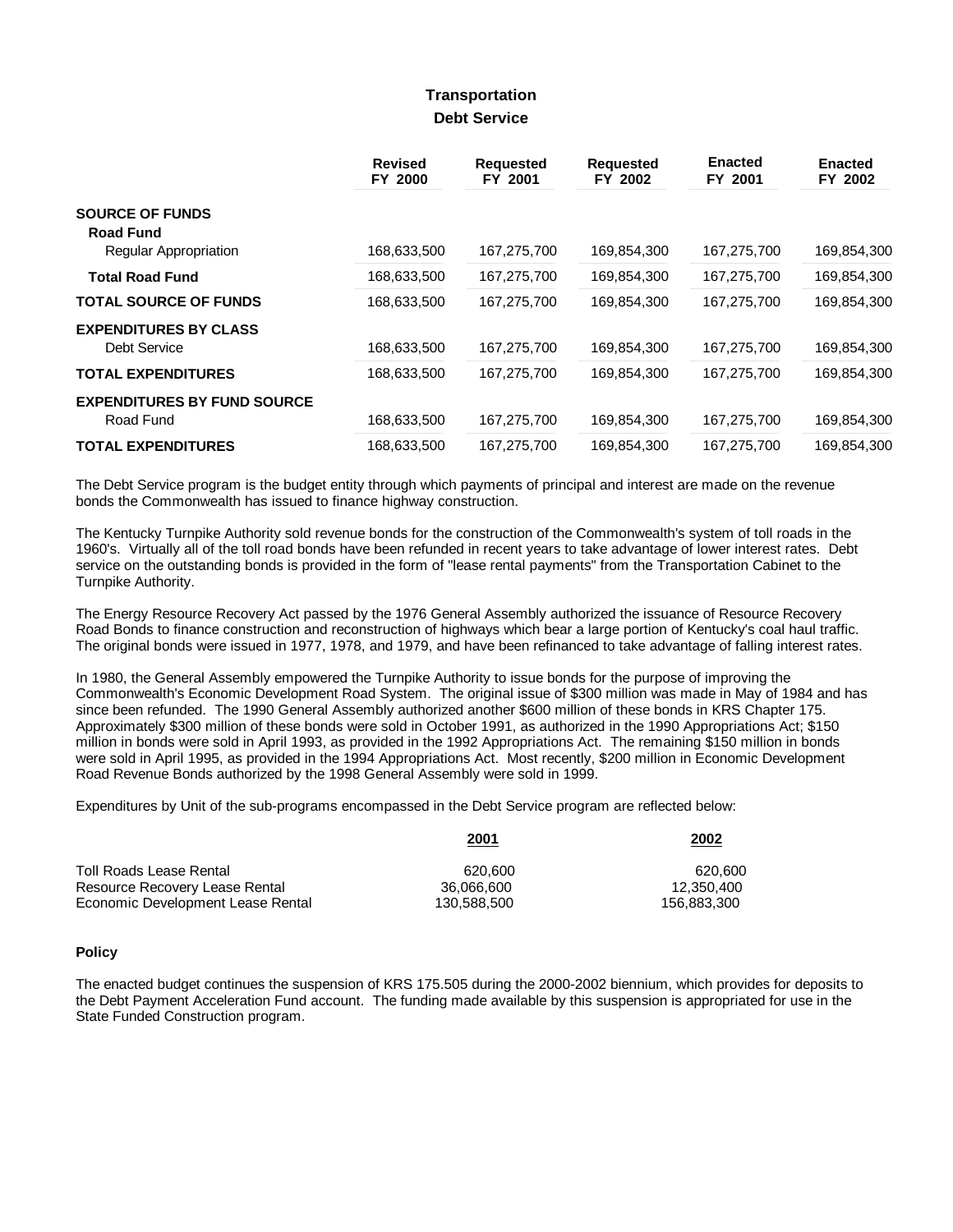### **Workforce Development**

|                                                          | <b>Revised</b><br>FY 2000 | <b>Requested</b><br>FY 2001 | <b>Requested</b><br>FY 2002 | <b>Enacted</b><br>FY 2001 | <b>Enacted</b><br>FY 2002 |
|----------------------------------------------------------|---------------------------|-----------------------------|-----------------------------|---------------------------|---------------------------|
| <b>SOURCE OF FUNDS</b>                                   |                           |                             |                             |                           |                           |
| <b>General Fund</b>                                      |                           |                             |                             |                           |                           |
| Regular Appropriation<br><b>Continuing Appropriation</b> | 52,012,600<br>1,861,900   | 63,810,200                  | 71,573,600                  | 52,447,300                | 54,290,200                |
| <b>Total General Fund</b>                                | 53,874,500                | 63,810,200                  | 71,573,600                  | 52,447,300                | 54,290,200                |
| <b>Restricted Funds</b>                                  |                           |                             |                             |                           |                           |
| <b>Balance Forward</b>                                   | 3,705,200                 | 2,626,700                   | 1,835,700                   | 2,626,700                 | 1,835,700                 |
| <b>Current Receipts</b>                                  | 7,626,100                 | 7,668,700                   | 7,758,800                   | 7,668,700                 | 7,758,800                 |
| Non-Revenue Receipts                                     | 30,210,900                | 34,424,800                  | 32,632,500                  | 34,424,800                | 32,632,500                |
| <b>Total Restricted Funds</b><br><b>Federal Funds</b>    | 41,542,200                | 44,720,200                  | 42,227,000                  | 44,720,200                | 42,227,000                |
| <b>Balance Forward</b>                                   | 3,479,700                 |                             |                             |                           |                           |
| <b>Current Receipts</b>                                  | 436,803,400               | 446,534,000                 | 443,189,500                 | 445,134,000               | 441,789,500               |
| Non-Revenue Receipts                                     | $-9,356,000$              | $-10,515,700$               | $-10,632,200$               | $-10,515,700$             | $-10,632,200$             |
| <b>Total Federal Funds</b>                               | 430,927,100               | 436,018,300                 | 432,557,300                 | 434,618,300               | 431,157,300               |
| <b>TOTAL SOURCE OF FUNDS</b>                             | 526,343,800               | 544,548,700                 | 546,357,900                 | 531,785,800               | 527,674,500               |
| <b>EXPENDITURES BY CLASS</b>                             |                           |                             |                             |                           |                           |
| Personnel Cost                                           | 106,656,200               | 111,293,900                 | 111,303,300                 | 111,887,300               | 112,238,500               |
| <b>Operating Expenses</b>                                | 29,547,400                | 32,709,000                  | 37,784,000                  | 31,516,600                | 32,854,300                |
| Grants, Loans or Benefits                                | 385,866,000               | 397,892,900                 | 395,784,600                 | 385,729,000               | 381,095,700               |
| <b>Capital Outlay</b>                                    | 1,647,500                 | 817,200                     | 563,300                     | 817,200                   | 563,300                   |
| <b>TOTAL EXPENDITURES</b>                                | 523,717,100               | 542,713,000                 | 545,435,200                 | 529,950,100               | 526,751,800               |
| <b>EXPENDITURES BY FUND SOURCE</b>                       |                           |                             |                             |                           |                           |
| General Fund                                             | 53,874,500                | 63,810,200                  | 71,573,600                  | 52,447,300                | 54,290,200                |
| <b>Restricted Funds</b>                                  | 38,915,500                | 42,884,500                  | 41,304,300                  | 42,884,500                | 41,304,300                |
| <b>Federal Funds</b>                                     | 430,927,100               | 436,018,300                 | 432,557,300                 | 434,618,300               | 431, 157, 300             |
| <b>TOTAL EXPENDITURES</b>                                | 523,717,100               | 542,713,000                 | 545,435,200                 | 529,950,100               | 526,751,800               |
| <b>EXPENDITURES BY UNIT</b>                              |                           |                             |                             |                           |                           |
| General Administration and Program<br>Support            | 11,440,000                | 15,472,100                  | 19,072,900                  | 9,385,000                 | 9,310,600                 |
| State Board for Adult and Technical<br>Education         | 30,500                    | 31,200                      | 32,000                      | 31,200                    | 32,000                    |
| <b>Technical Education</b>                               | 47,621,400                | 47,188,000                  | 48,865,300                  | 48,676,200                | 50,640,700                |
| Adult Education and Literacy                             | 24,166,200                | 24,504,600                  | 24,229,300                  | 22,185,400                | 21,955,000                |
| Vocational Rehabilitation                                | 54,098,800                | 57,261,700                  | 61,134,100                  | 51,918,700                | 53,519,200                |
| Department for the Blind                                 | 11,343,000                | 11,279,000                  | 11,485,000                  | 10,777,200                | 10,677,700                |
| State Board for Proprietary Education                    | 112,500                   | 116,100                     | 119,400                     | 116,100                   | 119,400                   |
| <b>Teacher Retirement Employer</b><br>Contribution       | 4,530,500                 | 4,639,200                   | 4,750,600                   | 4,639,200                 | 4,750,600                 |
| Training and Reemployment                                | 51,428,600                | 62,835,700                  | 58,813,500                  | 62,835,700                | 58,813,500                |
| <b>Employment Services</b>                               | 318,945,600               | 319,385,400                 | 316,933,100                 | 319,385,400               | 316,933,100               |
| <b>TOTAL EXPENDITURES</b>                                | 523,717,100               | 542,713,000                 | 545,435,200                 | 529,950,100               | 526,751,800               |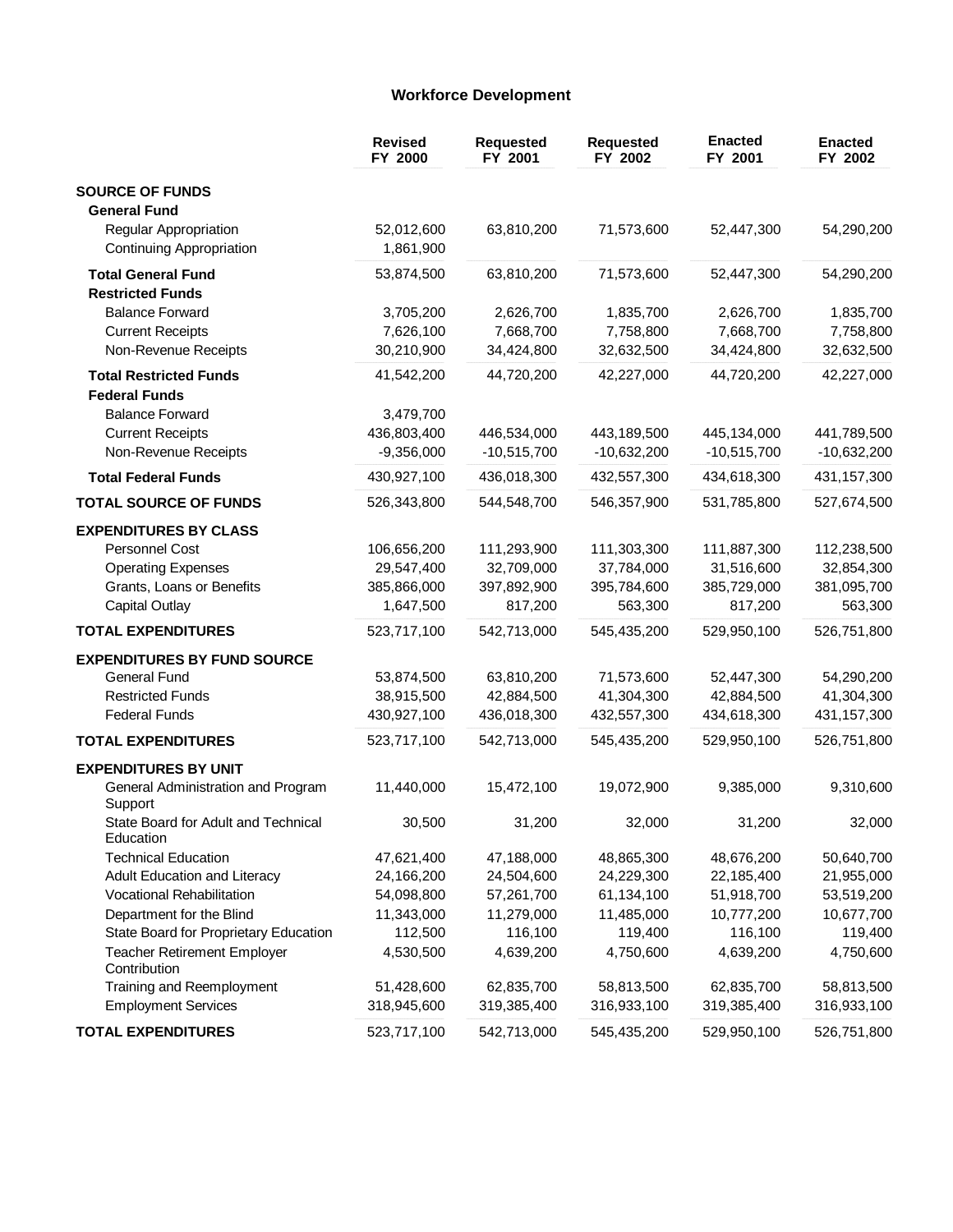The Workforce Development Cabinet remains challenged by shifting economic and educational trends that, a decade ago, compelled Kentucky state government to seek a more comprehensive approach to workforce development with the establishment of the Cabinet. Internal and external forces continue to greatly influence the agency as better ways are sought to prepare the incumbent and future workforce. Now regarded a national pacesetter in workforce development innovation, the Cabinet has firmly set the foundation to align Kentucky's workforce development system more closely with individual and employer needs through initiatives such as the School-to-Work program and the One-Stop Career Center System. Cabinet programs have also played a substantial role in the three years since welfare reform was enacted. More recently, the Cabinet assumed a leadership role in implementation of the far-reaching, federal Workforce Investment Act of 1998.

Research demonstrates that the Commonwealth is in the midst of profound economic restructuring that has transformed the nature of work, and the skills demanded of this work. Once a keystone of Kentucky's economy, manufacturing and industrial jobs continue to dissipate; being replaced with work driven by technology, world markets, and consumer demand for quality products and services. Low educational levels among working age adults persist. Cabinet initiatives will play a key role in responding to the acute skills shortage that threatens Kentucky's very foundation of economic progression in the new century. The social and economic benefits to Kentucky will become more apparent as a host of Cabinet initiatives coalesce in the new biennium and beyond.

The Cabinet serves a broad constituency, each with its own unique characteristics and requirements. Clients who benefit from Cabinet programs include:

- Business and industry;
- Dislocated workers;
- Adults requiring basic education and literacy training;
- Incumbent workers needing upgrade training;
- Individuals making the transition from welfare to work;
- New job force entrants;
- Persons with disabilities seeking employment;
- Economically disadvantaged youth;
- Youth preparing for postsecondary education or work;
- Career transitioning workers; and, other job seekers.

Throughout the 2000-2002 biennium and beyond, the Cabinet will:

- Preserve and advance principles that allow for Kentucky's economic opportunities, standard of living, and quality of life to exceed the national average in 20 years;
- Emphasize secondary vocational-technical education through programs at the 52 area technology centers;
- Recognize the many consumers of workforce development, including job seekers and employers;
- Empower educationally disadvantaged workers through adult education and literacy services and other employment services, including training upgrades;
- Respond to permanent changes in traditional economic bases through a seamless workforce development system, employment and training activities, as well as adult education programs;
- Commit resources to build up human capital to attract private capital;
- Enable individuals with disabilities to participate in the workforce;
- Respond to the federal Workforce Investment Act of 1998, which promotes streamlining of training and employment services, universal access and accountability for results.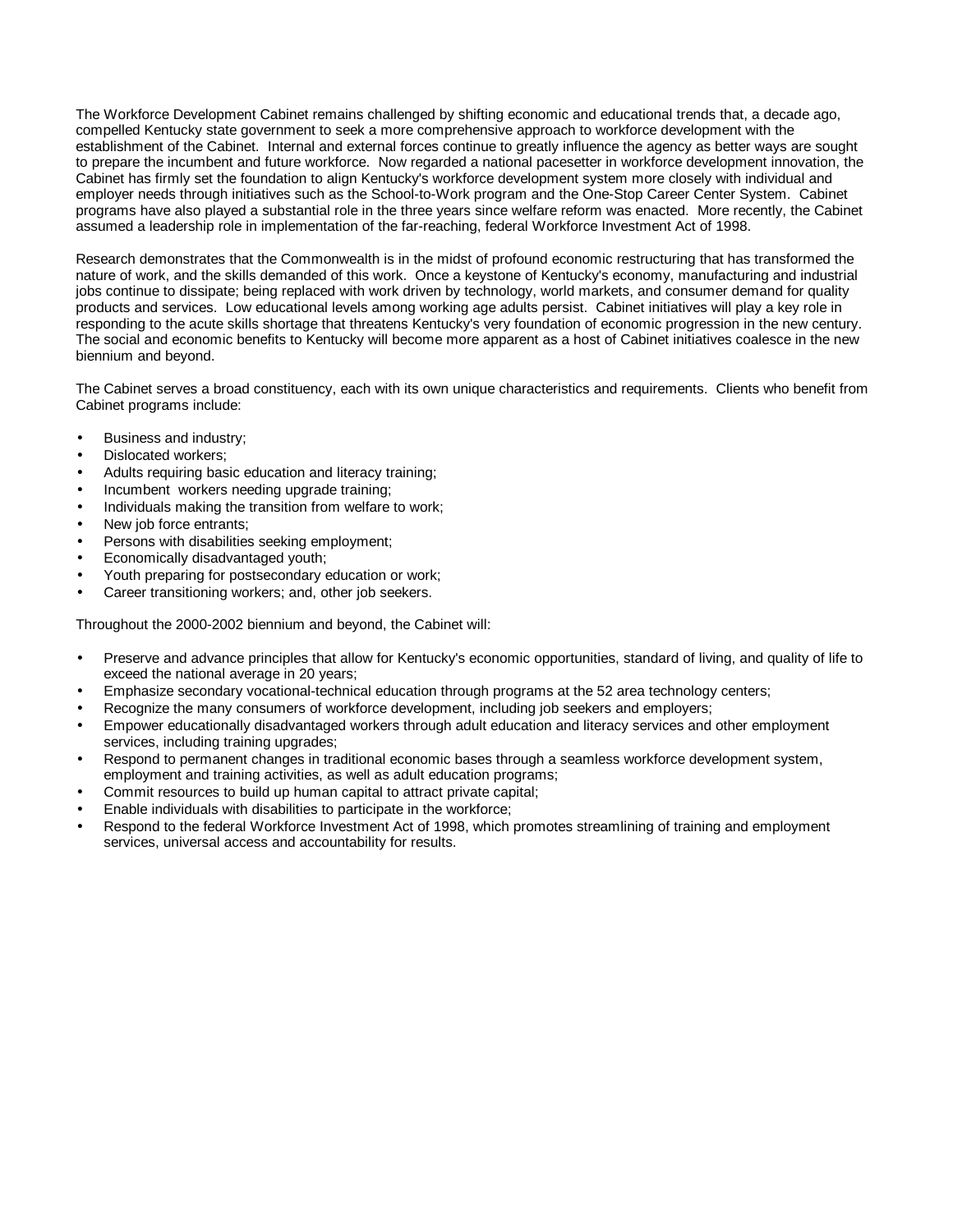## **Workforce Development General Administration and Program Support**

|                                                                           | <b>Revised</b><br>FY 2000     | <b>Requested</b><br>FY 2001 | <b>Requested</b><br>FY 2002 | <b>Enacted</b><br>FY 2001 | <b>Enacted</b><br>FY 2002 |
|---------------------------------------------------------------------------|-------------------------------|-----------------------------|-----------------------------|---------------------------|---------------------------|
| <b>SOURCE OF FUNDS</b><br><b>General Fund</b>                             |                               |                             |                             |                           |                           |
| Regular Appropriation                                                     | 2,553,500                     | 8,755,800                   | 12,457,000                  | 2,668,700                 | 2,694,700                 |
| <b>Total General Fund</b><br><b>Restricted Funds</b>                      | 2,553,500                     | 8,755,800                   | 12,457,000                  | 2,668,700                 | 2,694,700                 |
| <b>Balance Forward</b>                                                    | 1,022,400                     | 816,200                     | 478,000                     | 816,200                   | 478,000                   |
| <b>Current Receipts</b>                                                   | 19,500                        | 19,500                      | 19,500                      | 19,500                    | 19,500                    |
| Non-Revenue Receipts                                                      | 5,648,300                     | 5,744,600                   | 5,916,900                   | 5,744,600                 | 5,916,900                 |
| <b>Total Restricted Funds</b>                                             | 6,690,200                     | 6,580,300                   | 6,414,400                   | 6,580,300                 | 6,414,400                 |
| <b>Federal Funds</b>                                                      |                               |                             |                             |                           |                           |
| <b>Balance Forward</b><br><b>Current Receipts</b><br>Non-Revenue Receipts | 7,300<br>2,161,700<br>843,500 | 614,000                     | 288,200                     | 614,000                   | 288,200                   |
| <b>Total Federal Funds</b>                                                | 3,012,500                     | 614,000                     | 288,200                     | 614,000                   | 288,200                   |
| <b>TOTAL SOURCE OF FUNDS</b>                                              | 12,256,200                    | 15,950,100                  | 19,159,600                  | 9,863,000                 | 9,397,300                 |
| <b>EXPENDITURES BY CLASS</b>                                              |                               |                             |                             |                           |                           |
| <b>Personnel Cost</b>                                                     | 6,022,600                     | 6,537,000                   | 6,735,400                   | 6,136,300                 | 6,355,700                 |
| <b>Operating Expenses</b>                                                 | 2,234,100                     | 3,352,000                   | 7,060,500                   | 2,165,600                 | 2,177,900                 |
| Grants, Loans or Benefits                                                 | 3,128,300                     | 5,528,100                   | 5,222,000                   | 1,028,100                 | 722,000                   |
| <b>Capital Outlay</b>                                                     | 55,000                        | 55,000                      | 55,000                      | 55,000                    | 55,000                    |
| <b>TOTAL EXPENDITURES</b>                                                 | 11,440,000                    | 15,472,100                  | 19,072,900                  | 9,385,000                 | 9,310,600                 |
| <b>EXPENDITURES BY FUND SOURCE</b>                                        |                               |                             |                             |                           |                           |
| <b>General Fund</b>                                                       | 2,553,500                     | 8,755,800                   | 12,457,000                  | 2,668,700                 | 2,694,700                 |
| <b>Restricted Funds</b>                                                   | 5,874,000                     | 6,102,300                   | 6,327,700                   | 6,102,300                 | 6,327,700                 |
| <b>Federal Funds</b>                                                      | 3,012,500                     | 614,000                     | 288,200                     | 614,000                   | 288,200                   |
| <b>TOTAL EXPENDITURES</b>                                                 | 11,440,000                    | 15,472,100                  | 19,072,900                  | 9,385,000                 | 9,310,600                 |
| <b>EXPENDITURES BY UNIT</b>                                               |                               |                             |                             |                           |                           |
| General Administration and Program<br>Support                             | 11,440,000                    | 15,472,100                  | 19,072,900                  | 9,371,100                 | 9,266,000                 |
| <b>Wage Equity</b>                                                        |                               |                             |                             | 13,900                    | 44,600                    |
| <b>TOTAL EXPENDITURES</b>                                                 | 11,440,000                    | 15,472,100                  | 19,072,900                  | 9,385,000                 | 9,310,600                 |

General Administration and Program Support provides central coordination and direction for the overall planning, management and oversight of the agencies within the Cabinet. The program is responsible for policy and budget development, personnel transactions, legal services, including legislative and regulatory development, communications, economic analysis and research, as well as school-to-work activities. The following offices make up the General Administration program:

The Office of the Secretary provides the strategic direction and leadership for the Cabinet, including the coordination of Cabinet activities among the departments and agencies. The Secretary serves as the Chief Executive Officer for the Cabinet and is an advisor to the Governor and the General Assembly regarding workforce issues.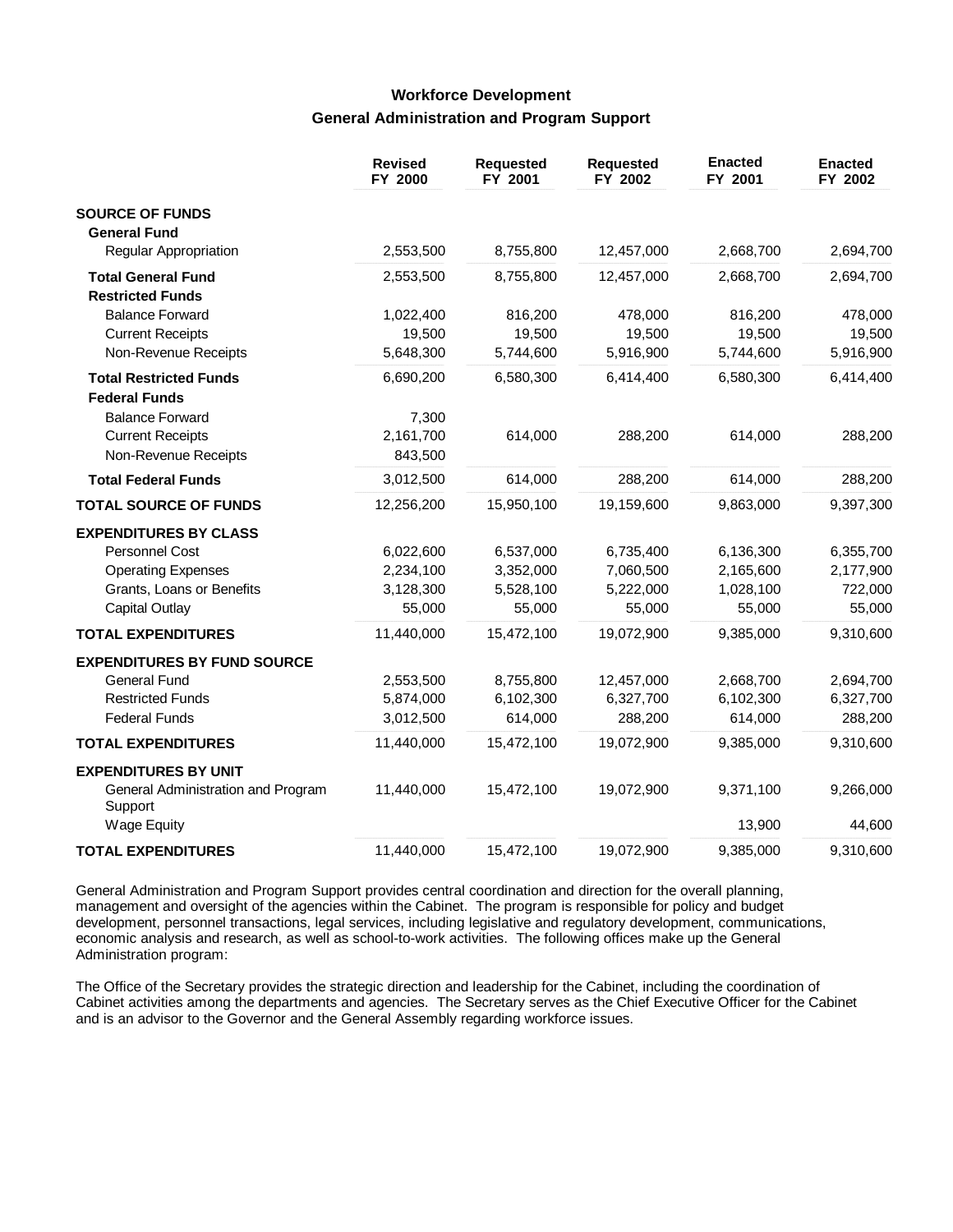The Office of School-to-Work was created in accordance with KRS 151B.250 to implement the School-to-Work initiative. The Office is headed by an Executive Director appointed by the Secretary of the Workforce Development Cabinet. The federal funded time-limited program was scheduled to sunset September 30, 1999. However, the U.S. Department of Labor recent announced that Kentucky will receive an additional \$1 million to extend the program for one year. These new funds will allow the Commonwealth to focus on specific areas that have been identified as key to ensure that Kentucky's School-to-Work system self-sustaining once federal funding does cease.

The Office of General Counsel provides legal advice and representation, including review of contracts, memoranda of agreements, personnel legal actions, regulations, legislation and policy review.

The Office of Workforce Analysis and Research is responsible for data collection and analytical research on economic and employment trends. The Kentucky Occupational Information Coordinating Committee (KOICC) is administratively attached t this office. The committee is composed of 16 public and private representatives. The KOICC disseminates of occupational labor market, education training, and career information for use by counselors, students, and others. It is federally funded

The Office of Development and Industry Relations serves as the central point of contact for the private sector to access adu education and job training services. It performs both an outreach and a partnership function between the Cabinet and Kentuck businesses. This assists in fulfilling Kentucky's need to increase the number of employees with globally competitive skill:

The Office of Communications provides internal and external communications, disseminating information about the Cabinet an its components to employees, the media and the general public.

The Office of Personnel Services is responsible for personnel activities, which include processing personnel and payroll documents, providing benefit services to Cabinet employees, preparing an array of staffing reports, and monitoring compliance with statutes and regulations.

The Office for Policy and Budget provides assistance to the Secretary by providing coordination and analysis for policy formatic and Cabinet management; preparation and oversight of the biennial budget; coordination and monitoring of state and federal legislative activities; technical support to departments and offices; and a variety of programmatic and financial matters

Previously, the Job Training Partnership Act (JTPA) Education and Coordination Branch was attached to the Office for Policy ar Budget. However, the JTPA program ended with Kentucky's implementation of the Workforce Investment Act of 1998 (WIA) c July 1, 1999. The eight percent JTPA funds, previously administered by the branch, are now included in the general Title allotment of WIA. Likewise, the functions associated with those funds are now also a Title I responsibility. The Office of Training and Reemployment (OTR) has been designated to assume the role of the administrative entity for Title I programs funded under WIA. Consequently, Executive Order 99-1722 effective December 28,1999, reorganized the OTR to reflect the new duties an responsibilities of the federal law, and the former JTPA Coordination and Education Branch has been incorporated into OTR.

The Client Assistant Branch is a federally mandated and funded program that ensures the protection of rights of disable individuals under the Rehabilitation Act of 1973, as amended.

The Office of Administrative Serviceshouses the Computer Services Division, which serves as the central location for all Cabine data processing programs statewide. The Division of Fiscal Services is responsible for all central office purchasing, auditing ar processing of financial documents and maintenance of the MARS accounting system. The Division of Facilities Management responsible for the physical management of all state-owned/state-operated facilities, equipment and property assigned t agencies within the Cabinet.

The Postsecondary Students with Disabilities project (Project SUCCESS) enhances postsecondary education for learning disabled students. Eastern Kentucky University, through a subgrant from the Cabinet, operates this initiative. Project SUCCESS provides tutors, testing and advocacy for students who need remedial training in reading, English and math.

#### **Policy**

Additional restricted funds totaling \$400,000 in fiscal year 1999-2000 are provided for employee reclassifications resulting from the salary equity study conducted by the Personnel Cabinet in the amount of \$250,000 and to support employees who were previously supported with federal funds in the amount of \$150,000.

General Fund support in the amount of \$119,700 in fiscal year 2001 and \$122,700 in fiscal year 2002 is provided to maintai current services.

The 2000-2002 Budget of the Commonwealth provides for General Fund support totaling \$700,000 in each fiscal year fo operating and grant costs relating to the School-to-Careers system. The initiative will envelope a number of career relate programs, including Tech Prep, and School-to-Work. The Cabinet will have sole responsibility for the initiative, notwithstanding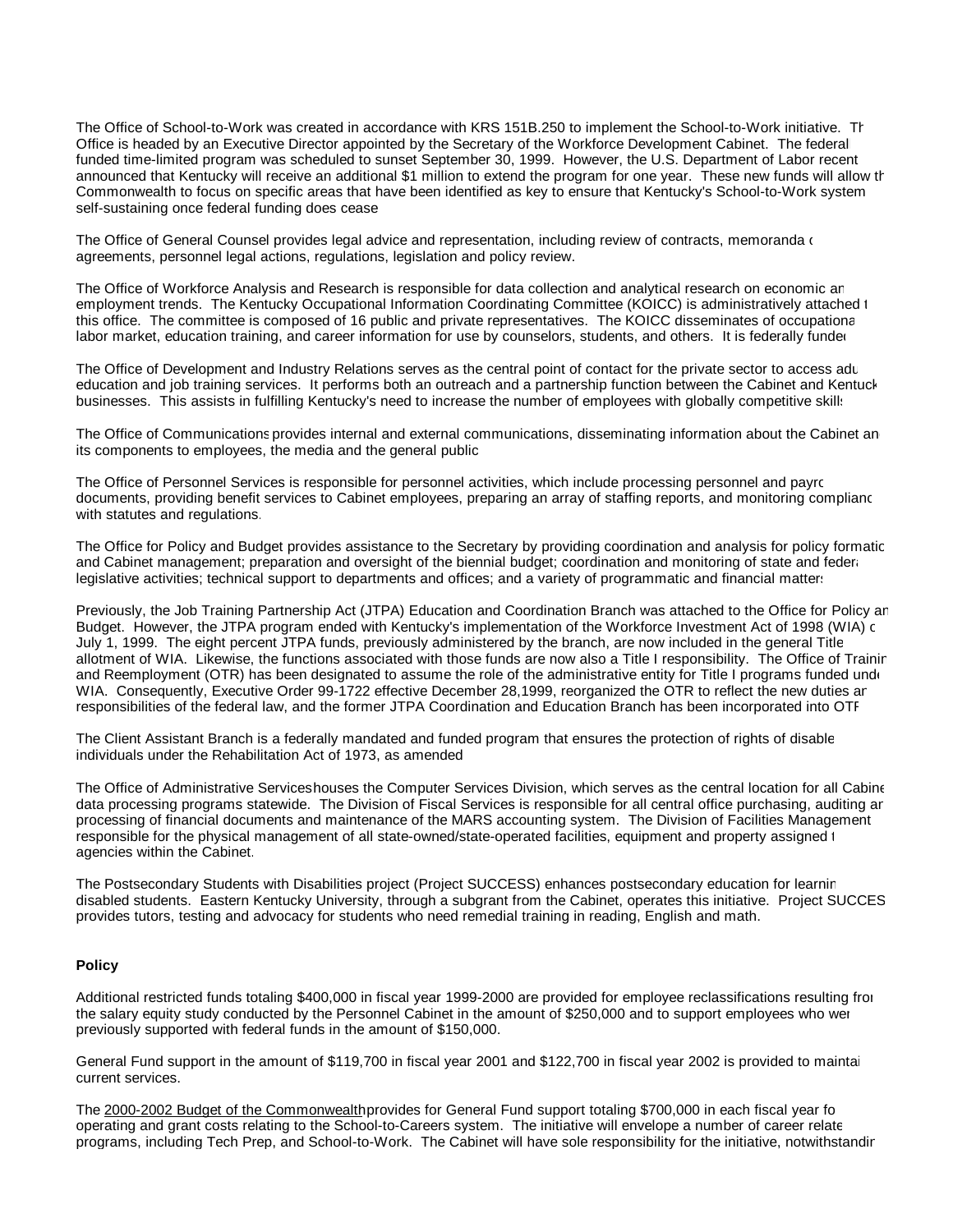programs, including Tech Prep, and School-to-Work. The Cabinet will have sole responsibility for the initiative, notwithstanding any provisions of KRS 151B.250, KRS 151B.255, KRS 158.760 and KRS 158.7603 to the contrary.

In accordance with House Bill 502, Part II, Capital Projects Budget, investment income totaling \$250,000 in fiscal year 2001 an \$425,000 in fiscal year 2002 is provided for a Maintenance Pool

An allocation from the General Fund in the amount of \$13,900 in fiscal year 2001 and \$44,600 in fiscal year 2002 is provided for the Wage Equity Plan.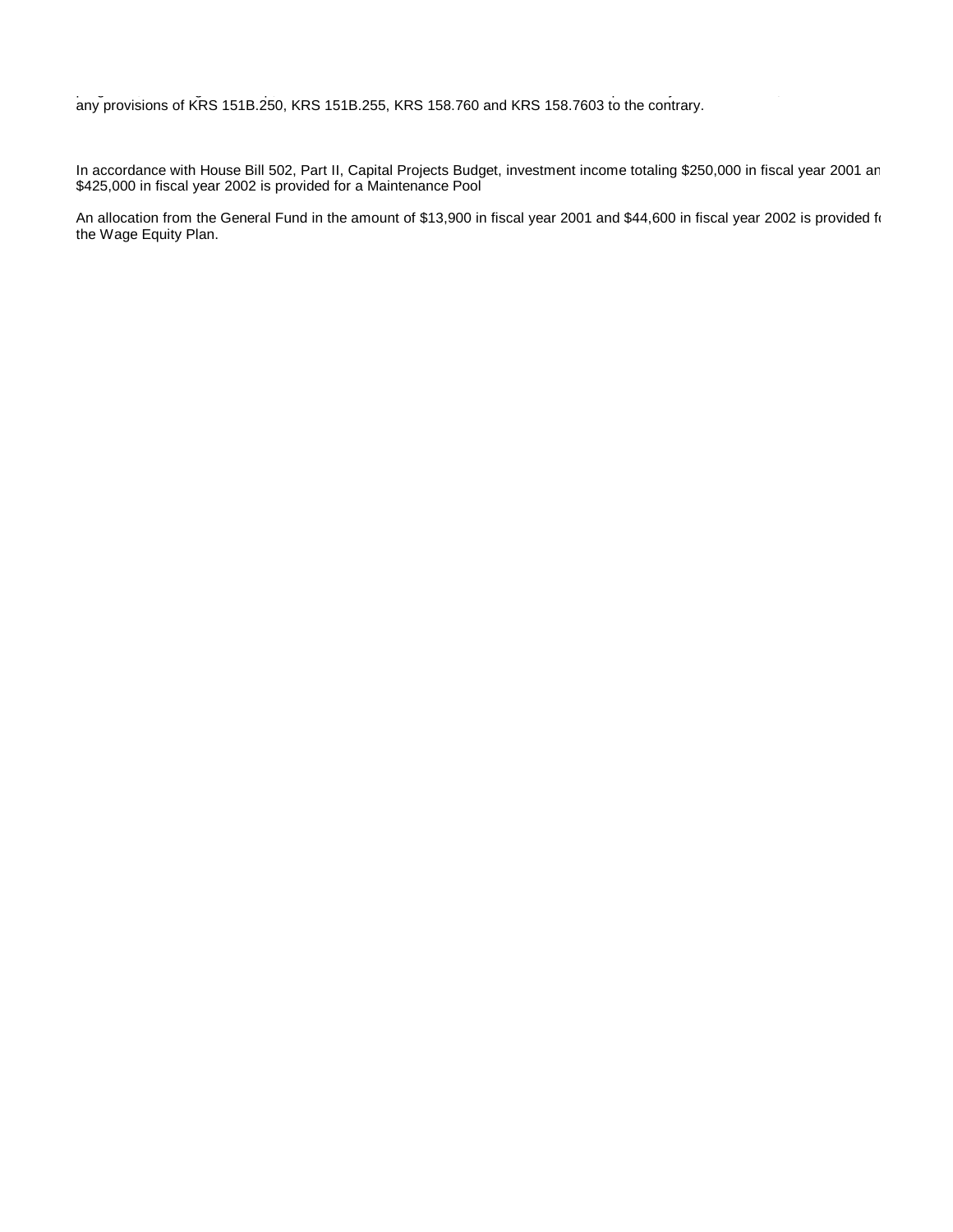# **Workforce Development State Board for Adult and Technical Education**

|                                    | <b>Revised</b><br>FY 2000 | <b>Requested</b><br>FY 2001 | <b>Requested</b><br>FY 2002 | <b>Enacted</b><br>FY 2001 | <b>Enacted</b><br>FY 2002 |
|------------------------------------|---------------------------|-----------------------------|-----------------------------|---------------------------|---------------------------|
| <b>SOURCE OF FUNDS</b>             |                           |                             |                             |                           |                           |
| <b>General Fund</b>                |                           |                             |                             |                           |                           |
| <b>Regular Appropriation</b>       | 30,500                    | 31,200                      | 32,000                      | 31,200                    | 32,000                    |
| <b>Total General Fund</b>          | 30,500                    | 31,200                      | 32,000                      | 31,200                    | 32,000                    |
| <b>TOTAL SOURCE OF FUNDS</b>       | 30,500                    | 31,200                      | 32,000                      | 31,200                    | 32,000                    |
| <b>EXPENDITURES BY CLASS</b>       |                           |                             |                             |                           |                           |
| Personnel Cost                     | 13,500                    | 14,300                      | 15,000                      | 14,300                    | 15,000                    |
| <b>Operating Expenses</b>          | 17,000                    | 16,900                      | 17,000                      | 16,900                    | 17,000                    |
| <b>TOTAL EXPENDITURES</b>          | 30,500                    | 31,200                      | 32,000                      | 31,200                    | 32,000                    |
| <b>EXPENDITURES BY FUND SOURCE</b> |                           |                             |                             |                           |                           |
| General Fund                       | 30,500                    | 31,200                      | 32,000                      | 31,200                    | 32,000                    |
| <b>TOTAL EXPENDITURES</b>          | 30,500                    | 31,200                      | 32,000                      | 31,200                    | 32,000                    |

The State Board for Adult and Technical Education was established by the 1990 General Assembly and operates under the provisions of KRS Chapter 151B. The Board consists of 11 voting members, who are appointed by the Governor. A chairperson is selected by the membership of the board.

Collectively, the members of the State Board for Adult and Technical Education possess an understanding of business and industry, as it relates to education and workforce development, a knowledge of occupational and academic needs of secondary students, a knowledge of adult education and literacy issues, and a working knowledge of personnel administration or management.

The State Board for Adult and Technical Education advises the Secretary of the Cabinet for Workforce Development on the operation of the state-operated secondary area technology centers; all programs and services operated in those centers; adult education and literacy programs and services, the KCTCS, or local boards of education for space, equipment, supplies, and/or General Fund or Support Education Excellence in Kentucky (SEEK) moneys in order to carry out these programs and services.

The Board is authorized to recommend to the State Board for Elementary and Secondary Education standards pertaining to secondary technical education curriculum, accreditation, equipment, facilities, and related matters.

The Board must meet a minimum of four times per year and has three committees: the Technical Education Committee, the Adult Education Committee, and the Personnel Committee. Special task forces and work groups are appointed as needed.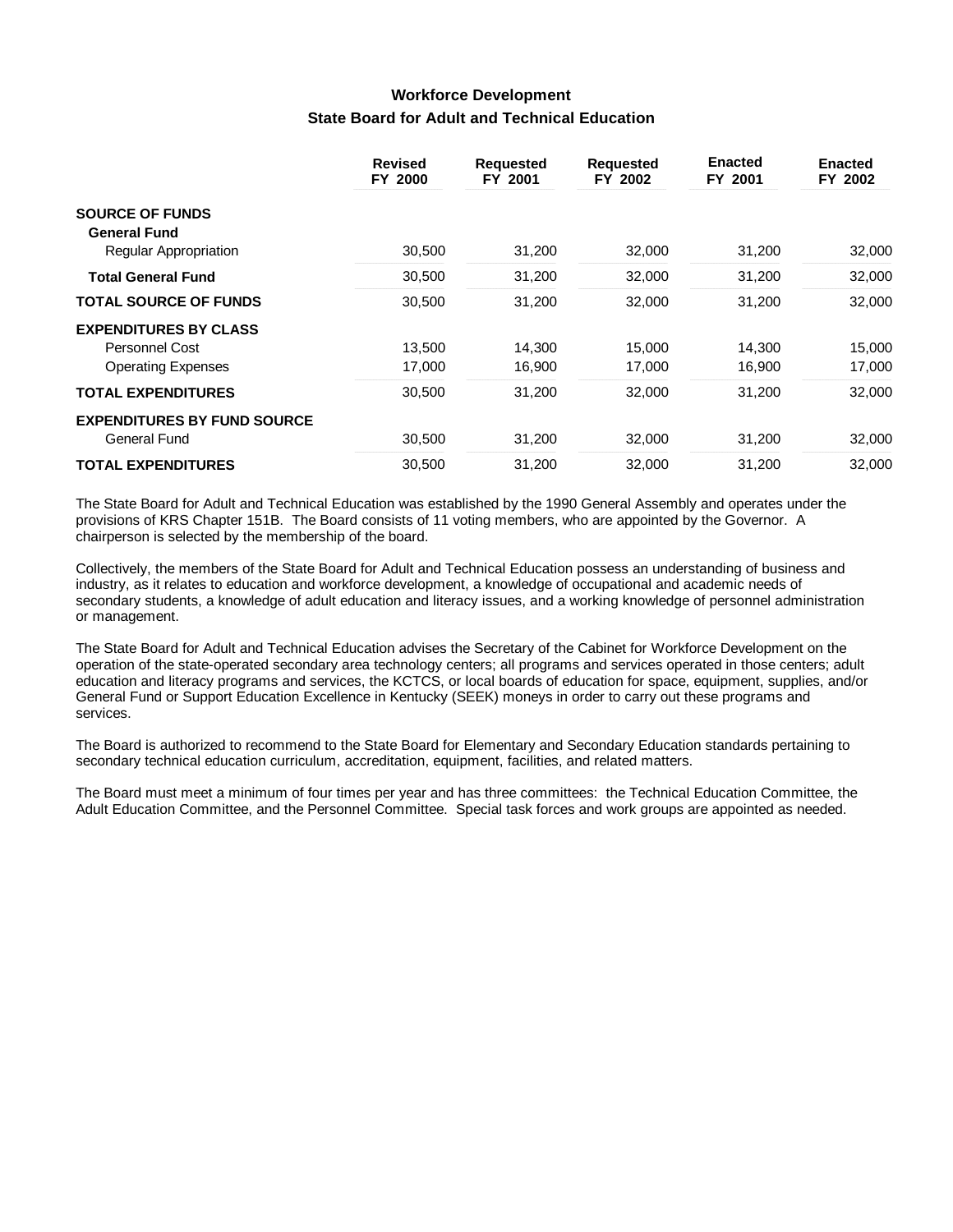### **Workforce Development Technical Education**

|                                               | <b>Revised</b><br>FY 2000 | <b>Requested</b><br>FY 2001 | <b>Requested</b><br>FY 2002 | <b>Enacted</b><br>FY 2001 | <b>Enacted</b><br>FY 2002 |
|-----------------------------------------------|---------------------------|-----------------------------|-----------------------------|---------------------------|---------------------------|
| <b>SOURCE OF FUNDS</b>                        |                           |                             |                             |                           |                           |
| <b>General Fund</b>                           |                           |                             |                             |                           |                           |
| Regular Appropriation                         | 19,515,700                | 19,201,900                  | 20,149,800                  | 20,690,100                | 21,925,200                |
| <b>Total General Fund</b>                     | 19,515,700                | 19,201,900                  | 20,149,800                  | 20,690,100                | 21,925,200                |
| <b>Restricted Funds</b>                       |                           |                             |                             |                           |                           |
| <b>Balance Forward</b>                        | 626,000                   | 834,300                     | 527,700                     | 834,300                   | 527,700                   |
| <b>Current Receipts</b>                       | 2,032,800                 | 2,007,600                   | 2,043,900                   | 2,007,600                 | 2,043,900                 |
| Non-Revenue Receipts                          | 15,973,200                | 15,333,500                  | 16,081,600                  | 15,333,500                | 16,081,600                |
| <b>Total Restricted Funds</b>                 | 18,632,000                | 18,175,400                  | 18,653,200                  | 18,175,400                | 18,653,200                |
| <b>Federal Funds</b>                          |                           |                             |                             |                           |                           |
| <b>Balance Forward</b>                        | 69,900                    |                             |                             |                           |                           |
| <b>Current Receipts</b>                       | 17,672,300                | 17,408,700                  | 17,440,500                  | 17,408,700                | 17,440,500                |
| Non-Revenue Receipts                          | $-7,434,200$              | $-7,070,300$                | $-7,071,300$                | $-7,070,300$              | $-7,071,300$              |
| <b>Total Federal Funds</b>                    | 10,308,000                | 10,338,400                  | 10,369,200                  | 10,338,400                | 10,369,200                |
| <b>TOTAL SOURCE OF FUNDS</b>                  | 48,455,700                | 47,715,700                  | 49,172,200                  | 49,203,900                | 50,947,600                |
| <b>EXPENDITURES BY CLASS</b>                  |                           |                             |                             |                           |                           |
| Personnel Cost                                | 27,563,500                | 28,907,100                  | 30,340,200                  | 30,245,300                | 32,015,600                |
| <b>Operating Expenses</b>                     | 8,952,200                 | 8,773,300                   | 9,034,600                   | 8,923,300                 | 9,134,600                 |
| Grants, Loans or Benefits                     | 10,535,800                | 9,053,800                   | 9,063,000                   | 9,053,800                 | 9,063,000                 |
| <b>Capital Outlay</b>                         | 569,900                   | 453,800                     | 427,500                     | 453,800                   | 427,500                   |
| <b>TOTAL EXPENDITURES</b>                     | 47,621,400                | 47,188,000                  | 48,865,300                  | 48,676,200                | 50,640,700                |
| <b>EXPENDITURES BY FUND SOURCE</b>            |                           |                             |                             |                           |                           |
| <b>General Fund</b>                           | 19,515,700                | 19,201,900                  | 20,149,800                  | 20,690,100                | 21,925,200                |
| <b>Restricted Funds</b>                       | 17,797,700                | 17,647,700                  | 18,346,300                  | 17,647,700                | 18,346,300                |
| <b>Federal Funds</b>                          | 10,308,000                | 10,338,400                  | 10,369,200                  | 10,338,400                | 10,369,200                |
| <b>TOTAL EXPENDITURES</b>                     | 47,621,400                | 47,188,000                  | 48,865,300                  | 48,676,200                | 50,640,700                |
| <b>EXPENDITURES BY UNIT</b>                   |                           |                             |                             |                           |                           |
| <b>Technical Education</b>                    | 35,915,400                | 35,520,500                  | 37,154,800                  | 36,992,300                | 38,930,200                |
| Equipment                                     | 1,873,000                 | 1,807,500                   | 1,807,500                   | 1,807,500                 | 1,807,500                 |
| <b>Continuing Education Programs</b>          | 638,000                   | 634,600                     | 646,800                     | 634,600                   | 646,800                   |
| <b>Federal Programs</b><br><b>Wage Equity</b> | 9,195,000                 | 9,225,400                   | 9,256,200                   | 9,225,400<br>16,400       | 9,256,200                 |
| <b>TOTAL EXPENDITURES</b>                     | 47,621,400                | 47,188,000                  | 48,865,300                  | 48,676,200                | 50,640,700                |

The Department for Adult and Technical Education was established July 1, 1990 by KRS 151B. It was subsequently reorganized during fiscal year 1994, and renamed the Department for Technical Education. The Kentucky Postsecondary Education Improvement Act of 1997 separated the 25 postsecondary technical schools from the Department to join the new Kentucky Community and Technical College System (KCTCS) on July 1,1998. The Department currently has two major roles. The first role includes the management and operation of the 52 Area Technology Centers. The other role involves serving as the state agency for the Carl D. Perkins Vocational and Applied Technology Education Act of 1998 (Public Law 105-332) federal grant for the Commonwealth.

The Department's mission is to provide education and training to develop a skilled and versatile workforce. While the focus is primarily on providing education and technical training to youth, the intended outcome has a tremendous impact on future economic development. The important measures of success are transition to the workforce, and successful transition of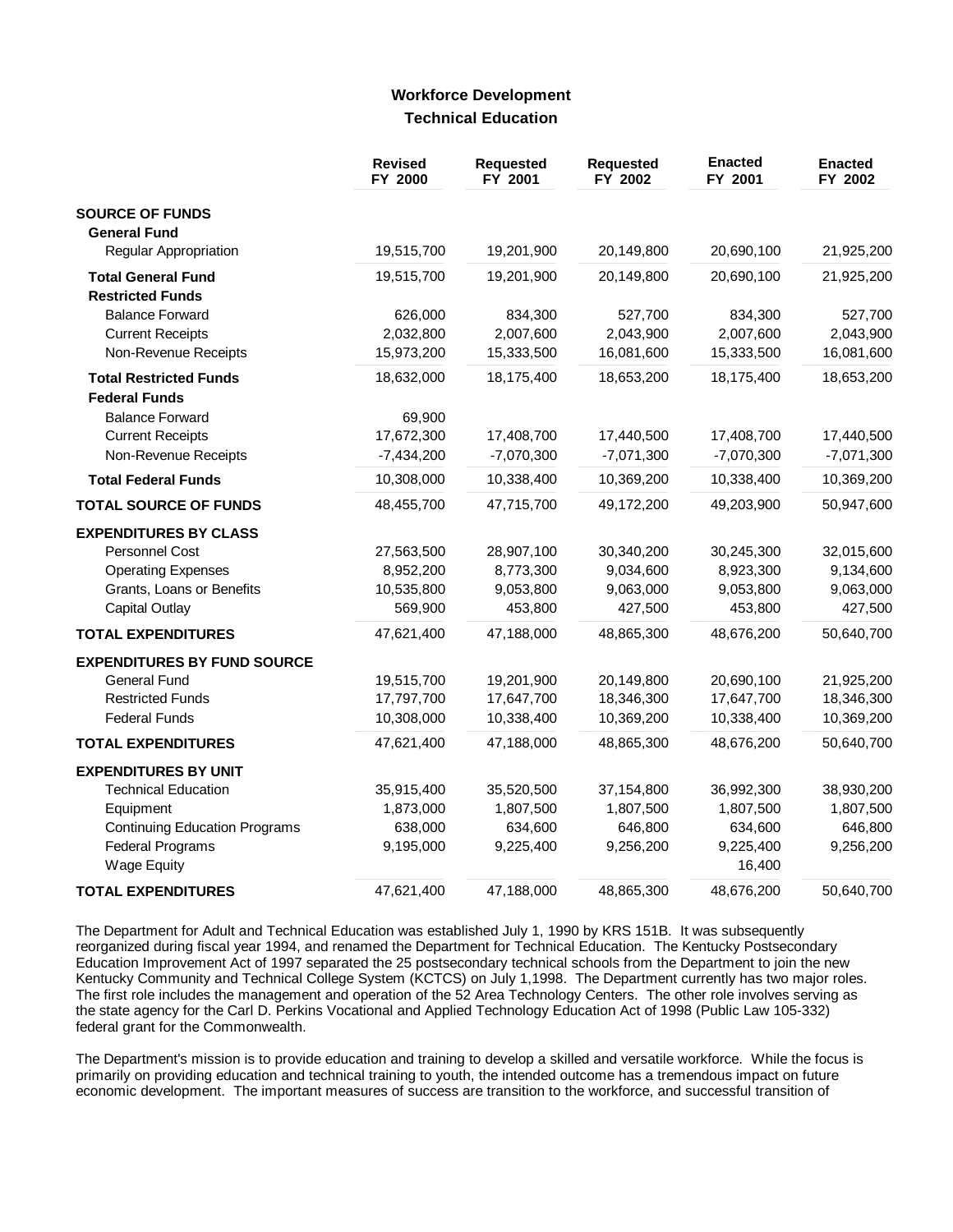students to advanced technical training. The Department is regulated by the State Board for Adult and Technical Education for personnel matters, and compliance with federal programs.

The Department was reorganized from three divisions to two divisions after the separation of the secondary and postsecondary staff in 1998. The two divisions are: the Division for School Services, and the Division for Administrative Services.

- The Division of School Services has primary responsibility for curriculum, program supervision, staff development, an programmatic technical assistance to the Area Technology Centers. The Division also has primary responsibility for liaisc activities with local school districts and business and industry.
- The Division for Administrative Service has primary responsibility for: implementing the provisions of the federal grant for technical education in Kentucky, budget preparation and oversight, the student information system, contracts, and five Administrative Business Offices.

Since the movement of the postsecondary technical schools to KCTCS, the Department has had the unprecedented opportunity to dedicate attention and resources on Area Technology Centers to better meet the needs of secondary students. Are Technology Centers are located throughout the Commonwealth, and generally located in small-to medium-sized counties. Thes schools are also uniquely positioned to serve business and industries where it is not possible to be served by a postsecondar institution. This aspect provides cost-effective measures in response to training needs of business and industry, and loceconomic development initiatives. Area Technology Centers are, therefore, not only vital in the overall scheme of Kentucky efforts to better prepare secondary technical students for postsecondary education or employment, but provide an additional avenue to upgrade skills of incumbent workers in some areas of the state.

#### **Policy**

Included in the 2000-2002 Budget of the Commonwealthis an allocation from the General Fund in the amount of \$16,400 in fiscal year 2001 for the Wage Equity Plan.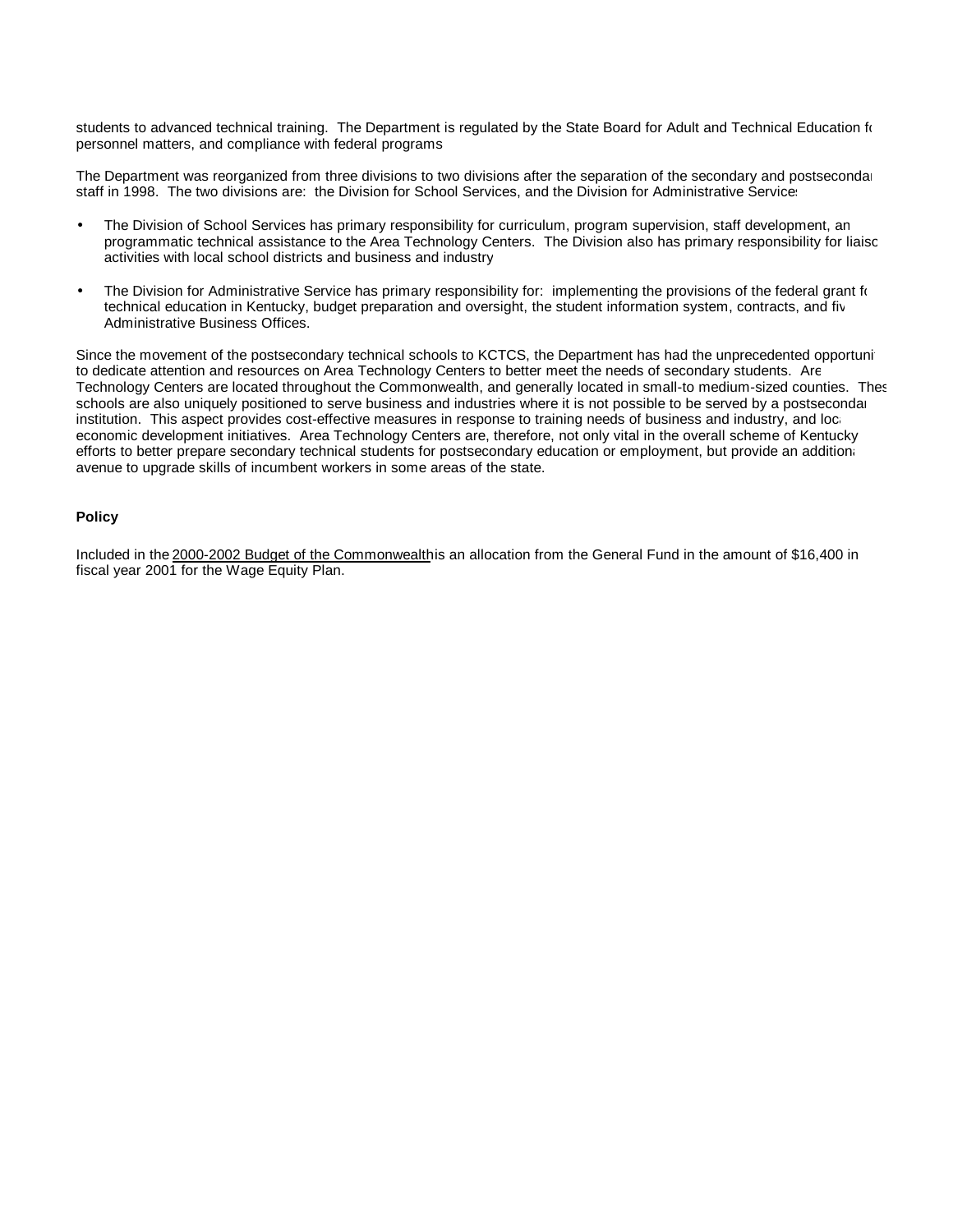## **Workforce Development Technical Education School Support and Administration**

|                                                      | <b>Revised</b><br>FY 2000 | <b>Requested</b><br>FY 2001 | <b>Requested</b><br>FY 2002 | <b>Enacted</b><br>FY 2001 | <b>Enacted</b><br>FY 2002 |
|------------------------------------------------------|---------------------------|-----------------------------|-----------------------------|---------------------------|---------------------------|
| <b>SOURCE OF FUNDS</b>                               |                           |                             |                             |                           |                           |
| <b>General Fund</b>                                  |                           |                             |                             |                           |                           |
| Regular Appropriation                                | 17,642,700                | 17,394,400                  | 18,342,300                  | 18,866,200                | 20,117,700                |
| <b>Total General Fund</b><br><b>Restricted Funds</b> | 17,642,700                | 17,394,400                  | 18,342,300                  | 18,866,200                | 20,117,700                |
| <b>Balance Forward</b>                               | 508,300                   | 676,600                     | 331,600                     | 676,600                   | 331,600                   |
| <b>Current Receipts</b>                              | 1,354,800                 | 1,334,600                   | 1,365,900                   | 1,334,600                 | 1,365,900                 |
| Non-Revenue Receipts                                 | 15,973,200                | 15,333,500                  | 16,081,600                  | 15,333,500                | 16,081,600                |
| <b>Total Restricted Funds</b>                        | 17,836,300                | 17,344,700                  | 17,779,100                  | 17,344,700                | 17,779,100                |
| <b>Federal Funds</b>                                 |                           |                             |                             |                           |                           |
| <b>Current Receipts</b>                              | 1,113,000                 | 1,113,000                   | 1,113,000                   | 1,113,000                 | 1,113,000                 |
| <b>Total Federal Funds</b>                           | 1,113,000                 | 1,113,000                   | 1,113,000                   | 1,113,000                 | 1,113,000                 |
| <b>TOTAL SOURCE OF FUNDS</b>                         | 36,592,000                | 35,852,100                  | 37,234,400                  | 37,323,900                | 39,009,800                |
| <b>EXPENDITURES BY CLASS</b>                         |                           |                             |                             |                           |                           |
| Personnel Cost                                       | 26,701,200                | 28,014,700                  | 29,417,700                  | 29,336,500                | 31,093,100                |
| <b>Operating Expenses</b>                            | 7,011,200                 | 6,844,200                   | 7,101,800                   | 6,994,200                 | 7,201,800                 |
| Grants, Loans or Benefits                            | 1,877,500                 | 452,200                     | 452,200                     | 452,200                   | 452,200                   |
| Capital Outlay                                       | 325,500                   | 209,400                     | 183,100                     | 209,400                   | 183,100                   |
| <b>TOTAL EXPENDITURES</b>                            | 35,915,400                | 35,520,500                  | 37,154,800                  | 36,992,300                | 38,930,200                |
| <b>EXPENDITURES BY FUND SOURCE</b>                   |                           |                             |                             |                           |                           |
| General Fund                                         | 17,642,700                | 17,394,400                  | 18,342,300                  | 18,866,200                | 20,117,700                |
| <b>Restricted Funds</b>                              | 17,159,700                | 17,013,100                  | 17,699,500                  | 17,013,100                | 17,699,500                |
| <b>Federal Funds</b>                                 | 1,113,000                 | 1,113,000                   | 1,113,000                   | 1,113,000                 | 1,113,000                 |
| <b>TOTAL EXPENDITURES</b>                            | 35,915,400                | 35,520,500                  | 37,154,800                  | 36,992,300                | 38,930,200                |

Kentucky Revised Statute 151B establishes the Department for Technical Education. The Department is responsible for administering the 52 state operated Area Technology Centers. The Department is organized into two divisions: the Division for School Services, and the Division for Administrative Services.

The Division for School Services provides leadership and management of technical training programs including: establishing program standards; providing instructional supervision and technical assistance; providing curriculum services including task list development and management; offering staff development including training for newly employed instructors, implementing federal program initiatives, and managing secondary student organizations. The Division for School Services also pursues and maintains articulation agreements with institutions at the secondary and postsecondary levels. Most articulation agreements are with postsecondary technical schools, community colleges, and universities within Kentucky. Articulation agreements allow students to continue education at a higher level without duplicating previous course work. Business and industry linkages are critical to the quality of instructional programs.

The Division for Administrative Services consists of the Federal Programs Branch and the Budget and Business Branch. Five Administrative Business Offices are assigned to the Budget and Business Branch to provide accounting, purchasing, and personnel services for schools.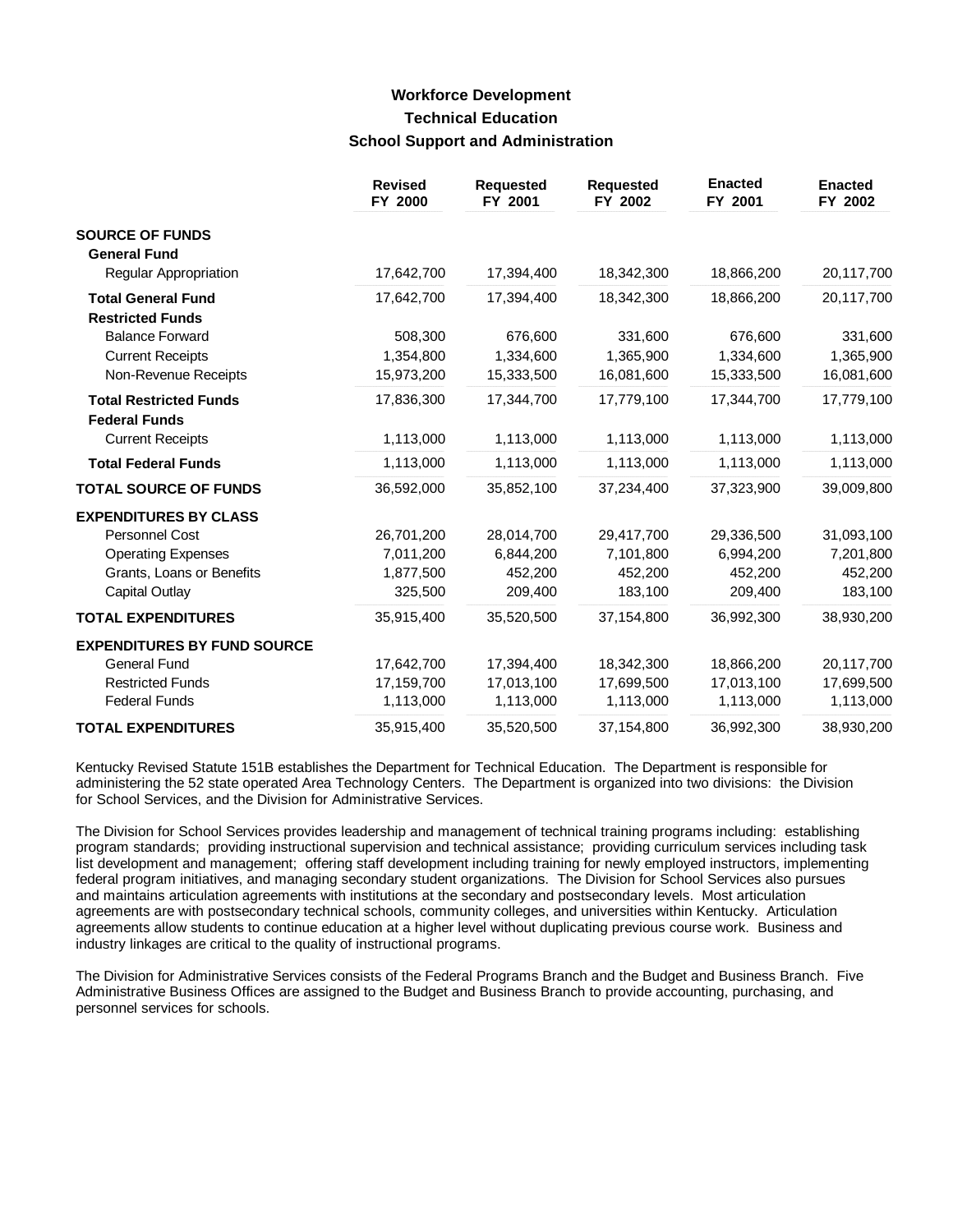#### **Policy**

The 2000-2002 Budget of the Commonwealth provides General Fund support totaling \$800,000 in fiscal year 2001 and \$1,200,000 in fiscal year 2002 for new Computer Technology Systems and other programs in the Area Technology Center: These funds will support additional teacher and support staff salaries, equipment costs and classroom supplies for 20 new programs in fiscal year 2001 and 10 additional new programs in fiscal year 2002.

The 2000-2002 Budget of the Commonwealthalso provides a total of \$600,000 from the General Fund in each fiscal year for salary equity for certain staff in the Department of Technical Education and Area Technology Centers.

General Fund support in the amount of \$130,000 in fiscal year 2001 and \$136,500 in fiscal year 2002 is also provided for three additional positions and related operating costs. These staff will monitor Level III technology classes for compliance with fundir criteria and course standards in the 26 technical centers operated by independent school districts throughout the Commonwealth The staff will also offer technical assistance, assessment and other services.

A total of \$500,000 from the General Fund is provided in fiscal year 2002 for the Cabinet to operate the new Jackso County Area Technology Center. The Center is scheduled to open in the second year of the biennium. These funds w support eight additional positions and associated operating costs.

The 2000-2002 Budget of the Commonwealthalso includes language providing \$70,000 each fiscal year for a Secondary School Technology Program in Morgan County and \$70,000 in each fiscal year for a Middle School Technology Program in Montgomer County.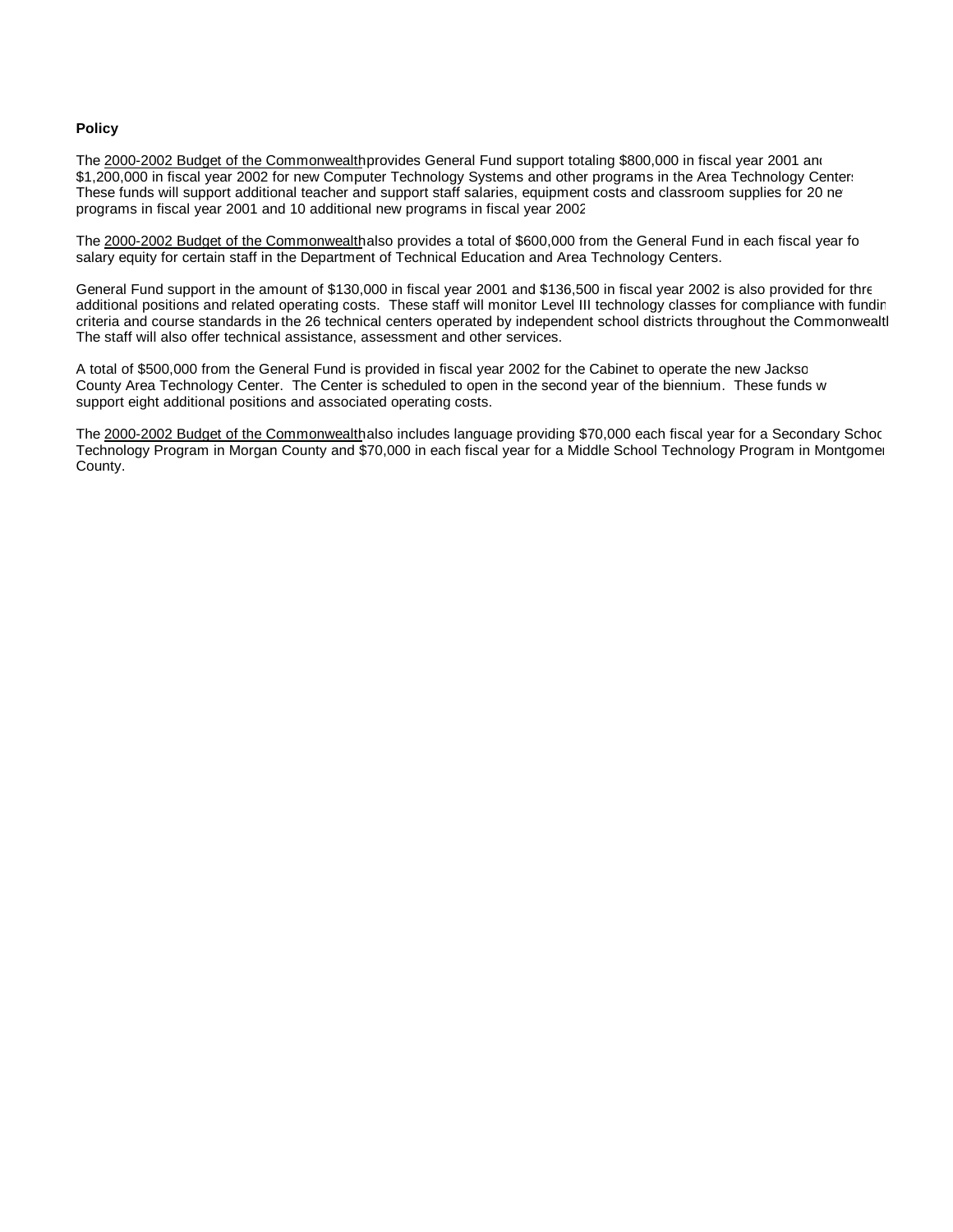## **Workforce Development Technical Education Equipment**

|                                                        | <b>Revised</b><br>FY 2000 | <b>Requested</b><br>FY 2001 | <b>Requested</b><br>FY 2002 | <b>Enacted</b><br>FY 2001 | <b>Enacted</b><br>FY 2002 |
|--------------------------------------------------------|---------------------------|-----------------------------|-----------------------------|---------------------------|---------------------------|
| <b>SOURCE OF FUNDS</b><br><b>General Fund</b>          |                           |                             |                             |                           |                           |
| <b>Regular Appropriation</b>                           | 1,873,000                 | 1,807,500                   | 1,807,500                   | 1,807,500                 | 1,807,500                 |
| <b>Total General Fund</b>                              | 1,873,000                 | 1,807,500                   | 1,807,500                   | 1,807,500                 | 1,807,500                 |
| <b>TOTAL SOURCE OF FUNDS</b>                           | 1,873,000                 | 1,807,500                   | 1,807,500                   | 1,807,500                 | 1,807,500                 |
| <b>EXPENDITURES BY CLASS</b>                           |                           |                             |                             |                           |                           |
| <b>Operating Expenses</b><br>Grants, Loans or Benefits | 1,563,100<br>65,500       | 1,563,100                   | 1,563,100                   | 1,563,100                 | 1,563,100                 |
| Capital Outlay                                         | 244,400                   | 244,400                     | 244,400                     | 244,400                   | 244,400                   |
| <b>TOTAL EXPENDITURES</b>                              | 1,873,000                 | 1,807,500                   | 1,807,500                   | 1,807,500                 | 1,807,500                 |
| <b>EXPENDITURES BY FUND SOURCE</b><br>General Fund     | 1,873,000                 | 1,807,500                   | 1,807,500                   | 1,807,500                 | 1,807,500                 |
| <b>TOTAL EXPENDITURES</b>                              | 1,873,000                 | 1,807,500                   | 1,807,500                   | 1,807,500                 | 1,807,500                 |

Kentucky Revised Statute 151B establishes responsibility of the state-operated system of Kentucky Tech area technology schools in the Department for Technical Education. The Department has a line item for equipment procurement and maintaining and/or replacing existing equipment.

Equipment funding is used by the Department for Technical Education to replace outdated and worn out equipment, maintain and repair existing equipment and up-grade instructional programs. Funds are distributed to all Area Technology Centers in the system by a funding formula which considers inventory, age of equipment, number of programs and enrollment.

The availability of the equipment fund is spread throughout all the schools and programs in the System. Examples of acquired equipment include computer-aided drafting equipment, computerized machine tool technology equipment, and robotics equipment used in simulated manufacturing labs.

#### **Policy**

Bond funds in the amount of \$2,998,800 are included in House Bill 502, Part II, Capital Projects Budget, Community Development Projects. These funds represent a significant investment in equipment upgrades for the 52 Area Technology Centers. Instructionally up-to-date equipment will enable the secondary schools in the Kentucky Tech System to adapt to changing work environments and prepare students for the workplace. The quality of instruction will be enhanced and students can learn to perform tasks for the real world of work with equipment that meets industry standards.

In addition, the General Assembly added language in House Bill 502, Part IX, Special Provisions, relating to the Area Technical Center Equipment provided in Part II of the Capital Projects Budget, Community Development Projects, that includes \$127,000 in fiscal year 2001 for equipment at the Floyd County Area Technology Center and \$125,000 in fiscal year 2001 for the West Liberty Computer Repair Center.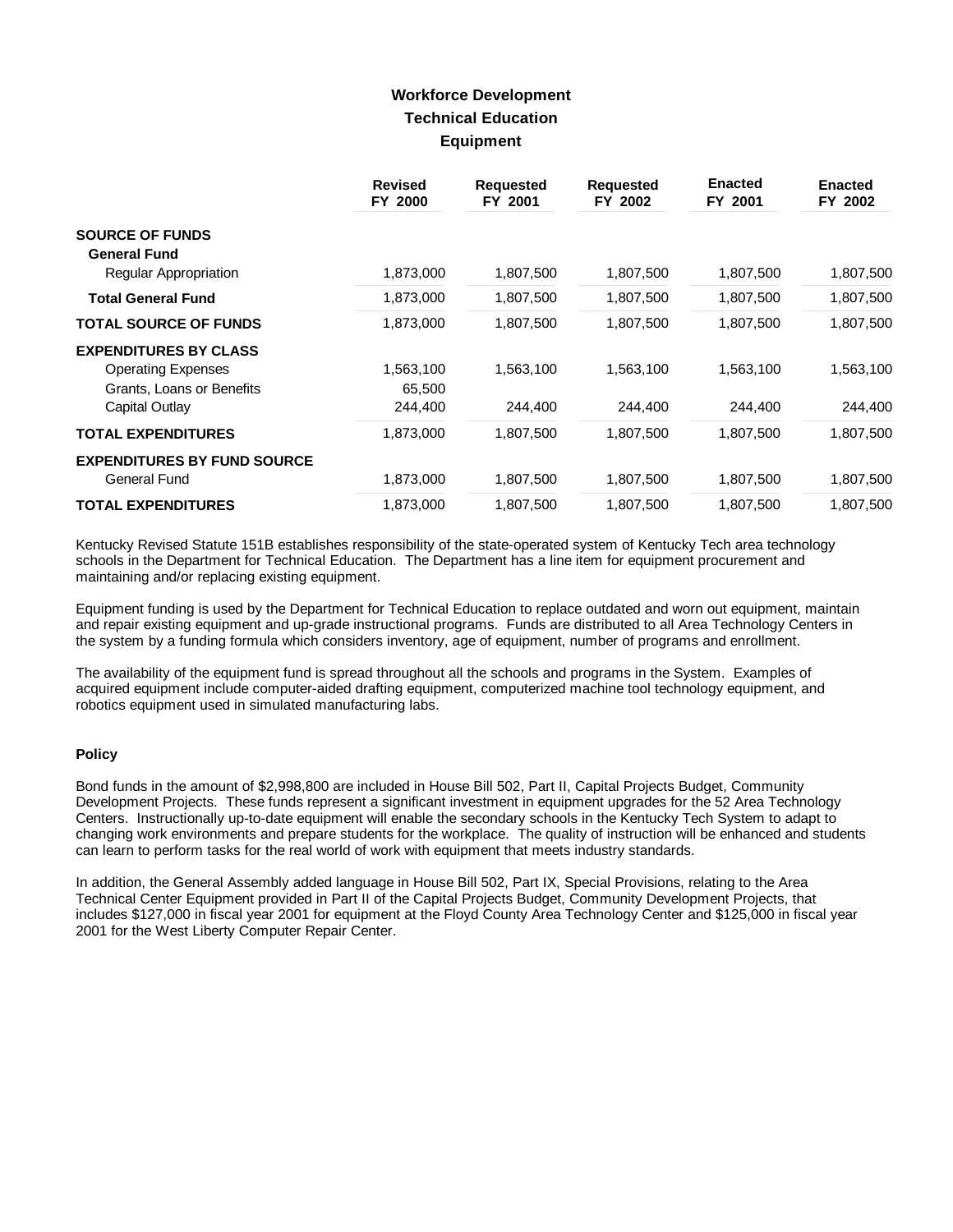## **Workforce Development Technical Education Continuing Education Programs**

|                                    | <b>Revised</b><br>FY 2000 | <b>Requested</b><br>FY 2001 | <b>Requested</b><br>FY 2002 | <b>Enacted</b><br>FY 2001 | <b>Enacted</b><br>FY 2002 |
|------------------------------------|---------------------------|-----------------------------|-----------------------------|---------------------------|---------------------------|
| <b>SOURCE OF FUNDS</b>             |                           |                             |                             |                           |                           |
| <b>Restricted Funds</b>            |                           |                             |                             |                           |                           |
| <b>Balance Forward</b>             | 117,700                   | 157,700                     | 196,100                     | 157,700                   | 196,100                   |
| <b>Current Receipts</b>            | 678,000                   | 673,000                     | 678,000                     | 673,000                   | 678,000                   |
| <b>Total Restricted Funds</b>      | 795,700                   | 830,700                     | 874,100                     | 830,700                   | 874,100                   |
| <b>TOTAL SOURCE OF FUNDS</b>       | 795,700                   | 830,700                     | 874,100                     | 830,700                   | 874,100                   |
| <b>EXPENDITURES BY CLASS</b>       |                           |                             |                             |                           |                           |
| <b>Personnel Cost</b>              | 469,000                   | 477,500                     | 486,000                     | 477,500                   | 486,000                   |
| <b>Operating Expenses</b>          | 169,000                   | 157,100                     | 160,800                     | 157,100                   | 160,800                   |
| <b>TOTAL EXPENDITURES</b>          | 638,000                   | 634,600                     | 646,800                     | 634,600                   | 646,800                   |
| <b>EXPENDITURES BY FUND SOURCE</b> |                           |                             |                             |                           |                           |
| <b>Restricted Funds</b>            | 638,000                   | 634,600                     | 646,800                     | 634,600                   | 646,800                   |
| <b>TOTAL EXPENDITURES</b>          | 638,000                   | 634,600                     | 646,800                     | 634,600                   | 646,800                   |

Kentucky Revised Statute 151B establishes the responsibility of the Kentucky Tech System within the Department for Technical Education. Part of the responsibility of this system of schools is to provide continuing and customized technical education programs on an as-needed basis. The need is established based on the demand from business and industry, as well as demand from adults in the community seeking to enhance their employment opportunities. Area Technology Centers serve this role in areas of the Commonwealth where continuing education is not available at a postsecondary institution.

Demand for training programs from business and industry may range from continuing education in computer applications to customized training programs such as robotics for a specific industry.

Many adults pursue continuing education programs to upgrade or update technical skills related to their present employment. Additionally, adults who are faced with layoffs or unemployment as a result of business and industry closure opt to use these programs to retrain in a different field, affording them greater employment opportunities in the existing labor market.

Training programs are also designed to meet the increasing demands of various state and local regulatory certification requirements. Examples include additional programs in water handling, blood and air borne pathogens and heating and cooling systems.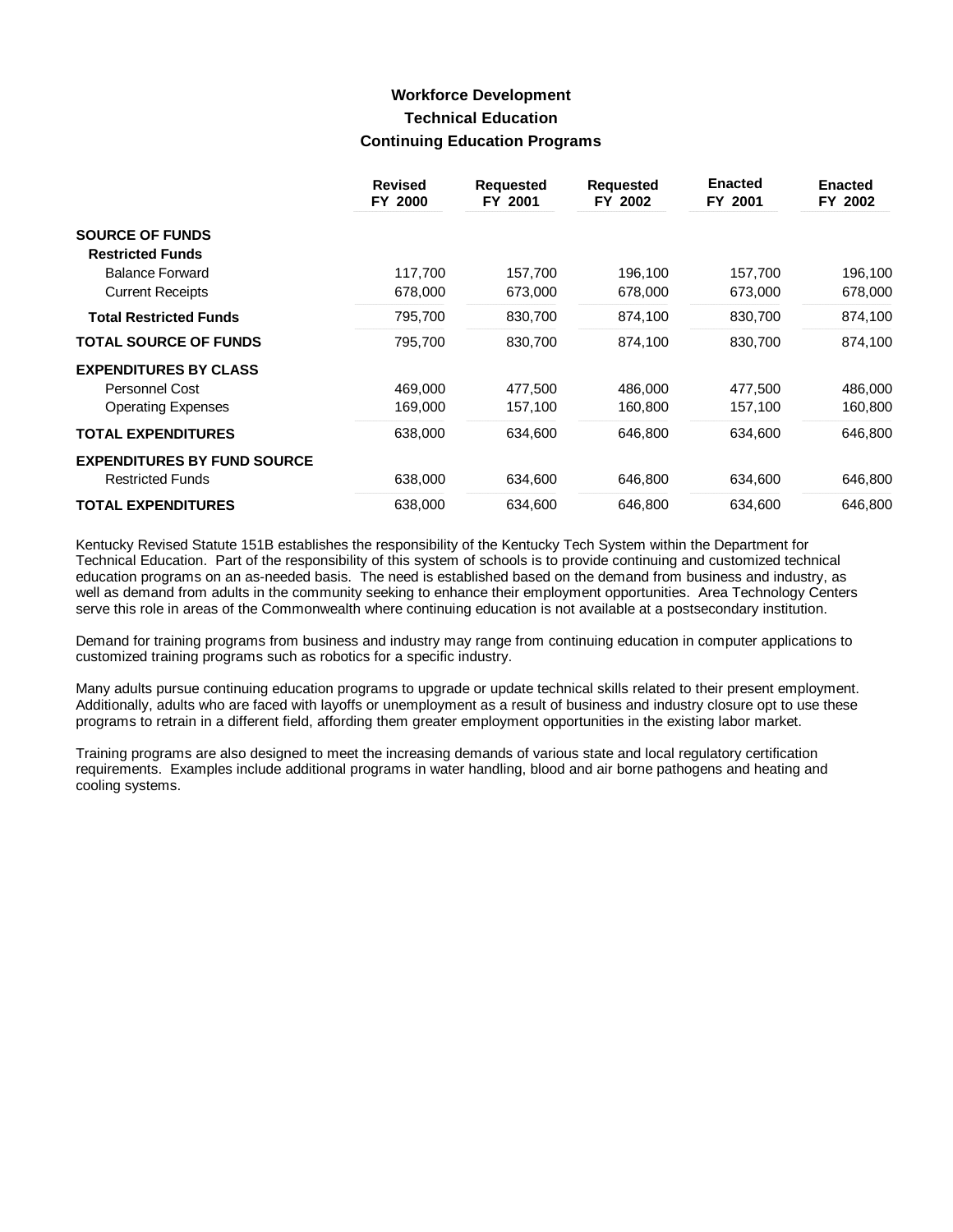# **Workforce Development Technical Education Federal Programs**

|                                    | <b>Revised</b><br>FY 2000 | <b>Requested</b><br>FY 2001 | <b>Requested</b><br>FY 2002 | <b>Enacted</b><br>FY 2001 | <b>Enacted</b><br>FY 2002 |
|------------------------------------|---------------------------|-----------------------------|-----------------------------|---------------------------|---------------------------|
| <b>SOURCE OF FUNDS</b>             |                           |                             |                             |                           |                           |
| <b>Federal Funds</b>               |                           |                             |                             |                           |                           |
| <b>Balance Forward</b>             | 69,900                    |                             |                             |                           |                           |
| <b>Current Receipts</b>            | 16,559,300                | 16,295,700                  | 16,327,500                  | 16,295,700                | 16,327,500                |
| Non-Revenue Receipts               | $-7,434,200$              | $-7,070,300$                | $-7,071,300$                | -7,070,300                | $-7,071,300$              |
| <b>Total Federal Funds</b>         | 9,195,000                 | 9,225,400                   | 9,256,200                   | 9,225,400                 | 9,256,200                 |
| <b>TOTAL SOURCE OF FUNDS</b>       | 9,195,000                 | 9,225,400                   | 9,256,200                   | 9,225,400                 | 9,256,200                 |
| <b>EXPENDITURES BY CLASS</b>       |                           |                             |                             |                           |                           |
| Personnel Cost                     | 393,300                   | 414,900                     | 436,500                     | 414,900                   | 436,500                   |
| <b>Operating Expenses</b>          | 208,900                   | 208,900                     | 208,900                     | 208,900                   | 208,900                   |
| Grants, Loans or Benefits          | 8,592,800                 | 8,601,600                   | 8,610,800                   | 8,601,600                 | 8,610,800                 |
| <b>TOTAL EXPENDITURES</b>          | 9,195,000                 | 9,225,400                   | 9,256,200                   | 9,225,400                 | 9,256,200                 |
| <b>EXPENDITURES BY FUND SOURCE</b> |                           |                             |                             |                           |                           |
| <b>Federal Funds</b>               | 9,195,000                 | 9,225,400                   | 9,256,200                   | 9,225,400                 | 9,256,200                 |
| <b>TOTAL EXPENDITURES</b>          | 9,195,000                 | 9,225,400                   | 9,256,200                   | 9,225,400                 | 9,256,200                 |

The Division of Federal Programs and Support includes the major functions of: coordinating the development of the State Plan for Vocational-Technical Education, as required by the Carl D. Perkins Vocational and Applied Technology Education Act of 1990 (Public Law 101-392), and related provisions regarding distribution of funds, developing a statewide system of standards and measures for technical programs, tracking and monitoring sub-grants to eligible recipients, and developing an annual evaluation system. The Division also serves as liaison with occupational and support programs in community colleges and universities assisted under the federal Vocational-Technical Act, and provides in-service and technical assistance to educational institutions regarding the provisions and requirements of the federal Vocational-Technical Act. The Division manages the Department's annual and biennial budget; operates and maintains an automated student information system containing selected characteristics for technical programs and students; and develops and implements a Methods of Administration (MOA) to comply with the requirements of the Office of Civil Rights relating to equity in technical programs.

The Act includes two major components: the Basic Grant and Tech Prep. The Basic Grant funds are for program improvement. Tech Prep funds are earmarked for the development and modification of programs that combines at a minimum two years of secondary education with a minimum of two years of postsecondary education in a non-duplicative, sequential course of study in a technical program leading to employment or further education. Tech Prep integrates academic and technical education, uses work-based and worksite learning where appropriate and available. It builds student competence in mathematics, science, reading, writing, communications, economics, and workplace skills through applied, contextual academics and integrated instruction in a coherent sequence of courses. The Department for Technical Education provides statewide direction, leadership, and supervision in this initiative.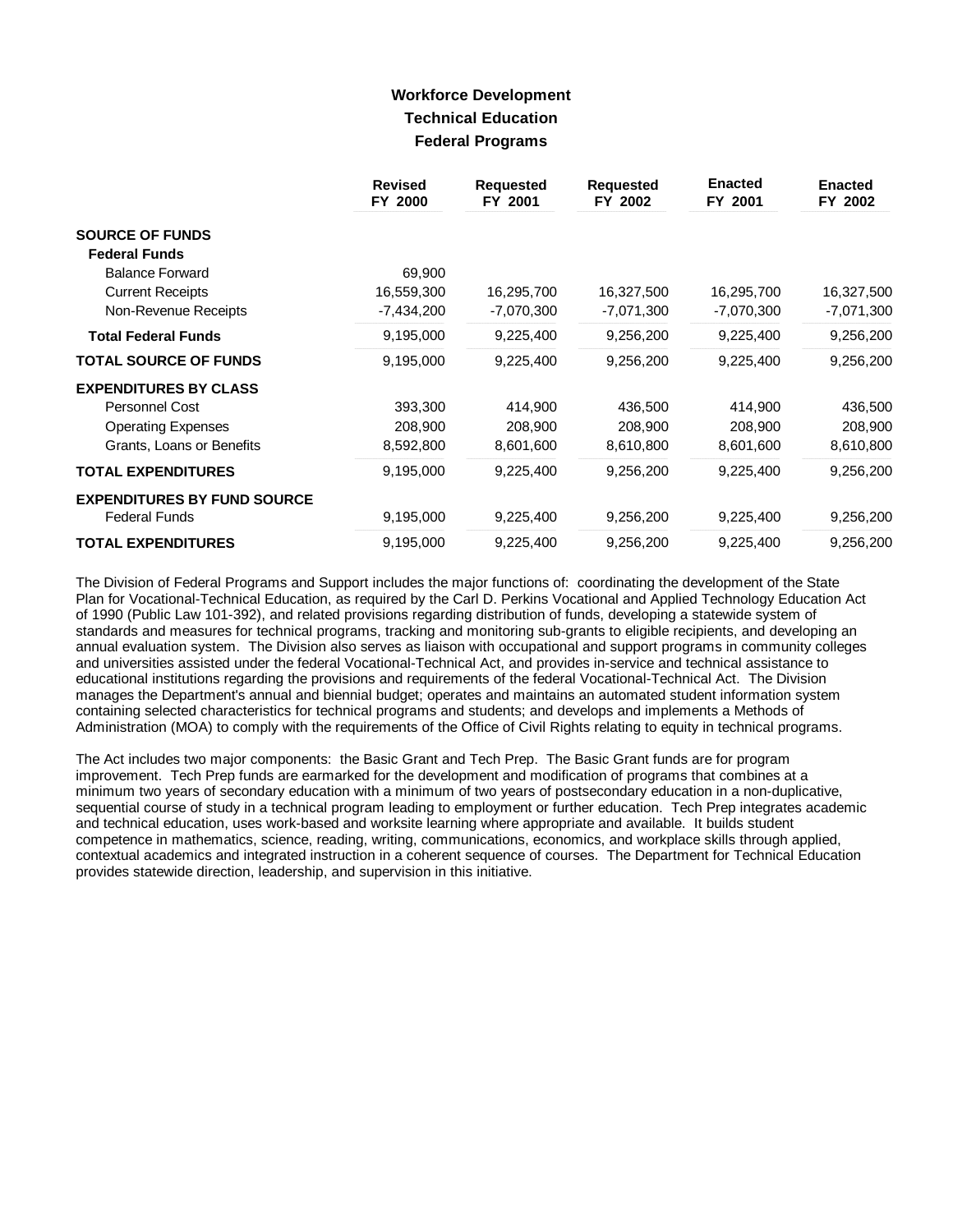### **Workforce Development Adult Education and Literacy**

|                                                          | <b>Revised</b><br>FY 2000 | <b>Requested</b><br>FY 2001 | <b>Requested</b><br>FY 2002 | <b>Enacted</b><br>FY 2001 | <b>Enacted</b><br>FY 2002 |
|----------------------------------------------------------|---------------------------|-----------------------------|-----------------------------|---------------------------|---------------------------|
| <b>SOURCE OF FUNDS</b>                                   |                           |                             |                             |                           |                           |
| <b>General Fund</b>                                      |                           |                             |                             |                           |                           |
| Regular Appropriation<br><b>Continuing Appropriation</b> | 12,779,400<br>1,861,900   | 13,324,400                  | 13,634,600                  | 11,005,200                | 11,360,300                |
| <b>Total General Fund</b><br><b>Restricted Funds</b>     | 14,641,300                | 13,324,400                  | 13,634,600                  | 11,005,200                | 11,360,300                |
| <b>Balance Forward</b>                                   | 228,100                   | 32,600                      | 11,800                      | 32,600                    | 11,800                    |
| <b>Current Receipts</b>                                  | 62,500                    | 62,500                      | 62,500                      | 62,500                    | 62,500                    |
| <b>Total Restricted Funds</b>                            | 290,600                   | 95,100                      | 74,300                      | 95,100                    | 74,300                    |
| <b>Federal Funds</b>                                     |                           |                             |                             |                           |                           |
| <b>Balance Forward</b>                                   | 229,800                   |                             |                             |                           |                           |
| <b>Current Receipts</b>                                  | 6,109,000                 | 8,918,400                   | 8,289,800                   | 8,918,400                 | 8,289,800                 |
| Non-Revenue Receipts                                     | 2,928,100                 | 2,178,500                   | 2,230,600                   | 2,178,500                 | 2,230,600                 |
| <b>Total Federal Funds</b>                               | 9,266,900                 | 11,096,900                  | 10,520,400                  | 11,096,900                | 10,520,400                |
| <b>TOTAL SOURCE OF FUNDS</b>                             | 24,198,800                | 24,516,400                  | 24,229,300                  | 22,197,200                | 21,955,000                |
| <b>EXPENDITURES BY CLASS</b>                             |                           |                             |                             |                           |                           |
| <b>Personnel Cost</b>                                    | 2,051,400                 | 2,354,000                   | 2,475,800                   | 2,148,700                 | 2,261,700                 |
| <b>Operating Expenses</b>                                | 692,600                   | 663,600                     | 674,700                     | 607,600                   | 627,600                   |
| Grants, Loans or Benefits                                | 21,422,200                | 21,487,000                  | 21,078,800                  | 19,429,100                | 19,065,700                |
| <b>TOTAL EXPENDITURES</b>                                | 24,166,200                | 24,504,600                  | 24,229,300                  | 22,185,400                | 21,955,000                |
| <b>EXPENDITURES BY FUND SOURCE</b>                       |                           |                             |                             |                           |                           |
| General Fund                                             | 14,641,300                | 13,324,400                  | 13,634,600                  | 11,005,200                | 11,360,300                |
| <b>Restricted Funds</b>                                  | 258,000                   | 83,300                      | 74,300                      | 83,300                    | 74,300                    |
| <b>Federal Funds</b>                                     | 9,266,900                 | 11,096,900                  | 10,520,400                  | 11,096,900                | 10,520,400                |
| <b>TOTAL EXPENDITURES</b>                                | 24,166,200                | 24,504,600                  | 24,229,300                  | 22,185,400                | 21,955,000                |
| <b>EXPENDITURES BY UNIT</b>                              |                           |                             |                             |                           |                           |
| Management and Support Services                          | 903,500                   | 1,196,400                   | 1,245,800                   | 955,100                   | 1,004,500                 |
| Program Services                                         | 22,055,800                | 22,085,200                  | 21,723,200                  | 20,061,800                | 19,698,600                |
| Workforce Investment<br><b>Wage Equity</b>               | 1,206,900                 | 1,223,000                   | 1,260,300                   | 1,165,100<br>3,400        | 1,247,200<br>4,700        |
| <b>TOTAL EXPENDITURES</b>                                | 24,166,200                | 24,504,600                  | 24,229,300                  | 22,185,400                | 21,955,000                |

The Department for Adult Education and Literacy (DAEL) was formed in 1993 as a result of the merger of the Kentucky Literacy Commission and the Office of Adult Education. By elevating the state agency to department status in the Cabinet, the Commonwealth validated its belief in the importance of adult education in workforce and economic development. The Department funds a network of local instructional programs statewide to assist adults in acquiring knowledge, and developing the potential to achieve their goals in the workplace, at home, and in society.

It has been well documented that the ability of Kentucky to flourish economically, and to provide high living standards is dependent upon the quality, accessibility, and relevance of its educational system. According to the report recently issued by the Task Force on Adult Education, "Adult illiteracy is a fundamental barrier to every major challenge facing Kentucky, including early childhood education, education reform, economic development, and improving the health and well-being of Kentucky's families and communities." Another report, *The Leadership Challenge Ahead*: *Trends that will dominate the future agenda*, issued by the Kentucky Long-Term Policy Research Center, identified numerous trends that reflect a need for a better educated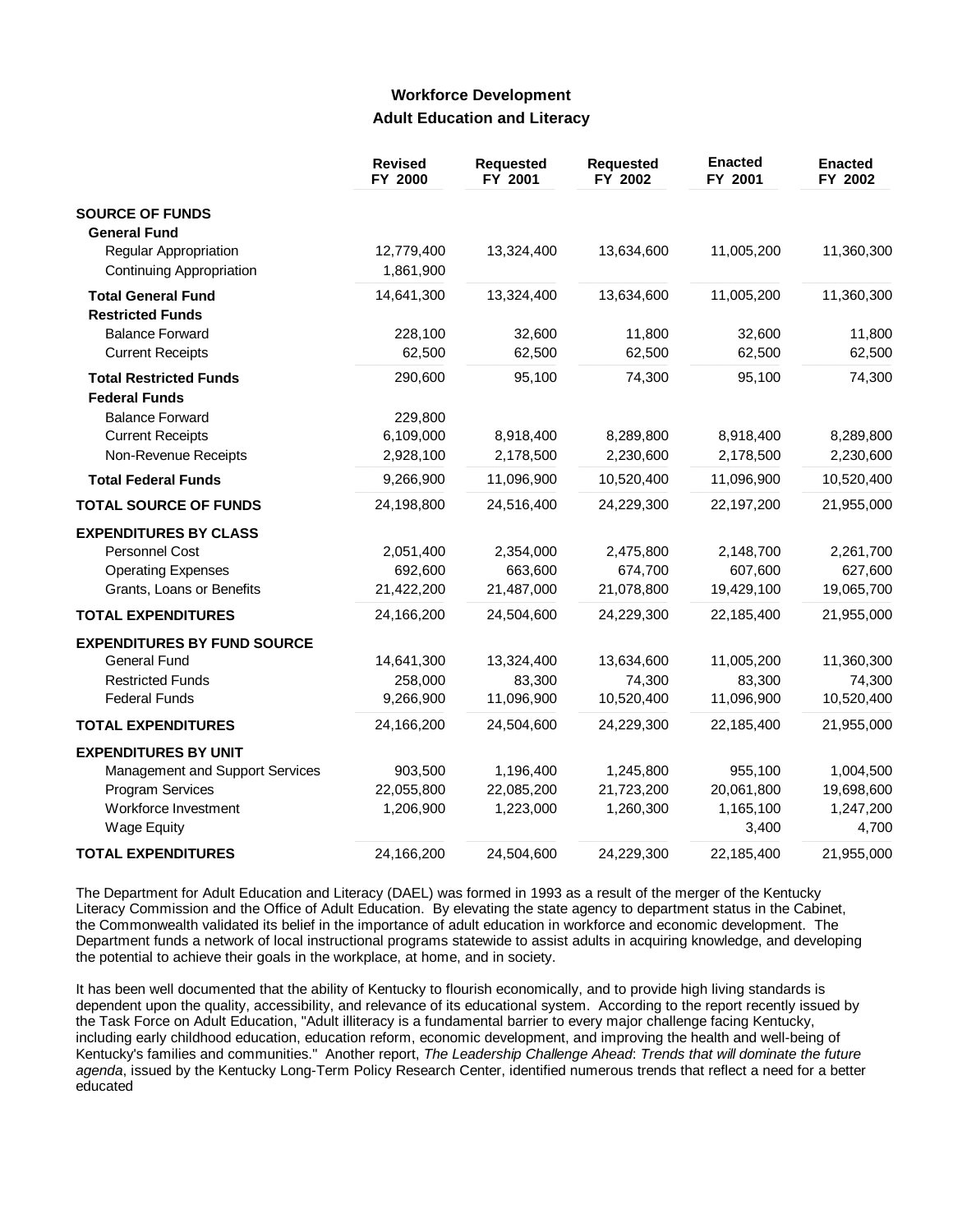population. Whether the issue was occupational trends, workforce training, poverty, income equality, the emergence  $($ information technology, or globalization of the economy, a common theme emerged: the Commonwealth's adult population must develop the educational skills necessary to enhance Kentucky's human capital, participate more fully in society, and realize the maximum potential. As all levels of the workforce become increasingly reliant on knowledge and intellect, the authors of *The Leadership Challenge Ahead* concluded, that "employees must be able to function successfully both as individuals and team members and possess a solid foundation in the basics ranging from math and verbal literacy to an overall ability to learn." It becoming increasingly clear that "brain power" has replaced "brawn power" as the vehicle for economic growth.

Kentucky's working age population remains undereducated according to a number of measures. The Commonwealth ranks 4<sup>th</sup> according to the 1990 U.S. Census in the number of adults completing high school. Of the total adult population, age 16 and over and out of school, 36 percent have not attained a high school diploma. Of those not completing high school, 18 percent  $($ Kentucky's total population have not completed the eighth grade. In addition, the Kentucky Adult Literacy Survey (KALS) revealed that 40 percent of the Commonwealth's adults performed in the lowest two skill levels (Levels 1 and 2) in prose, document, and quantitative literacy. Their proficiencies are limited to such tasks as the ability to sign their own name on a form or locate a single fact in a table. Consequently, they do not possess the aptitude to compare and contrast information, generate ideas from what they read, or apply information to solve a problem – all essential skills in today's society. As a result, they lack the ability to fully participate in the workplace, the home, and the community.

These individuals are more likely to receive welfare, food stamps, and live in poverty; and less apt to be employed, earn high wages, encourage literacy development in their children, or vote. For Kentucky, the result is a state with fewer resources to me its social, political, civic, and economic goals and objectives. As stated in the Task Force on Adult Education report, "Kentucky's capacity to raise the state's per capita income, improve the quality of its population, and develop a competitive economy depends fundamentally on the state's ability to increase the population's education attainment." Therefore, it is critical that system of adult education programs exists to prepare Kentucky's adult population for the changing workplace, and the more demanding complex society.

#### **Policy**

Pursuant to Senate Bill 1, passed by the 2000 General Assembly, the \$2 million annual Special Adult Education and Literacy Fund will be transferred to the Council on Postsecondary Education (CPE) for deposit into the Adult Education and Literacy Initiative Fund. These funds shall not lapse at the end of a fiscal year but are to be carried forward to be used to support county and regional strategies for lifelong learning, statewide excellence initiatives and research and development activities. Thes funds may be used to support family literacy in collaboration with family resource centers, early childhood initiatives, prescho programs, and workplace training. The fund may also provide a statewide competency-based certification for transferable skill in the workplace, and provide incentives for adults, employers, and providers to encourage adults to participate in learnin activities.

The CPE will develop and implement a 20-year strategic agenda, in partnership with the Department for Adult Education and Literacy, which will lead Kentucky to a standard of living and quality of life that meets or exceeds the national average

The Department for Adult Education and Literacy will continue to carry out the statewide mission on adult education an implement a strategy to reduce the number of adults at the lowest levels of literacy and most in need of adult education an literacy services. The Department is to be the education agency solely designated for the purpose of developing and approving the state plan required by state or federal law. In consultation with the CPE, the Department shall prepare a biennial budget consistent with the statewide mission on adult education. The Department will work with the CPE at a policy level to ensure that a comprehensive, coordinated plan is implemented and is consistent with the federal Workforce Investment Act of 1998. Services for adult education and literacy shall be targeted to communities with the greatest need, based on the number of adult functioning at low levels of literacy, along with other indicators of need.

Included in the 2000-2002 Budget of the Commonwealthis an allocation from the General Fund in the amount of \$3,400 in fiscal year 2001 and \$4,700 in fiscal year 2002 for the Wage Equity Plan.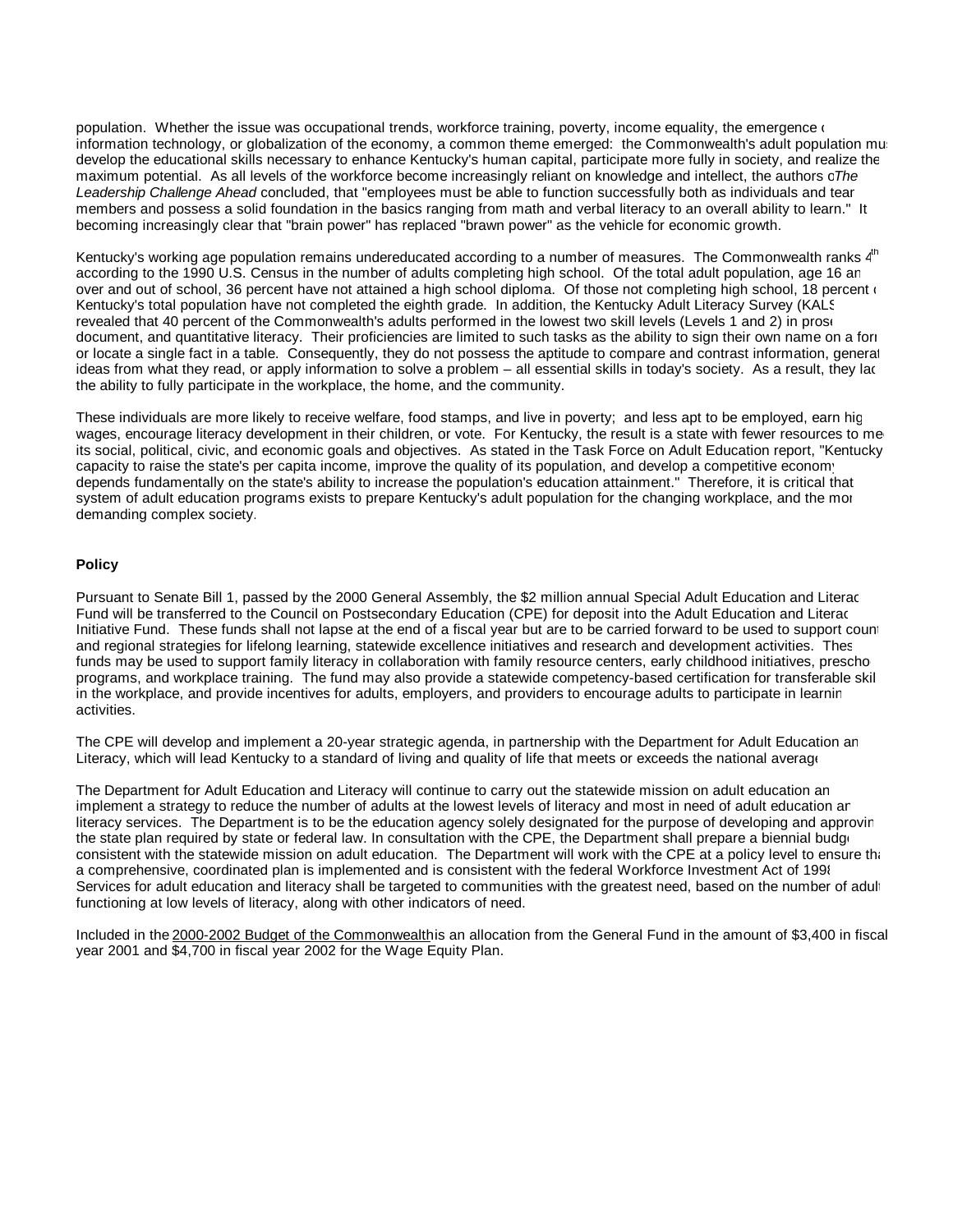### **Workforce Development Vocational Rehabilitation**

|                                                      | <b>Revised</b><br>FY 2000 | <b>Requested</b><br>FY 2001 | Requested<br>FY 2002 | <b>Enacted</b><br>FY 2001 | <b>Enacted</b><br>FY 2002 |
|------------------------------------------------------|---------------------------|-----------------------------|----------------------|---------------------------|---------------------------|
| <b>SOURCE OF FUNDS</b>                               |                           |                             |                      |                           |                           |
| <b>General Fund</b>                                  |                           |                             |                      |                           |                           |
| Regular Appropriation                                | 9,872,800                 | 14,672,800                  | 17,375,000           | 10,729,800                | 11,160,100                |
| <b>Total General Fund</b>                            | 9,872,800                 | 14,672,800                  | 17,375,000           | 10,729,800                | 11,160,100                |
| <b>Restricted Funds</b>                              |                           |                             |                      |                           |                           |
| <b>Balance Forward</b>                               | 616,200                   | 468,700                     | 446,100              | 468,700                   | 446,100                   |
| <b>Current Receipts</b>                              | 2,759,000                 | 2,824,600                   | 2,892,200            | 2,824,600                 | 2,892,200                 |
| <b>Total Restricted Funds</b>                        | 3,375,200                 | 3,293,300                   | 3,338,300            | 3,293,300                 | 3,338,300                 |
| <b>Federal Funds</b>                                 |                           |                             |                      |                           |                           |
| <b>Balance Forward</b>                               | 507,600                   |                             |                      |                           |                           |
| <b>Current Receipts</b>                              | 43,025,600                | 42,448,000                  | 43,431,200           | 41,048,000                | 42,031,200                |
| Non-Revenue Receipts                                 | $-2,213,700$              | $-2,706,300$                | $-2,789,000$         | $-2,706,300$              | $-2,789,000$              |
| <b>Total Federal Funds</b>                           | 41,319,500                | 39,741,700                  | 40,642,200           | 38,341,700                | 39,242,200                |
| <b>TOTAL SOURCE OF FUNDS</b>                         | 54,567,500                | 57,707,800                  | 61,355,500           | 52,364,800                | 53,740,600                |
| <b>EXPENDITURES BY CLASS</b>                         |                           |                             |                      |                           |                           |
| <b>Personnel Cost</b>                                | 21,273,800                | 22,415,100                  | 23,401,900           | 22,372,100                | 23,356,800                |
| <b>Operating Expenses</b>                            | 5,164,500                 | 5,281,500                   | 5,409,900            | 5,281,500                 | 5,409,900                 |
| Grants, Loans or Benefits                            | 27,512,900                | 29,479,700                  | 32,254,500           | 24,179,700                | 24,684,700                |
| <b>Capital Outlay</b>                                | 147,600                   | 85,400                      | 67,800               | 85,400                    | 67,800                    |
| <b>TOTAL EXPENDITURES</b>                            | 54,098,800                | 57,261,700                  | 61,134,100           | 51,918,700                | 53,519,200                |
| <b>EXPENDITURES BY FUND SOURCE</b>                   |                           |                             |                      |                           |                           |
| <b>General Fund</b>                                  | 9,872,800                 | 14,672,800                  | 17,375,000           | 10,729,800                | 11,160,100                |
| <b>Restricted Funds</b>                              | 2,906,500                 | 2,847,200                   | 3,116,900            | 2,847,200                 | 3,116,900                 |
| <b>Federal Funds</b>                                 | 41,319,500                | 39,741,700                  | 40,642,200           | 38,341,700                | 39,242,200                |
| <b>TOTAL EXPENDITURES</b>                            | 54,098,800                | 57,261,700                  | 61,134,100           | 51,918,700                | 53,519,200                |
| <b>EXPENDITURES BY UNIT</b>                          |                           |                             |                      |                           |                           |
| Administrative Management                            | 1,803,500                 | 1,865,100                   | 1,921,100            | 1,865,100                 | 1,921,100                 |
| Carl D. Perkins Comprehensive<br><b>Rehab Center</b> | 6,937,500                 | 7,125,700                   | 7,336,900            | 7,125,700                 | 7,336,900                 |
| Program Planning and Development                     | 1,323,300                 | 1,365,300                   | 1,406,400            | 1,365,300                 | 1,406,400                 |
| Program Services                                     | 44,034,500                | 46,905,600                  | 50,469,700           | 41,562,600                | 42,854,800                |
| <b>TOTAL EXPENDITURES</b>                            | 54,098,800                | 57,261,700                  | 61,134,100           | 51,918,700                | 53,519,200                |

The Department of Vocational Rehabilitation was created to provide for and improve the vocational rehabilitation of citizens with physical and mental disabilities to increase their social and economic well-being. The mission of the Department is to empower eligible persons with disabilities to achieve suitable employment.

The Department uses vocational assessments, counseling and guidance services to match the abilities of workers with disabilities to labor market needs. Job preparation activities may include on-the-job training, vocational or classroom instruction. Job development and placement services assist the individual in obtaining and maintaining suitable employment. Transition activities support a move from the classroom to the workplace. Rehabilitation technology adapts the physical environment at work or home to meet employment needs. Follow-up services ensure that employment is progressing satisfactorily.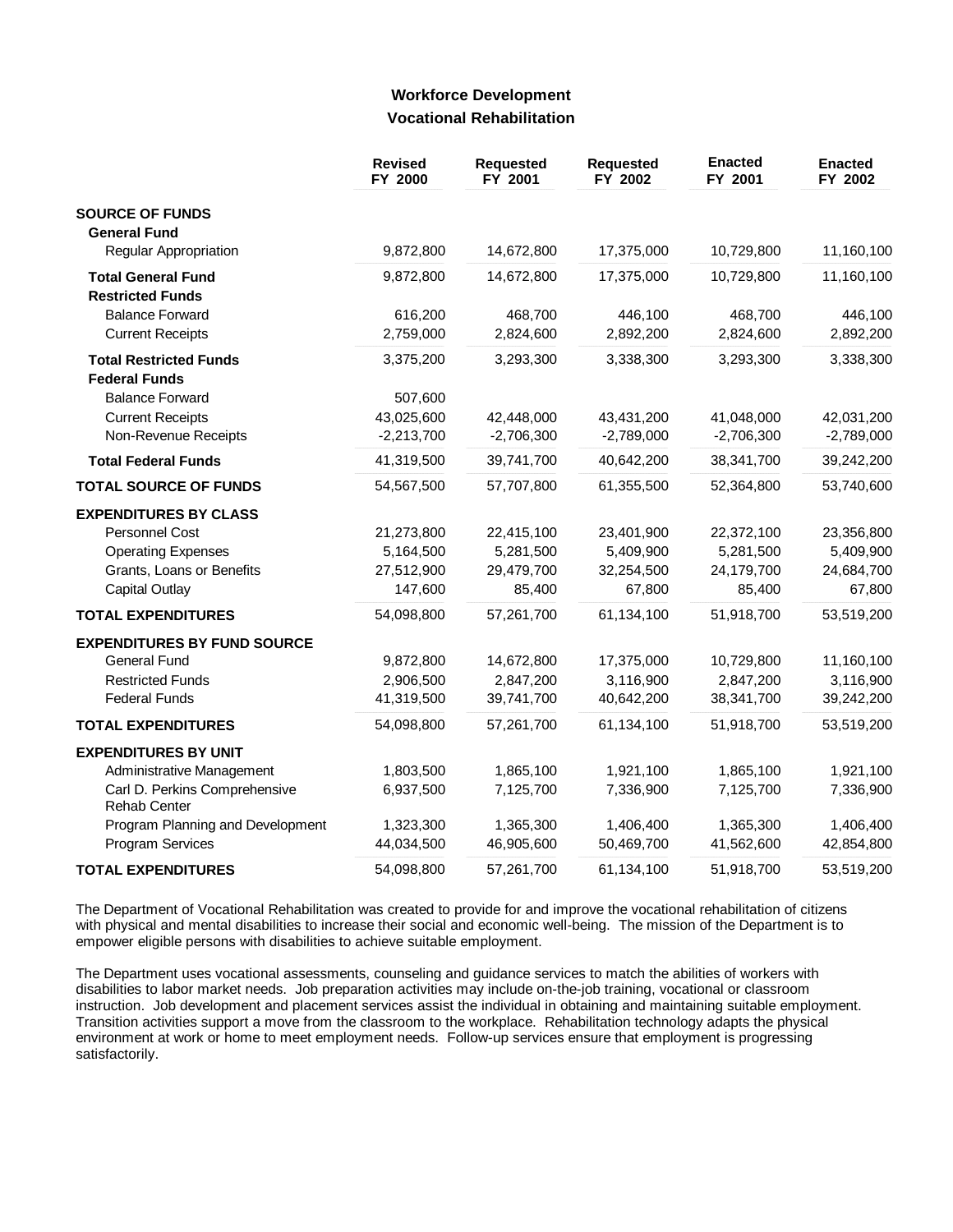The Department also provides services for employers. The Department prepares job-qualified applicants, conducts job analyse recommends job modifications, and conducts disability awareness programs. Other services may include disability awareness training programs, and affirmative action planning and services to employees with disability related problems. As a result employers experience risk reduction, save time and money spent on training new hires, and increase cash flow through access to tax incentives.

The Rehabilitation Act of 1973, as amended (29 USC§ 791 et seq.), authorizes and provides federal funding for state vocational rehabilitation programs. Kentucky Revised Statute 151B.180-210 complies with all provisions of the Acts. The Code of Federal Regulations (CFR Chapter 34) and Title 781 of the Kentucky Administrative Regulations establish functions of the program. The Department also complies with other relevant sections of the Education Department General Administrative Regulations.

#### **Policy**

Pursuant to House Bill 502, Part II of the Capital Projects Budget, the lease for real property exceeding \$200,000 annually authorized. This office space is shared by the Department of Vocational Rehabilitation, the Department for the Blind, and th Office of Training and Reemployment.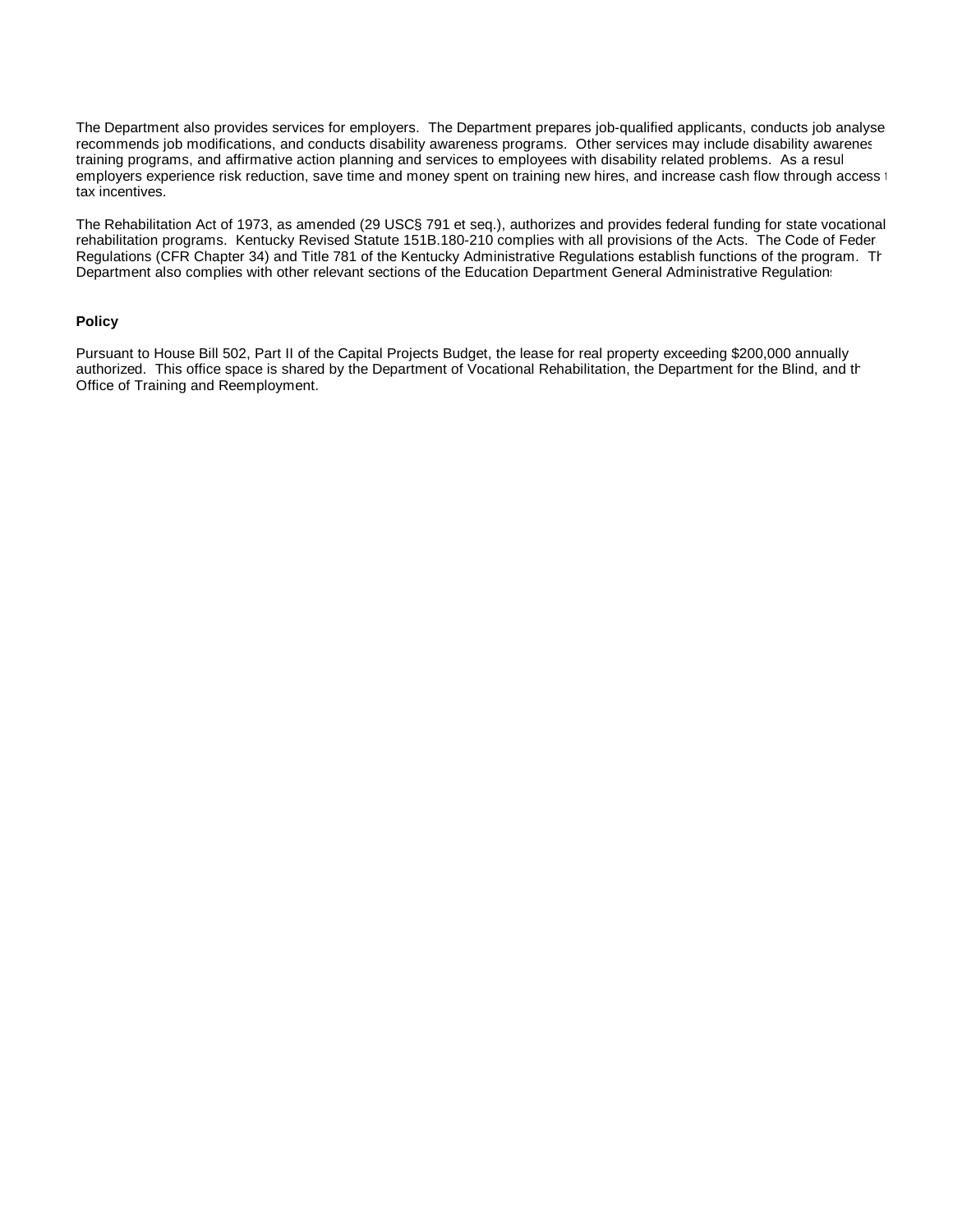## **Workforce Development Vocational Rehabilitation Administrative Management**

|                                    | <b>Revised</b><br>FY 2000 | <b>Requested</b><br>FY 2001 | <b>Requested</b><br>FY 2002 | <b>Enacted</b><br>FY 2001 | <b>Enacted</b><br>FY 2002 |
|------------------------------------|---------------------------|-----------------------------|-----------------------------|---------------------------|---------------------------|
| <b>SOURCE OF FUNDS</b>             |                           |                             |                             |                           |                           |
| <b>Federal Funds</b>               |                           |                             |                             |                           |                           |
| <b>Current Receipts</b>            | 1,999,200                 | 2,070,600                   | 2,136,900                   | 2,070,600                 | 2,136,900                 |
| Non-Revenue Receipts               | $-195,700$                | $-205,500$                  | $-215,800$                  | $-205,500$                | $-215,800$                |
| <b>Total Federal Funds</b>         | 1,803,500                 | 1,865,100                   | 1,921,100                   | 1,865,100                 | 1,921,100                 |
| <b>TOTAL SOURCE OF FUNDS</b>       | 1,803,500                 | 1,865,100                   | 1,921,100                   | 1,865,100                 | 1,921,100                 |
| <b>EXPENDITURES BY CLASS</b>       |                           |                             |                             |                           |                           |
| Personnel Cost                     | 1,505,500                 | 1,567,100                   | 1,602,100                   | 1,567,100                 | 1,602,100                 |
| <b>Operating Expenses</b>          | 298,000                   | 298,000                     | 307,000                     | 298,000                   | 307,000                   |
| Capital Outlay                     |                           |                             | 12,000                      |                           | 12,000                    |
| <b>TOTAL EXPENDITURES</b>          | 1,803,500                 | 1,865,100                   | 1,921,100                   | 1,865,100                 | 1,921,100                 |
| <b>EXPENDITURES BY FUND SOURCE</b> |                           |                             |                             |                           |                           |
| <b>Federal Funds</b>               | 1,803,500                 | 1,865,100                   | 1,921,100                   | 1,865,100                 | 1,921,100                 |
| <b>TOTAL EXPENDITURES</b>          | 1,803,500                 | 1,865,100                   | 1,921,100                   | 1,865,100                 | 1,921,100                 |

The Division provides all administrative, technical and budget related services for the Department and is responsive to the needs of the direct service delivery program staff. Responsibilities include budgeting, purchasing, financial reporting and federal grant accounting. The Division oversees implementation and administration of the automated case management system and coordinates the development of application programs. Staff in the Division are also responsible for records retention and maintenance of the Department's inventory records.

The Division also coordinates the recouping of program income through the Social Security Administration (SSA). This is coordinated with SSA for the reimbursement of paid vocational rehabilitation services for those individuals receiving SSI/disability benefits who have been successfully rehabilitated by the Department and have worked for nine months. The Division also negotiates on behalf of the Department and certain Community Rehabilitation Programs for the purchase of facility and community-based competitive employment outcomes and vocational evaluations. The staff then monitors the success of purchased services.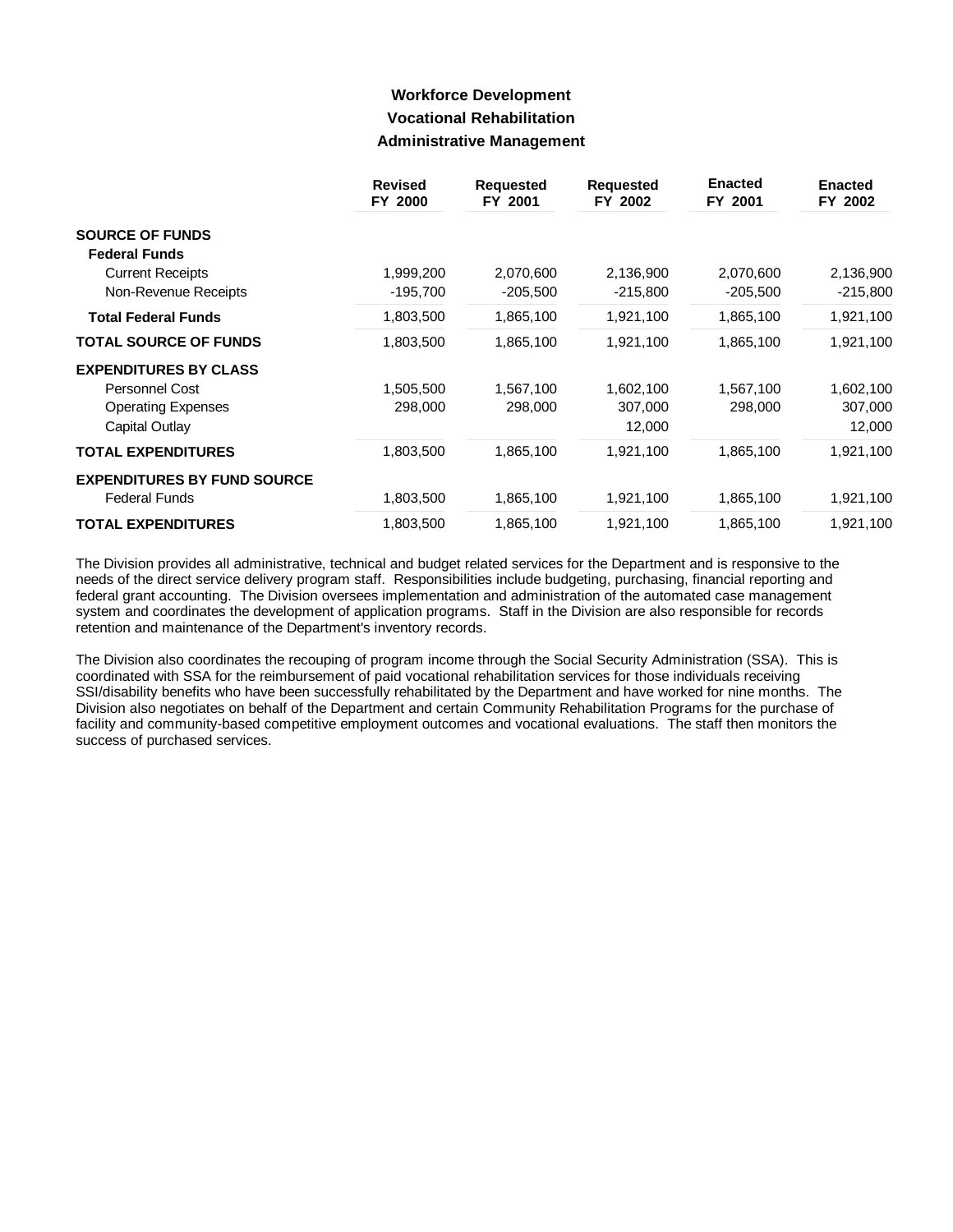# **Workforce Development Vocational Rehabilitation Carl D. Perkins Comprehensive Rehab Center**

|                                    | <b>Revised</b><br>FY 2000 | <b>Requested</b><br>FY 2001 | <b>Requested</b><br>FY 2002 | <b>Enacted</b><br>FY 2001 | <b>Enacted</b><br>FY 2002 |
|------------------------------------|---------------------------|-----------------------------|-----------------------------|---------------------------|---------------------------|
| <b>SOURCE OF FUNDS</b>             |                           |                             |                             |                           |                           |
| <b>General Fund</b>                |                           |                             |                             |                           |                           |
| Regular Appropriation              | 841,500                   | 880,500                     | 927,100                     | 880,500                   | 927,100                   |
| <b>Total General Fund</b>          | 841,500                   | 880,500                     | 927,100                     | 880,500                   | 927,100                   |
| <b>Restricted Funds</b>            |                           |                             |                             |                           |                           |
| <b>Balance Forward</b>             | 53,900                    | 51,400                      | 46,100                      | 51,400                    | 46,100                    |
| <b>Current Receipts</b>            | 180,000                   | 184,500                     | 189,200                     | 184,500                   | 189,200                   |
| <b>Total Restricted Funds</b>      | 233,900                   | 235,900                     | 235,300                     | 235,900                   | 235,300                   |
| <b>Federal Funds</b>               |                           |                             |                             |                           |                           |
| <b>Balance Forward</b>             | 15,400                    |                             |                             |                           |                           |
| <b>Current Receipts</b>            | 6,546,000                 | 6,735,700                   | 6,915,100                   | 6,735,700                 | 6,915,100                 |
| Non-Revenue Receipts               | $-647,900$                | $-680,300$                  | $-714,300$                  | $-680,300$                | $-714,300$                |
| <b>Total Federal Funds</b>         | 5,913,500                 | 6,055,400                   | 6,200,800                   | 6,055,400                 | 6,200,800                 |
| <b>TOTAL SOURCE OF FUNDS</b>       | 6,988,900                 | 7,171,800                   | 7,363,200                   | 7,171,800                 | 7,363,200                 |
| <b>EXPENDITURES BY CLASS</b>       |                           |                             |                             |                           |                           |
| <b>Personnel Cost</b>              | 5,246,200                 | 5,451,300                   | 5,675,300                   | 5,451,300                 | 5,675,300                 |
| <b>Operating Expenses</b>          | 913,200                   | 935,300                     | 957,600                     | 935,300                   | 957,600                   |
| Grants, Loans or Benefits          | 695,900                   | 708,200                     | 704,000                     | 708,200                   | 704,000                   |
| Capital Outlay                     | 82,200                    | 30,900                      |                             | 30,900                    |                           |
| <b>TOTAL EXPENDITURES</b>          | 6,937,500                 | 7,125,700                   | 7,336,900                   | 7,125,700                 | 7,336,900                 |
| <b>EXPENDITURES BY FUND SOURCE</b> |                           |                             |                             |                           |                           |
| <b>General Fund</b>                | 841,500                   | 880,500                     | 927,100                     | 880,500                   | 927,100                   |
| <b>Restricted Funds</b>            | 182,500                   | 189,800                     | 209,000                     | 189,800                   | 209,000                   |
| <b>Federal Funds</b>               | 5,913,500                 | 6,055,400                   | 6,200,800                   | 6,055,400                 | 6,200,800                 |
| <b>TOTAL EXPENDITURES</b>          | 6,937,500                 | 7,125,700                   | 7,336,900                   | 7,125,700                 | 7,336,900                 |

The Carl D. Perkins Comprehensive Rehabilitation Center (CDPCRC) at Thelma, Kentucky, is a multi-disciplinary residential rehabilitation facility located in the Eastern Kentucky Concentrated Program (EKCEP) service delivery area. The proportion of disabilities in the population of Kentucky, as analyzed by Area Development Districts (ADDs), is highest in the ADDs located in southeast Kentucky. Although the majority of referrals to the CDPCRC come from the eastern part of Kentucky, staff of the Center regularly provide services to consumers from the entire Commonwealth.

The CDPCRC's five major programs of operation (i.e. Vocational Evaluation; Work Adjustment; Vocational Training; Physical Restoration/Outpatient Medical Rehabilitation; and Brain Injury Community Re-entry) meet state of the art standards for program quality as documented by accreditation authorities for organizations serving consumers with disabilities (CARF). The CARF is the nationally recognized accreditation authority for organizations serving consumers with disabilities. The CARF standards require that accredited facilities provide consumers with timely, quality services that meet the needs of each individual. Center staff utilize CARF accreditation as a marketing tool to obtain new referrals for all programs. The Center's Outpatient Program is CORF (Comprehensive Outpatient Rehabilitation Facility) licensed.

Within these five programs the following professional services are available: comprehensive vocational assessment; vocational training; physical therapy; occupational therapy; speech therapy; nursing services; physician services; adjustment services; psychological and psychiatric services; adult therapeutic recreation; vocational rehabilitation counseling; social services; assistive technology; transportation; and administrative services. A wide range of educational programs and services including developmental math/reading/GED test preparation, and the External Diploma Program are also available. The CDPCRC offers individualized placement services through PACE (Preparing Adults for Competitive Employment) and an Employment Relations Specialist.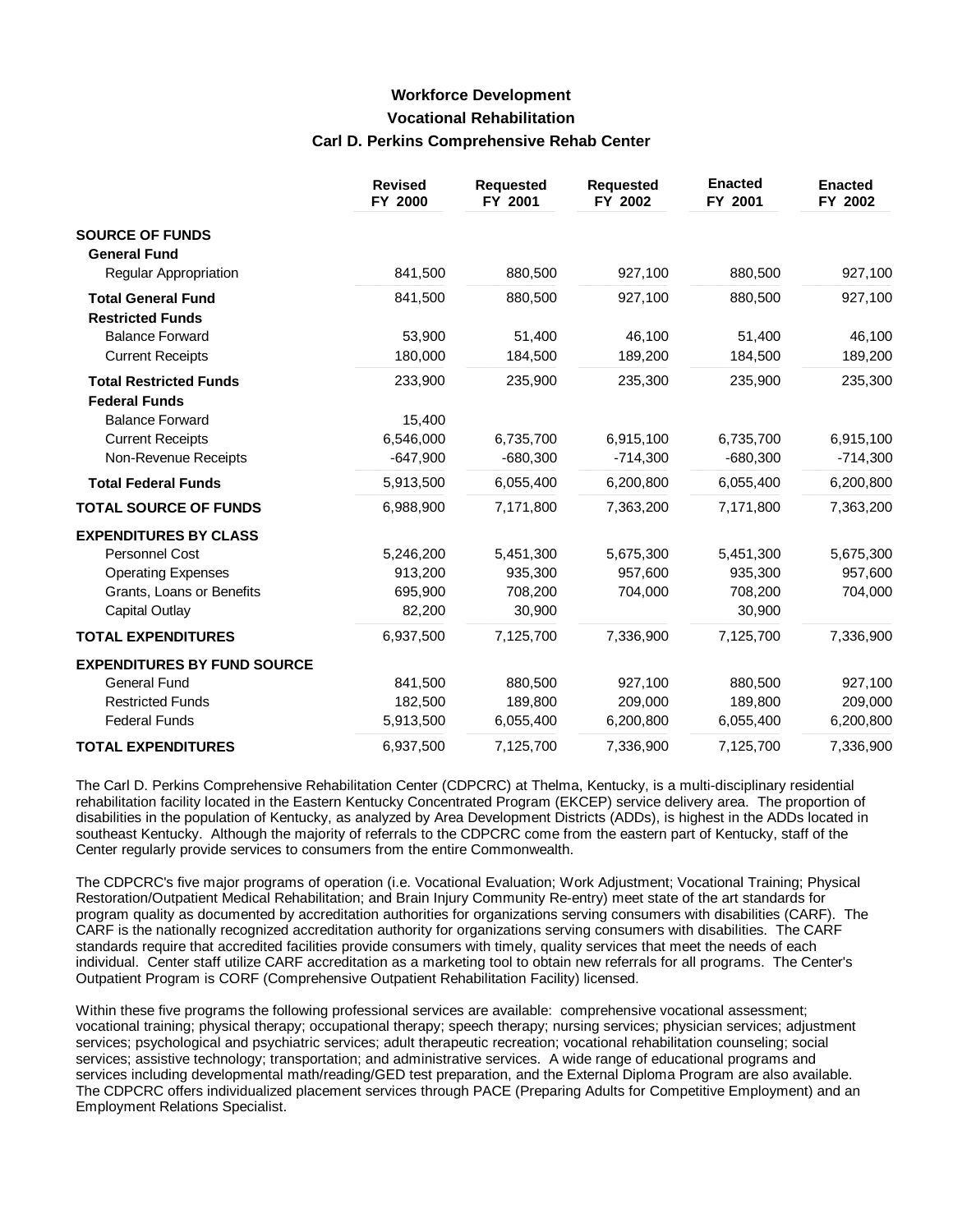### **Policy**

Included in the General Fund appropriation is a total of \$18,800 in fiscal year 2001 and \$44,700 in fiscal year 2002 to maintai current operational levels.

Included in Capital Projects Budget from the Deferred Maintenance Pool is a total of \$369,000 in fiscal year 2001 to replace the remaining faulty heating, ventilation and air conditioning equipment at the Center. These funds represent the final phase of the final phase of the final phase of the final phase of the final phase of the final phase of th project.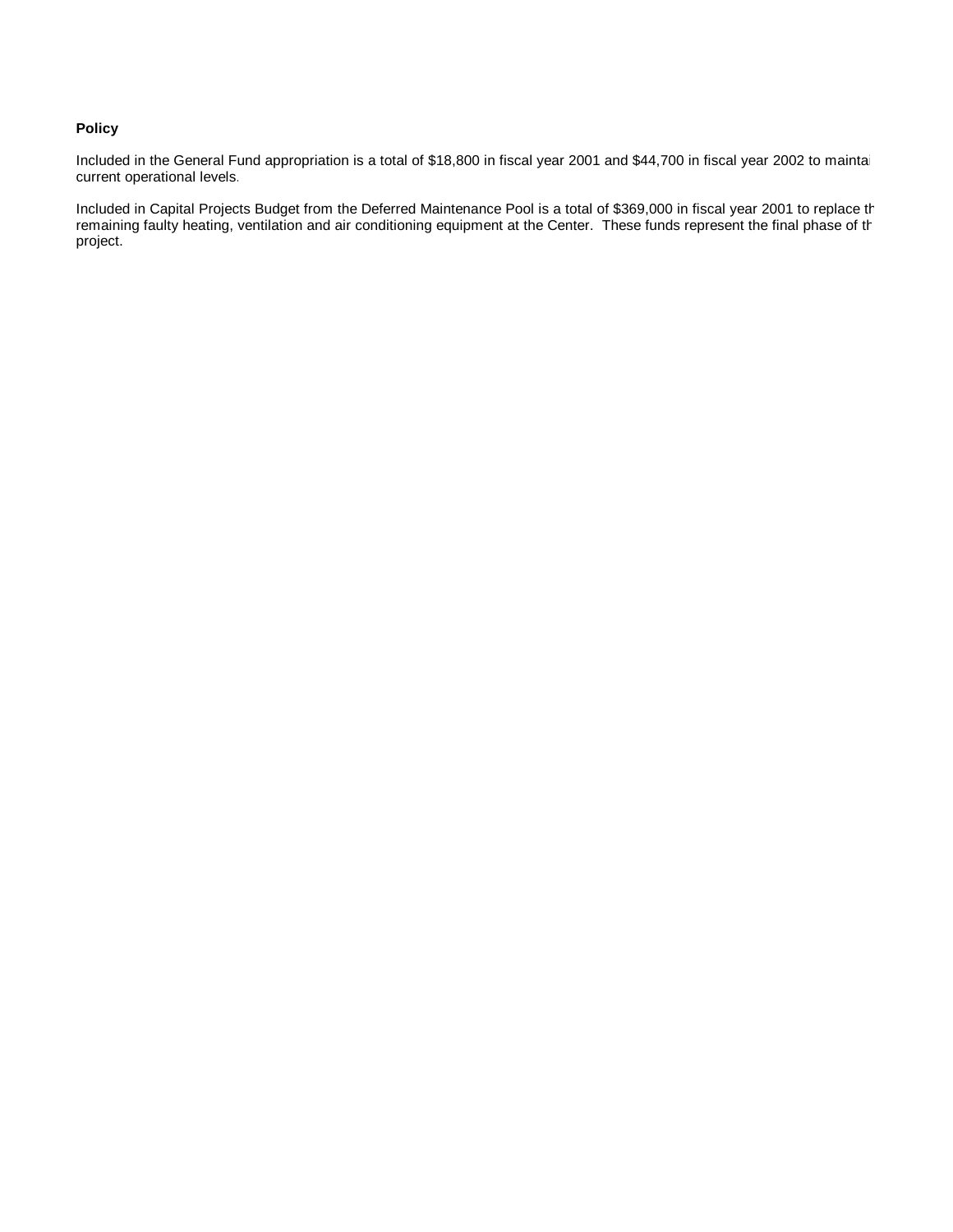## **Workforce Development Vocational Rehabilitation Program Planning and Development**

|                                    | <b>Revised</b><br>FY 2000 | <b>Requested</b><br>FY 2001 | <b>Requested</b><br>FY 2002 | <b>Enacted</b><br>FY 2001 | <b>Enacted</b><br>FY 2002 |
|------------------------------------|---------------------------|-----------------------------|-----------------------------|---------------------------|---------------------------|
| <b>SOURCE OF FUNDS</b>             |                           |                             |                             |                           |                           |
| <b>General Fund</b>                |                           |                             |                             |                           |                           |
| Regular Appropriation              | 47,000                    | 48,100                      | 49,300                      | 48,100                    | 49,300                    |
| <b>Total General Fund</b>          | 47,000                    | 48,100                      | 49,300                      | 48,100                    | 49,300                    |
| <b>Restricted Funds</b>            |                           |                             |                             |                           |                           |
| <b>Balance Forward</b>             | 1,200                     | 11,200                      | 15,100                      | 11,200                    | 15,100                    |
| <b>Current Receipts</b>            | 55,000                    | 50,000                      | 50,000                      | 50,000                    | 50,000                    |
| <b>Total Restricted Funds</b>      | 56,200                    | 61,200                      | 65,100                      | 61,200                    | 65,100                    |
| <b>Federal Funds</b>               |                           |                             |                             |                           |                           |
| <b>Balance Forward</b>             | 343,300                   |                             |                             |                           |                           |
| <b>Current Receipts</b>            | 958,000                   | 1,344,600                   | 1,387,000                   | 1,344,600                 | 1,387,000                 |
| Non-Revenue Receipts               | $-70,000$                 | $-73,500$                   | $-77,100$                   | $-73,500$                 | $-77,100$                 |
| <b>Total Federal Funds</b>         | 1,231,300                 | 1,271,100                   | 1,309,900                   | 1,271,100                 | 1,309,900                 |
| <b>TOTAL SOURCE OF FUNDS</b>       | 1,334,500                 | 1,380,400                   | 1,424,300                   | 1,380,400                 | 1,424,300                 |
| <b>EXPENDITURES BY CLASS</b>       |                           |                             |                             |                           |                           |
| Personnel Cost                     | 582,600                   | 650,300                     | 680,700                     | 650,300                   | 680,700                   |
| <b>Operating Expenses</b>          | 230,400                   | 236,000                     | 241,700                     | 236,000                   | 241,700                   |
| Grants, Loans or Benefits          | 510,300                   | 479,000                     | 484,000                     | 479,000                   | 484,000                   |
| <b>TOTAL EXPENDITURES</b>          | 1,323,300                 | 1,365,300                   | 1.406.400                   | 1,365,300                 | 1,406,400                 |
| <b>EXPENDITURES BY FUND SOURCE</b> |                           |                             |                             |                           |                           |
| <b>General Fund</b>                | 47,000                    | 48,100                      | 49,300                      | 48,100                    | 49,300                    |
| <b>Restricted Funds</b>            | 45,000                    | 46,100                      | 47,200                      | 46,100                    | 47,200                    |
| <b>Federal Funds</b>               | 1,231,300                 | 1,271,100                   | 1,309,900                   | 1,271,100                 | 1,309,900                 |
| <b>TOTAL EXPENDITURES</b>          | 1,323,300                 | 1,365,300                   | 1,406,400                   | 1,365,300                 | 1,406,400                 |

The Rehabilitation Act of 1973, as amended, provides statutory and regulatory authority for the Vocational Rehabilitation Program. Program Planning and Development provides administrative and staff functions to enhance equitable, efficient service delivery to eligible individuals with disabilities. The Division has statewide responsibility for program planning, program evaluation, policy development, human resource development, job development and placement, and development of new and innovative programs. The Division also provides staff support to the Statewide Advisory Council for Vocational Rehabilitation and the Statewide Independent Living Council. Federal regulations require an approved State Plan for Vocational Rehabilitation Services under Title I of the Rehabilitation Act as a condition for receiving federal funds. State plans, administrative regulations and policy development are housed in Planning and Development. Strategic, long-range planning addresses the economic and public policy needs of the identified 346,000 Kentuckians of working age with disabilities who are unemployed, as well as the more than 60,000 children with severe disabilities who will soon enter the vocational rehabilitation service delivery system.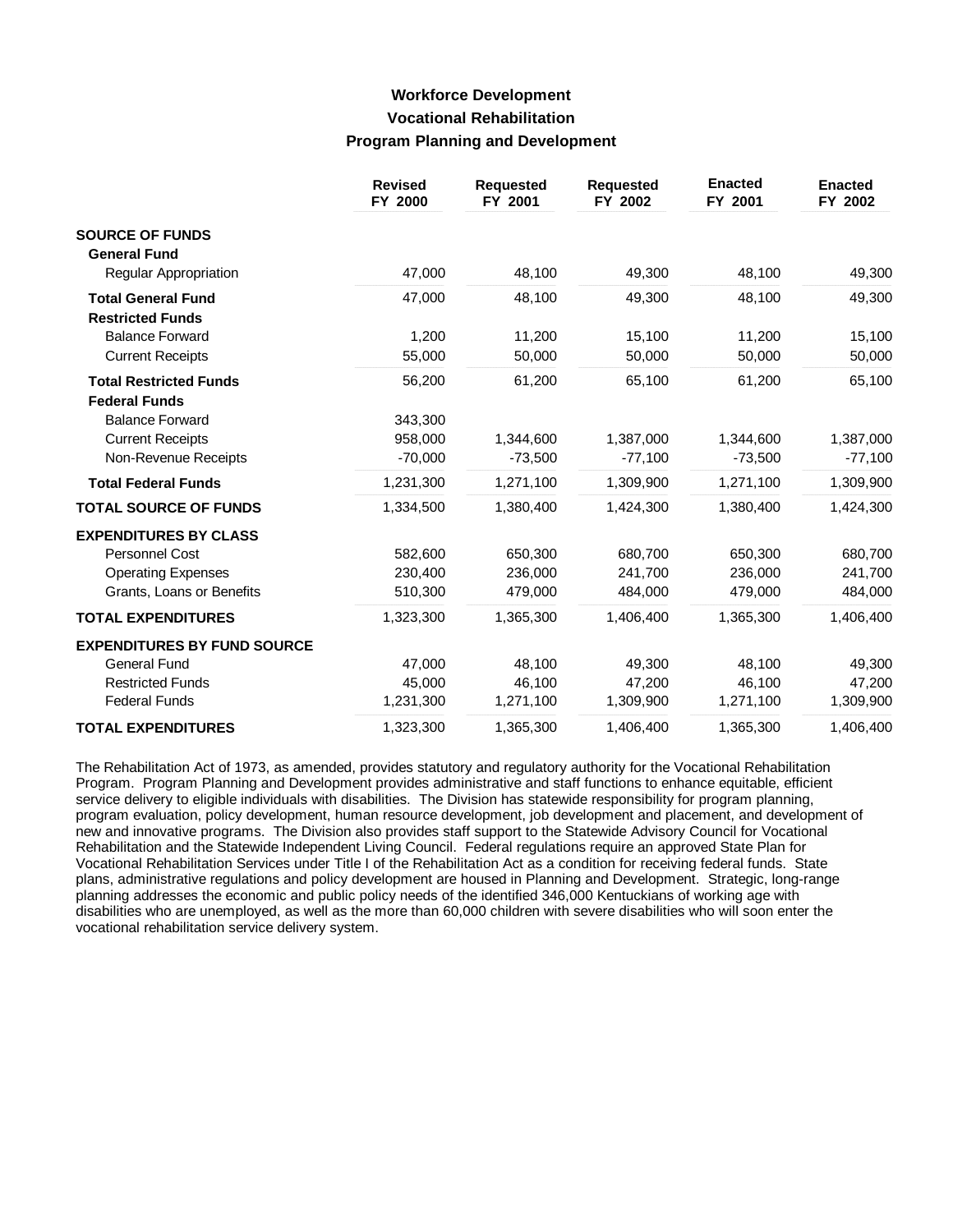## **Workforce Development Vocational Rehabilitation Program Services**

|                                    | <b>Revised</b><br>FY 2000 | <b>Requested</b><br>FY 2001 | <b>Requested</b><br>FY 2002 | <b>Enacted</b><br>FY 2001 | <b>Enacted</b><br>FY 2002 |
|------------------------------------|---------------------------|-----------------------------|-----------------------------|---------------------------|---------------------------|
| <b>SOURCE OF FUNDS</b>             |                           |                             |                             |                           |                           |
| <b>General Fund</b>                |                           |                             |                             |                           |                           |
| Regular Appropriation              | 8,984,300                 | 13,744,200                  | 16,398,600                  | 9,801,200                 | 10,183,700                |
| <b>Total General Fund</b>          | 8,984,300                 | 13,744,200                  | 16,398,600                  | 9,801,200                 | 10,183,700                |
| <b>Restricted Funds</b>            |                           |                             |                             |                           |                           |
| <b>Balance Forward</b>             | 561,100                   | 406,100                     | 384,900                     | 406,100                   | 384,900                   |
| <b>Current Receipts</b>            | 2,524,000                 | 2,590,100                   | 2,653,000                   | 2,590,100                 | 2,653,000                 |
| <b>Total Restricted Funds</b>      | 3,085,100                 | 2,996,200                   | 3,037,900                   | 2,996,200                 | 3,037,900                 |
| <b>Federal Funds</b>               |                           |                             |                             |                           |                           |
| <b>Balance Forward</b>             | 148,900                   |                             |                             |                           |                           |
| <b>Current Receipts</b>            | 33,522,400                | 32,297,100                  | 32,992,200                  | 30,897,100                | 31,592,200                |
| Non-Revenue Receipts               | $-1,300,100$              | $-1,747,000$                | $-1,781,800$                | $-1,747,000$              | $-1,781,800$              |
| <b>Total Federal Funds</b>         | 32,371,200                | 30,550,100                  | 31,210,400                  | 29,150,100                | 29,810,400                |
| <b>TOTAL SOURCE OF FUNDS</b>       | 44,440,600                | 47,290,500                  | 50,646,900                  | 41,947,500                | 43,032,000                |
| <b>EXPENDITURES BY CLASS</b>       |                           |                             |                             |                           |                           |
| <b>Personnel Cost</b>              | 13,939,500                | 14,746,400                  | 15,443,800                  | 14,703,400                | 15,398,700                |
| <b>Operating Expenses</b>          | 3,722,900                 | 3,812,200                   | 3,903,600                   | 3,812,200                 | 3,903,600                 |
| Grants, Loans or Benefits          | 26,306,700                | 28,292,500                  | 31,066,500                  | 22,992,500                | 23,496,700                |
| Capital Outlay                     | 65,400                    | 54,500                      | 55,800                      | 54,500                    | 55,800                    |
| <b>TOTAL EXPENDITURES</b>          | 44,034,500                | 46,905,600                  | 50,469,700                  | 41.562.600                | 42,854,800                |
| <b>EXPENDITURES BY FUND SOURCE</b> |                           |                             |                             |                           |                           |
| <b>General Fund</b>                | 8,984,300                 | 13,744,200                  | 16,398,600                  | 9,801,200                 | 10,183,700                |
| <b>Restricted Funds</b>            | 2,679,000                 | 2,611,300                   | 2,860,700                   | 2,611,300                 | 2,860,700                 |
| <b>Federal Funds</b>               | 32,371,200                | 30,550,100                  | 31,210,400                  | 29,150,100                | 29,810,400                |
| <b>TOTAL EXPENDITURES</b>          | 44,034,500                | 46,905,600                  | 50,469,700                  | 41,562,600                | 42,854,800                |

The Program Services unit provides direct vocational rehabilitation services to eligible individuals who have physical or mental disabilities to enable them to achieve suitable employment. Program Services is responsible for the actual intake and client service delivery efforts of the Department and performs certain administration functions.

The Division implements the federal Rehabilitation Act of 1973, as amended, and must make available services appropriate to the needs of individuals with disabilities. The services enumerated in the Rehabilitation Act include: evaluation of vocational rehabilitation potential; counseling and guidance; physical and mental restoration services; vocational and other training services; maintenance; transportation; services to family members; interpreter services and note-taking services for persons who are deaf; reader services and note-taking services for persons who are blind; assistive technology and devices; personal assistance services; recruitment and training services; placement; post-employment services; occupational licenses, equipment, initial stock, and supplies; and other goods and services needed for employment.

### **Policy**

The 2000-2002 Budget of the Commonwealth includes General Fund support for grants in the amount of \$350,000 in fiscal year 2001 and \$525,200 in fiscal year 2002 for direct client services. Restricted funds in the amount of \$500,000 are also included for the current fiscal year. Restricted funds totaling \$200,000 in fiscal year 2001 and \$205,000 in fiscal year 2002 are also provided for grant expenditures. These funds represent increased Social Security reimbursements that have been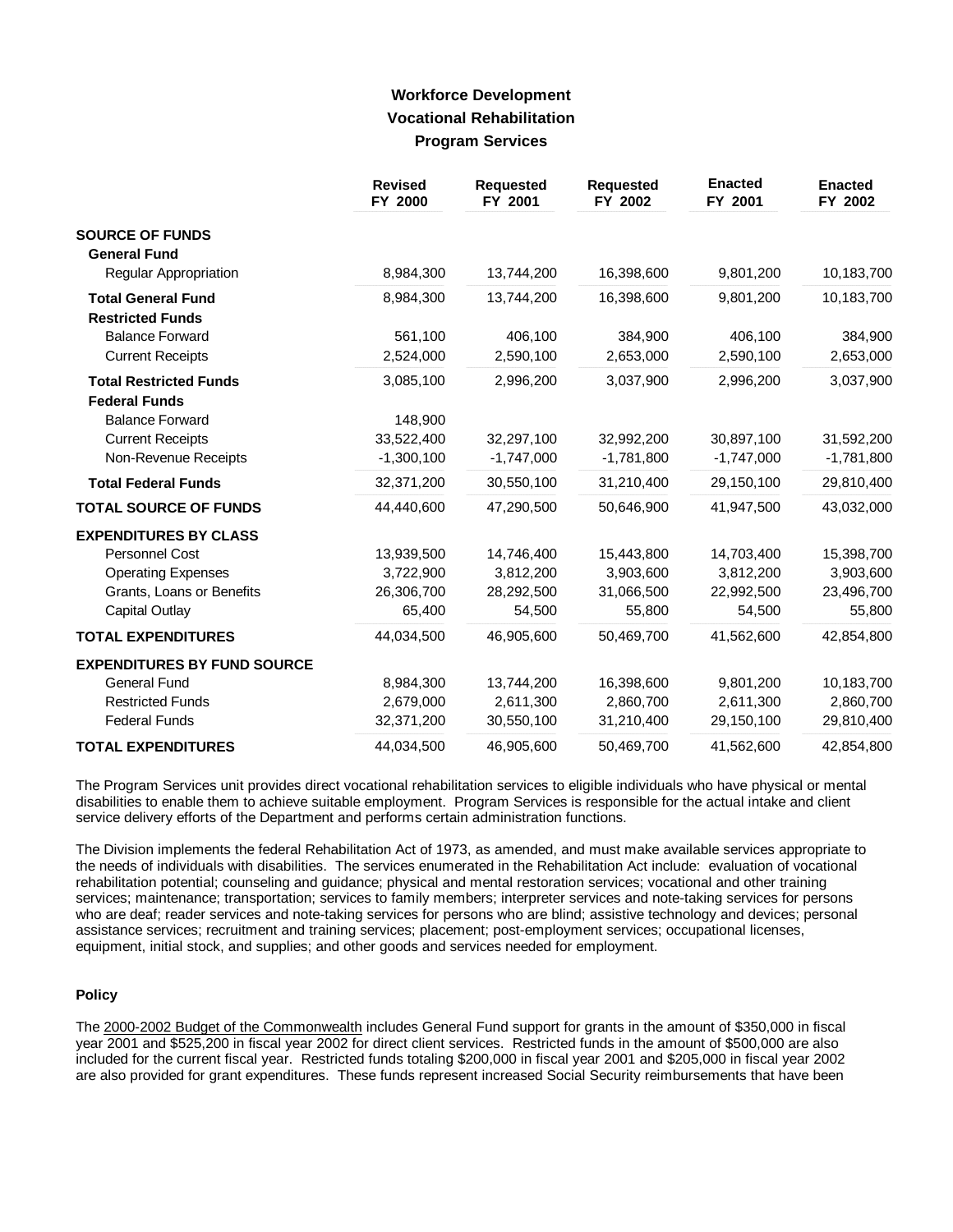generated by providing incentives to counselors for placing Social Security disabled recipients into competitive employmen These restricted funds will also be used exclusively for direct client services.

The 2000-2002 Budget of the Commonwealth provides additional General fund support totaling \$300,000 in each fiscal year fo deaf and interpreter services for students of postsecondary institutions who are deaf and hard of hearing.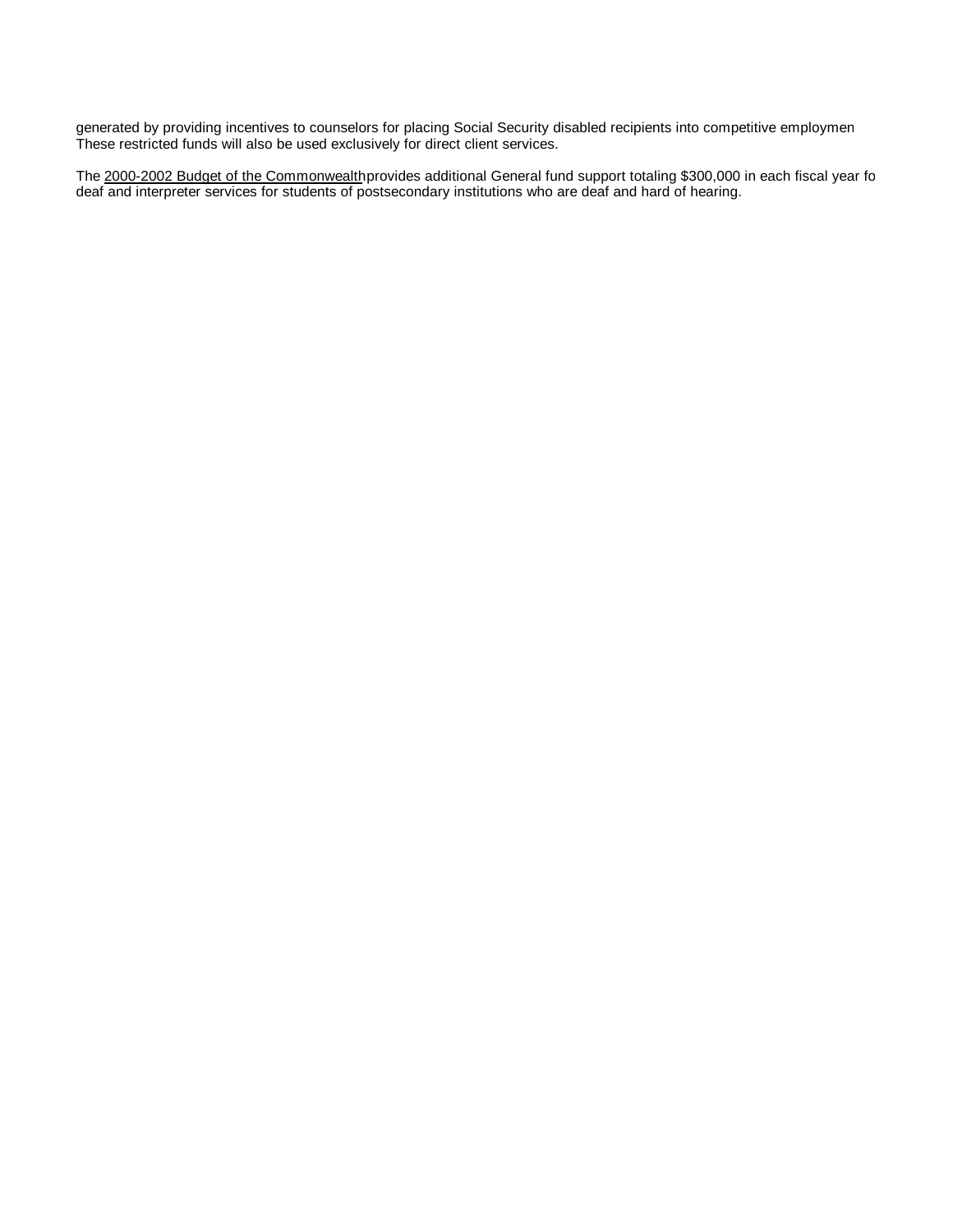### **Workforce Development Department for the Blind**

|                                    | <b>Revised</b><br>FY 2000 | Requested<br>FY 2001 | Requested<br>FY 2002 | <b>Enacted</b><br>FY 2001 | <b>Enacted</b><br>FY 2002 |
|------------------------------------|---------------------------|----------------------|----------------------|---------------------------|---------------------------|
| <b>SOURCE OF FUNDS</b>             |                           |                      |                      |                           |                           |
| <b>General Fund</b>                |                           |                      |                      |                           |                           |
| Regular Appropriation              | 2,131,100                 | 2,571,400            | 2,546,400            | 2,069,600                 | 1,739,100                 |
| <b>Total General Fund</b>          | 2,131,100                 | 2,571,400            | 2,546,400            | 2,069,600                 | 1,739,100                 |
| <b>Restricted Funds</b>            |                           |                      |                      |                           |                           |
| <b>Balance Forward</b>             | 922,400                   | 279,800              | 168,100              | 279,800                   | 168,100                   |
| <b>Current Receipts</b>            | 1,364,400                 | 1,366,600            | 1,368,800            | 1,366,600                 | 1,368,800                 |
| Non-Revenue Receipts               | $-2,600$                  | $-2,600$             | $-2,600$             | $-2,600$                  | $-2,600$                  |
| <b>Total Restricted Funds</b>      | 2,284,200                 | 1,643,800            | 1,534,300            | 1,643,800                 | 1,534,300                 |
| <b>Federal Funds</b>               |                           |                      |                      |                           |                           |
| <b>Balance Forward</b>             | 438,500                   |                      |                      |                           |                           |
| <b>Current Receipts</b>            | 7,087,300                 | 7,430,700            | 7,704,600            | 7,430,700                 | 7,704,600                 |
| Non-Revenue Receipts               | $-318,300$                | $-198,800$           | $-202,200$           | $-198,800$                | $-202,200$                |
| <b>Total Federal Funds</b>         | 7,207,500                 | 7,231,900            | 7,502,400            | 7,231,900                 | 7,502,400                 |
| <b>TOTAL SOURCE OF FUNDS</b>       | 11,622,800                | 11,447,100           | 11,583,100           | 10,945,300                | 10,775,800                |
| <b>EXPENDITURES BY CLASS</b>       |                           |                      |                      |                           |                           |
| Personnel Cost                     | 6,065,300                 | 6,053,000            | 6,251,700            | 5,957,200                 | 6,150,400                 |
| <b>Operating Expenses</b>          | 1,287,900                 | 1,404,400            | 1,406,500            | 1,304,400                 | 1,306,500                 |
| Grants, Loans or Benefits          | 3,989,800                 | 3,808,600            | 3,813,800            | 3,502,600                 | 3,207,800                 |
| <b>Capital Outlay</b>              |                           | 13,000               | 13,000               | 13,000                    | 13,000                    |
| <b>TOTAL EXPENDITURES</b>          | 11,343,000                | 11,279,000           | 11,485,000           | 10,777,200                | 10,677,700                |
| <b>EXPENDITURES BY FUND SOURCE</b> |                           |                      |                      |                           |                           |
| <b>General Fund</b>                | 2,131,100                 | 2,571,400            | 2,546,400            | 2,069,600                 | 1,739,100                 |
| <b>Restricted Funds</b>            | 2,004,400                 | 1,475,700            | 1,436,200            | 1,475,700                 | 1,436,200                 |
| <b>Federal Funds</b>               | 7,207,500                 | 7,231,900            | 7,502,400            | 7,231,900                 | 7,502,400                 |
| <b>TOTAL EXPENDITURES</b>          | 11,343,000                | 11,279,000           | 11,485,000           | 10,777,200                | 10,677,700                |
| <b>EXPENDITURES BY UNIT</b>        |                           |                      |                      |                           |                           |
| Assistive Technology Service       | 430,500                   | 379,700              | 367,200              | 379,700                   | 367,200                   |
| <b>Business Enterprise Program</b> | 851,000                   | 987,700              | 1,018,600            | 887,700                   | 918,600                   |
| Industries for the Blind           | 1,377,900                 | 1,058,000            | 958,600              | 758,000                   | 358,600                   |
| Center for Independent Living      | 601,900                   | 660,500              | 687,900              | 577,900                   | 601,400                   |
| <b>General Blind Services</b>      | 8,081,700                 | 8,193,100            | 8,452,700            | 8,173,900                 | 8,431,900                 |
| <b>TOTAL EXPENDITURES</b>          | 11,343,000                | 11,279,000           | 11,485,000           | 10,777,200                | 10,677,700                |

Pursuant to KRS 163.470, and the Vocational Rehabilitation Act of 1973, the Department provides a wide array of services to assist individuals with severe visual disabilities in preparing for and obtaining employment. The 1998 amendments to the federal Act placed emphasis on quality employment outcomes. The Department provides services to approximately 1500 individuals with severe visual impairments so that they can receive the education and specialized training services needed to become independent and self-sufficient in the workplace.

Since its creation 20 years ago, the Department has provided for and improved the vocational rehabilitation of blind and visually impaired Kentuckians. Departmental staff perform vocational counseling, evaluation, physical and mental restoration, vocational and higher education training, assistive technology training, adaptive devices, orientation and mobility training, and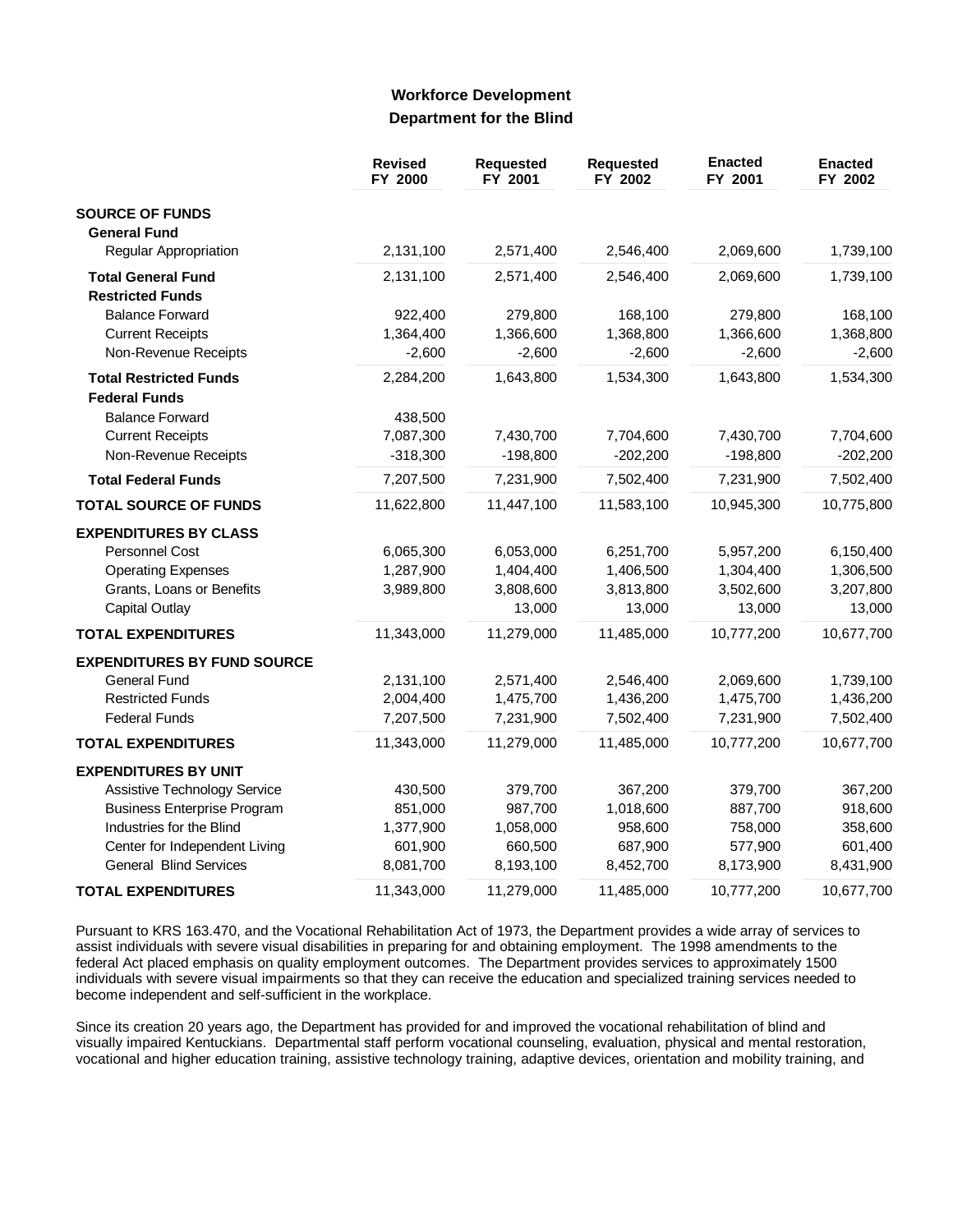job placement services. The Department accomplishes this mission through the following avenues

- The Charles McDowell Comprehensive Rehabilitation Center for the Blind is a comprehensive rehabilitation facility i Louisville that provides training in vocational preparation, personal adjustment services, independent living skills, orientatic and mobility skills, Braille, assistive technology, career assessment, vocational planning, work adjustment, and wor experience.
- In Lexington and Paducah, the Department operates two volunteer recording units that provide audio-recorded material statewide for blind and visually impaired individuals.
- The Business Enterprise Program trains blind individuals for self-employment at vending facilities located statewide.
- The Independent Living Program provides training to blind and visually impaired individuals in areas that will enable them 1 live and function independently.

### **Policy**

Pursuant to House Bill 502, Part II of the Capital Projects Budget, the lease for real property exceeding \$200,000 annually authorized. This office space is shared by the Department for the Blind, the Department of Vocational Rehabilitation, and the Office of Training and Reemployment.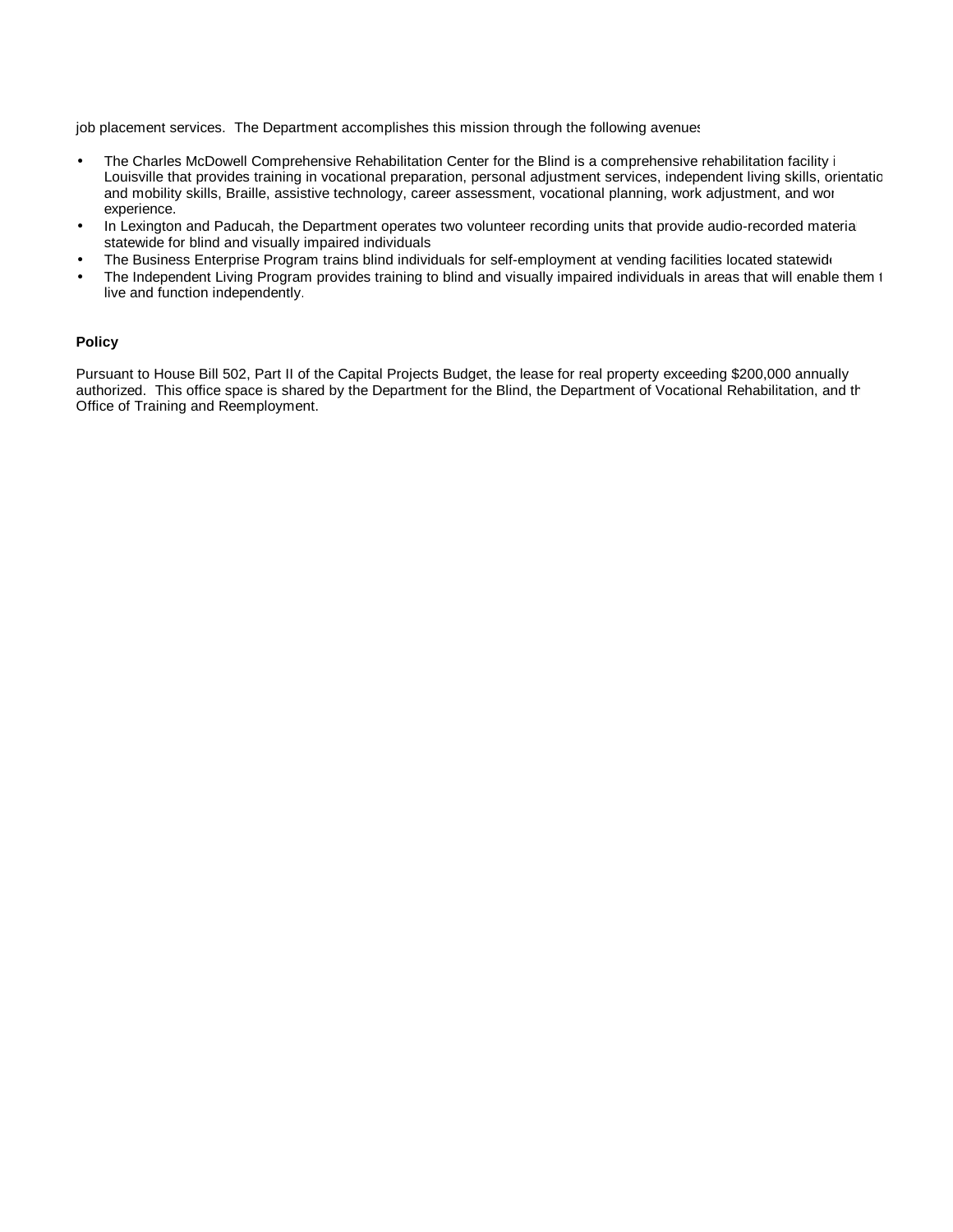## **Workforce Development Department for the Blind Assistive Technology Service**

|                                                       | <b>Revised</b><br>FY 2000 | <b>Requested</b><br>FY 2001 | <b>Requested</b><br>FY 2002 | <b>Enacted</b><br>FY 2001 | <b>Enacted</b><br>FY 2002 |
|-------------------------------------------------------|---------------------------|-----------------------------|-----------------------------|---------------------------|---------------------------|
| <b>SOURCE OF FUNDS</b>                                |                           |                             |                             |                           |                           |
| <b>Restricted Funds</b><br><b>Balance Forward</b>     | 5,800                     | 5,800                       | 5,800                       | 5,800                     | 5,800                     |
| <b>Total Restricted Funds</b><br><b>Federal Funds</b> | 5,800                     | 5,800                       | 5,800                       | 5,800                     | 5,800                     |
| <b>Current Receipts</b>                               | 433,600                   | 382,800                     | 370,300                     | 382,800                   | 370,300                   |
| Non-Revenue Receipts                                  | $-3,100$                  | $-3,100$                    | $-3,100$                    | $-3,100$                  | $-3,100$                  |
| <b>Total Federal Funds</b>                            | 430,500                   | 379,700                     | 367,200                     | 379,700                   | 367,200                   |
| <b>TOTAL SOURCE OF FUNDS</b>                          | 436,300                   | 385,500                     | 373,000                     | 385,500                   | 373,000                   |
| <b>EXPENDITURES BY CLASS</b>                          |                           |                             |                             |                           |                           |
| Personnel Cost                                        | 133,800                   | 142,300                     | 149,600                     | 142,300                   | 149,600                   |
| <b>Operating Expenses</b>                             | 38,200                    | 39,300                      | 40,300                      | 39,300                    | 40,300                    |
| Grants, Loans or Benefits                             | 258,500                   | 198,100                     | 177,300                     | 198,100                   | 177,300                   |
| <b>TOTAL EXPENDITURES</b>                             | 430,500                   | 379,700                     | 367,200                     | 379,700                   | 367,200                   |
| <b>EXPENDITURES BY FUND SOURCE</b>                    |                           |                             |                             |                           |                           |
| <b>Federal Funds</b>                                  | 430,500                   | 379,700                     | 367,200                     | 379,700                   | 367,200                   |
| <b>TOTAL EXPENDITURES</b>                             | 430,500                   | 379,700                     | 367,200                     | 379,700                   | 367,200                   |

The Kentucky Assistive Technology Service (KATS) Network is a federally funded project operating within its lead agency, the Department for the Blind. It is a statewide collaborative system of consumer-oriented organizations with the mission of making systemic changes and providing services resulting in improvements in the provision of assistive technologies to Kentucky citizens with any type of disability and of any age. This program implements the Assistive Technology Act of 1998 (PL 105-394) which has replaced the former Technology-Related Assistance for Individuals With Disabilities Act of 1988 (PL 100-407), as amended in 1994 (PL 103-218).

In addition to the state staff of the Coordinating Center in Louisville, there are six Assistive Technology Resource Centers in Kentucky located in Louisville, Ft. Mitchell, Murray, Thelma and Corbin. The activities of these centers include: technical assistance; system analysis; service delivery; development of curricula/training materials, training, needs assessment, and evaluation; loans of assistive technology devices to consumers; information and referral services, and capacity building. Consumers represent a majority of the KATS Network Advisory Board membership.

Kentucky was among the first nine states funded under the former Tech Act. Tech Act projects have been established in every state and in four United States Territories.

The amount of annual awards to individual states under the Tech Act are determined by formula as administered by the Secretary of the U.S. Department of Education and the National Institute on Disability and Rehabilitation Research (NIDRR). The Assistive Technology Act of 1998 will provide the Kentucky Tech Act Project with three years funding.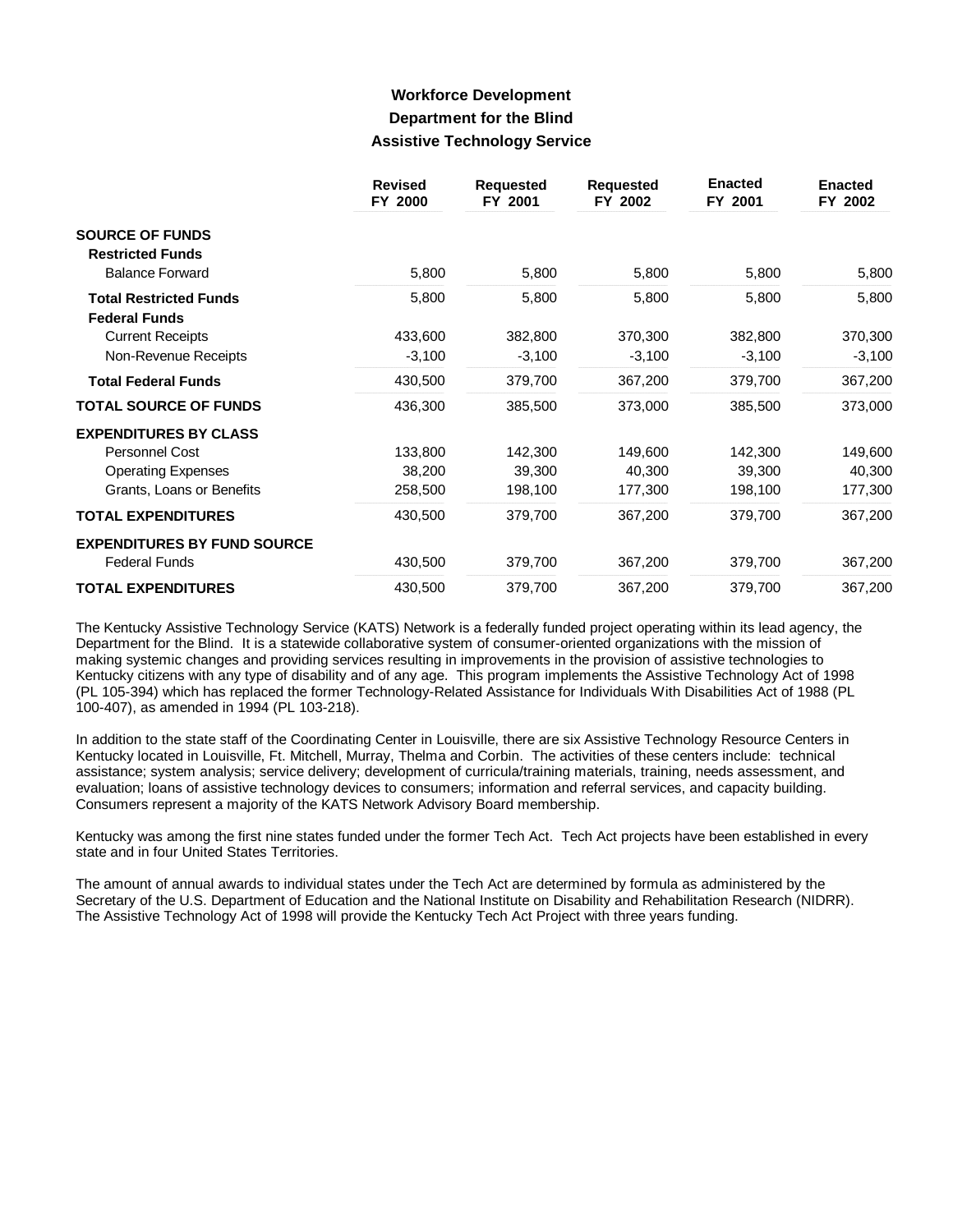## **Workforce Development Department for the Blind Business Enterprise Program**

|                                                       | <b>Revised</b><br>FY 2000 | <b>Requested</b><br>FY 2001 | <b>Requested</b><br>FY 2002 | <b>Enacted</b><br>FY 2001 | <b>Enacted</b><br>FY 2002 |
|-------------------------------------------------------|---------------------------|-----------------------------|-----------------------------|---------------------------|---------------------------|
| <b>SOURCE OF FUNDS</b><br><b>General Fund</b>         |                           |                             |                             |                           |                           |
| Regular Appropriation                                 |                           | 100,000                     | 100,000                     |                           |                           |
| <b>Total General Fund</b><br><b>Restricted Funds</b>  |                           | 100,000                     | 100,000                     |                           |                           |
| <b>Balance Forward</b>                                | 71,500                    | 36,000                      |                             | 36,000                    |                           |
| <b>Current Receipts</b>                               | 815,500                   | 817,700                     | 819,900                     | 817,700                   | 819,900                   |
| <b>Total Restricted Funds</b><br><b>Federal Funds</b> | 887,000                   | 853,700                     | 819,900                     | 853,700                   | 819,900                   |
| <b>Current Receipts</b>                               |                           | 34,000                      | 98,700                      | 34,000                    | 98,700                    |
| <b>Total Federal Funds</b>                            |                           | 34,000                      | 98,700                      | 34,000                    | 98,700                    |
| <b>TOTAL SOURCE OF FUNDS</b>                          | 887,000                   | 987,700                     | 1,018,600                   | 887,700                   | 918,600                   |
| <b>EXPENDITURES BY CLASS</b>                          |                           |                             |                             |                           |                           |
| <b>Personnel Cost</b>                                 | 497,000                   | 527,600                     | 554,500                     | 527,600                   | 554,500                   |
| <b>Operating Expenses</b>                             | 260,500                   | 363,800                     | 364,900                     | 263,800                   | 264,900                   |
| Grants, Loans or Benefits                             | 93,500                    | 96,300                      | 99,200                      | 96,300                    | 99,200                    |
| <b>TOTAL EXPENDITURES</b>                             | 851,000                   | 987,700                     | 1,018,600                   | 887,700                   | 918,600                   |
| <b>EXPENDITURES BY FUND SOURCE</b>                    |                           |                             |                             |                           |                           |
| <b>General Fund</b>                                   |                           | 100,000                     | 100,000                     |                           |                           |
| <b>Restricted Funds</b>                               | 851,000                   | 853,700                     | 819.900                     | 853,700                   | 819,900                   |
| <b>Federal Funds</b>                                  |                           | 34,000                      | 98,700                      | 34,000                    | 98,700                    |
| <b>TOTAL EXPENDITURES</b>                             | 851,000                   | 987,700                     | 1,018,600                   | 887,700                   | 918,600                   |
| <b>EXPENDITURES BY UNIT</b>                           |                           |                             |                             |                           |                           |
| Interstate Vending Program                            | 851,000                   | 987,700                     | 1,018,600                   | 887,700                   | 918,600                   |
| <b>TOTAL EXPENDITURES</b>                             | 851,000                   | 987,700                     | 1,018,600                   | 887,700                   | 918,600                   |

Pursuant to KRS 163.470(12) and the federal Randolph-Sheppard Act, the Division of Business Enterprises Program (BEP) establishes vending facilities on state, federal, and other property to provide remunerative employment for licensed visually impaired merchants who are appointed to operate the facilities. This program provides management services and training to visually impaired individuals, identifies and develops new sites suitable for vending facilities and repairs and replaces equipment in existing vending facilities.

The Department for the Blind receives a commission based upon the percentage of gross sales from vending operations located in all interstate highway rest areas. The visually impaired merchants contribute five percent of their net income to the Department. The funds received from the interstate vending contract are utilized exclusively in the Business Enterprise Program.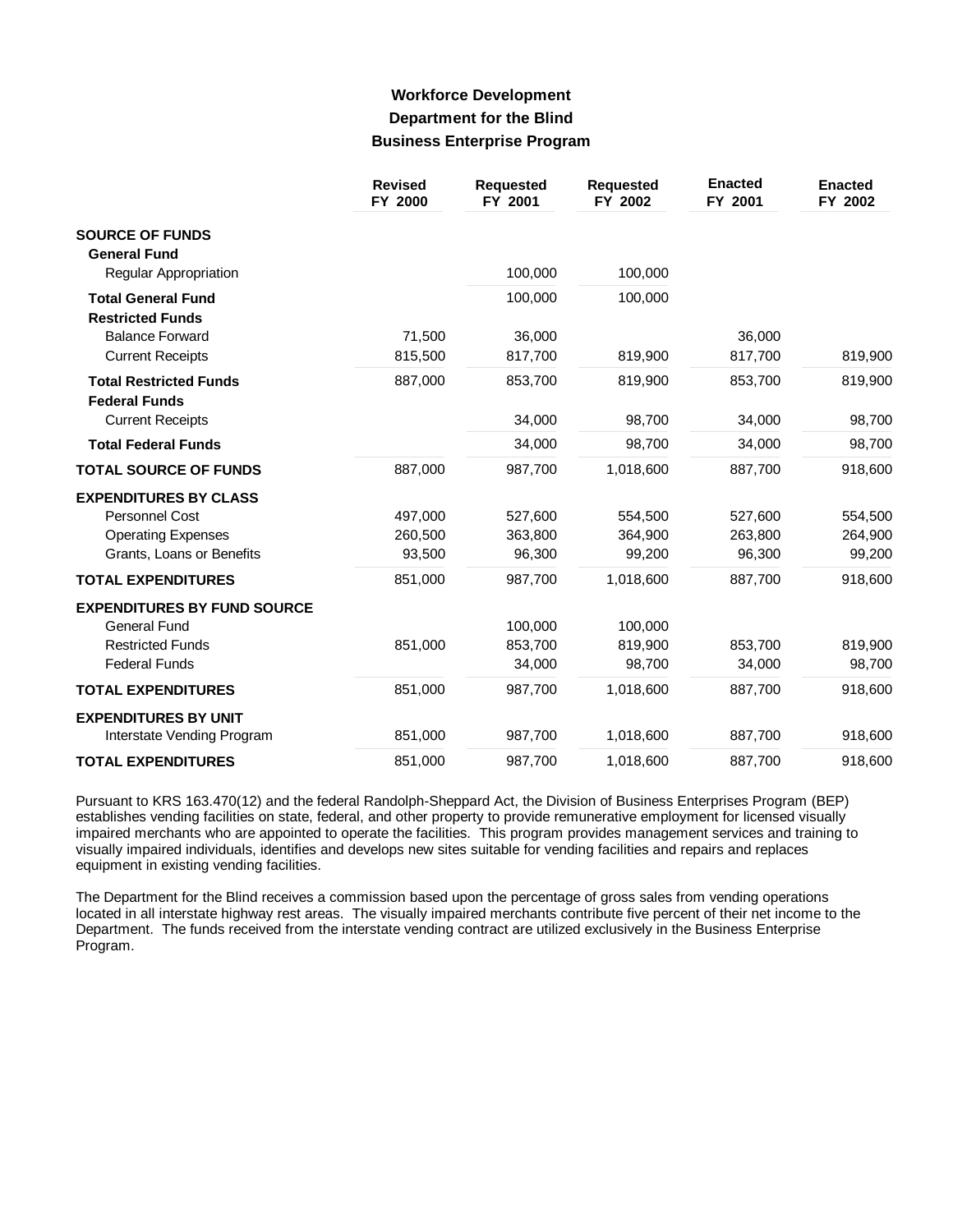# **Workforce Development Department for the Blind Industries for the Blind**

|                                                      | <b>Revised</b><br>FY 2000 | <b>Requested</b><br>FY 2001 | <b>Requested</b><br>FY 2002 | <b>Enacted</b><br>FY 2001 | <b>Enacted</b><br>FY 2002 |
|------------------------------------------------------|---------------------------|-----------------------------|-----------------------------|---------------------------|---------------------------|
| <b>SOURCE OF FUNDS</b><br><b>General Fund</b>        |                           |                             |                             |                           |                           |
| Regular Appropriation                                | 961,000                   | 1,058,000                   | 958,600                     | 758,000                   | 358,600                   |
| <b>Total General Fund</b><br><b>Restricted Funds</b> | 961,000                   | 1,058,000                   | 958,600                     | 758,000                   | 358,600                   |
| <b>Balance Forward</b>                               | 416,900                   |                             |                             |                           |                           |
| <b>Total Restricted Funds</b>                        | 416,900                   |                             |                             |                           |                           |
| <b>TOTAL SOURCE OF FUNDS</b>                         | 1,377,900                 | 1,058,000                   | 958,600                     | 758,000                   | 358,600                   |
| <b>EXPENDITURES BY CLASS</b>                         |                           |                             |                             |                           |                           |
| Personnel Cost                                       | 449,200                   | 99,400                      |                             | 99,400                    |                           |
| Grants, Loans or Benefits                            | 928,700                   | 958,600                     | 958,600                     | 658,600                   | 358,600                   |
| <b>TOTAL EXPENDITURES</b>                            | 1,377,900                 | 1,058,000                   | 958,600                     | 758,000                   | 358,600                   |
| <b>EXPENDITURES BY FUND SOURCE</b>                   |                           |                             |                             |                           |                           |
| General Fund                                         | 961,000                   | 1,058,000                   | 958,600                     | 758,000                   | 358,600                   |
| <b>Restricted Funds</b>                              | 416,900                   |                             |                             |                           |                           |
| <b>TOTAL EXPENDITURES</b>                            | 1,377,900                 | 1,058,000                   | 958,600                     | 758,000                   | 358,600                   |

As mandated by KRS 163.470, the Kentucky Industries for the Blind (KIB) will transition to a not-for-profit entity on June 30, 2000. On June 30, 2000, 18 state employees employed at Kentucky Industries for the Blind will leave the state payroll and become employees of the not-for-profit entity.

Kentucky Industries for the Blind currently provides job placement, on-the-job training, work experience and work adjustment services for the Department for the Blind consumers. As a state supported unit of the Department, the cost associated with these services was part of the state appropriation. On July 1, 2000, KIB will transition to a private not-for-profit entity. The Department will then be required to purchase these services from KIB or another vendor. The Department is projecting KIB will serve 15 Department for the Blind consumers in each year of the biennium.

### **Policy**

The 2000-2002 Budget of the Commonwealth provides additional General Fund support totaling \$600,000 in fiscal year 2001 and \$300,000 in fiscal year 2002 for the transition of the Kentucky Industries for the Blind from a Kentucky state government agency to a non-profit organization as of June 30, 2000. Effective July 1, 2000, staff employed by the Kentucky Industries for the Blind will become employees of the non-profit operation.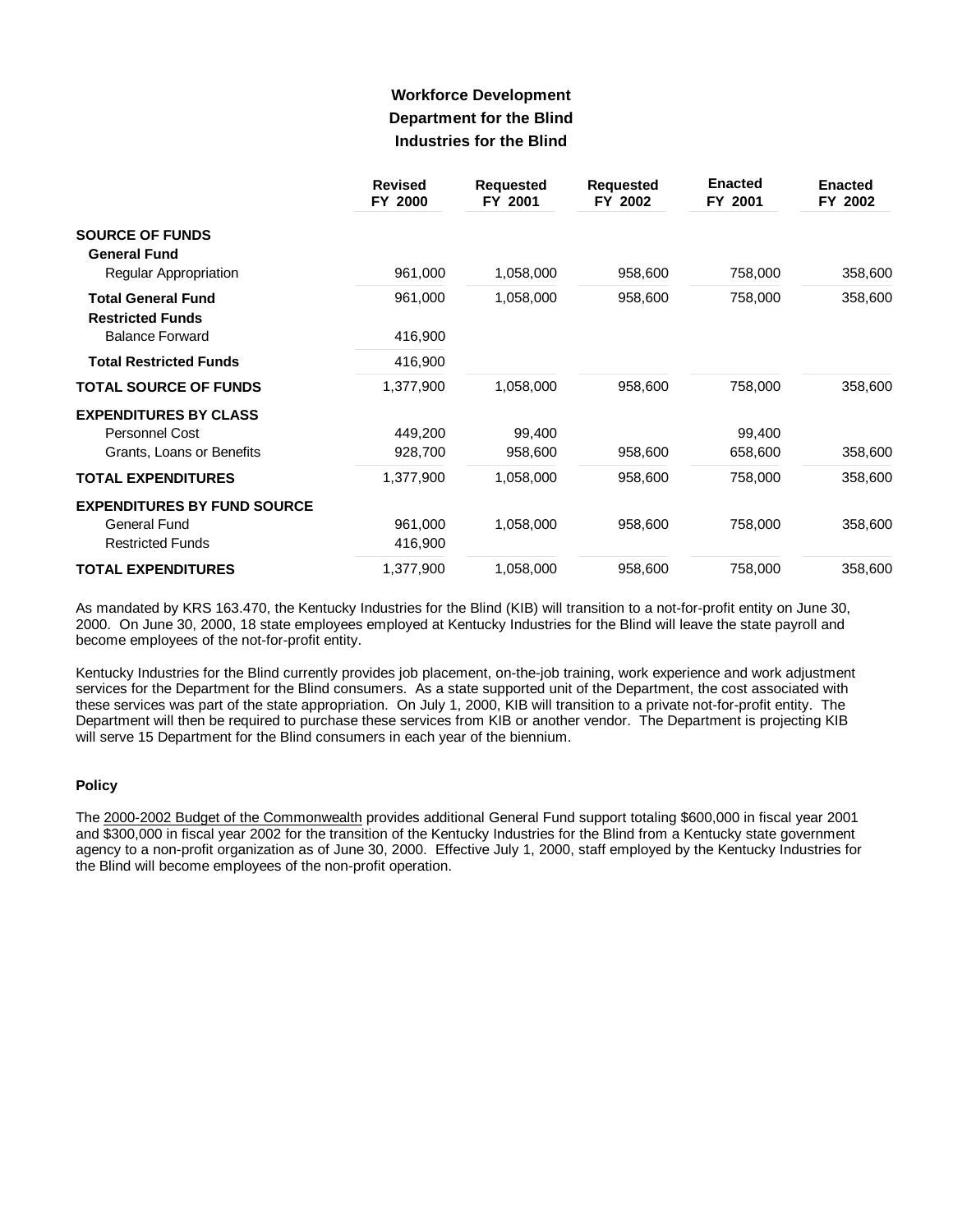## **Workforce Development Department for the Blind Center for Independent Living**

|                                                       | <b>Revised</b><br>FY 2000 | <b>Requested</b><br>FY 2001 | <b>Requested</b><br>FY 2002 | <b>Enacted</b><br>FY 2001 | <b>Enacted</b><br>FY 2002 |
|-------------------------------------------------------|---------------------------|-----------------------------|-----------------------------|---------------------------|---------------------------|
| <b>SOURCE OF FUNDS</b><br><b>General Fund</b>         |                           |                             |                             |                           |                           |
| Regular Appropriation                                 | 179,000                   | 265,900                     | 274,200                     | 183,300                   | 187,700                   |
| <b>Total General Fund</b><br><b>Restricted Funds</b>  | 179,000                   | 265,900                     | 274,200                     | 183,300                   | 187,700                   |
| <b>Balance Forward</b>                                | 11,700                    | 9,100                       |                             | 9,100                     |                           |
| <b>Current Receipts</b>                               | 131,900                   | 114,300                     | 117,700                     | 114,300                   | 117,700                   |
| Non-Revenue Receipts                                  | $-2,600$                  | $-2,600$                    | $-2,600$                    | $-2,600$                  | $-2,600$                  |
| <b>Total Restricted Funds</b><br><b>Federal Funds</b> | 141,000                   | 120,800                     | 115,100                     | 120,800                   | 115,100                   |
| <b>Balance Forward</b>                                | 29,600                    |                             |                             |                           |                           |
| <b>Current Receipts</b>                               | 262,200                   | 274,600                     | 299,400                     | 274,600                   | 299,400                   |
| Non-Revenue Receipts                                  | $-800$                    | $-800$                      | $-800$                      | $-800$                    | $-800$                    |
| <b>Total Federal Funds</b>                            | 291,000                   | 273,800                     | 298,600                     | 273,800                   | 298,600                   |
| <b>TOTAL SOURCE OF FUNDS</b>                          | 611,000                   | 660,500                     | 687,900                     | 577,900                   | 601,400                   |
| <b>EXPENDITURES BY CLASS</b>                          |                           |                             |                             |                           |                           |
| <b>Personnel Cost</b>                                 | 460,700                   | 490,600                     | 516,000                     | 414.000                   | 435,500                   |
| <b>Operating Expenses</b>                             | 24,000                    | 36,100                      | 36,100                      | 36,100                    | 36,100                    |
| Grants, Loans or Benefits                             | 117,200                   | 133,800                     | 135,800                     | 127,800                   | 129,800                   |
| <b>TOTAL EXPENDITURES</b>                             | 601,900                   | 660,500                     | 687,900                     | 577,900                   | 601,400                   |
| <b>EXPENDITURES BY FUND SOURCE</b>                    |                           |                             |                             |                           |                           |
| <b>General Fund</b>                                   | 179,000                   | 265,900                     | 274,200                     | 183,300                   | 187,700                   |
| <b>Restricted Funds</b>                               | 131,900                   | 120,800                     | 115,100                     | 120,800                   | 115,100                   |
| <b>Federal Funds</b>                                  | 291,000                   | 273,800                     | 298,600                     | 273,800                   | 298,600                   |
| <b>TOTAL EXPENDITURES</b>                             | 601,900                   | 660,500                     | 687,900                     | 577,900                   | 601,400                   |

Pursuant to KRS 163.470 and Title VII of the Rehabilitation Act, as amended in 1992, independent living specialists located in regional offices provide short-term, individualized instruction at the home or worksite for individuals who are blind so they may be able to function independently. Services include information, counseling, and skills training in activities of daily living. Mobility training, assistive devices, referrals to community resources in housing and transportation, and information on services offered by other agencies are provided. The service population consists mainly of individuals who are elderly or unable to work due to the severity of disabilities.

The Department employs nine independent living specialists who are located throughout the state. The average caseload for an independent living specialist is currently 150 new cases annually. These specialists make home visits and provide specially-adapted aids and appliances such as Braille and talking watches, controls on stoves, writing guides, phone dials, and canes. They provide limited instruction in household tasks such as cooking, keeping time and learning in the home. The specialists also work with families to educate them about blindness and how to promote independent living.

The most recent needs assessment which was performed by the Department indicates that Kentucky has one of the highest prevalence rates of blindness in the country. Diabetes is one reason; lack of knowledge is another. Currently, it is estimated that there are over 30,000 older blind and visually impaired Kentuckians. Over 60 percent of blind persons are 60 years of age and older. The population of the Independent Living program makes up two-thirds of the blind population in the State.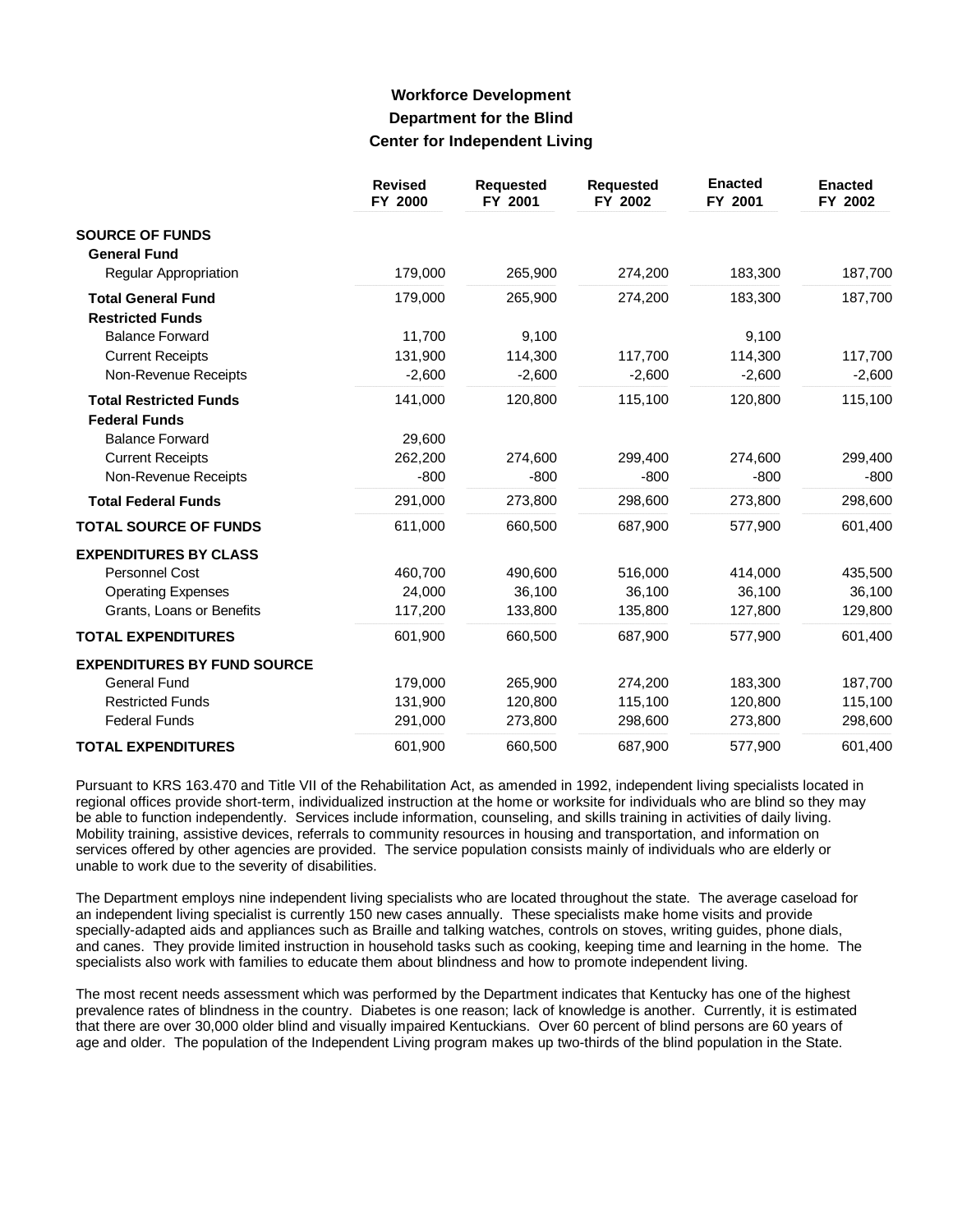## **Workforce Development Department for the Blind General Blind Services**

|                                               | <b>Revised</b><br>FY 2000 | <b>Requested</b><br>FY 2001 | <b>Requested</b><br>FY 2002 | <b>Enacted</b><br>FY 2001 | <b>Enacted</b><br>FY 2002 |
|-----------------------------------------------|---------------------------|-----------------------------|-----------------------------|---------------------------|---------------------------|
| <b>SOURCE OF FUNDS</b><br><b>General Fund</b> |                           |                             |                             |                           |                           |
| Regular Appropriation                         | 991,100                   | 1,147,500                   | 1,213,600                   | 1,128,300                 | 1,192,800                 |
| <b>Total General Fund</b>                     | 991,100                   | 1,147,500                   | 1,213,600                   | 1,128,300                 | 1,192,800                 |
| <b>Restricted Funds</b>                       |                           |                             |                             |                           |                           |
| <b>Balance Forward</b>                        | 416,500                   | 228,900                     | 162,300                     | 228,900                   | 162,300                   |
| <b>Current Receipts</b>                       | 417,000                   | 434,600                     | 431,200                     | 434,600                   | 431,200                   |
| <b>Total Restricted Funds</b>                 | 833,500                   | 663,500                     | 593,500                     | 663,500                   | 593,500                   |
| <b>Federal Funds</b>                          |                           |                             |                             |                           |                           |
| <b>Balance Forward</b>                        | 408,900                   |                             |                             |                           |                           |
| <b>Current Receipts</b>                       | 6,391,500                 | 6,739,300                   | 6,936,200                   | 6,739,300                 | 6,936,200                 |
| Non-Revenue Receipts                          | $-314,400$                | $-194,900$                  | $-198,300$                  | $-194,900$                | $-198,300$                |
| <b>Total Federal Funds</b>                    | 6,486,000                 | 6,544,400                   | 6,737,900                   | 6,544,400                 | 6,737,900                 |
| <b>TOTAL SOURCE OF FUNDS</b>                  | 8,310,600                 | 8,355,400                   | 8,545,000                   | 8,336,200                 | 8,524,200                 |
| <b>EXPENDITURES BY CLASS</b>                  |                           |                             |                             |                           |                           |
| Personnel Cost                                | 4,524,600                 | 4,793,100                   | 5,031,600                   | 4,773,900                 | 5,010,800                 |
| <b>Operating Expenses</b>                     | 965,200                   | 965,200                     | 965,200                     | 965,200                   | 965,200                   |
| Grants, Loans or Benefits                     | 2,591,900                 | 2,421,800                   | 2,442,900                   | 2,421,800                 | 2,442,900                 |
| Capital Outlay                                |                           | 13,000                      | 13,000                      | 13,000                    | 13,000                    |
| <b>TOTAL EXPENDITURES</b>                     | 8,081,700                 | 8,193,100                   | 8,452,700                   | 8,173,900                 | 8,431,900                 |
| <b>EXPENDITURES BY FUND SOURCE</b>            |                           |                             |                             |                           |                           |
| <b>General Fund</b>                           | 991,100                   | 1,147,500                   | 1,213,600                   | 1,128,300                 | 1,192,800                 |
| <b>Restricted Funds</b>                       | 604,600                   | 501,200                     | 501,200                     | 501,200                   | 501,200                   |
| <b>Federal Funds</b>                          | 6,486,000                 | 6,544,400                   | 6,737,900                   | 6,544,400                 | 6,737,900                 |
| <b>TOTAL EXPENDITURES</b>                     | 8,081,700                 | 8,193,100                   | 8,452,700                   | 8,173,900                 | 8,431,900                 |

Pursuant to KRS 163.470 (11) and 782 KAR 1:020-050 and the Federal Rehabilitation Act of 1973, the mission of the General Blind Services program is to provide vocational rehabilitation to individuals with severe visual disabilities which will result in gainful employment in integrated settings. The program consists of the Division of Client Services with ten statewide offices, where qualified staff provide services in vocational counseling, evaluation, physical and mental restoration, college and vocational training, rehabilitation teaching, prescriptive adaptive devices, rehabilitation technology, job placement and other services which enable individuals to be productive in the workplace.

Within the General Blind Services program is budgeted the Charles McDowell Comprehensive Rehabilitation Center for the Blind and the Volunteer Recording Program. The Charles McDowell Comprehensive Rehabilitation Center for the Blind, located in Louisville is a comprehensive rehabilitation facility that provides training in vocational preparation, personal adjustment services, independent living skills, orientation and mobility, Braille, assitive technology, career assessment, vocational planning, work adjustment and work experience. The volunteer recording program in Lexington and Paducah provides audio-recorded materials needed by individuals throughout the state in vocational training.

### **Policy**

General Fund support totaling \$133,400 in fiscal year 2001 and \$179,400 in fiscal year 2002 is provided to maintain federal fund match requirements for grant expenditures.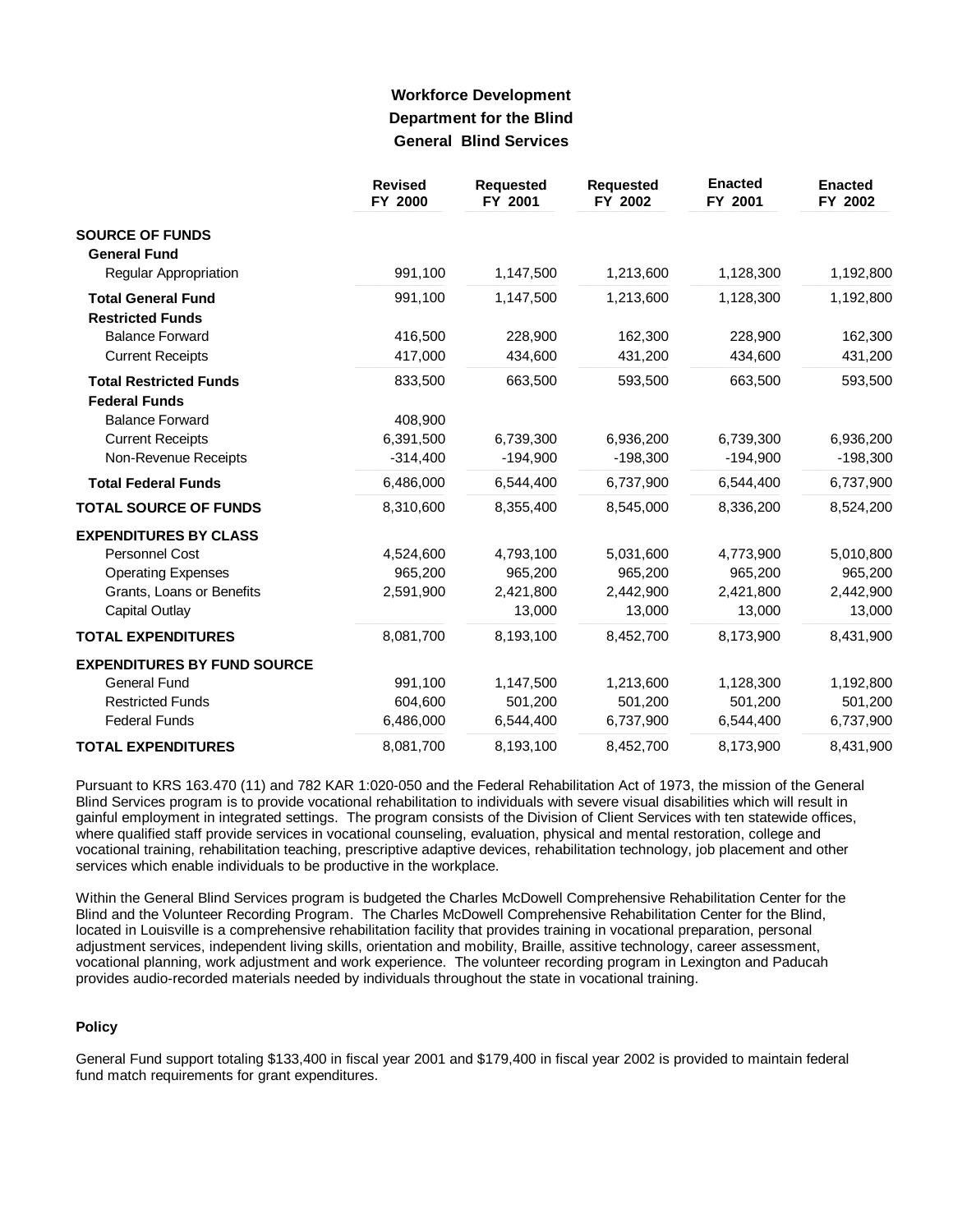## **Workforce Development State Board for Proprietary Education**

|                                    | <b>Revised</b><br>FY 2000 | <b>Requested</b><br>FY 2001 | <b>Requested</b><br>FY 2002 | <b>Enacted</b><br>FY 2001 | <b>Enacted</b><br>FY 2002 |
|------------------------------------|---------------------------|-----------------------------|-----------------------------|---------------------------|---------------------------|
| <b>SOURCE OF FUNDS</b>             |                           |                             |                             |                           |                           |
| <b>Restricted Funds</b>            |                           |                             |                             |                           |                           |
| <b>Balance Forward</b>             | 182,600                   | 195,100                     | 204,000                     | 195,100                   | 204,000                   |
| <b>Current Receipts</b>            | 125,000                   | 125,000                     | 125,000                     | 125,000                   | 125,000                   |
| <b>Total Restricted Funds</b>      | 307,600                   | 320,100                     | 329,000                     | 320,100                   | 329,000                   |
| <b>TOTAL SOURCE OF FUNDS</b>       | 307,600                   | 320,100                     | 329,000                     | 320,100                   | 329,000                   |
| <b>EXPENDITURES BY CLASS</b>       |                           |                             |                             |                           |                           |
| Personnel Cost                     | 96,800                    | 100,400                     | 103,700                     | 100,400                   | 103,700                   |
| <b>Operating Expenses</b>          | 15,700                    | 15,700                      | 15,700                      | 15,700                    | 15,700                    |
| <b>TOTAL EXPENDITURES</b>          | 112,500                   | 116,100                     | 119,400                     | 116,100                   | 119,400                   |
| <b>EXPENDITURES BY FUND SOURCE</b> |                           |                             |                             |                           |                           |
| <b>Restricted Funds</b>            | 112,500                   | 116,100                     | 119,400                     | 116,100                   | 119,400                   |
| <b>TOTAL EXPENDITURES</b>          | 112,500                   | 116,100                     | 119,400                     | 116,100                   | 119,400                   |

The State Board for Proprietary Education, consisting of 12 members appointed by the Governor, was created to administer and enforce the provisions of KRS 165A. Its primary function is to monitor the needs of the consumer public with regard to services provided by privately owned educational institutions offering instruction in business, trade, technical, industrial, or related areas. It has the responsibility to conduct formal hearings and to prosecute, if necessary, schools that have not maintained and adhered to the standards of operation set forth in KRS 165A. The Board also administers a student protection fund for those students affected by the closing of such institutions.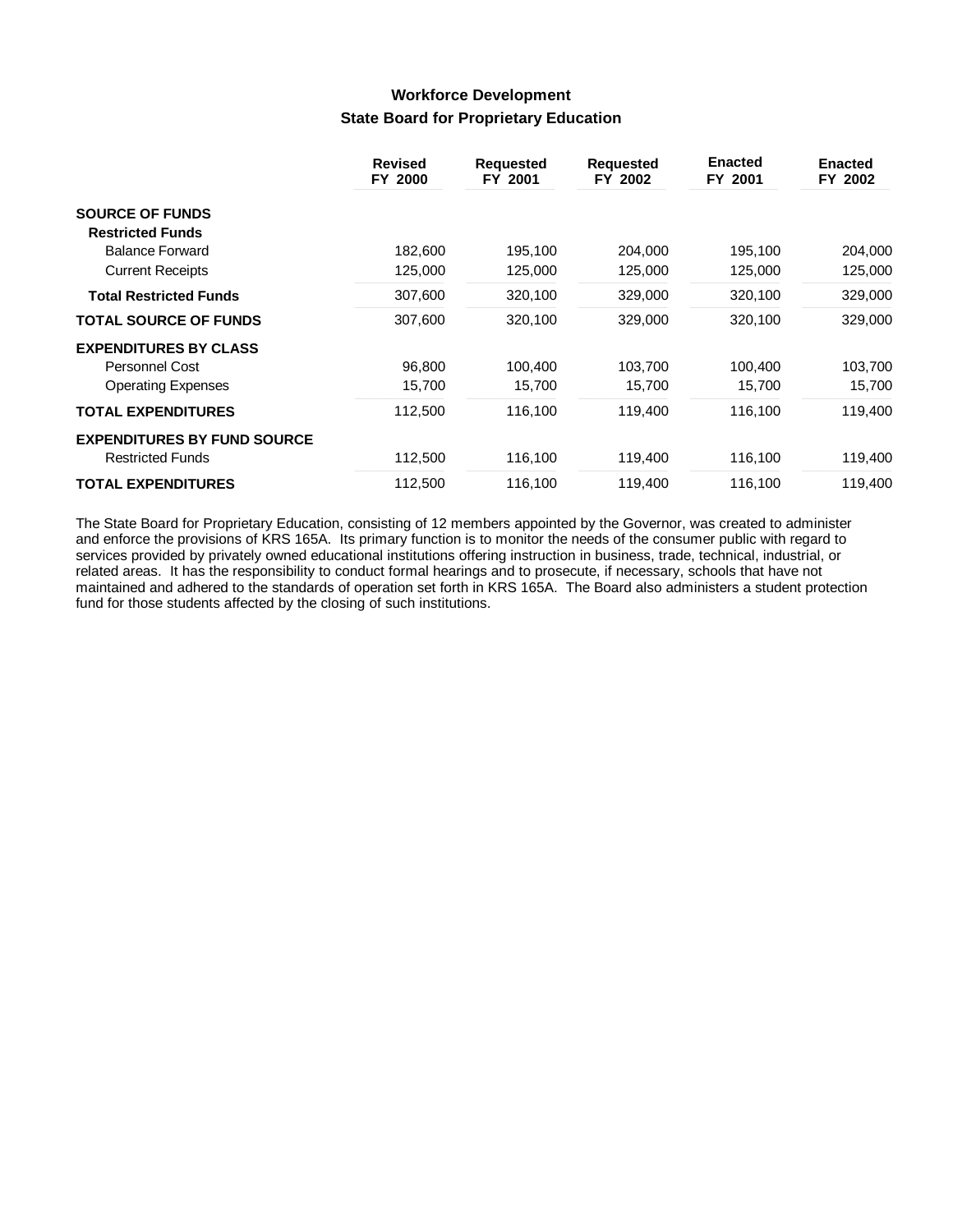## **Workforce Development Teacher Retirement Employer Contribution Match**

|                                    | <b>Revised</b><br>FY 2000 | <b>Requested</b><br>FY 2001 | <b>Requested</b><br>FY 2002 | <b>Enacted</b><br>FY 2001 | <b>Enacted</b><br>FY 2002 |
|------------------------------------|---------------------------|-----------------------------|-----------------------------|---------------------------|---------------------------|
| <b>SOURCE OF FUNDS</b>             |                           |                             |                             |                           |                           |
| <b>General Fund</b>                | 4,530,500                 | 4,639,200                   | 4,750,600                   | 4,639,200                 | 4,750,600                 |
| Regular Appropriation              |                           |                             |                             |                           |                           |
| <b>Total General Fund</b>          | 4,530,500                 | 4,639,200                   | 4,750,600                   | 4,639,200                 | 4,750,600                 |
| <b>TOTAL SOURCE OF FUNDS</b>       | 4,530,500                 | 4,639,200                   | 4,750,600                   | 4,639,200                 | 4,750,600                 |
| <b>EXPENDITURES BY CLASS</b>       |                           |                             |                             |                           |                           |
| <b>Personnel Cost</b>              | 4,530,500                 | 4.639.200                   | 4.750.600                   | 4,639,200                 | 4,750,600                 |
| <b>TOTAL EXPENDITURES</b>          | 4,530,500                 | 4,639,200                   | 4,750,600                   | 4,639,200                 | 4,750,600                 |
| <b>EXPENDITURES BY FUND SOURCE</b> |                           |                             |                             |                           |                           |
| <b>General Fund</b>                | 4,530,500                 | 4.639.200                   | 4.750.600                   | 4,639,200                 | 4,750,600                 |
| <b>TOTAL EXPENDITURES</b>          | 4,530,500                 | 4,639,200                   | 4.750.600                   | 4,639,200                 | 4,750,600                 |

Kentucky Revised Statute (KRS) 161.550 requires each employer to contribute to the Teachers' Retirement System an amount equal to that contributed by its employees who are members of the System. For those Workforce Development Cabinet employees who are Teachers' Retirement System members, the contribution is 9.855 percent of salary. Additionally, each employer is required to pay a 3.25 percent overmatch to defray the System's unfunded liability.

The above General Fund appropriation includes the employer match for salaries paid to teachers and other Cabinet employees who participate in the System. This match will be forwarded to the Teachers' Retirement System pursuant to the provisions of KRS 161.550.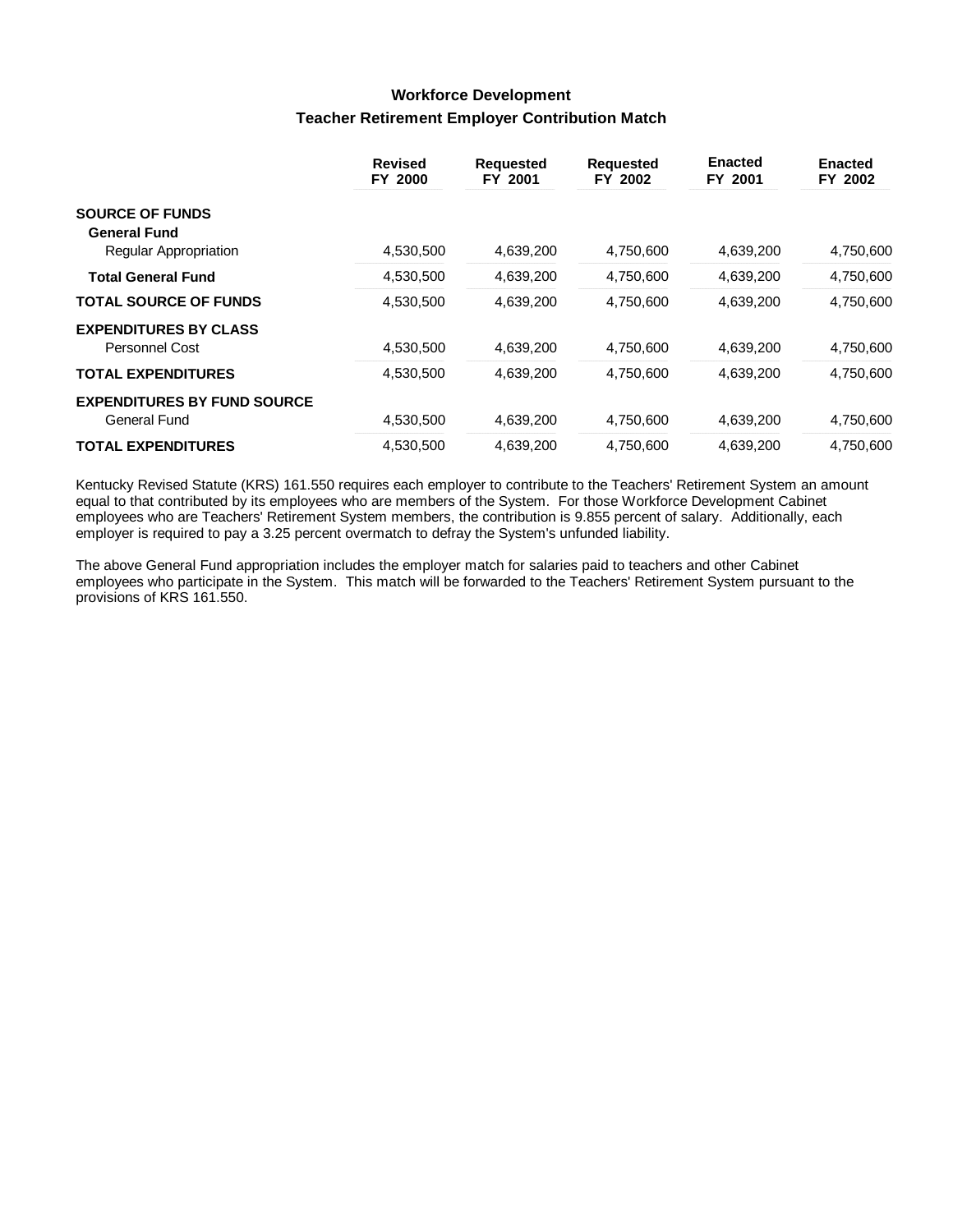### **Workforce Development Training and Reemployment**

|                                                       | <b>Revised</b><br>FY 2000 | <b>Requested</b><br>FY 2001 | <b>Requested</b><br>FY 2002 | <b>Enacted</b><br>FY 2001 | <b>Enacted</b><br>FY 2002 |
|-------------------------------------------------------|---------------------------|-----------------------------|-----------------------------|---------------------------|---------------------------|
| <b>SOURCE OF FUNDS</b>                                |                           |                             |                             |                           |                           |
| <b>Restricted Funds</b><br><b>Current Receipts</b>    | 67,500                    | 67,500                      | 51,500                      | 67,500                    | 51,500                    |
| <b>Total Restricted Funds</b><br><b>Federal Funds</b> | 67,500                    | 67,500                      | 51,500                      | 67,500                    | 51,500                    |
| <b>Current Receipts</b>                               | 51,522,500                | 62,835,900                  | 58,831,700                  | 62,835,900                | 58,831,700                |
| Non-Revenue Receipts<br><b>Total Federal Funds</b>    | $-161,400$<br>51,361,100  | $-67,700$<br>62,768,200     | $-69,700$<br>58,762,000     | $-67,700$<br>62,768,200   | $-69,700$<br>58,762,000   |
| <b>TOTAL SOURCE OF FUNDS</b>                          | 51,428,600                | 62,835,700                  | 58,813,500                  | 62,835,700                | 58,813,500                |
| <b>EXPENDITURES BY CLASS</b>                          |                           |                             |                             |                           |                           |
| Personnel Cost                                        | 1,682,800                 | 1,784,100                   | 1,833,600                   | 1,784,100                 | 1,833,600                 |
| <b>Operating Expenses</b>                             | 479,300                   | 497,800                     | 525,100                     | 497,800                   | 525,100                   |
| Grants, Loans or Benefits                             | 49,266,500                | 60,553,800                  | 56,454,800                  | 60,553,800                | 56,454,800                |
| <b>TOTAL EXPENDITURES</b>                             | 51,428,600                | 62,835,700                  | 58,813,500                  | 62,835,700                | 58,813,500                |
| <b>EXPENDITURES BY FUND SOURCE</b>                    |                           |                             |                             |                           |                           |
| <b>Restricted Funds</b>                               | 67,500                    | 67,500                      | 51,500                      | 67,500                    | 51,500                    |
| <b>Federal Funds</b>                                  | 51,361,100                | 62,768,200                  | 58,762,000                  | 62,768,200                | 58,762,000                |
| <b>TOTAL EXPENDITURES</b>                             | 51,428,600                | 62,835,700                  | 58,813,500                  | 62,835,700                | 58,813,500                |

On August 7, 1998, Congress passed the Workforce Investment Act of 1998 (Public Law 105-220) to consolidate, coordinate, and improve employment, training, literacy, and vocational rehabilitation programs in the United States, and for other purposes. Key components of this reform include streamlining services through One-Stop service delivery; empowering individuals through information and access to training resources through Individual Training Accounts; providing universal access to core services; increasing accountability for results; ensuring a strong role for local boards and the private sector in the workforce investment system; facilitating state and local flexibility; and improving youth services.

This legislation effectively brought an end to the Job Training Partnership Act. Kentucky was one of the first states to implement the new law July 1, 1999. In keeping with the Office of Training and Reemployment's (OTR) original purpose, the Office was designated to assume the role of administrative entity for the Title I program funded under the Act.

To carry out the mandates of the new federal law, OTR has been reorganized by Executive Order 99-1722 effective December 28,1999 as follows:

- The Financial and Program Operations branch is primarily responsible for the day-to-day program operation of the Workforce Investment Act (WIA) and providing technical assistance to the local workforce development areas that administer WIA. The branch ensures compliance with the overall financial management functions required by WIA.
- The Program Compliance branch is responsible for conducting oversight and monitoring of Title I of WIA and related activities. This includes developing, making annual on-site monitoring reviews of local areas' compliance with uniform administrative standards, the Act and regulations, and to assure funds are spent in accordance with the Act.
- The Program Support branch supports the WIA programs for which OTR is responsible, including local board certification, development and issuance of eligibility policies, development and maintenance of a statewide training provider list, implementation of a mandated and optional performance management system, and the development of a Management Information System (MIS).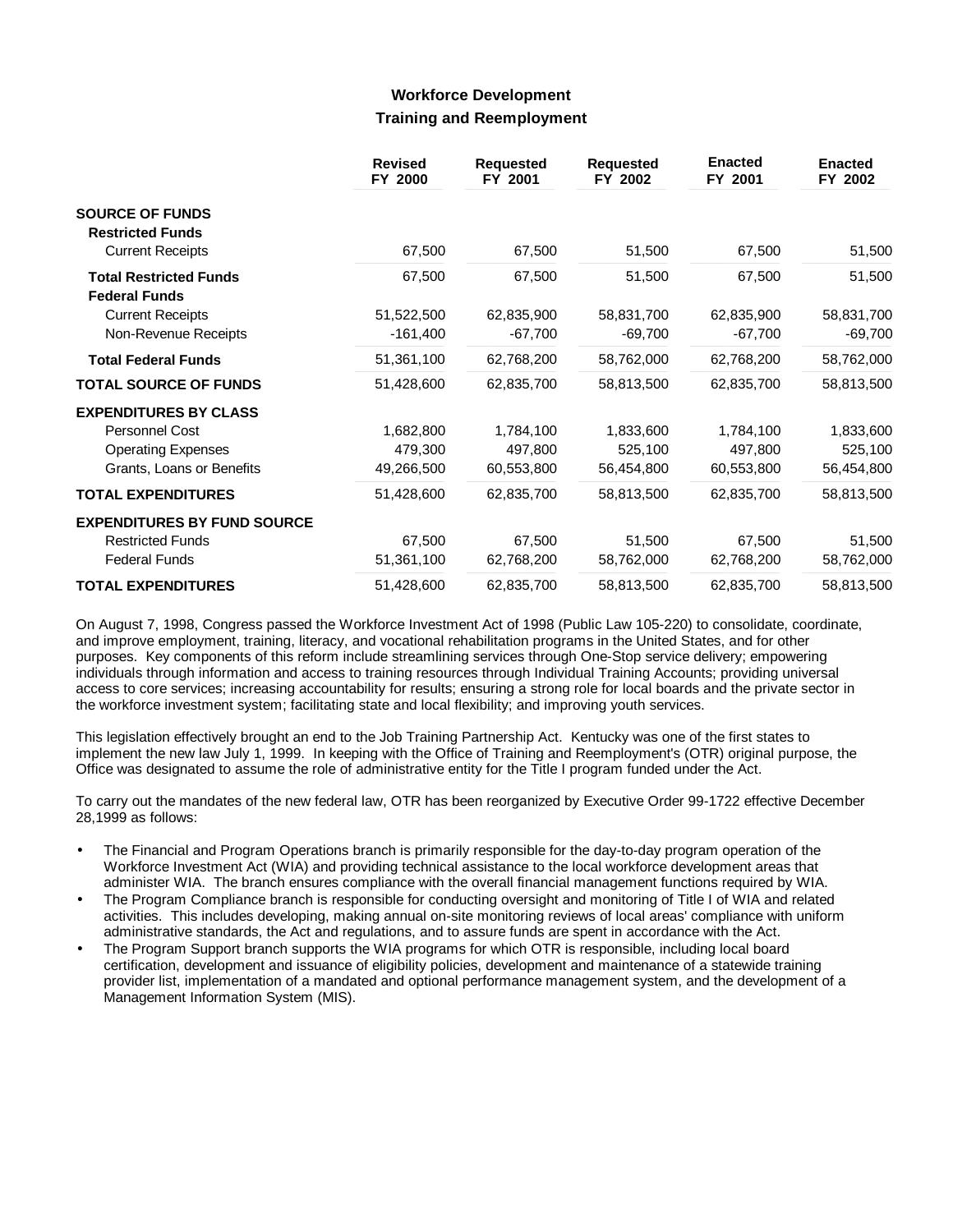The Workforce Investment Act specifies three funding streams to the states and local areas: adults, dislocated workers, an youth.

- Of the total adult funds received by the state, 85 percent of the funds are allocated to Kentucky's 11 Workforce Investment Areas, ten percent of the funds are reserved for statewide programs, and five percent is retained for state administrative functions.
- Of the total dislocated worker funds received by the state, 60 percent of the funds are allocated to Kentucky's 11 Workforce Investment Areas, 25 percent of the funds are reserved for State Rapid Response activities, ten percent of the funds are reserved for statewide programs, and five percent is retained for state administrative functions.
- Of the youth funds received by the State, 85 percent of the funds are allocated to Kentucky's 11 Workforce Investment Areas, ten percent of the funds are reserved for statewide programs, and five percent is retained for State administrative functions.

### **Policy**

Additional restricted funds totaling \$50,000 are provided in the current fiscal year to perform certain administrative functions of the Welfare-to-Work (WtW) block grant programs. Additional restricted funds totaling \$50,000 in fiscal year 2001 and \$34,000 fiscal year 2002 are also provided for this initiative. The OTR provides technical assistance to the Cabinet for Families an Children for implementation and on-going operations of the WtW formula grant program, including the development of statewide financial monitoring process that comports with the U.S. Department of Labor's monitoring guide for formula grant funding.

Pursuant to House Bill 502, Part II of the Capital Projects Budget, the lease for real property exceeding \$200,000 is authorized This office space is shared by the Office of Training and Reemployment, the Department for the Blind, and the Department  $($ Vocational Rehabilitation.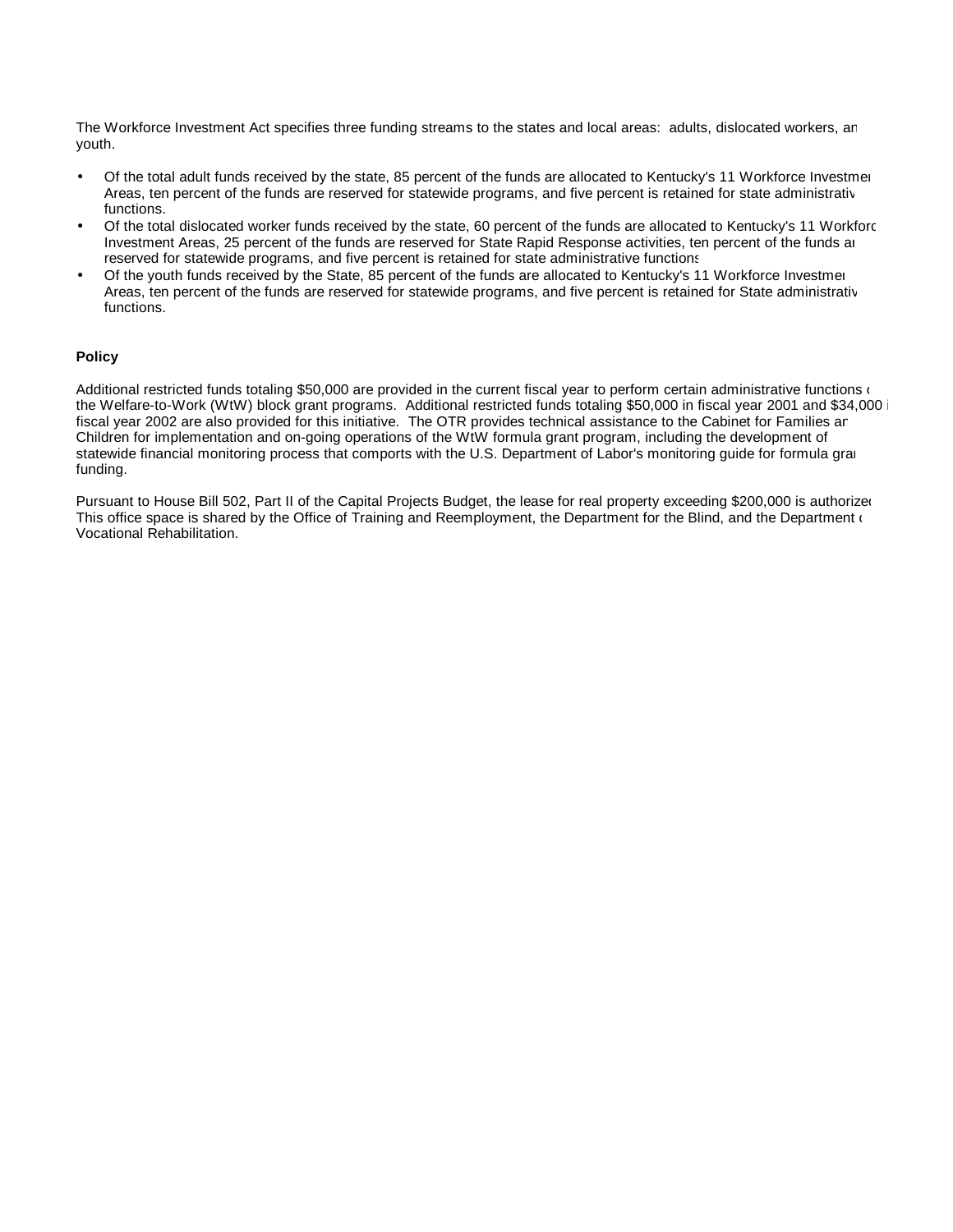### **Workforce Development Employment Services**

|                                        | <b>Revised</b><br>FY 2000 | <b>Requested</b><br>FY 2001 | Requested<br>FY 2002 | <b>Enacted</b><br>FY 2001 | <b>Enacted</b><br>FY 2002 |
|----------------------------------------|---------------------------|-----------------------------|----------------------|---------------------------|---------------------------|
| <b>SOURCE OF FUNDS</b>                 |                           |                             |                      |                           |                           |
| <b>General Fund</b>                    |                           |                             |                      |                           |                           |
| Regular Appropriation                  | 599,100                   | 613,500                     | 628,200              | 613,500                   | 628,200                   |
| <b>Total General Fund</b>              | 599,100                   | 613,500                     | 628,200              | 613,500                   | 628,200                   |
| <b>Restricted Funds</b>                |                           |                             |                      |                           |                           |
| <b>Balance Forward</b>                 | 107,500                   |                             |                      |                           |                           |
| <b>Current Receipts</b>                | 1,195,400                 | 1,195,400                   | 1,195,400            | 1,195,400                 | 1,195,400                 |
| Non-Revenue Receipts                   | 8,592,000                 | 13,349,300                  | 10,636,600           | 13,349,300                | 10,636,600                |
| <b>Total Restricted Funds</b>          | 9,894,900                 | 14,544,700                  | 11,832,000           | 14,544,700                | 11,832,000                |
| <b>Federal Funds</b>                   |                           |                             |                      |                           |                           |
| <b>Balance Forward</b>                 | 2,226,600                 |                             |                      |                           |                           |
| <b>Current Receipts</b>                | 309,225,000               | 306,878,300                 | 307,203,500          | 306,878,300               | 307,203,500               |
| Non-Revenue Receipts                   | $-3,000,000$              | $-2,651,100$                | $-2,730,600$         | $-2,651,100$              | $-2,730,600$              |
| <b>Total Federal Funds</b>             | 308,451,600               | 304,227,200                 | 304,472,900          | 304,227,200               | 304,472,900               |
| <b>TOTAL SOURCE OF FUNDS</b>           | 318,945,600               | 319,385,400                 | 316,933,100          | 319,385,400               | 316,933,100               |
| <b>EXPENDITURES BY CLASS</b>           |                           |                             |                      |                           |                           |
| Personnel Cost                         | 37,356,000                | 38,489,700                  | 35,395,400           | 38,489,700                | 35,395,400                |
| <b>Operating Expenses</b>              | 10,704,100                | 12,703,800                  | 13,640,000           | 12,703,800                | 13,640,000                |
| Grants, Loans or Benefits              | 270,010,500               | 267,981,900                 | 267,897,700          | 267,981,900               | 267,897,700               |
| <b>Capital Outlay</b>                  | 875,000                   | 210,000                     |                      | 210,000                   |                           |
| <b>TOTAL EXPENDITURES</b>              | 318,945,600               | 319,385,400                 | 316,933,100          | 319,385,400               | 316,933,100               |
| <b>EXPENDITURES BY FUND SOURCE</b>     |                           |                             |                      |                           |                           |
| General Fund                           | 599,100                   | 613,500                     | 628,200              | 613,500                   | 628,200                   |
| <b>Restricted Funds</b>                | 9,894,900                 | 14,544,700                  | 11,832,000           | 14,544,700                | 11,832,000                |
| <b>Federal Funds</b>                   | 308,451,600               | 304,227,200                 | 304,472,900          | 304,227,200               | 304,472,900               |
| <b>TOTAL EXPENDITURES</b>              | 318,945,600               | 319,385,400                 | 316,933,100          | 319,385,400               | 316,933,100               |
| <b>EXPENDITURES BY UNIT</b>            |                           |                             |                      |                           |                           |
| <b>Employer and Placement Services</b> | 18,267,400                | 16,656,800                  | 16,720,200           | 16,656,800                | 16,720,200                |
| <b>Special Programs</b>                | 7,645,500                 | 5,263,000                   | 5,248,900            | 5,263,000                 | 5,248,900                 |
| Unemployment Insurance                 | 285,918,600               | 286,316,300                 | 286,527,400          | 286,316,300               | 286,527,400               |
| Service Capacity Upgrade               | 7,114,100                 | 11,149,300                  | 8,436,600            | 11,149,300                | 8,436,600                 |
| <b>TOTAL EXPENDITURES</b>              | 318,945,600               | 319,385,400                 | 316,933,100          | 319,385,400               | 316,933,100               |

The Department for Employment Services (DES) was created to administer federally funded programs that provide employment related services to the citizens of Kentucky. The DES provides a wide array of high quality, professional services to employers, job seekers, and the unemployed, which result in economic stability for the individual and further the economic well-being of the Commonwealth. These services include employment counseling, testing, assessment, job search assistance and placement services to all citizens as well as training programs for dislocated workers, and other individuals who are economically disadvantaged.

The majority of the programs in the Department are funded by federal grants, with the principle revenue source derived from the Unemployment Insurance (UI) program, and the Employment Services (ES) program. The Department's operating and capital funding for the two programs is provided by the federal government through the employer-paid Federal Unemployment Tax (FUTA).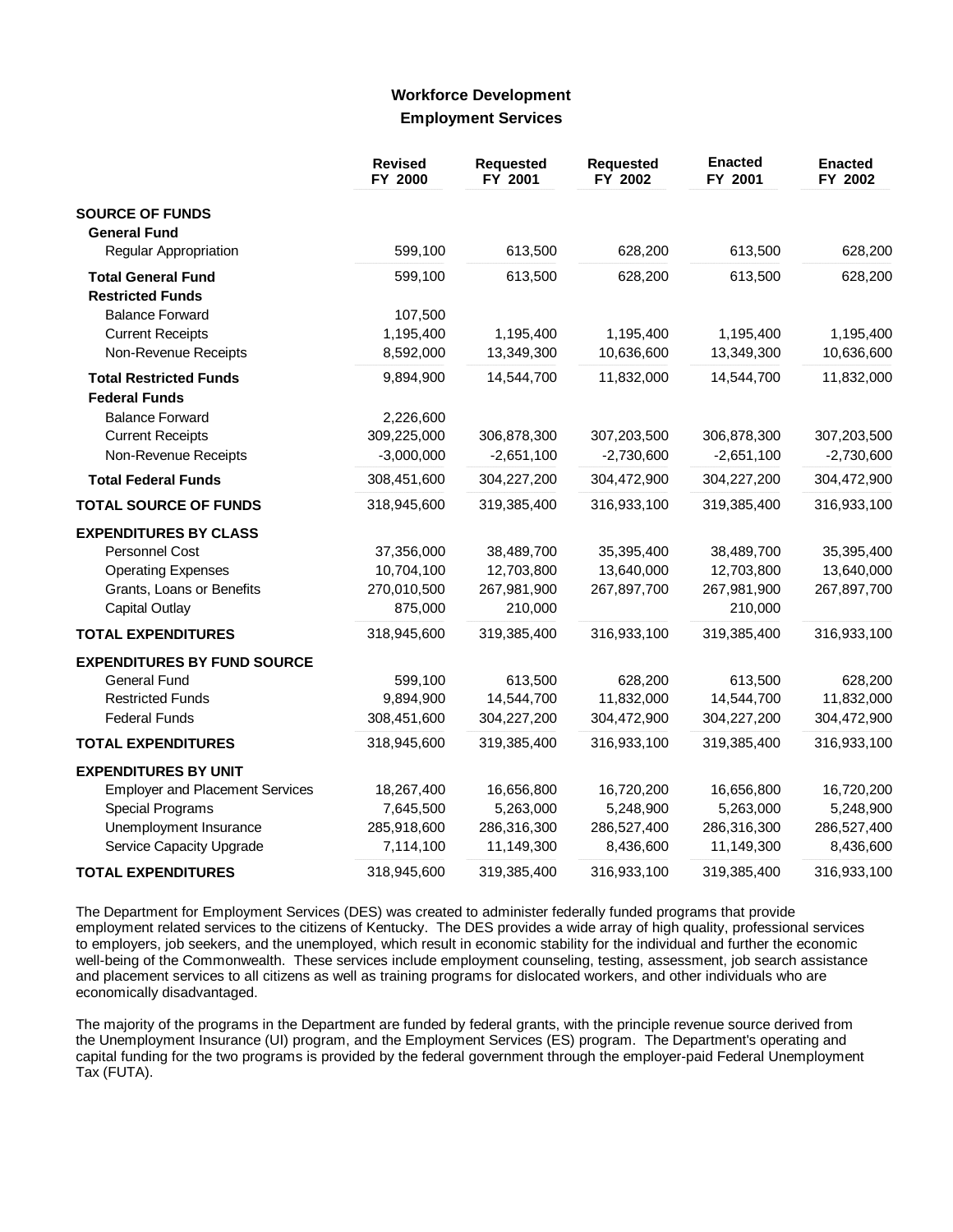The Department also receives funds to administer several smaller programs that are related to UI and ES, including: Veteran Employment and Training Services, Labor Market Information, Alien Labor Certification, Agricultural Wage Surveys, Alien Farmworker Housing Inspections, and Temporary Assistance for Needy Families (TANF). The DES administers training programs under the Trade Adjustment Assistance Program, Title I of the recently enacted Workforce Investment Act, and the North American Free Trade Agreement-Transitional Adjustment Assistance/Transitional Readjustment Allowances Programs. These programs are designed to provide temporary income maintenance through UI to individuals who are unemployed through no fault of their own, and to assist the unemployed, underemployed, and persons who wish to change occupations in finding suitable employment. Additional benefits include the reduction of public burden through the early placement of welfare recipient and UI claimants.

The Department is also responsible for assessing and collecting taxes from employers to distribute benefits to those who qualify for unemployment compensation.

### **Policy**

The 2000-2002 Budget of the Commonwealth provides that, of the federal funds made available under Section 903 of the Social Security Act, as amended, an amount totaling \$1,000,000 may be used by the Department during the 2000-2002 biennium for the purpose of administering its unemployment compensation law and public employment offices.

House Bill 502 adds in Part IX, Special Provisions, Facility Replacement/Renovation policy authorizing the Department 1 develop and implement a facility replacement and renovation program to improve the quality of Workforce Development Cabinet facilities used by the Department and its clients, and to reduce departmental reliance on lease/rental properties. The Department is directed to coordinate this program with the Secretary of the Finance and Administration Cabinet and the Department for Facilities Management in the Finance and Administration Cabinet. Proceeds acquired from the sale, transfer, or other dispositic of existing facilities may be expended toward the purchase, construction, renovation and equipping and furnishing of replacement facilities. Expenditures authorized by this provision are limited to the use of funds solely derived from the sale of Cabinet-owne facilities, which equity rights are shared between both the state and the federal government. Any project estimated to cost over \$400,000 shall be reported to the Capital Projects and Bond Oversight Committee by the Secretary of the Finance an Administration Cabinet.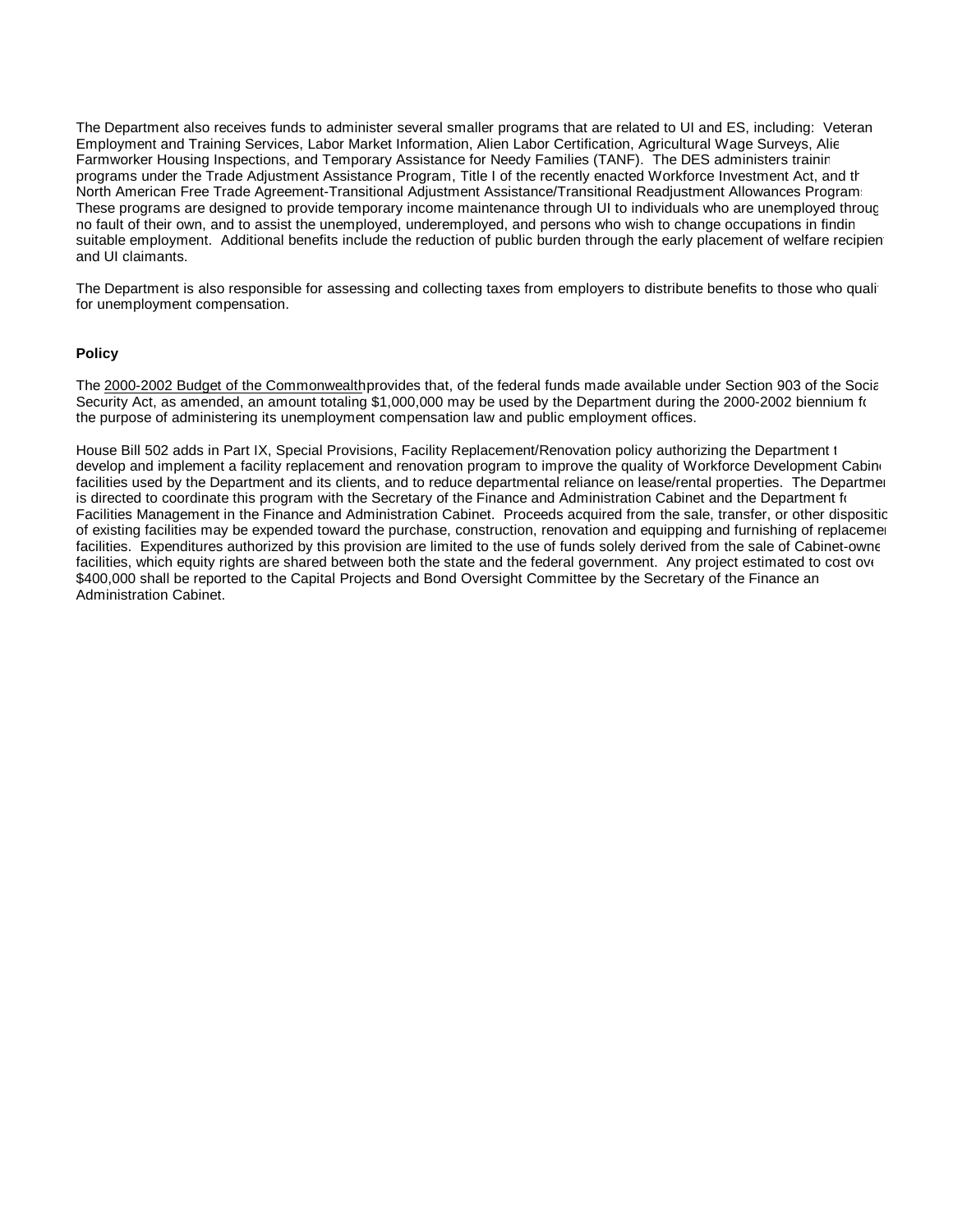## **Workforce Development Employment Services Employer and Placement Services**

|                                                       | <b>Revised</b><br>FY 2000 | Requested<br>FY 2001 | <b>Requested</b><br>FY 2002 | <b>Enacted</b><br>FY 2001 | <b>Enacted</b><br>FY 2002 |
|-------------------------------------------------------|---------------------------|----------------------|-----------------------------|---------------------------|---------------------------|
| <b>SOURCE OF FUNDS</b>                                |                           |                      |                             |                           |                           |
| <b>General Fund</b>                                   |                           |                      |                             |                           |                           |
| Regular Appropriation                                 | 599,100                   | 613,500              | 628,200                     | 613,500                   | 628,200                   |
| <b>Total General Fund</b>                             | 599,100                   | 613,500              | 628,200                     | 613,500                   | 628,200                   |
| <b>Restricted Funds</b>                               |                           |                      |                             |                           |                           |
| <b>Balance Forward</b>                                | 11,700                    |                      |                             |                           |                           |
| Non-Revenue Receipts                                  | 1,488,300                 | 500,000              | 500,000                     | 500,000                   | 500,000                   |
| <b>Total Restricted Funds</b><br><b>Federal Funds</b> | 1,500,000                 | 500,000              | 500,000                     | 500,000                   | 500,000                   |
| <b>Balance Forward</b>                                | 68,300                    |                      |                             |                           |                           |
| <b>Current Receipts</b>                               | 17,253,500                | 16,525,000           | 16,605,300                  | 16,525,000                | 16,605,300                |
| Non-Revenue Receipts                                  | $-1,153,500$              | $-981,700$           | $-1,013,300$                | $-981,700$                | $-1,013,300$              |
| <b>Total Federal Funds</b>                            | 16,168,300                | 15,543,300           | 15,592,000                  | 15,543,300                | 15,592,000                |
| <b>TOTAL SOURCE OF FUNDS</b>                          | 18,267,400                | 16,656,800           | 16,720,200                  | 16,656,800                | 16,720,200                |
| <b>EXPENDITURES BY CLASS</b>                          |                           |                      |                             |                           |                           |
| <b>Personnel Cost</b>                                 | 12,916,500                | 12,238,500           | 12,401,500                  | 12,238,500                | 12,401,500                |
| <b>Operating Expenses</b>                             | 2,850,900                 | 1,971,700            | 1,891,700                   | 1,971,700                 | 1,891,700                 |
| Grants, Loans or Benefits                             | 2,500,000                 | 2,446,600            | 2,427,000                   | 2,446,600                 | 2,427,000                 |
| <b>TOTAL EXPENDITURES</b>                             | 18,267,400                | 16,656,800           | 16,720,200                  | 16,656,800                | 16,720,200                |
| <b>EXPENDITURES BY FUND SOURCE</b>                    |                           |                      |                             |                           |                           |
| <b>General Fund</b>                                   | 599,100                   | 613,500              | 628,200                     | 613,500                   | 628,200                   |
| <b>Restricted Funds</b>                               | 1,500,000                 | 500,000              | 500,000                     | 500,000                   | 500,000                   |
| <b>Federal Funds</b>                                  | 16,168,300                | 15,543,300           | 15,592,000                  | 15,543,300                | 15,592,000                |
| <b>TOTAL EXPENDITURES</b>                             | 18,267,400                | 16,656,800           | 16,720,200                  | 16,656,800                | 16,720,200                |
| <b>EXPENDITURES BY UNIT</b>                           |                           |                      |                             |                           |                           |
| <b>Job Placement Services</b>                         | 12,526,100                | 10,903,100           | 10,895,900                  | 10,903,100                | 10,895,900                |
| <b>Special Employment Services</b>                    | 4,284,200                 | 4,234,100            | 4,231,300                   | 4,234,100                 | 4,231,300                 |
| <b>Employment Information Support</b>                 | 1,457,100                 | 1,519,600            | 1,593,000                   | 1,519,600                 | 1,593,000                 |
| <b>TOTAL EXPENDITURES</b>                             | 18,267,400                | 16,656,800           | 16,720,200                  | 16,656,800                | 16,720,200                |

The objective of the Employer and Placement Services program is two-fold. The first is to assist individuals who are unemployed, underemployed, or simply seeking to change their employment situation. The second is to assist employers to obtain qualified workers to fill job openings as quickly as possible. This program provides counseling, employment testing, job development, referral, and placement for any persons needing such services.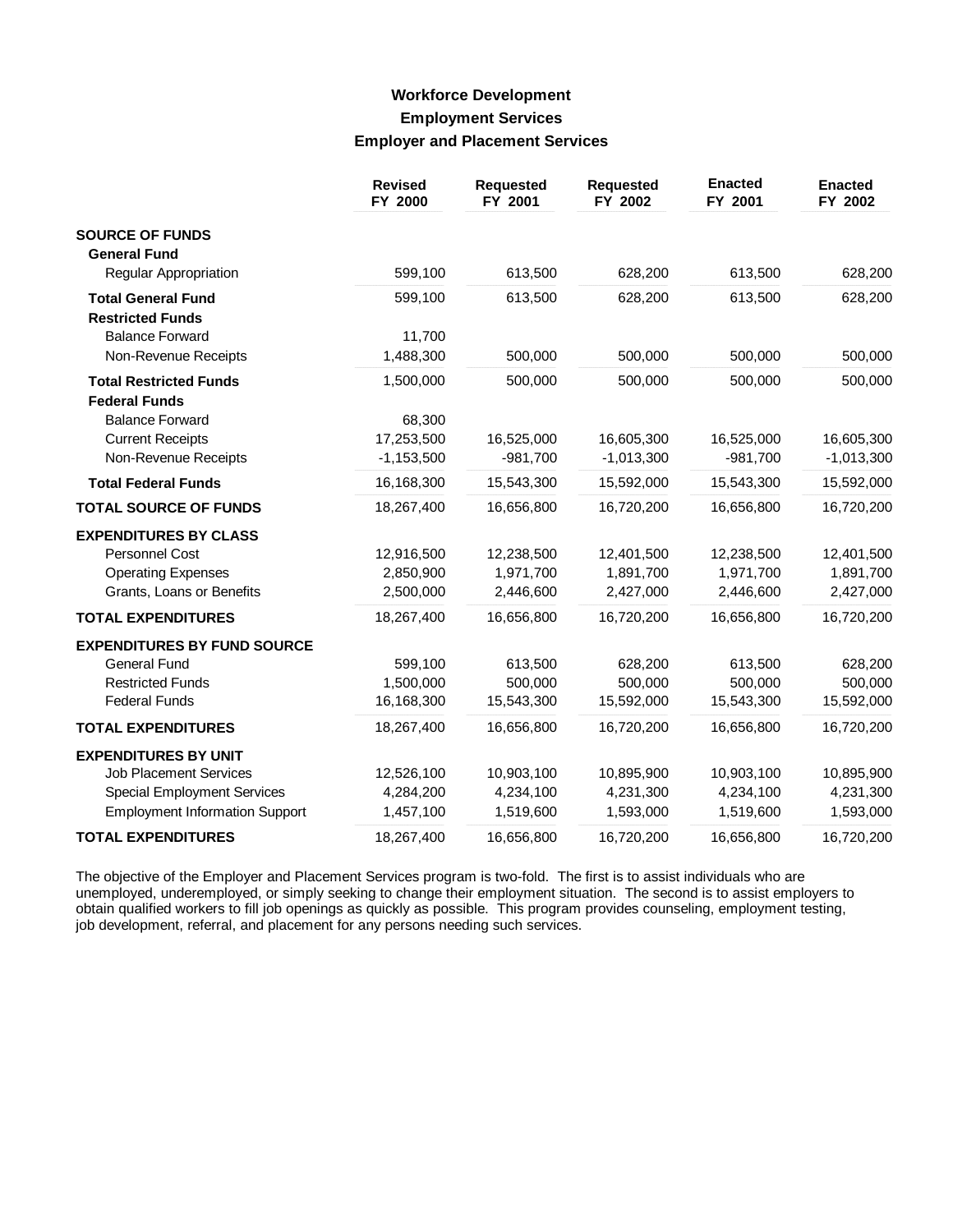## **Workforce Development Employment Services Special Programs**

|                                                       | <b>Revised</b><br>FY 2000 | <b>Requested</b><br>FY 2001 | <b>Requested</b><br>FY 2002 | <b>Enacted</b><br>FY 2001 | <b>Enacted</b><br>FY 2002 |
|-------------------------------------------------------|---------------------------|-----------------------------|-----------------------------|---------------------------|---------------------------|
| <b>SOURCE OF FUNDS</b><br><b>Restricted Funds</b>     |                           |                             |                             |                           |                           |
| <b>Balance Forward</b>                                | 85,400                    |                             |                             |                           |                           |
| <b>Current Receipts</b>                               | 1,195,400                 | 1,195,400                   | 1,195,400                   | 1,195,400                 | 1,195,400                 |
| <b>Total Restricted Funds</b><br><b>Federal Funds</b> | 1,280,800                 | 1,195,400                   | 1,195,400                   | 1,195,400                 | 1,195,400                 |
| <b>Balance Forward</b>                                | 307,300                   |                             |                             |                           |                           |
| <b>Current Receipts</b>                               | 6,365,800                 | 4,320,000                   | 4,320,000                   | 4,320,000                 | 4,320,000                 |
| Non-Revenue Receipts                                  | $-308,400$                | $-252,400$                  | $-266,500$                  | $-252,400$                | $-266,500$                |
| <b>Total Federal Funds</b>                            | 6,364,700                 | 4,067,600                   | 4,053,500                   | 4,067,600                 | 4,053,500                 |
| <b>TOTAL SOURCE OF FUNDS</b>                          | 7,645,500                 | 5,263,000                   | 5,248,900                   | 5,263,000                 | 5,248,900                 |
| <b>EXPENDITURES BY CLASS</b>                          |                           |                             |                             |                           |                           |
| Personnel Cost                                        | 3,550,400                 | 3,313,500                   | 3,389,000                   | 3,313,500                 | 3,389,000                 |
| <b>Operating Expenses</b>                             | 733,600                   | 563,200                     | 538,200                     | 563,200                   | 538,200                   |
| Grants, Loans or Benefits                             | 3,361,500                 | 1,386,300                   | 1,321,700                   | 1,386,300                 | 1,321,700                 |
| <b>TOTAL EXPENDITURES</b>                             | 7,645,500                 | 5,263,000                   | 5,248,900                   | 5,263,000                 | 5,248,900                 |
| <b>EXPENDITURES BY FUND SOURCE</b>                    |                           |                             |                             |                           |                           |
| <b>Restricted Funds</b>                               | 1,280,800                 | 1,195,400                   | 1,195,400                   | 1,195,400                 | 1,195,400                 |
| <b>Federal Funds</b>                                  | 6,364,700                 | 4,067,600                   | 4,053,500                   | 4,067,600                 | 4,053,500                 |
| <b>TOTAL EXPENDITURES</b>                             | 7,645,500                 | 5,263,000                   | 5,248,900                   | 5,263,000                 | 5,248,900                 |
| <b>EXPENDITURES BY UNIT</b>                           |                           |                             |                             |                           |                           |
| <b>Welfare Reform</b>                                 | 85,400                    |                             |                             |                           |                           |
| Workforce Investment Act                              | 5,231,900                 | 1,195,400                   | 1,195,400                   | 5,263,000                 | 5,248,900                 |
| Special Programs                                      | 2,328,200                 |                             |                             |                           |                           |
| <b>TOTAL EXPENDITURES</b>                             | 7,645,500                 | 1,195,400                   | 1,195,400                   | 5,263,000                 | 5,248,900                 |

The Special Projects Program covers three contractual programs which are offered by the Department for Employment Services.

On July 1,1999, Kentucky began implementation of the Workforce Investment Act (WIA). Under Title I of WIA, dislocated worker services are a required program and funds to support these services are allocated to 11 workforce investment areas across the state. In two of the areas the administrative entity has contracted with the Department to provide a full range of applicant services to dislocated workers.

The Department for Employment Services receives funding from the U.S. Department of Labor under a National Reserve Grant to provide services to dislocated workers from the garment industry. This grant was funded in 1998 and continues through June 30, 2000. The grant was written to serve affected garment workers whose jobs were impacted by foreign trade. Under this grant, the Department provides assessment, counseling, testing, brokers for retraining, and assists in job placement to eligible dislocated workers.

The Department contracts with the Cabinet for Families and Children (CFC) to implement a strategy and program to help adult Kentuckians transition from welfare dependency to long term self-sufficiency.

The Department performs an employment assessment on each participant referred by CFC, Department for Community-Based Services, to determine need and skills. An "Employability Development Plan" is created which includes an employment goal and a series of activities necessary to reach that goal, including high school and equivalency programs, basic and remedial education, work readiness activities, and job skills training.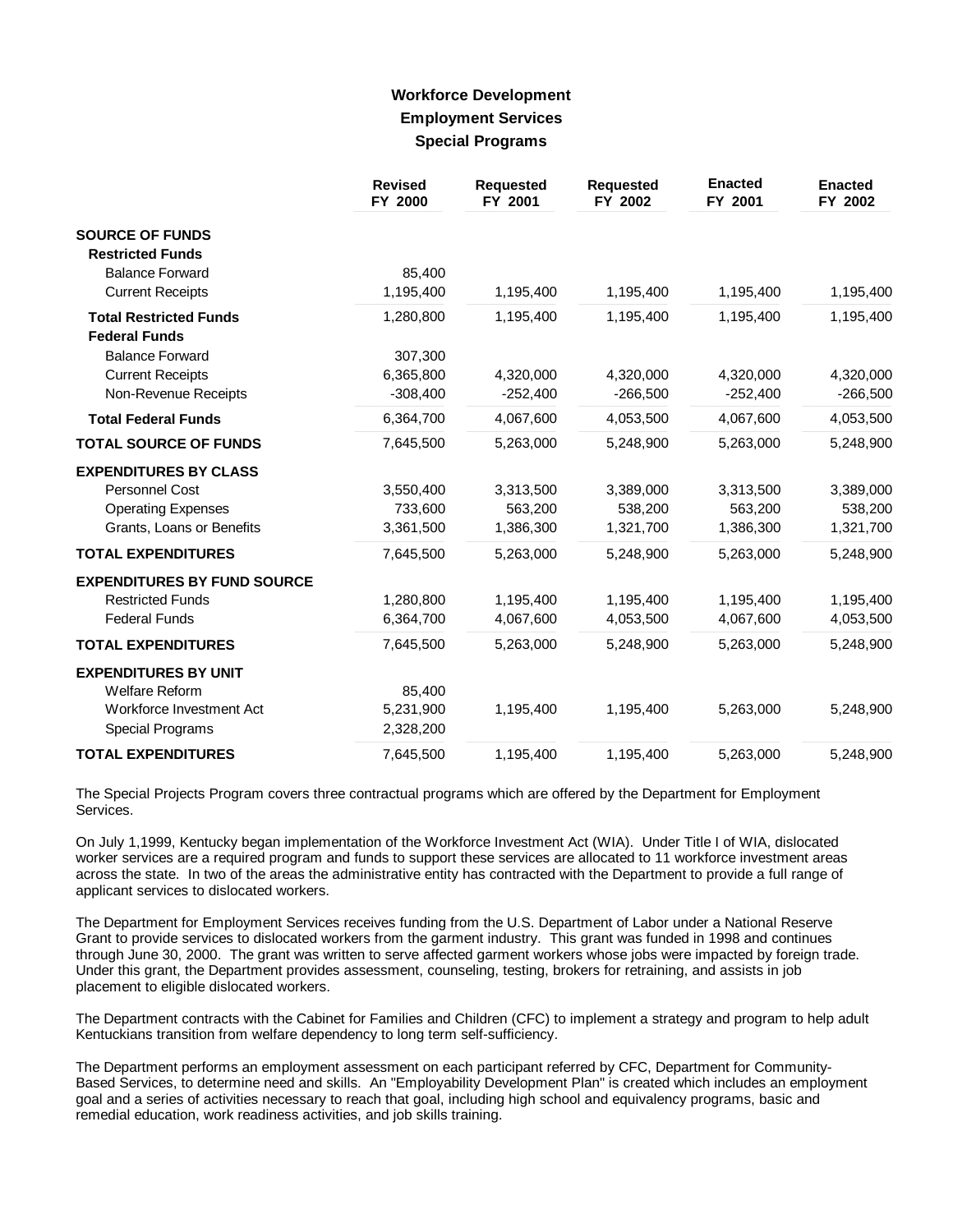## **Workforce Development Employment Services Unemployment Insurance**

|                                                       | <b>Revised</b><br>FY 2000 | <b>Requested</b><br>FY 2001 | <b>Requested</b><br>FY 2002 | <b>Enacted</b><br>FY 2001 | <b>Enacted</b><br>FY 2002 |
|-------------------------------------------------------|---------------------------|-----------------------------|-----------------------------|---------------------------|---------------------------|
| <b>SOURCE OF FUNDS</b><br><b>Restricted Funds</b>     |                           |                             |                             |                           |                           |
| Non-Revenue Receipts                                  |                           | 1,700,000                   | 1,700,000                   | 1,700,000                 | 1,700,000                 |
| <b>Total Restricted Funds</b><br><b>Federal Funds</b> |                           | 1,700,000                   | 1,700,000                   | 1,700,000                 | 1,700,000                 |
| <b>Balance Forward</b>                                | 1,851,000                 |                             |                             |                           |                           |
| <b>Current Receipts</b>                               | 285,605,700               | 286,033,300                 | 286,278,200                 | 286,033,300               | 286,278,200               |
| Non-Revenue Receipts                                  | $-1,538,100$              | $-1,417,000$                | $-1,450,800$                | $-1,417,000$              | $-1,450,800$              |
| <b>Total Federal Funds</b>                            | 285,918,600               | 284,616,300                 | 284,827,400                 | 284,616,300               | 284,827,400               |
| <b>TOTAL SOURCE OF FUNDS</b>                          | 285,918,600               | 286,316,300                 | 286,527,400                 | 286,316,300               | 286,527,400               |
| <b>EXPENDITURES BY CLASS</b>                          |                           |                             |                             |                           |                           |
| <b>Personnel Cost</b>                                 | 15,800,400                | 16,556,000                  | 16,618,700                  | 16,556,000                | 16,618,700                |
| <b>Operating Expenses</b>                             | 5,194,200                 | 5,611,300                   | 5,759,700                   | 5,611,300                 | 5,759,700                 |
| Grants, Loans or Benefits<br>Capital Outlay           | 264,149,000<br>775,000    | 264,149,000                 | 264,149,000                 | 264,149,000               | 264,149,000               |
| <b>TOTAL EXPENDITURES</b>                             | 285,918,600               | 286,316,300                 | 286,527,400                 | 286,316,300               | 286,527,400               |
| <b>EXPENDITURES BY FUND SOURCE</b>                    |                           |                             |                             |                           |                           |
| <b>Restricted Funds</b>                               |                           | 1,700,000                   | 1,700,000                   | 1,700,000                 | 1,700,000                 |
| <b>Federal Funds</b>                                  | 285,918,600               | 284,616,300                 | 284,827,400                 | 284,616,300               | 284,827,400               |
| <b>TOTAL EXPENDITURES</b>                             | 285,918,600               | 286,316,300                 | 286,527,400                 | 286,316,300               | 286,527,400               |
| <b>EXPENDITURES BY UNIT</b>                           |                           |                             |                             |                           |                           |
| Unemployment Insurance<br>Administration              | 21,819,600                | 22,217,300                  | 22,428,400                  | 22,217,300                | 22,428,400                |
| Unemployment Insurance Benefits                       | 264,099,000               | 264,099,000                 | 264,099,000                 | 264,099,000               | 264,099,000               |
| <b>TOTAL EXPENDITURES</b>                             | 285,918,600               | 286,316,300                 | 286,527,400                 | 286,316,300               | 286,527,400               |

The purpose of the Unemployment Insurance (UI) program is to provide temporary financial assistance to workers who become unemployed through no fault of their own, in the form of regular UI benefit payments in an amount determined by the claimant's wage history. Regular UI benefits are funded entirely through payment of the state unemployment taxes by employers within the state determined liable under KRS Chapter 341 based upon the size and duration of payroll.

Through Senate Bill 296 passed by the 1998 General Assembly, the Department obtained one-time funding for a major reengineering effort that will radically transform the Unemployment Insurance and Employment Services programs from a paper-based process to an electronic environment. When completed in 2001, this initiative will result in more efficient use of staff by allowing a 20 percent shift of staff from processing paper to providing more intensive services to the public. This reform effort endorses the notion examined by the Kentucky Long-Term Policy Research Center in *The Leadership Challenge Ahead* whereby "technological innovation will become the centerpiece of reform as government strives to become more efficient." The initiative also juxtaposes especially well with Governor Patton's Empower Kentucky goal to "make state government more efficient and deliver better services to citizens." Once fully implemented, the Department will be the most technologically advanced agency of its kind in the nation.

### **Policy**

Notwithstanding KRS 341.835, the 2000-2002 Budget of the Commonwealth provides that funds from the Unemployment Insurance Penalty and Interest Account in the Unemployment Compensation Administration Fund shall be used during each fiscal year of the biennium by the Department for Employment Services to operate employment and training programs.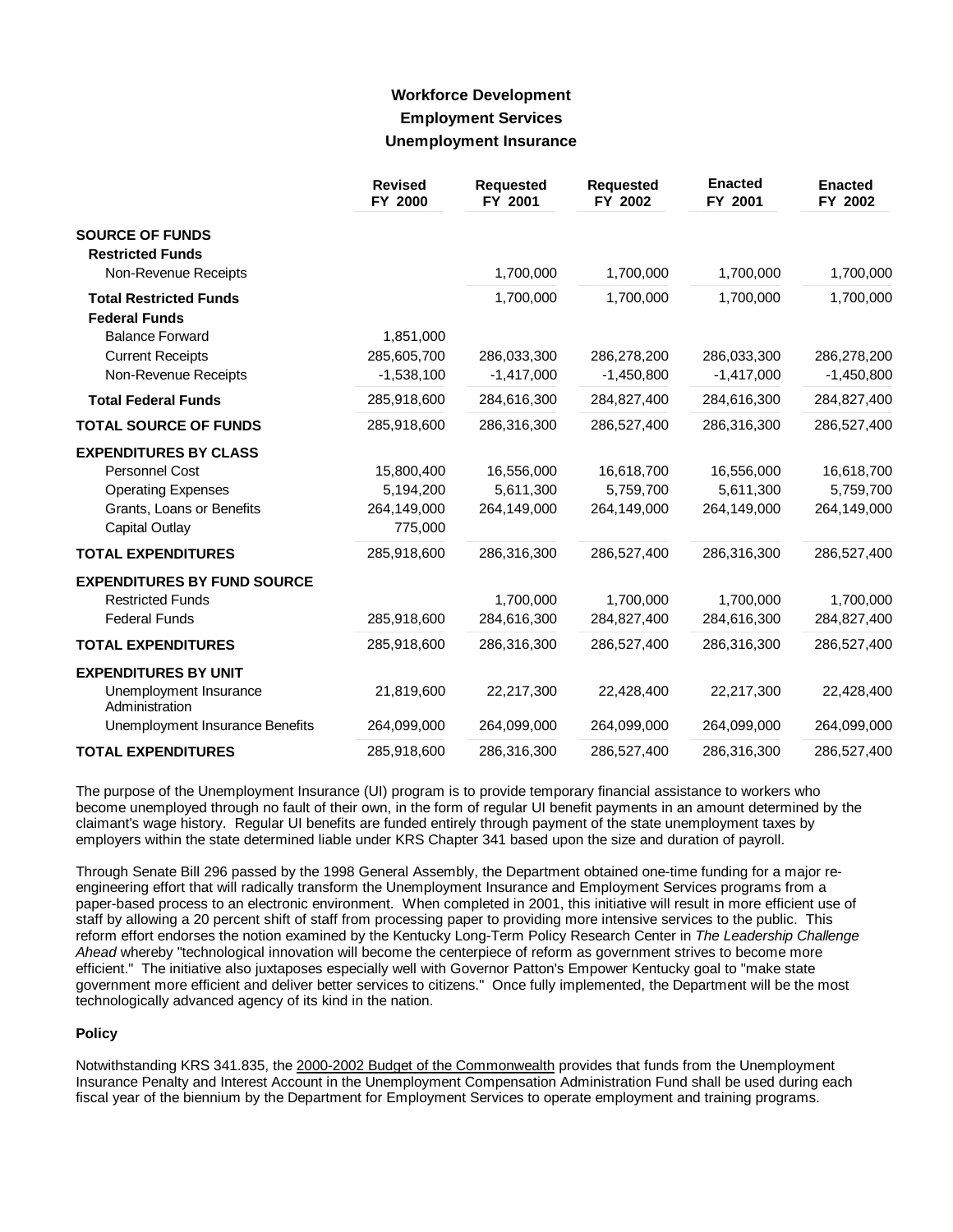## **Workforce Development Employment Services Unemployment Insurance Unemployment Insurance Benefits**

|                                    | <b>Revised</b><br>FY 2000 | <b>Requested</b><br>FY 2001 | <b>Requested</b><br>FY 2002 | <b>Enacted</b><br>FY 2001 | <b>Enacted</b><br>FY 2002 |
|------------------------------------|---------------------------|-----------------------------|-----------------------------|---------------------------|---------------------------|
| <b>SOURCE OF FUNDS</b>             |                           |                             |                             |                           |                           |
| <b>Federal Funds</b>               |                           |                             |                             |                           |                           |
| <b>Balance Forward</b>             | 1,390,900                 |                             |                             |                           |                           |
| <b>Current Receipts</b>            | 262,708,100               | 264,099,000                 | 264,099,000                 | 264,099,000               | 264,099,000               |
| <b>Total Federal Funds</b>         | 264,099,000               | 264,099,000                 | 264,099,000                 | 264.099.000               | 264,099,000               |
| <b>TOTAL SOURCE OF FUNDS</b>       | 264,099,000               | 264,099,000                 | 264.099.000                 | 264,099,000               | 264,099,000               |
| <b>EXPENDITURES BY CLASS</b>       |                           |                             |                             |                           |                           |
| Grants, Loans or Benefits          | 264,099,000               | 264,099,000                 | 264,099,000                 | 264,099,000               | 264,099,000               |
| <b>TOTAL EXPENDITURES</b>          | 264,099,000               | 264,099,000                 | 264,099,000                 | 264,099,000               | 264,099,000               |
| <b>EXPENDITURES BY FUND SOURCE</b> |                           |                             |                             |                           |                           |
| <b>Federal Funds</b>               | 264,099,000               | 264,099,000                 | 264,099,000                 | 264,099,000               | 264,099,000               |
| <b>TOTAL EXPENDITURES</b>          | 264,099,000               | 264,099,000                 | 264,099,000                 | 264,099,000               | 264,099,000               |

Within the Department, the Division of Unemployment Insurance supports the claims activities initiated in the local offices of the Division of Field Services. In central office, the Benefit branch ensures and accounts for the proper payment of regular Unemployment Insurance (UI) and federal program benefits, including the determination of chargeability to a specific employer for the cost of each regular UI claim. In cases where benefits have been drawn in error, the branch pursues restitution and, if fraud was involved, will pursue prosecution of the claimant. The Benefits branch also operates an interstate claims "local office" to serve claimants covered under Kentucky law but filing from other states.

In addition to regular UI benefits, the program also administers payment of federal benefits, claims of unemployed federal employees and discharged military personnel, trade readjustment (unemployment resulting from foreign competition) and NAFTA (unemployment attributable to the specific trade treaty), Disaster Unemployment Assistance (in cases where a federal disaster area declaration is made), and Extended Unemployment Compensation. With the exception of partial payment from State UI funds in the case of some extended benefits, these programs are financed in entirety by employer federal unemployment tax collected by the Internal Revenue Service.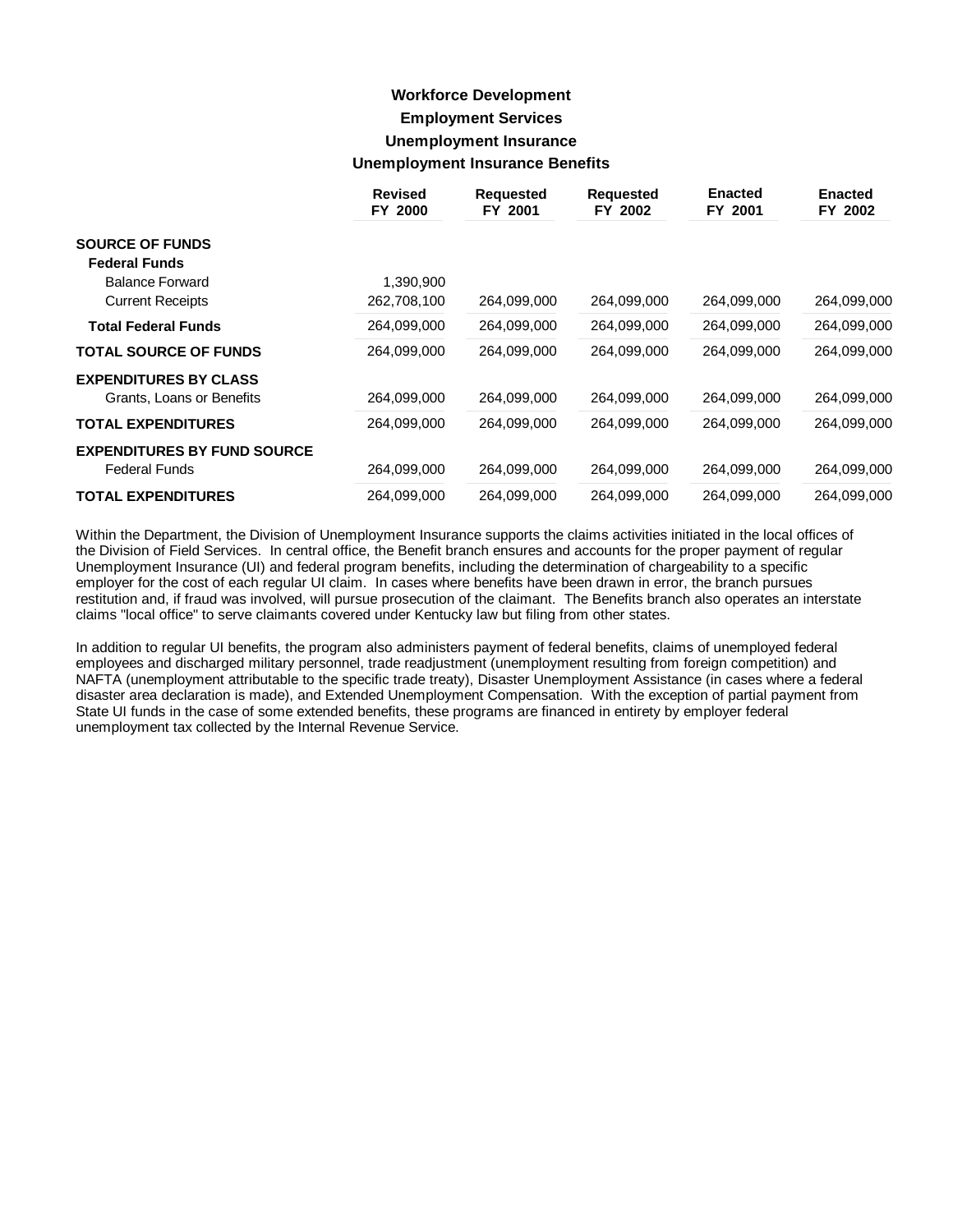## **Workforce Development Employment Services Unemployment Insurance Unemployment Insurance Administration**

|                                                       | <b>Revised</b><br>FY 2000 | <b>Requested</b><br>FY 2001 | <b>Requested</b><br>FY 2002 | <b>Enacted</b><br>FY 2001 | <b>Enacted</b><br>FY 2002 |
|-------------------------------------------------------|---------------------------|-----------------------------|-----------------------------|---------------------------|---------------------------|
| <b>SOURCE OF FUNDS</b><br><b>Restricted Funds</b>     |                           |                             |                             |                           |                           |
| Non-Revenue Receipts                                  |                           | 1,700,000                   | 1,700,000                   | 1,700,000                 | 1,700,000                 |
| <b>Total Restricted Funds</b><br><b>Federal Funds</b> |                           | 1,700,000                   | 1,700,000                   | 1,700,000                 | 1,700,000                 |
| <b>Balance Forward</b>                                | 460,100                   |                             |                             |                           |                           |
| <b>Current Receipts</b>                               | 22,897,600                | 21,934,300                  | 22,179,200                  | 21,934,300                | 22,179,200                |
| Non-Revenue Receipts                                  | $-1,538,100$              | $-1,417,000$                | $-1,450,800$                | $-1,417,000$              | $-1,450,800$              |
| <b>Total Federal Funds</b>                            | 21,819,600                | 20,517,300                  | 20,728,400                  | 20,517,300                | 20,728,400                |
| <b>TOTAL SOURCE OF FUNDS</b>                          | 21,819,600                | 22,217,300                  | 22,428,400                  | 22,217,300                | 22,428,400                |
| <b>EXPENDITURES BY CLASS</b>                          |                           |                             |                             |                           |                           |
| Personnel Cost                                        | 15,800,400                | 16,556,000                  | 16,618,700                  | 16,556,000                | 16,618,700                |
| <b>Operating Expenses</b>                             | 5,194,200                 | 5,611,300                   | 5,759,700                   | 5,611,300                 | 5,759,700                 |
| Grants, Loans or Benefits                             | 50,000                    | 50,000                      | 50,000                      | 50,000                    | 50,000                    |
| <b>Capital Outlay</b>                                 | 775,000                   |                             |                             |                           |                           |
| <b>TOTAL EXPENDITURES</b>                             | 21,819,600                | 22,217,300                  | 22,428,400                  | 22,217,300                | 22,428,400                |
| <b>EXPENDITURES BY FUND SOURCE</b>                    |                           |                             |                             |                           |                           |
| <b>Restricted Funds</b>                               |                           | 1,700,000                   | 1,700,000                   | 1,700,000                 | 1,700,000                 |
| <b>Federal Funds</b>                                  | 21,819,600                | 20,517,300                  | 20,728,400                  | 20,517,300                | 20,728,400                |
| <b>TOTAL EXPENDITURES</b>                             | 21,819,600                | 22,217,300                  | 22,428,400                  | 22,217,300                | 22,428,400                |

The administrative component of the Unemployment Insurance program provides benefit payments based on earnings in a specific transaction period. Revenues for administration of this program are derived from a federal unemployment tax on employers' payrolls.

The KRS Chapter 341 provides the statutory authority and structure for the operation of the Unemployment Insurance (UI) program in Kentucky. With regard to most particulars involving worker coverage, benefit entitlement and employer liability, KRS Chapter 341 conforms to federal unemployment law descending from the Social Security Act of 1935. This state and federal statutory conformity is required in order for Kentucky employers to receive a credit against federal unemployment tax based on state tax payments, and in order for the agency to receive federal administrative funding.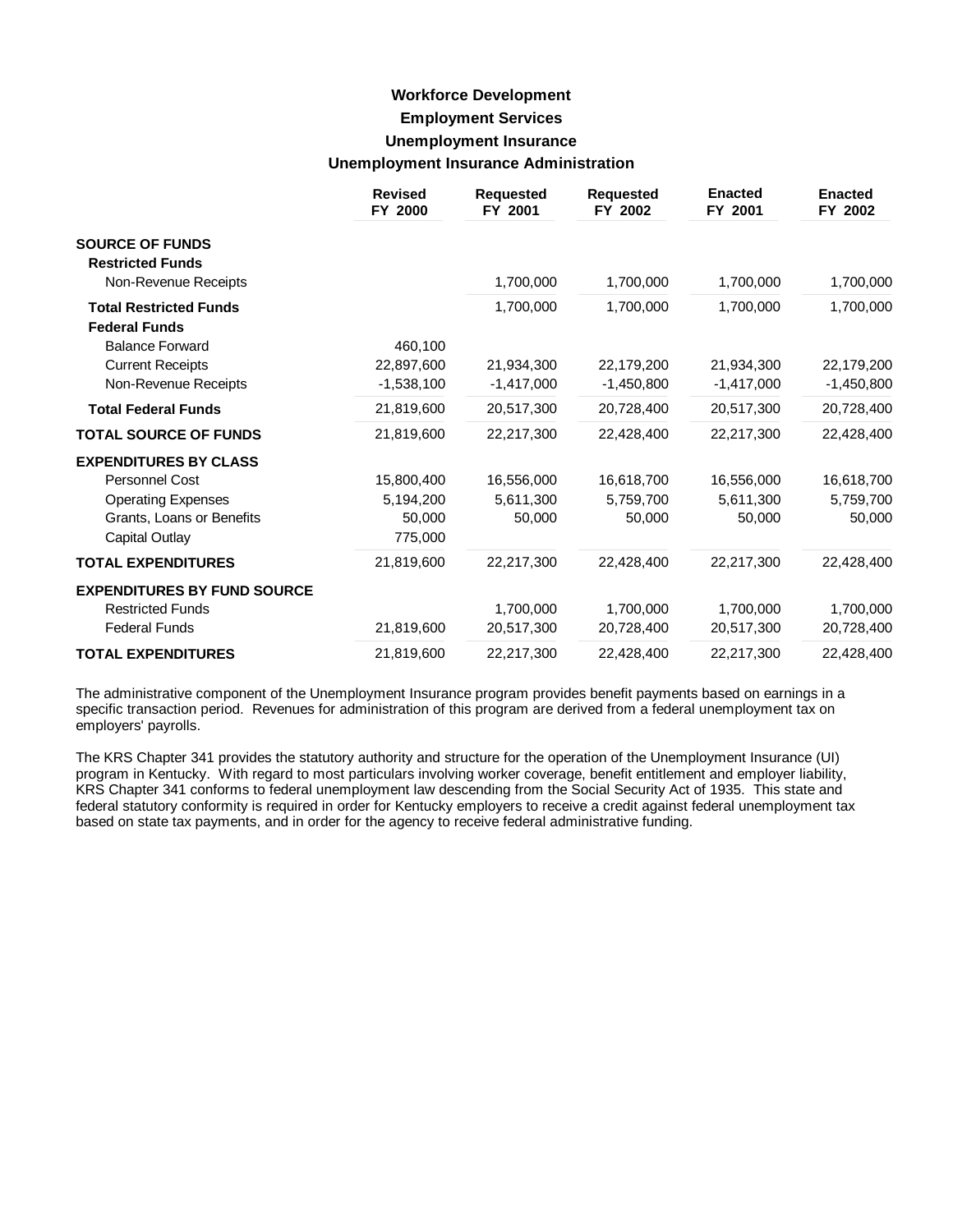### **Legislative Branch**

|                                                      | <b>Revised</b><br>FY 2000 | <b>Requested</b><br>FY 2001 | <b>Requested</b><br>FY 2002 | <b>Enacted</b><br>FY 2001 | <b>Enacted</b><br>FY 2002 |
|------------------------------------------------------|---------------------------|-----------------------------|-----------------------------|---------------------------|---------------------------|
| <b>SOURCE OF FUNDS</b><br><b>General Fund</b>        |                           |                             |                             |                           |                           |
| Regular Appropriation                                | 39,879,000                | 36,450,400                  | 40,616,400                  | 36,450,400                | 40,616,400                |
| Continuing Appropriation                             | 14,866,800                | 10,749,300                  | 10,636,100                  | 13,089,700                | 12,972,500                |
| <b>Total General Fund</b><br><b>Restricted Funds</b> | 54,745,800                | 47,199,700                  | 51,252,500                  | 49,540,100                | 53,588,900                |
| <b>Balance Forward</b>                               | 939,200                   | 691,700                     | 506,300                     | 814,500                   | 658,800                   |
| <b>Total Restricted Funds</b>                        | 939,200                   | 691,700                     | 506,300                     | 814,500                   | 658,800                   |
| <b>TOTAL SOURCE OF FUNDS</b>                         | 55,685,000                | 47,891,400                  | 51,758,800                  | 50,354,600                | 54,247,700                |
| <b>EXPENDITURES BY CLASS</b>                         |                           |                             |                             |                           |                           |
| Personnel Cost                                       | 30,953,700                | 26,670,300                  | 31,347,000                  | 26,670,300                | 31,347,000                |
| <b>Operating Expenses</b>                            | 10,341,400                | 9,504,200                   | 10,525,100                  | 9,504,200                 | 10,525,100                |
| <b>Capital Outlay</b>                                | 485,700                   | 548,800                     | 294,200                     | 548,800                   | 294,200                   |
| <b>TOTAL EXPENDITURES</b>                            | 41,780,800                | 36,723,300                  | 42,166,300                  | 36,723,300                | 42,166,300                |
| <b>EXPENDITURES BY FUND SOURCE</b>                   |                           |                             |                             |                           |                           |
| <b>General Fund</b>                                  | 41,656,100                | 36,567,600                  | 42,066,800                  | 36,567,600                | 42,066,800                |
| <b>Restricted Funds</b>                              | 124,700                   | 155,700                     | 99,500                      | 155,700                   | 99,500                    |
| <b>TOTAL EXPENDITURES</b>                            | 41,780,800                | 36,723,300                  | 42,166,300                  | 36,723,300                | 42,166,300                |
| <b>EXPENDITURES BY UNIT</b>                          |                           |                             |                             |                           |                           |
| General Assembly                                     | 15,082,600                | 10,065,600                  | 13,640,000                  | 10,065,600                | 13,640,000                |
| Legislative Research Commission                      | 26,698,200                | 26,657,700                  | 28,526,300                  | 26,657,700                | 28,526,300                |
| <b>TOTAL EXPENDITURES</b>                            | 41,780,800                | 36,723,300                  | 42,166,300                  | 36,723,300                | 42,166,300                |

The legislative powers of the Commonwealth of Kentucky are vested in the General Assembly and found in Sections 29 through 62 of the Kentucky Constitution. The purpose of the Legislature is to make the state's laws, to determine the duties and services of government, to provide for their execution, and to levy taxes and appropriate funds for their support.

The General Assembly, as specified by the Constitution, consists of 38 Senators and 100 Representatives, each representing districts as nearly equal as possible as prescribed by Section 33 of the Kentucky Constitution. Members of the House of Representatives are elected for two-year terms. Members of the Senate serve four-year terms, with one-half of the Senate elected every two years.

The Legislative Research Commission is a fact-finding and service agency for the Kentucky General Assembly. It is a statutory body created and maintained since 1948. The Commission is bipartisan and is composed of the leadership of both the House and Senate with the Senate President and House Speaker serving as co-chairman. The LRC staff provides research, bill drafting, and other administrative functions for the legislature.

House Bill 576 authorized funding for the major programs operating within the Legislative Branch of government. The appropriation units are General Assembly and the Legislative Research Commission. The General Assembly appropriation is comprised of three programs, General Assembly, Kentucky Legislative Ethics, and Kentucky Long Term Planning and Research. The Legislative Research Commission appropriation is comprised of a single element, the Legislative Research Commission.

The above appropriation includes funds for the Legislators Retirement Plan in each fiscal year and provides for the continuation of the annual cost of living adjustment authorized for the 1998-2000 biennium. Nothwithstanding KRS 6.190, 6.213, and 6A.020, the daily compensation provided by KRS 6.190 and 6A.020 and the interim expenses allowance provided by KRS 6.213 for members of the General Assembly shall be authorized for the 1998-2000 biennium and shall continue as adjusted on January 1, 2001, and January 1, 2002, by the all urban consumer price index (CPI-U) not to exceed five percent (5%) per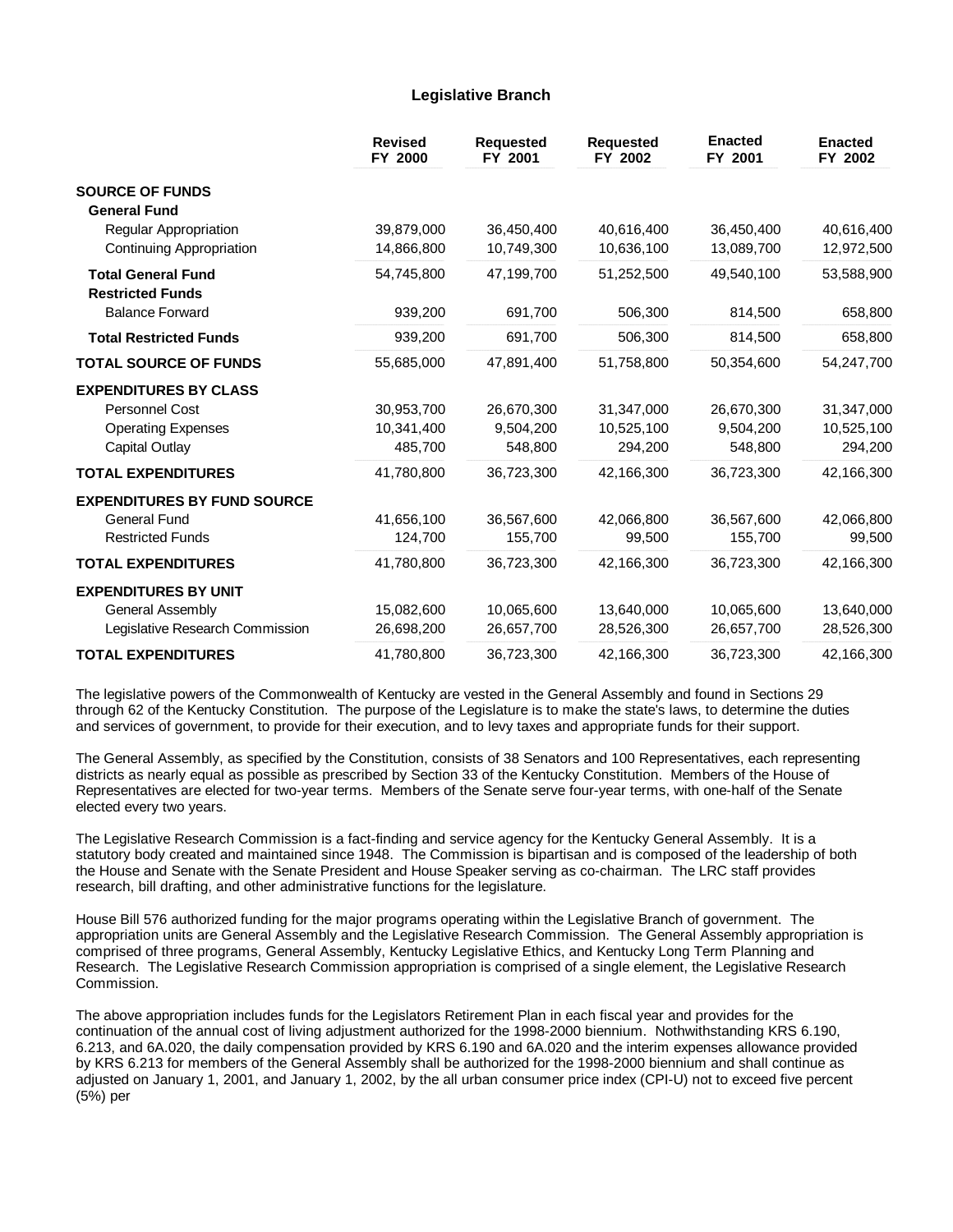annum but not less than zero percent (0%) per annum. Nothwithstanding KRS 6.220, in lieu of stationery, there shall be allowe to each member of the House of Representatives the sum of \$250 and to each member of the Senate the sum of \$500. Th allowance shall be paid out of the State Treasury at the beginning of the session.

Included in the General Fund appropriation is \$150,000 in fiscal year 2002 for a printing/color duplicating machine

Notwithstanding the provisions of KRS 45.229, any unexpended balance remaining at the close of fiscal year 2000 shall not lapsed but shall continue into the 2001 fiscal year and any unexpended balance in any succeeding fiscal year shall not lapse, but shall continue into the following fiscal year.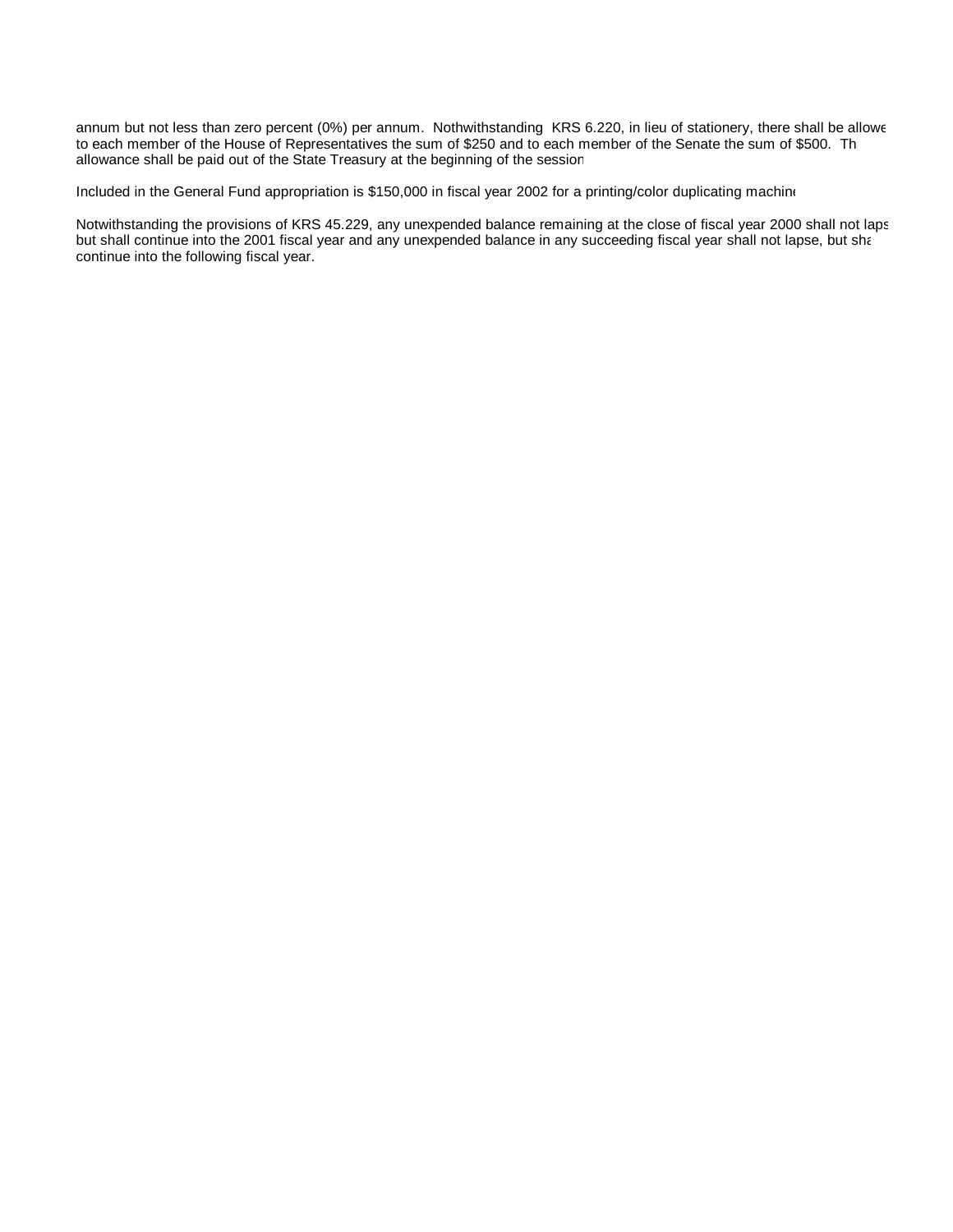### **Judical Branch**

|                                                   | <b>Revised</b><br>FY 2000 | <b>Requested</b><br>FY 2001 | <b>Requested</b><br>FY 2002 | <b>Enacted</b><br>FY 2001 | <b>Enacted</b><br>FY 2002 |
|---------------------------------------------------|---------------------------|-----------------------------|-----------------------------|---------------------------|---------------------------|
| <b>SOURCE OF FUNDS</b>                            |                           |                             |                             |                           |                           |
| <b>General Fund</b>                               |                           |                             |                             |                           |                           |
| Regular Appropriation<br>Continuing Appropriation | 168,927,200<br>5,827,100  | 190,886,100                 | 214,174,900                 | 178,475,400<br>414,500    | 192,590,500               |
| <b>Total General Fund</b>                         | 174,754,300               | 190,886,100                 | 214,174,900                 | 178,889,900               | 192,590,500               |
| <b>Restricted Funds</b>                           |                           |                             |                             |                           |                           |
| <b>Balance Forward</b>                            | 3,534,100                 | 2,792,800                   | 1,499,100                   | 2,792,800                 | 1,499,100                 |
| <b>Current Receipts</b>                           | 6,786,200                 | 6,521,200                   | 6,485,900                   | 6,521,200                 | 6,485,900                 |
| Non-Revenue Receipts                              | 243,500                   | 216,300                     | 222,300                     | 216,300                   | 222,300                   |
| <b>Total Restricted Funds</b>                     | 10,563,800                | 9,530,300                   | 8,207,300                   | 9,530,300                 | 8,207,300                 |
| <b>Federal Funds</b>                              |                           |                             |                             |                           |                           |
| <b>Balance Forward</b>                            | 100                       |                             |                             |                           |                           |
| <b>Current Receipts</b>                           | 2,334,300                 | 2,083,300                   | 1,734,700                   | 2,083,300                 | 1,734,700                 |
| Non-Revenue Receipts                              | 54,500                    |                             |                             |                           |                           |
| <b>Total Federal Funds</b>                        | 2,388,900                 | 2,083,300                   | 1,734,700                   | 2,083,300                 | 1,734,700                 |
| <b>TOTAL SOURCE OF FUNDS</b>                      | 187,707,000               | 202,499,700                 | 224,116,900                 | 190,503,500               | 202,532,500               |
| <b>EXPENDITURES BY CLASS</b>                      |                           |                             |                             |                           |                           |
| Personnel Cost                                    | 119,155,200               | 130,630,200                 | 139,181,400                 | 125,838,500               | 132,856,100               |
| <b>Operating Expenses</b>                         | 64,085,800                | 68,264,200                  | 83,341,900                  | 61,913,700                | 68,877,800                |
| <b>Capital Outlay</b>                             | 1,258,700                 | 2,106,200                   | 1,593,600                   | 1,252,200                 | 798,600                   |
| <b>TOTAL EXPENDITURES</b>                         | 184,499,700               | 201,000,600                 | 224,116,900                 | 189,004,400               | 202,532,500               |
| <b>EXPENDITURES BY FUND SOURCE</b>                |                           |                             |                             |                           |                           |
| <b>General Fund</b>                               | 174,339,800               | 178,841,000                 | 192,234,700                 | 178,889,900               | 192,590,500               |
| <b>Restricted Funds</b>                           | 7,771,000                 | 8,031,200                   | 8,207,300                   | 8,031,200                 | 8,207,300                 |
| <b>Federal Funds</b>                              | 2,388,900                 | 2,083,300                   | 1,734,700                   | 2,083,300                 | 1,734,700                 |
| <b>TOTAL EXPENDITURES</b>                         | 184,499,700               | 188,955,500                 | 202,176,700                 | 189,004,400               | 202,532,500               |
| <b>EXPENDITURES BY UNIT</b>                       |                           |                             |                             |                           |                           |
| Court Operations & Administration                 | 138,312,500               | 144,932,600                 | 151,401,100                 | 145,884,000               | 153,073,900               |
| <b>Local Facilities Fund</b>                      | 38,305,200                | 38,509,200                  | 45,245,200                  | 38,923,700                | 45,245,200                |
| Use Allowance Contingency Fund                    | 1,464,000                 | 897,000                     | 897,000                     |                           |                           |
| Judicial Form Retirement System                   | 6,418,000                 | 4,616,700                   | 4,633,400                   | 4,196,700                 | 4,213,400                 |
| <b>TOTAL EXPENDITURES</b>                         | 184,499,700               | 188,955,500                 | 202,176,700                 | 189,004,400               | 202,532,500               |

The judicial powers of the Commonwealth of Kentucky are vested in one Court of Justice under Section 109 of the Kentucky Constitution. Fully implemented in 1978, the Court constitutes a Unified Judicial System for operation and administration. The purpose of the Kentucky Judicial Branch of government is to provide equal justice for all persons who become involved in the Kentucky court system through due process of law, administered without favor, denial or delay, and to carry out all provisions of the Judicial Article of the Constitution.

The Kentucky court system is a four-tiered system of adjudication including a Supreme Court, Court of Appeals, Circuit Court, and District Court. The goal of these courts is to hear and determine expeditiously all cases which may come before the Court of Justice, to interpret the laws of the Commonwealth, make decisions and issue opinions related thereto.

The Circuit Clerks' offices in each county have as their goal the provision of an effective and manageable system of clerical support and maintenance of court records for the circuit and district courts.